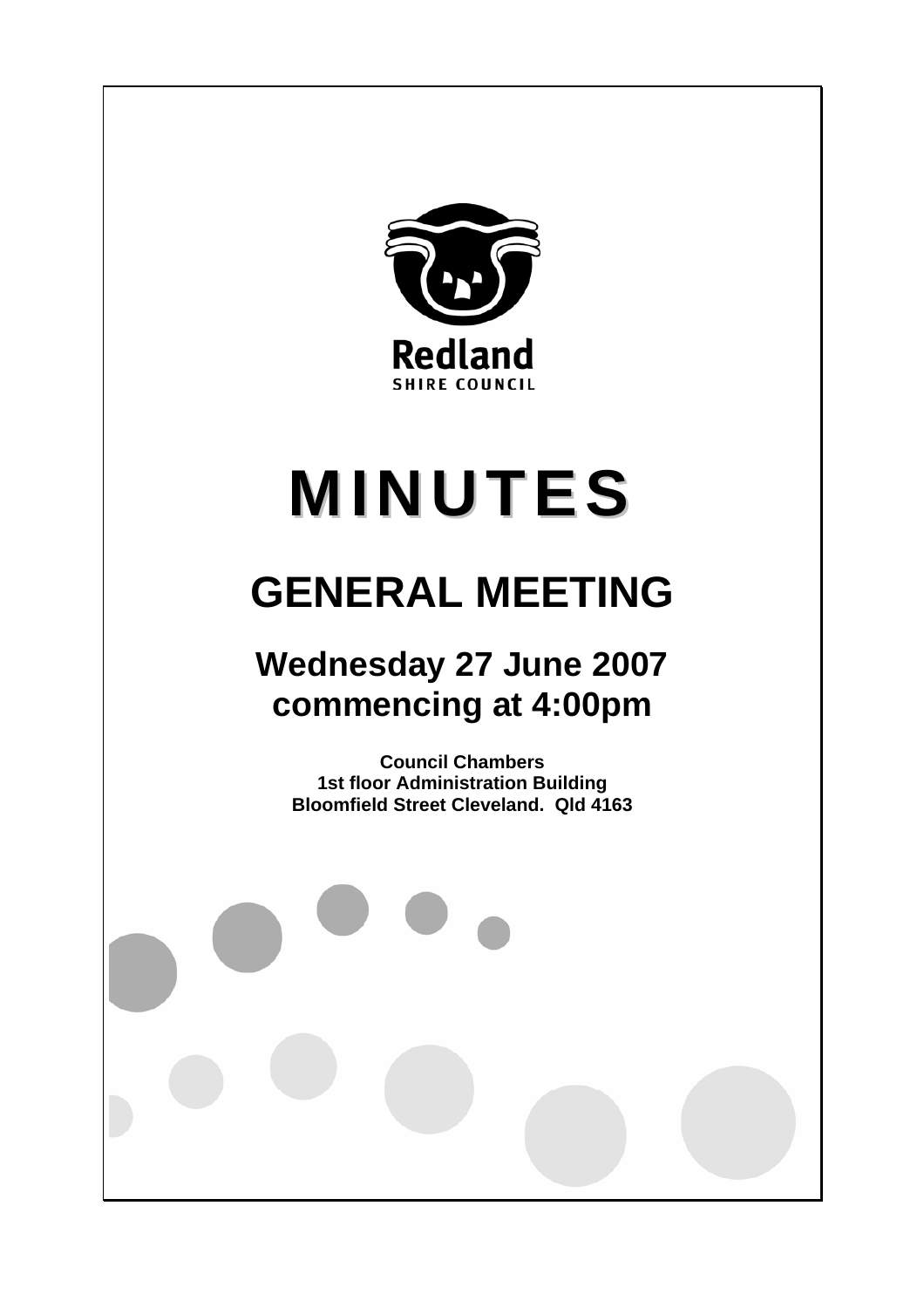### **TABLE OF CONTENTS**

| <b>ITEM</b>      |       | <b>SUBJECT</b>                                                                                 | <b>PAGE NO</b> |
|------------------|-------|------------------------------------------------------------------------------------------------|----------------|
| $\mathbf 1$      |       |                                                                                                |                |
| $\boldsymbol{2}$ |       |                                                                                                |                |
| 3                |       | RECORD OF ATTENDANCE AND LEAVE OF ABSENCE 4                                                    |                |
| 4                |       |                                                                                                |                |
|                  | 4.1   | <b>GENERAL MEETING MINUTES OF 30 MAY 20075</b>                                                 |                |
|                  | 4.2   |                                                                                                |                |
| 5                |       | <b>MATTERS OUTSTANDING FROM PREVIOUS GENERAL MEETING</b>                                       |                |
|                  | 5.1   |                                                                                                |                |
|                  | 5.1.1 | <b>PETITION (DIVISION 3) INTERFACE BETWEEN</b><br>INDUSTRIAL AND RESIDENTIAL LANDS ALONG SOUTH |                |
|                  | 5.1.2 | PETITION (DIVISION 9) - SPEEDING ON ELMHURST<br>STREET AND CROTONA ROAD, CAPALABA  5           |                |
|                  | 5.1.3 | PETITION (DIVISION 2) - SPEEDING ALONG MOSELLE                                                 |                |
|                  | 5.1.4 | <b>RESEARCH ON INTRODUCTION OF CARBON MARKETS  6</b>                                           |                |
|                  | 5.1.5 | PETITION (DIVISION 10) - REQUEST FOR NAMING OF                                                 |                |
|                  | 5.1.6 | PETITION (DIVISION 2) - REQUEST TO SLOW TRAFFIC                                                |                |
| 6                |       |                                                                                                |                |
| $\overline{7}$   |       |                                                                                                |                |
|                  | 7.1   | PETITION (DIVISION 1) FINISH THE PAVED FOOTPATH<br>BETWEEN MUSGRAVE STREET AND VALLEYROAD,     |                |
|                  | 7.2   | PETITION (DIVISION 5) UPGRADES AT RUSSELL                                                      |                |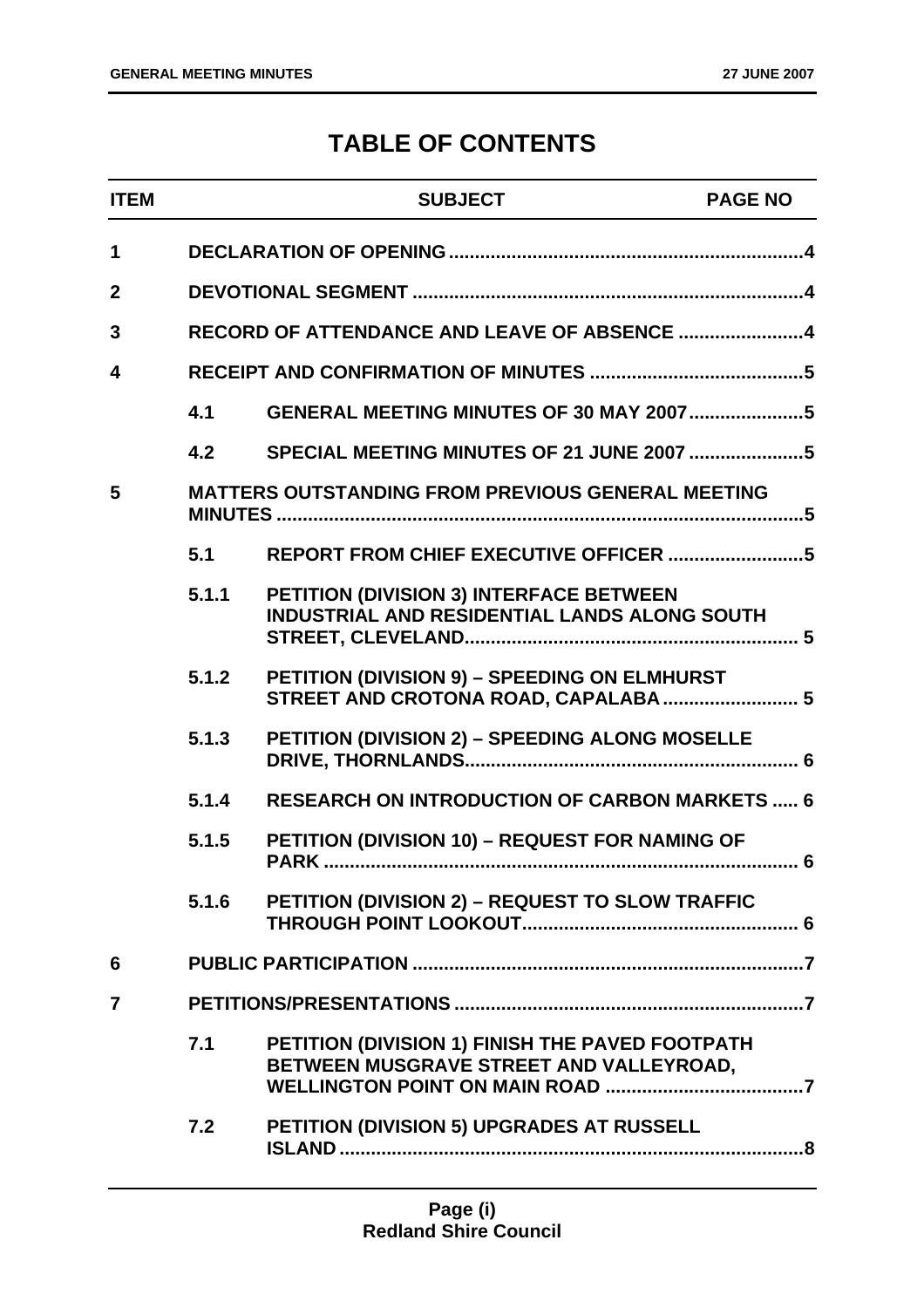|    | 7.3    | <b>CONFERENCE REPORT (CR BOWLER) - GRASSROOTS</b><br>SUSTAINABILITY - INTERNATIONAL LESSONS 8          |
|----|--------|--------------------------------------------------------------------------------------------------------|
|    | 7.4    | <b>CONFERENCE REPORT (CR BOWLER) - CLIMATE</b><br>CHANGE CONFERENCE & EXPO - TOWARDS 2020 9            |
| 8  |        |                                                                                                        |
| 9  |        | <b>DECLARATION OF INTEREST ON ANY ITEMS OF BUSINESS9</b>                                               |
| 10 |        | <b>PLANNING &amp; POLICY COMMITTEE 13/06/07 - RECEIPT AND</b>                                          |
|    | 10.1   |                                                                                                        |
|    | 10.1.1 | CCBF CARRY FORWARD OF FUNDS - DIVISION 3 11                                                            |
|    | 10.1.2 | <b>REDLANDS MULTI-SPORTS CLUB INC - CCBF DIVISION</b>                                                  |
|    | 10.2   |                                                                                                        |
|    | 10.2.1 | <b>PROPOSAL TO MAKE LOCAL LAW 11 AND</b><br>SUBORDINATE LOCAL LAW 11 (EXHIBITION OF                    |
|    | 10.2.2 | REDLAND BAY FORESHORE MASTER PLAN  20                                                                  |
|    | 10.2.3 | AMENDMENT TO PLANNING SCHEME POLICY 3 - NEW<br><b>CHAPTER 4A CYCLEWAY - MAINLAND  26</b>               |
|    | 10.2.4 | AMENDMENT TO PLANNING SCHEME POLICY 3 - NEW                                                            |
|    | 10.2.5 |                                                                                                        |
|    | 10.2.6 | <b>GREENSPACE ENHANCEMENT ADVISORY GROUP</b>                                                           |
|    | 10.2.7 | NEW CONDITION FOR PERMIT TO DRIVE ON THE<br>BEACHES OF NORTH STRADBROKE ISLAND 39                      |
|    | 10.2.8 |                                                                                                        |
|    | 10.2.9 | <b>LAND MANAGEMENT PLANS - DUNWICH RESERVE AND</b><br>AMITY POINT RESERVE, NORTH STRADBROKE ISLAND  53 |
|    |        |                                                                                                        |
|    | 10.3   |                                                                                                        |
|    | 10.3.1 | <b>RUSSELL ISLAND SPORTS FIELD LAND ACQUISITION  67</b>                                                |
|    |        | <b>Dogo (ii)</b>                                                                                       |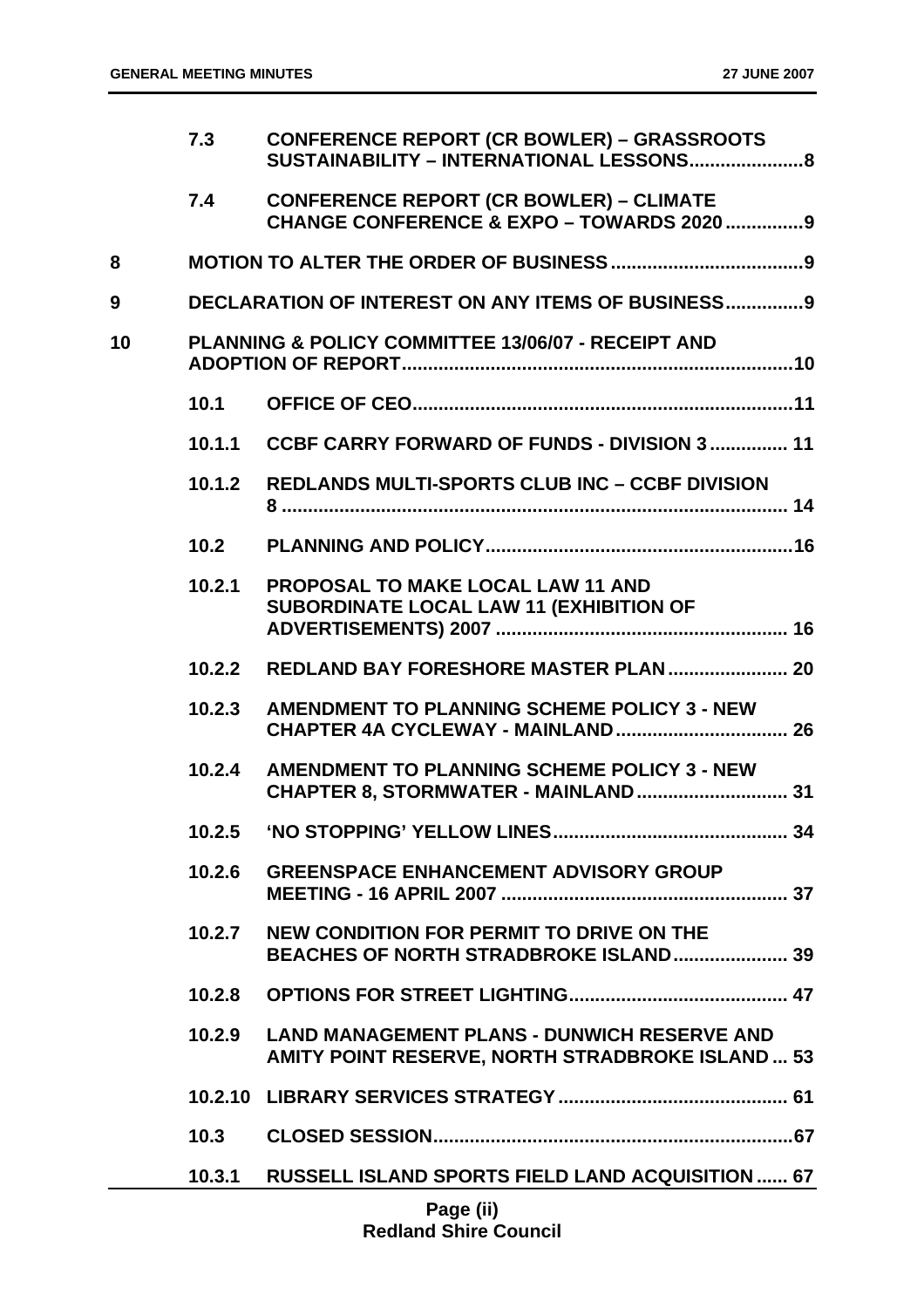| 11 | REDLAND WATER AND WASTE COMMITTEE 20/06/07 - RECEIPT |                                                                                               |  |
|----|------------------------------------------------------|-----------------------------------------------------------------------------------------------|--|
|    | 11.1                                                 |                                                                                               |  |
|    | 11.1.1                                               | <b>REDLAND WATER &amp; WASTE COUNCIL BUSINESS UNIT</b>                                        |  |
|    | 11.1.2                                               | <b>EXTENSION OF CONTRACT RWW-0025 OPERATION OF</b>                                            |  |
|    |                                                      |                                                                                               |  |
|    | 11.2                                                 |                                                                                               |  |
| 12 |                                                      | <b>FINANCE AND CORPORATE MANAGEMENT COMMITTEE</b>                                             |  |
|    | 12.1                                                 |                                                                                               |  |
|    | 12.1.1                                               | TELSTRA MOBILE PHONE FACILITY - AMITY POINT  83                                               |  |
|    | 12.1.2                                               | <b>MAY 2007 - MONTHLY FINANCIAL REPORTS  86</b>                                               |  |
|    | 12.1.3                                               |                                                                                               |  |
|    | 12.2                                                 |                                                                                               |  |
|    | 12.2.1                                               | <b>MAINTENANCE - DREDGING - TOONDAH HARBOUR  96</b>                                           |  |
|    | 12.3                                                 |                                                                                               |  |
|    | 12.3.1                                               | <b>MONTHLY BALANCED SCORECARD REPORT FOR MAY</b>                                              |  |
|    | 12.3.2                                               |                                                                                               |  |
|    |                                                      | 12.3.3 ADOPTION OF OPERATIONAL PLAN 2007-2008117                                              |  |
| 13 |                                                      |                                                                                               |  |
|    | 13.1                                                 | <b>CONFIDENTIAL REPORT FROM CORPORATE</b>                                                     |  |
|    | 13.1.1                                               | <b>REQUEST FOR DELEGATED AUTHORITY - LAND COURT</b><br>APPLICATION CLAIM FOR COMPENSATION 121 |  |
| 14 |                                                      |                                                                                               |  |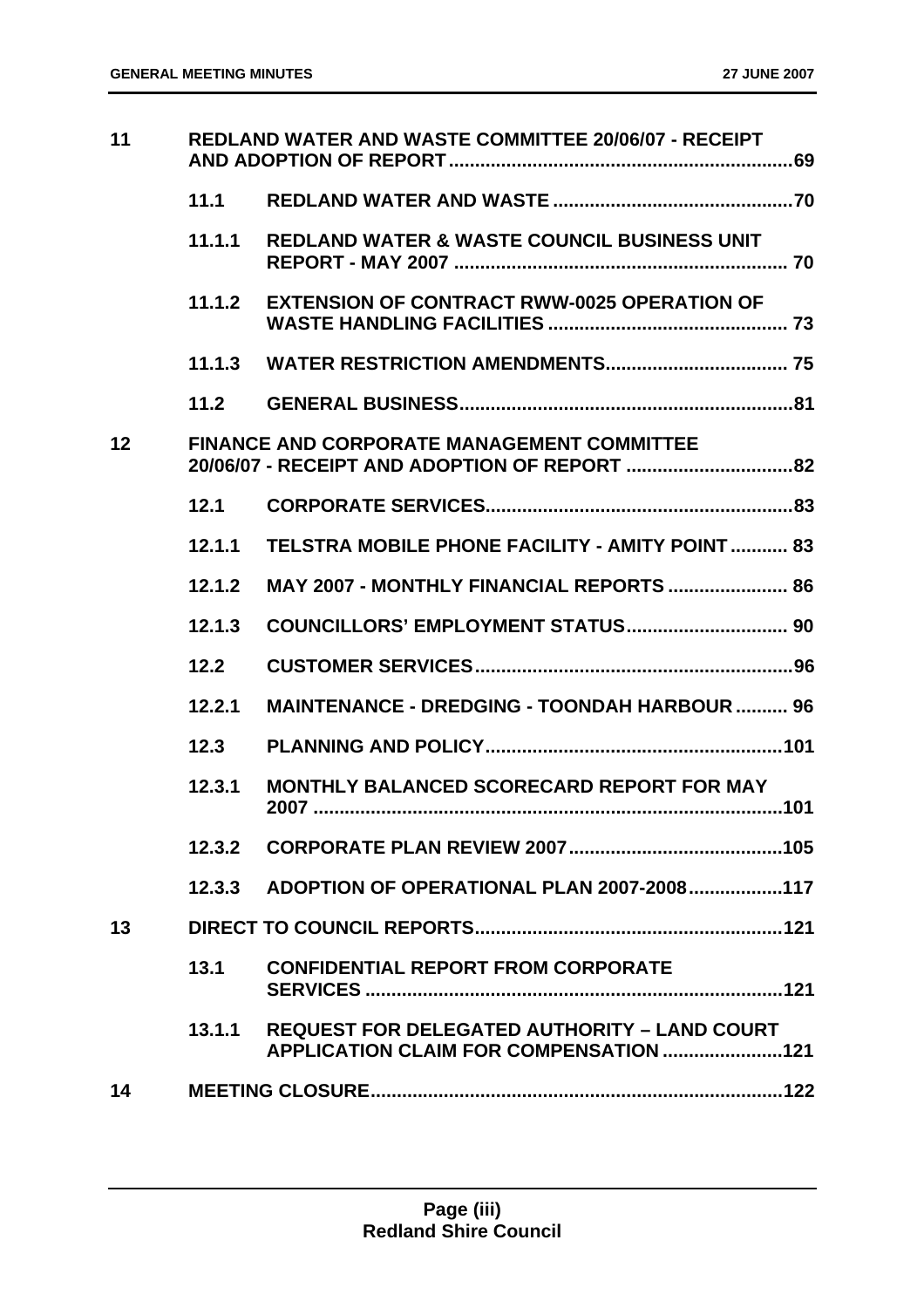#### **1 DECLARATION OF OPENING**

The Mayor declared the meeting open at 4.00 pm.

#### **2 DEVOTIONAL SEGMENT**

Pastor Peter Grieve from the Redlands Ministers' Fellowship led Council in a brief devotional segment.

#### **3 RECORD OF ATTENDANCE AND LEAVE OF ABSENCE**

#### **MEMBERS PRESENT:**

| Mayor                         |
|-------------------------------|
| <b>Councillor Division 1</b>  |
| <b>Councillor Division 2</b>  |
| <b>Councillor Division 5</b>  |
| Councillor Division 6         |
| <b>Councillor Division 7</b>  |
| <b>Councillor Division 8</b>  |
| <b>Councillor Division 9</b>  |
| <b>Councillor Division 10</b> |
|                               |

#### **EXECUTIVE LEADERSHIP GROUP:**

| Mrs S Rankin   | <b>Chief Executive Officer</b>                                |
|----------------|---------------------------------------------------------------|
| Mr M Goode     | <b>General Manager Customer Services</b>                      |
| Mr R Turner    | <b>General Manager Corporate Services</b>                     |
| Mr G Underwood | <b>General Manager Planning and Policy</b>                    |
| Ms E Bray      | <b>Manager Customer Service &amp; Business</b><br>Performance |

#### **MINUTES:**

Mrs J Thomas Corporate Meetings & Registers Officer

#### **LEAVE OF ABSENCE/APOLOGY**

| Moved by:    | Cr Beard          |
|--------------|-------------------|
| Seconded by: | <b>Cr Elliott</b> |

That the leave of absence for Cr Dowling and apology for Cr Henry from today's meeting be noted.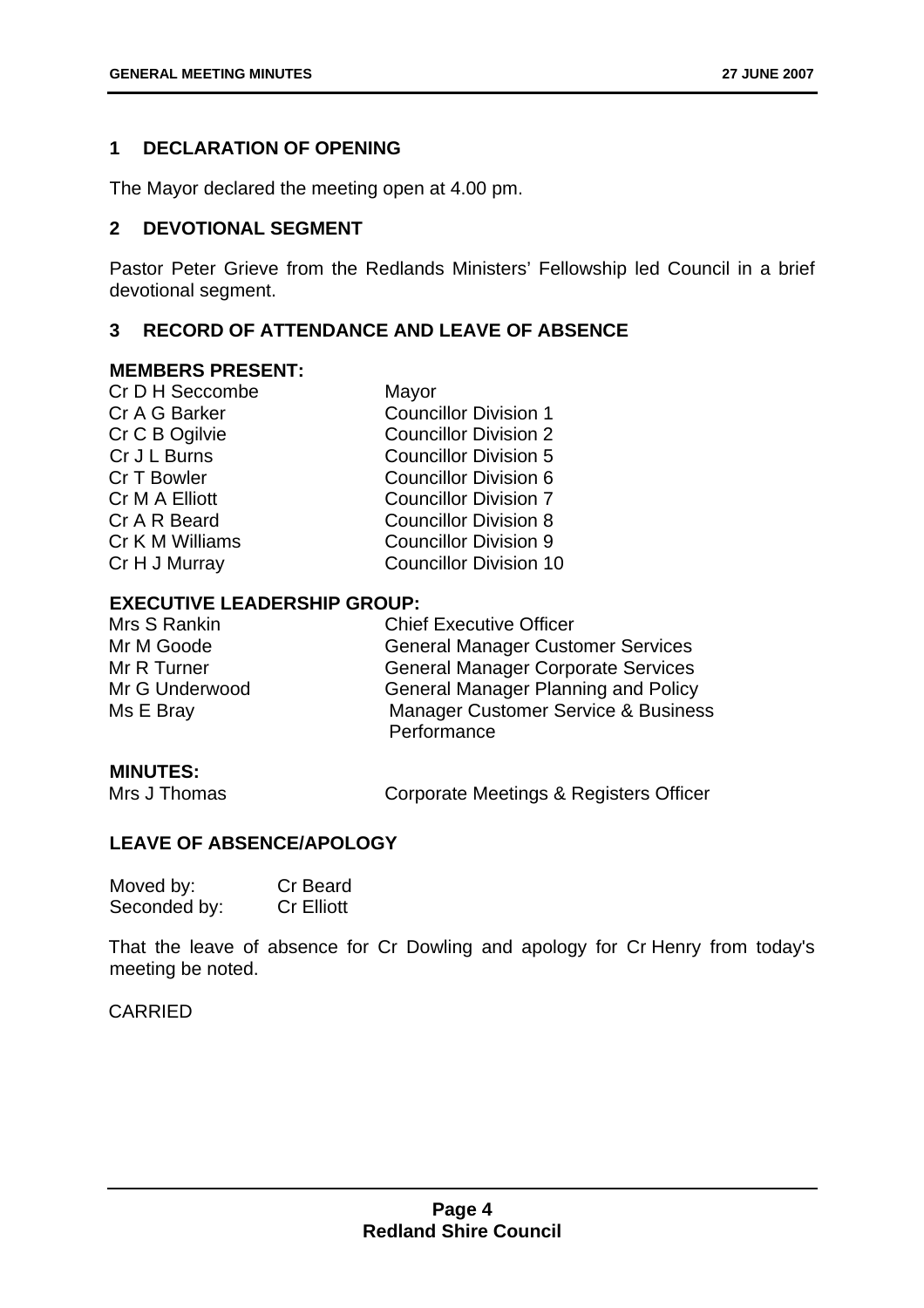#### **4 RECEIPT AND CONFIRMATION OF MINUTES**

#### **4.1 GENERAL MEETING MINUTES OF 30 MAY 2007**

| Moved by:    | Cr Beard   |
|--------------|------------|
| Seconded by: | Cr Ogilvie |

That the minutes of the General Meeting of Council held on 30 May 2007 be confirmed.

CARRIED

#### **4.2 SPECIAL MEETING MINUTES OF 21 JUNE 2007**

| Moved by:    | Cr Beard         |
|--------------|------------------|
| Seconded by: | <b>Cr Barker</b> |

That the minutes of the Special Meeting of Council held on 21 June 2007 be confirmed.

CARRIED

#### **5 MATTERS OUTSTANDING FROM PREVIOUS GENERAL MEETING MINUTES**

#### **5.1 REPORT FROM CHIEF EXECUTIVE OFFICER**

#### **5.1.1 PETITION (DIVISION 3) INTERFACE BETWEEN INDUSTRIAL AND RESIDENTIAL LANDS ALONG SOUTH STREET, CLEVELAND**

At the General Meeting of 20 December 2006, Council resolved that the petition requesting Council undertake a master planned upgrade of the interface between industrial and residential lands along South Street, Cleveland, with a view to resolving matters including noise buffering, visual amenity, vehicular/motorist safety, be received and referred to the appropriate area of Council for a report.

A report addressing this petition will be presented to the Planning and Policy Committee meeting on 18 July 2007.

#### **5.1.2 PETITION (DIVISION 9) – SPEEDING ON ELMHURST STREET AND CROTONA ROAD, CAPALABA**

At the General Meeting of 28 March 2007, Council resolved that the petition requesting that Council investigate all measures to eliminate hooning and speeding on Elmhurst Street, corner of Crotona Road, Capalaba, be referred to the appropriate area of Council for consideration and report.

A report addressing this petition will be presented to the Planning and Policy Committee meeting on 15 August 2007.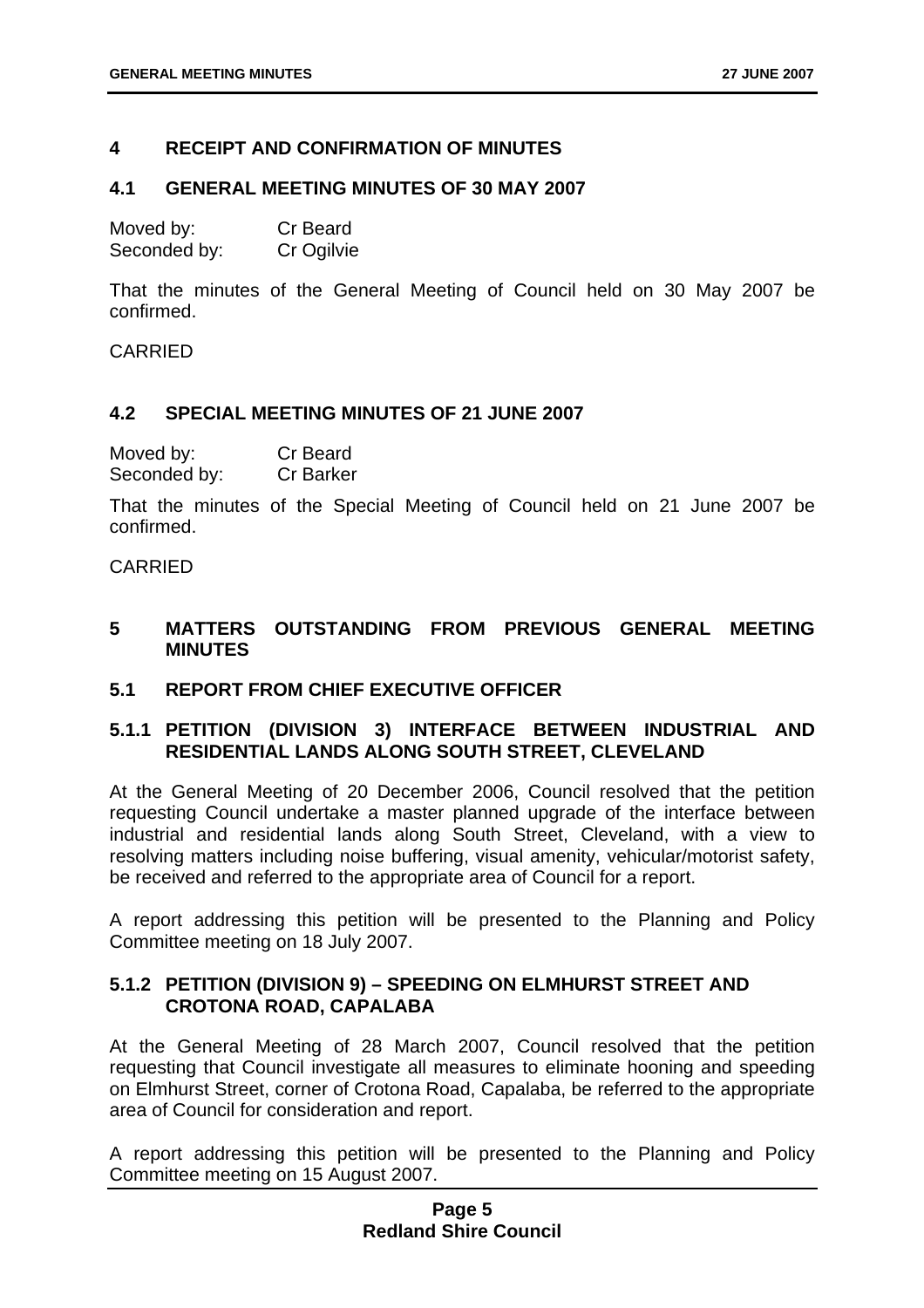#### **5.1.3 PETITION (DIVISION 2) – SPEEDING ALONG MOSELLE DRIVE, THORNLANDS**

At the General Meeting of 28 March 2007, Council resolved that the petition requesting that Council "do something about the speeding along Moselle Drive, Thornlands" be referred to the appropriate area of Council for consideration and report.

A report addressing this petition will be presented to the Planning and Policy Committee meeting on 12 September 2007.

#### **5.1.4 RESEARCH ON INTRODUCTION OF CARBON MARKETS**

At the General Meeting of 28 March 2007, Council resolved to undertake research and report back to Council on the potential revenue opportunities that have been created by the introduction of carbon markets like the NSW Benchmark Scheme.

A report addressing this petition will be presented to the Planning and Policy Committee meeting on 12 September 2007.

#### **5.1.5 PETITION (DIVISION 10) – REQUEST FOR NAMING OF PARK**

At the General Meeting of 2 May 2007, Council resolved that petition requesting to name parkland in Fisher Road, Thorneside, be received and referred to the appropriate area of council for consideration and report to the relevant Committee.

A report addressing this petition will be presented to the Planning and Policy Committee meeting on 12 September 2007.

#### **5.1.6 PETITION (DIVISION 2) – REQUEST TO SLOW TRAFFIC THROUGH POINT LOOKOUT**

At the General Meeting of 2 May 2007, Council resolved that petition requesting Council take responsibility for the main road through Point Lookout, lower traffic speed limits and make the Point a pedestrian-friendly traffic environment safe for their children, be received and referred to the appropriate area of Council for a report to a future Planning and Policy Committee.

This petition has been forwarded to the Infrastructure Planning Group and a report will be presented to the Planning and Policy Committee on 18 July 2007.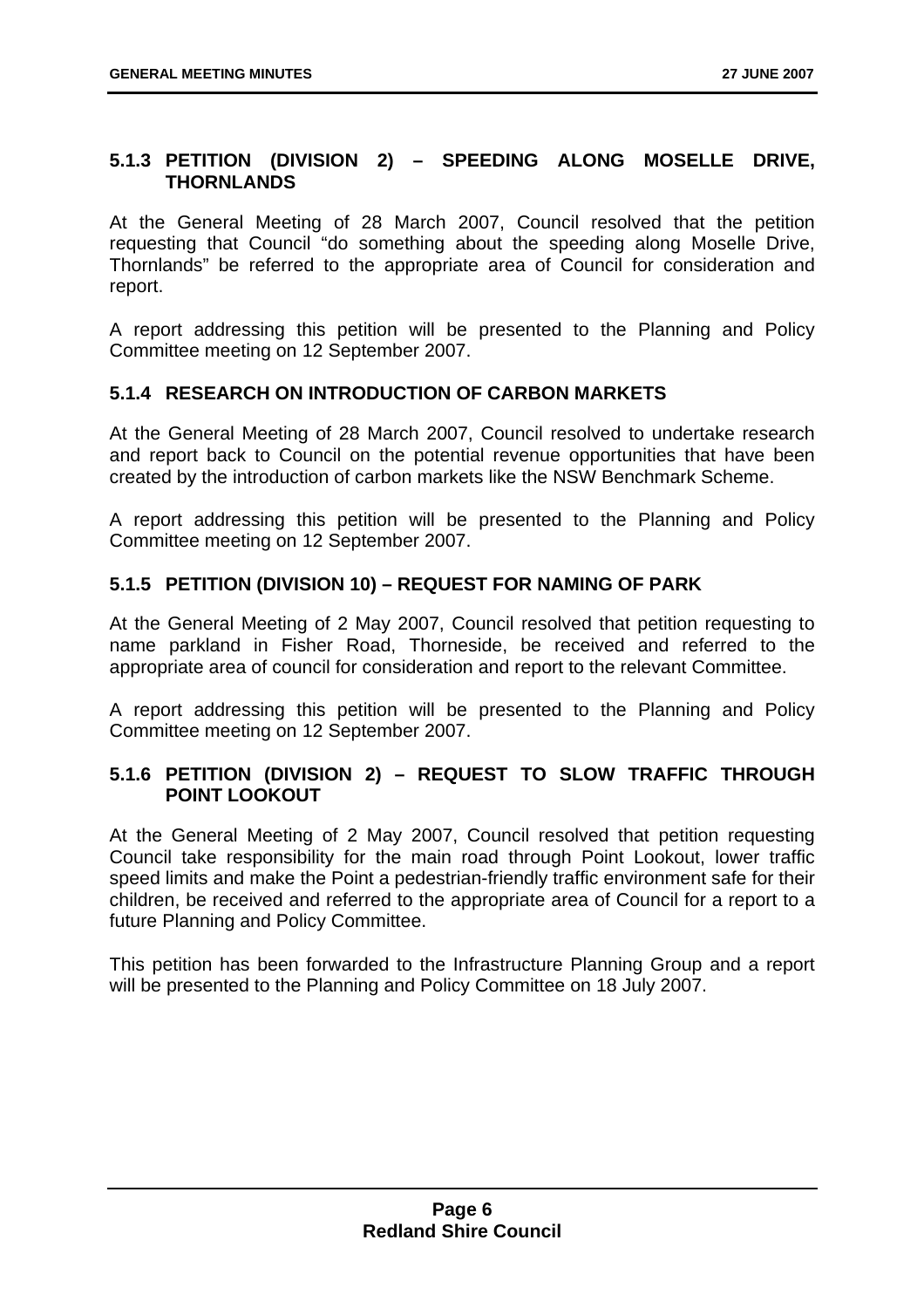#### **6 PUBLIC PARTICIPATION**

#### **MOTION TO ADJOURN MEETING**

| Moved by:    | Cr Ogilvie |
|--------------|------------|
| Seconded by: | Cr Beard   |

That the meeting adjourn for a public participation segment.

#### CARRIED

- 1. Ms Kathleen Crees of Victoria Point addressed Council regarding current and future zoning issues of Worthing Road;
- 2. Ms Lisa Boundy of Sheldon addressed Council regarding a shed application and subsequent complaint.

#### **MOTION TO RESUME MEETING**

| Moved by:    | <b>Cr Elliott</b> |
|--------------|-------------------|
| Seconded by: | Cr Beard          |

That the proceedings of the meeting resume.

CARRIED

#### **7 PETITIONS/PRESENTATIONS**

#### **7.1 PETITION (DIVISION 1) FINISH THE PAVED FOOTPATH BETWEEN MUSGRAVE STREET AND VALLEYROAD, WELLINGTON POINT ON MAIN ROAD**

| Moved by:    | <b>Cr Barker</b> |
|--------------|------------------|
| Seconded by: | Cr Ogilvie       |

**That the petition which reads as follows, be received and referred to the appropriate area of Council for consideration and a report to a future Planning and Policy Committee meeting:** 

*"We, the undersigned, request that Council finish the paved footpath between Musgrave Street and Valley Road, Wellington Point on Main Road".*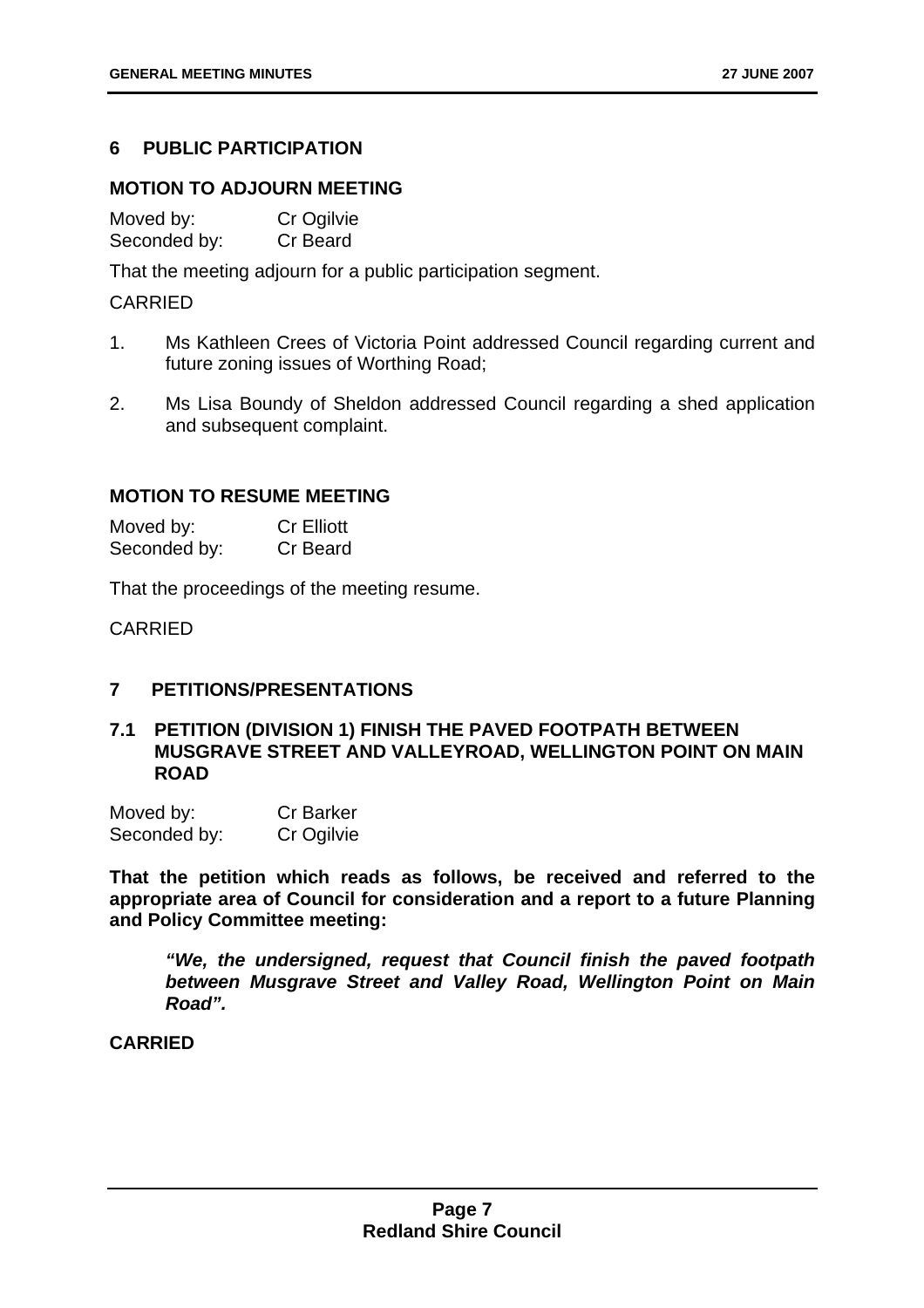#### **7.2 PETITION (DIVISION 5) UPGRADES AT RUSSELL ISLAND**

| Moved by:    | Cr Burns          |
|--------------|-------------------|
| Seconded by: | <b>Cr Elliott</b> |

**That the petition which reads as follows, be received and referred to the appropriate area of Council for consideration and a report to a future Planning and Policy Committee meeting:** 

*"On behalf of the Residents of Russell Island, I would like to bring to your attention that the following roads need urgent upgrading. Vista St, Taylor St, Regal St, Folwell St, Ross St, Coyne St.* 

*This section of road currently is only graded gravel and as such is not sufficient to support the needs of residents using this main corridor to link High St and Kings Rd. These gravel roads are significantly overused and as such I would like to have Council investigate the current road trips per household as well as through traffic to the sustainability of the current street network afore mentioned. I would like to propose that the roads be sealed with bitumen and the rain runoff be curbed and channelled. This sealing would be in line with the current standards for the Residential Development code. The above mentioned streets at present are well under the acceptable standards current ratepayers expect. Council would obviously have received complaints about the excessive dust, noise and deterioration of these main connecting streets. Residents have also complained about quick and reliable access needed for emergency services (Police, Ambulance, Fire) in wet weather, as well as destruction of gravel roads from heavy vehicle usage (Trucks and Garbage Disposal)".* 

#### **CARRIED**

#### **7.3 CONFERENCE REPORT (CR BOWLER) – GRASSROOTS SUSTAINABILITY – INTERNATIONAL LESSONS**

Permission was granted for Cr Bowler to report on both her and Cr Henry's attendance at the Grassroots Sustainability – International Lessons conference hosted by the Council of Local Authorities for International Relations (CLAIR) held in Townsville between 4-6 October 2006.

The conference was held in conjunction with the Townsville City Council as part of a three day conference on Urban Sustainability.

The conference was opened by Chairman, Cr Paul Bell, President, Australian Local Government Association and a keynote address on "*The role of Local Government in our sustainable future*" was presented by Dr David Suzuki, Professor at the University of British Columbia's Sustainable Development Research Institute.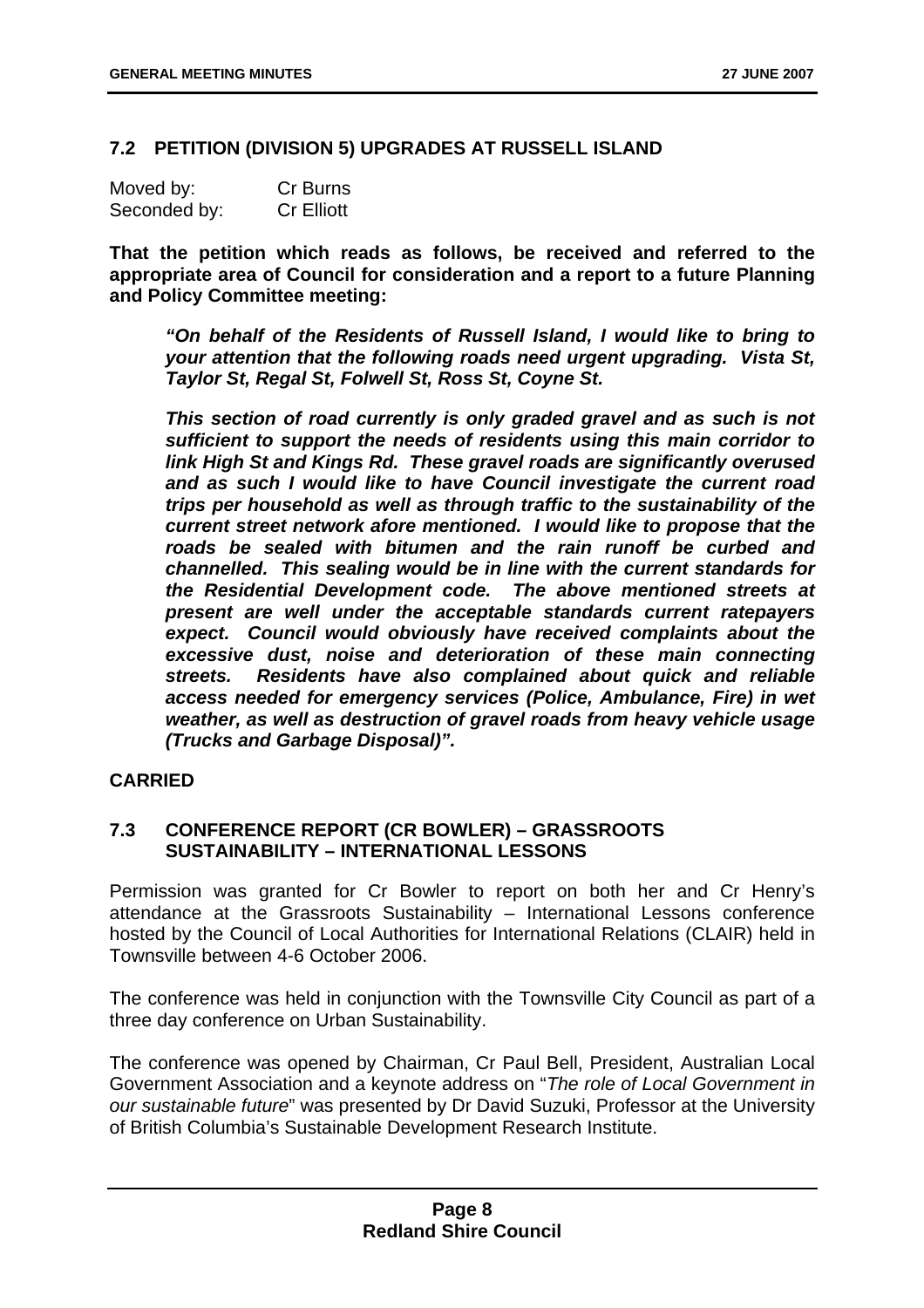Other speakers included Cr Tony Mooney, Mayor of Townsville and Mr Hajime Nishiyama, Consul-General of Japan in Brisbane.

#### **7.4 CONFERENCE REPORT (CR BOWLER) – CLIMATE CHANGE CONFERENCE & EXPO – TOWARDS 2020**

Permission was granted for Cr Bowler to report on her attendance at the Climate Change Conference & Expo – Towards 2020, held at Twin Waters, Sunshine Coast between 8-9 June 2007.

Topics included LG's role in Carbon Trading, Regional Community Engagement and Capacity Building, OECD Project "How to Engage and be Engaged" and Dongtan Eco-City China: A Model for Low Carbon Living.

Speakers included: Mayor Joe Natoli, Maroochy Shire Council, Professor Graeme Perman and Professor Ian Lowe

#### **8 MOTION TO ALTER THE ORDER OF BUSINESS**

Nil.

#### **9 DECLARATION OF INTEREST ON ANY ITEMS OF BUSINESS**

Nil.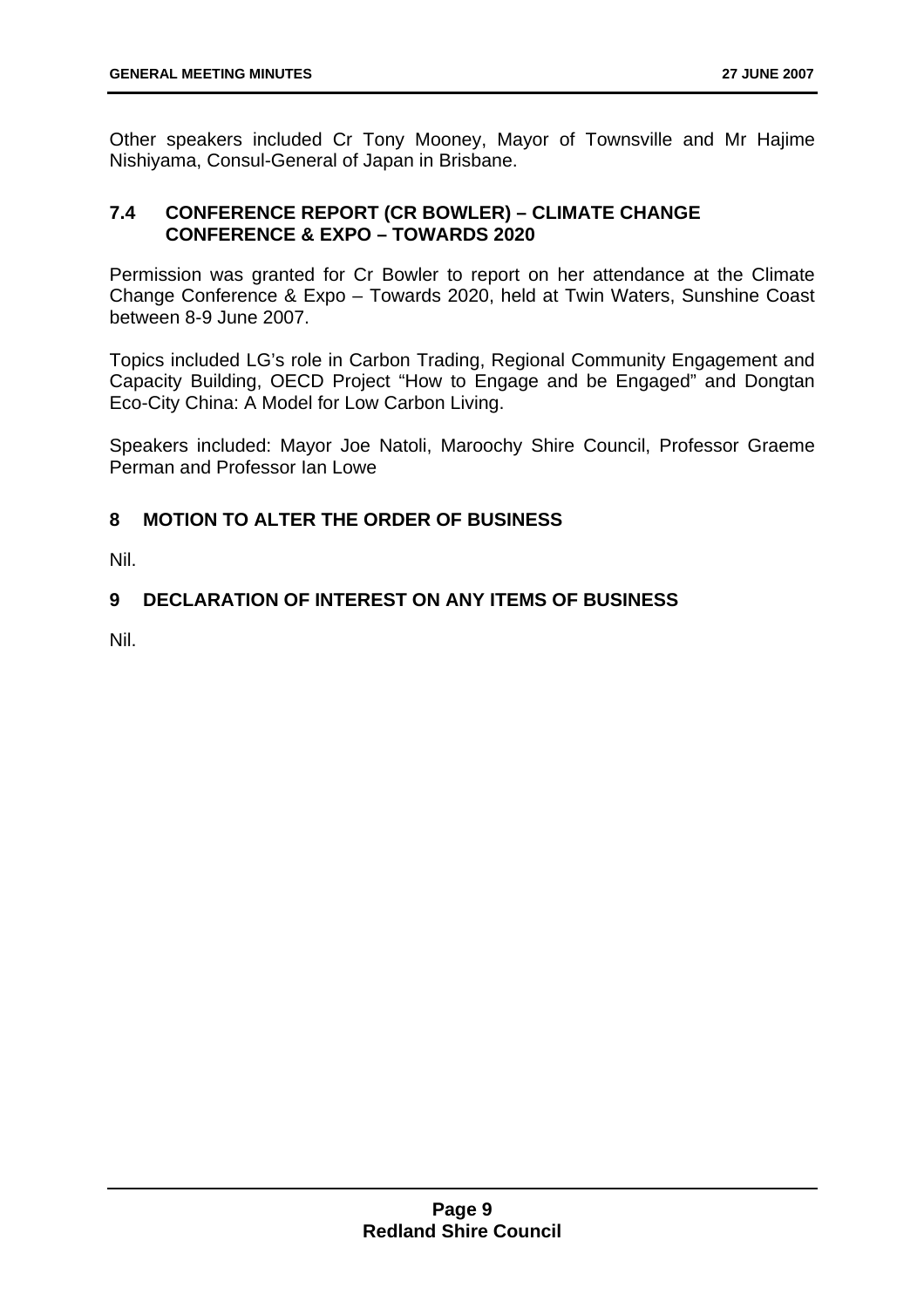#### **10 PLANNING & POLICY COMMITTEE 13/06/07 - RECEIPT AND ADOPTION OF REPORT**

| Moved by:    | Cr Burns    |
|--------------|-------------|
| Seconded by: | Cr Williams |

That the following Planning & Policy Committee Report of 13 June 2007 be received.

#### CARRIED

#### **DECLARATION OF OPENING**

Cr Dowling, as Acting Chair, declared the meeting open at 9.00 am.

#### **RECORD OF ATTENDANCE AND LEAVE OF ABSENCE**

| <b>Members Present</b> |                                                      |
|------------------------|------------------------------------------------------|
| Cr P J Dowling         | Acting Chair, Deputy Mayor and Councillor Division 4 |
| Cr D H Seccombe        | Mayor                                                |
| Cr A G Barker          | <b>Councillor Division 1</b>                         |
| Cr C B Ogilvie         | <b>Councillor Division 2</b>                         |
| Cr D A Henry           | <b>Councillor Division 3</b>                         |
| Cr T Bowler            | Councillor Division 6 - entered at 9.06 am           |
| Cr M A Elliott         | <b>Councillor Division 7</b>                         |
| Cr A R Beard           | <b>Councillor Division 8</b>                         |
| Cr K M Williams        | Councillor Division 9 - entered at 9.03 am           |
| Cr H J Murray          | <b>Councillor Division 10</b>                        |

[Cr Beard left the meeting at 9.40 am (during item 2.4) and returned at 12.00 pm (during closed session); Cr Ogilvie left the meeting at 11.26 am (during item 2.10) and returned at 11.32 am (during item 2.10); Cr Ogilvie left the meeting at 11.32 am (during item 2.10) and returned at 11.58 am (during closed session)].

| <b>Committee Manager</b> |  |
|--------------------------|--|
| $M_{r} \cap$ Underwood   |  |

Mr G Underwood General Manager Planning and Policy

| <b>Officers</b> |                                          |
|-----------------|------------------------------------------|
| Mrs S Rankin    | <b>Chief Executive Officer</b>           |
| Ms R Bonnin     | Manager Community and Social Planning    |
| Mr D Elliott    | Manager Infrastructure Planning          |
| Mr G Photinos   | <b>Manager Environmental Management</b>  |
| Mr P Mayes      | Senior Advisor Sport & Recreation        |
| Ms G Ismail     | <b>Cultural Services Manager</b>         |
| Ms J Spokes     | <b>Senior Advisor Cultural Services</b>  |
| Mr M Kriedemann | Infrastructure Charges Advisor           |
| Mr S Hill       | Senior Advisor Urban and Rural Planning  |
| Ms A Wright     | Senior Advisor Urban Parkland Management |
| Mr D Carter     | Senior Advisor Natural Area Management   |
|                 |                                          |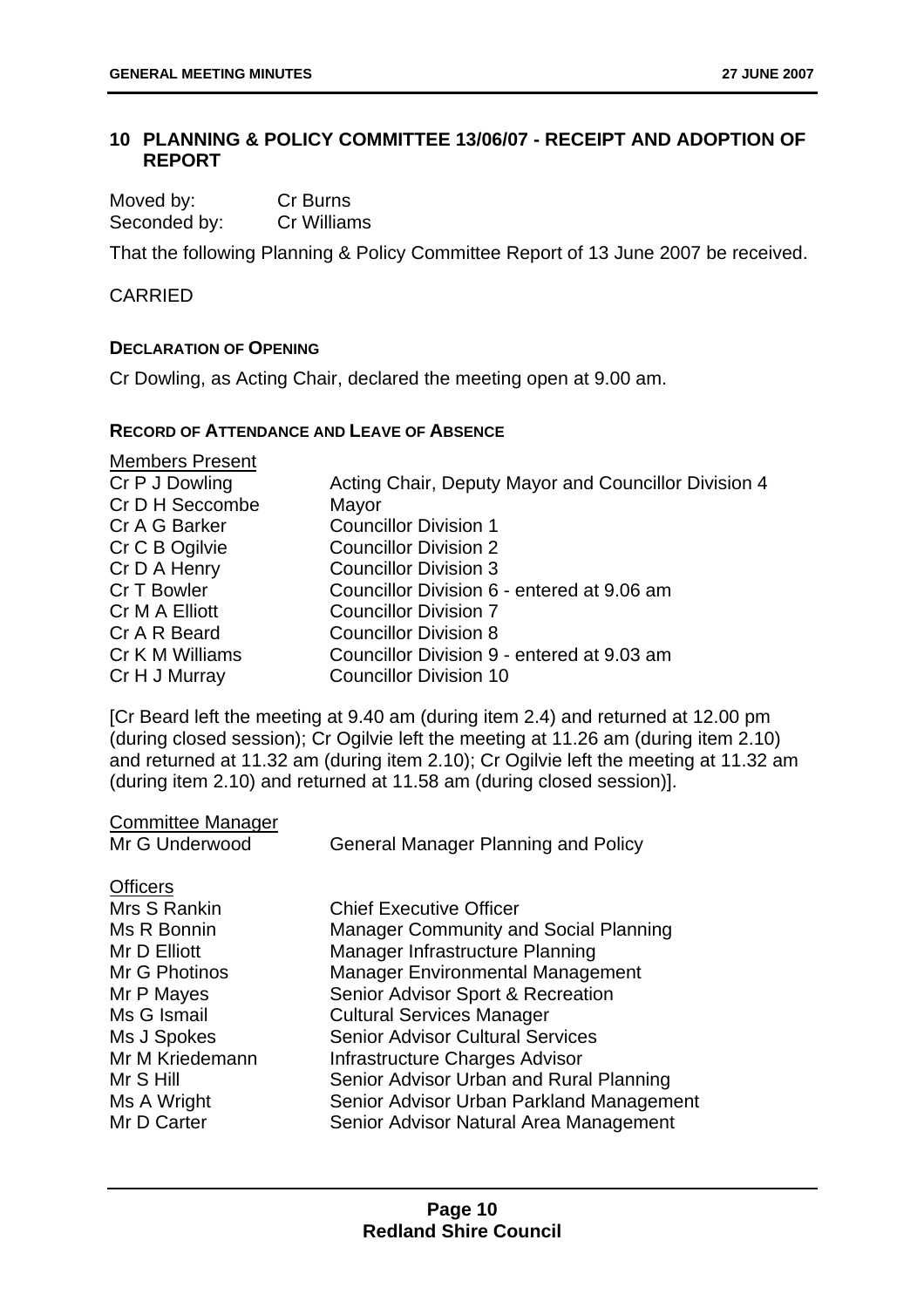## **Minutes**

Mrs J Thomas Corporate Meetings & Registers Officer

#### Apology

| Moved by:    | Cr Seccombe      |
|--------------|------------------|
| Seconded by: | <b>Cr Barker</b> |

That an apology for Cr Burns from today's meeting be accepted.

#### CARRIED

#### **PUBLIC PARTICIPATION AT MEETING**

Nil.

#### **DECLARATION OF INTEREST**

Nil.

#### **ORDER OF BUSINESS**

| Moved by:    | Cr Beard |
|--------------|----------|
| Seconded by: | Cr Henry |

That the order of business be altered to discuss *Greenspace Enhancement Advisory Group Meeting – 16 April 2007* as the first item of business.

#### CARRIED

#### **10.1 OFFICE OF CEO**

#### **10.1.1 CCBF CARRY FORWARD OF FUNDS - DIVISION 3**

| <b>Dataworks Filename:</b>       | <b>G&amp;S Councillors Community Benefit Fund -</b><br><b>Division 3</b> |
|----------------------------------|--------------------------------------------------------------------------|
| <b>Responsible Officer Name:</b> | <b>Susan Rankin</b><br><b>Chief Executive Officer</b>                    |
| <b>Author Name:</b>              | <b>Tina Robinson</b><br><b>Executive Support Officer</b>                 |

#### **EXECUTIVE SUMMARY**

Council annually allocates in its budget an amount for discretionary spending by the Divisional Councillors' known as the Councillors' Community Benefit Fund (CCBF). As per the Community Benefit Guideline GL-2034, any request made by a Councillor for the carry forward of funds into an election year requires Council approval.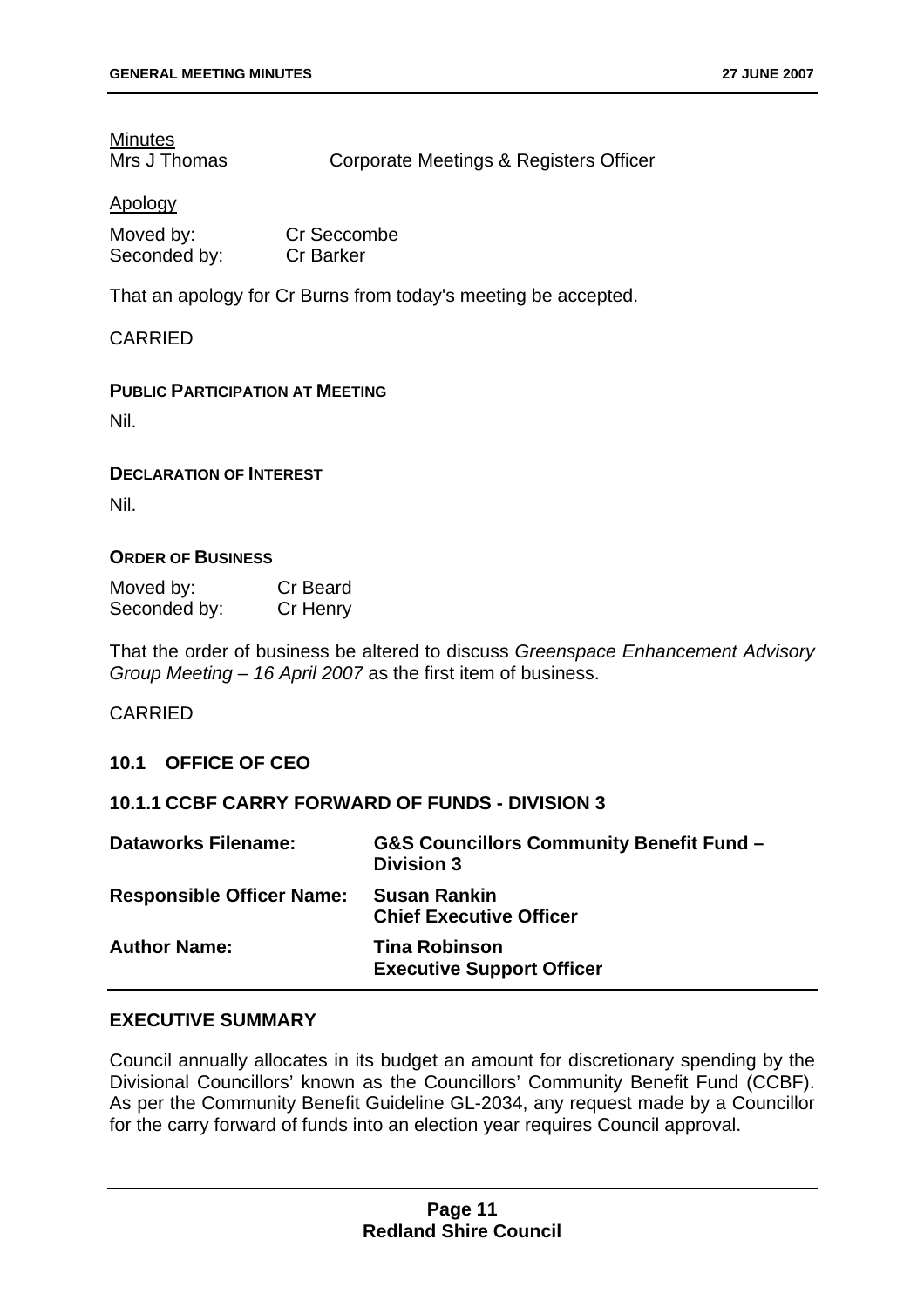This request is for an amount of \$3,100.00 (GST Exclusive) to be carried forward from the Division 3 Councillor's portion of the CCBF. These funds will be allocated towards the repair of the grass and soil surface at Henry Ziegenfusz Park, Cleveland.

#### **PURPOSE**

This report is to seek Council approval to carry forward \$3,100.00 (GST Exclusive) into the 2007/08 financial year from the Division 3 portion of the CCBF as a commitment towards the repair of the grass and soil surface at Henry Ziegenfusz Park, Cleveland.

#### **BACKGROUND**

The Cleveland Thornlands Cricket Club has approached the Councillor for Division 3 to request CCBF funding to assist with the repair of the grass and soil surface at Henry Ziegenfusz Park, Cleveland.

Council Officers and Cr Henry met with representatives from the Cleveland Thornlands Cricket Club to discuss the club's requirements. Council's Parks and Conservation Unit would manage this project, and works could be scheduled to commence early in the 2007/08 financial year.

#### **ISSUES**

The Councillors' Community Benefit Fund Guideline GL-2034 states that any Councillor who requests the carry forward of funds into an election year must seek Council approval.

As this CCBF request was a project initiated by the Cleveland Thornlands Cricket Club they have provided the Office of the CEO with a CCBF application which is cosigned by Council's Parks and Conservation Unit.

Funds would be allocated to Council's Parks and Conservation Unit who would carry out the project works.

#### **RELATIONSHIP TO CORPORATE PLAN**

The recommendation primarily supports Council's strategic priority to build safe, strong and self reliant communities with access to community services, infrastructure and opportunities for participation in community life.

#### **FINANCIAL IMPLICATIONS**

Cr Henry has sufficient funds in the Division 3 portion of the 2006/07 Councillors' Community Benefit Fund to carry forward \$3,100.00 (GST Exclusive) into the 2007/08 financial year.

The Cleveland Thornlands Cricket Club has sourced suppliers and provided quotations.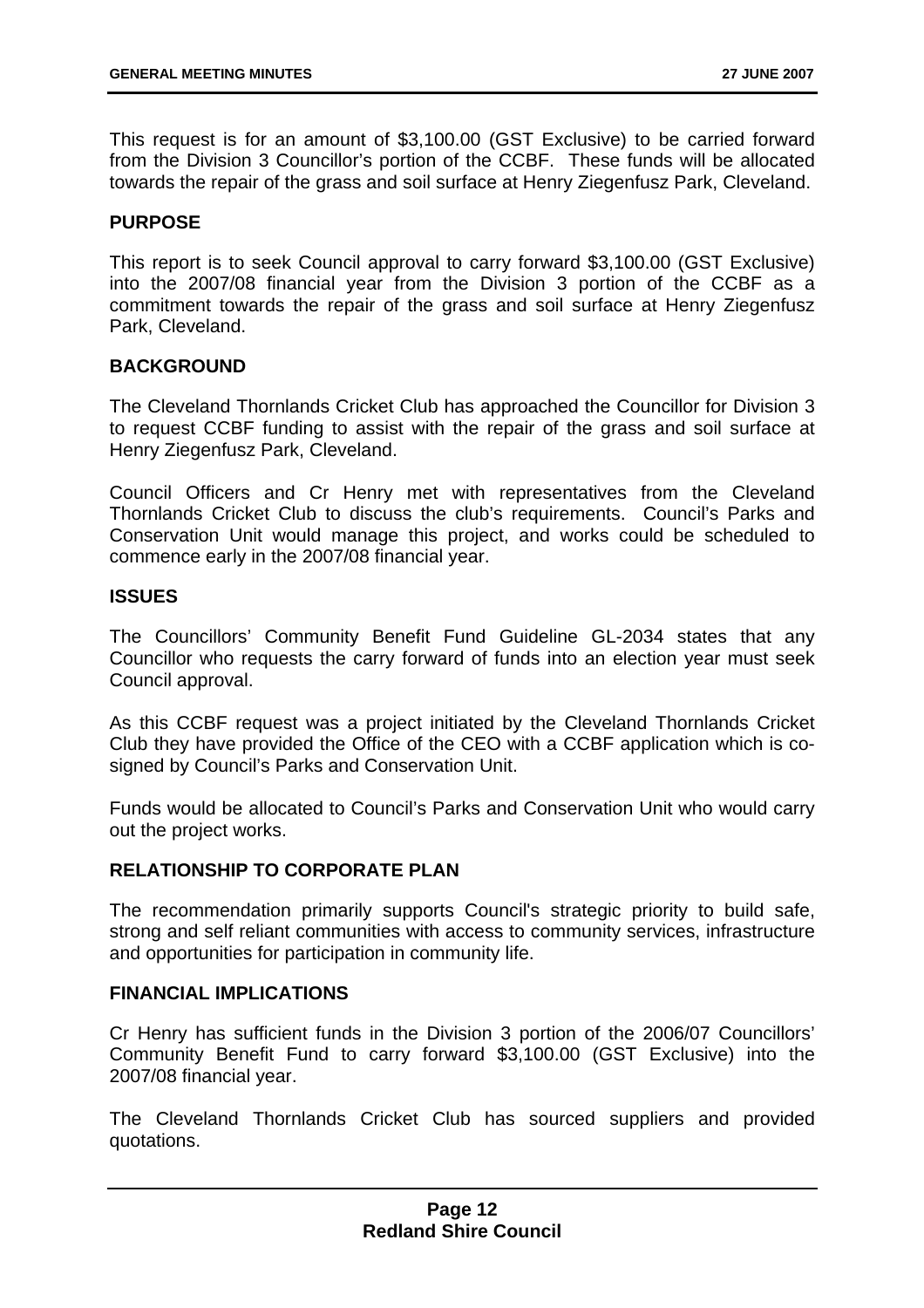#### **CONSULTATION**

The Divisional Councillor and the Parks and Conservation Service Manager have consulted with representatives from the Cleveland Thornlands Cricket Club with regards to their requirements.

#### **OPTIONS**

#### **PREFERRED**

That Council approve the carry forward of \$3,100.00 (GST Exclusive) into an election year from the Division 3 portion of the Community Benefit Fund to assist the Cleveland Thornlands Cricket Club towards the repair of the grass and soil surface at Henry Ziegenfusz Park, Cleveland.

#### **ALTERNATIVE**

That Council does not approve the carry forward of \$3,100.00 (GST Exclusive) into an election year from the Division 3 portion of the Community Benefit Fund to assist the Cleveland Thornlands Cricket Club towards the repair of the grass and soil surface at Henry Ziegenfusz Park, Cleveland.

#### **OFFICER'S/COMMITTEE RECOMMENDATION/ COUNCIL RESOLUTION**

| Moved by:    | Cr Burns          |
|--------------|-------------------|
| Seconded by: | <b>Cr Elliott</b> |

**That Council resolve to approve the carry forward of \$3,100.00 (GST Exclusive) into an election year from the Division 3 portion of the Councillors Community Benefit Fund to assist the Cleveland Thornlands Cricket Club towards the repair of the grass and soil surface at Henry Ziegenfusz Park, Cleveland.**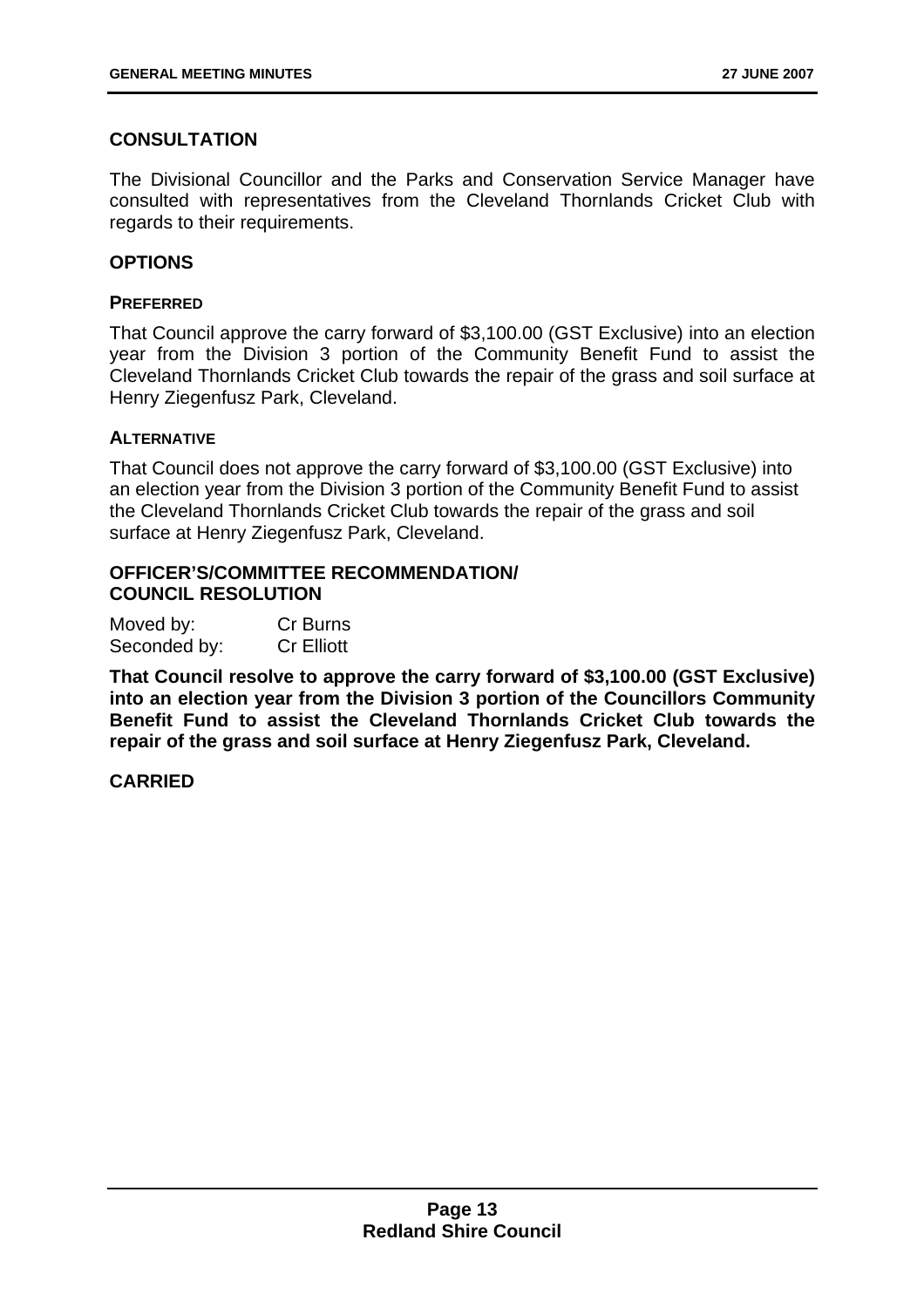#### **10.1.2 REDLANDS MULTI-SPORTS CLUB INC – CCBF DIVISION 8**

| <b>Dataworks Filename:</b>       | <b>G&amp;S Councillors Community Benefit Fund -</b><br><b>Division 8</b> |
|----------------------------------|--------------------------------------------------------------------------|
| <b>Responsible Officer Name:</b> | <b>Susan Rankin</b><br><b>Chief Executive Officer</b>                    |
| <b>Author Name:</b>              | <b>Tina Robinson</b><br><b>Executive Support Officer</b>                 |

#### **EXECUTIVE SUMMARY**

Council annually allocates in its budget an amount for discretionary spending by the Divisional Councillors' known as the Councillors' Community Benefit Fund (CCBF). All requests for funding individual projects with a greater expenditure than \$5,000 (GST Exclusive) requires approval from Council.

This request is for the amount of \$5,156 (GST Exclusive) to be allocated from the Division 8 portion of the CCBF to assist the Redlands Multi-Sports Club Inc with the purchase of a Touch-screen POS System Cash Register and software.

#### **PURPOSE**

The purpose of this report is to seek Council approval for an allocation of \$5,156 (GST Exclusive) from the Division 8 portion of the CCBF to assist the Redlands Multi-Sports Club Inc with the purchase of a Touch-screen POS System Cash Register and software.

#### **BACKGROUND**

The Redlands Multi-Sports Club has approached the Divisional 8 Councillor to seek funding to assist with the purchase of a Touch-screen POS System Cash Register and software.

The replacement of the cash register will allow the club to hold larger functions and ultimately provide a quicker and more efficient service to the community.

#### **ISSUES**

The Division 8 Councillor has sufficient funds to allocate \$5,156 (GST Exclusive) from the Division 8 portion of the CCBF to the Redlands Multi-Sports Club to assist with the purchase of a Touch-screen POS System Cash Register and software.

Council approval is required for requests over \$5,000 (GST Exclusive).

#### **RELATIONSHIP TO CORPORATE PLAN**

The recommendation primarily supports Council's strategic priority to build safe, strong and self reliant communities with access to community services, infrastructure and opportunities for participation in community life.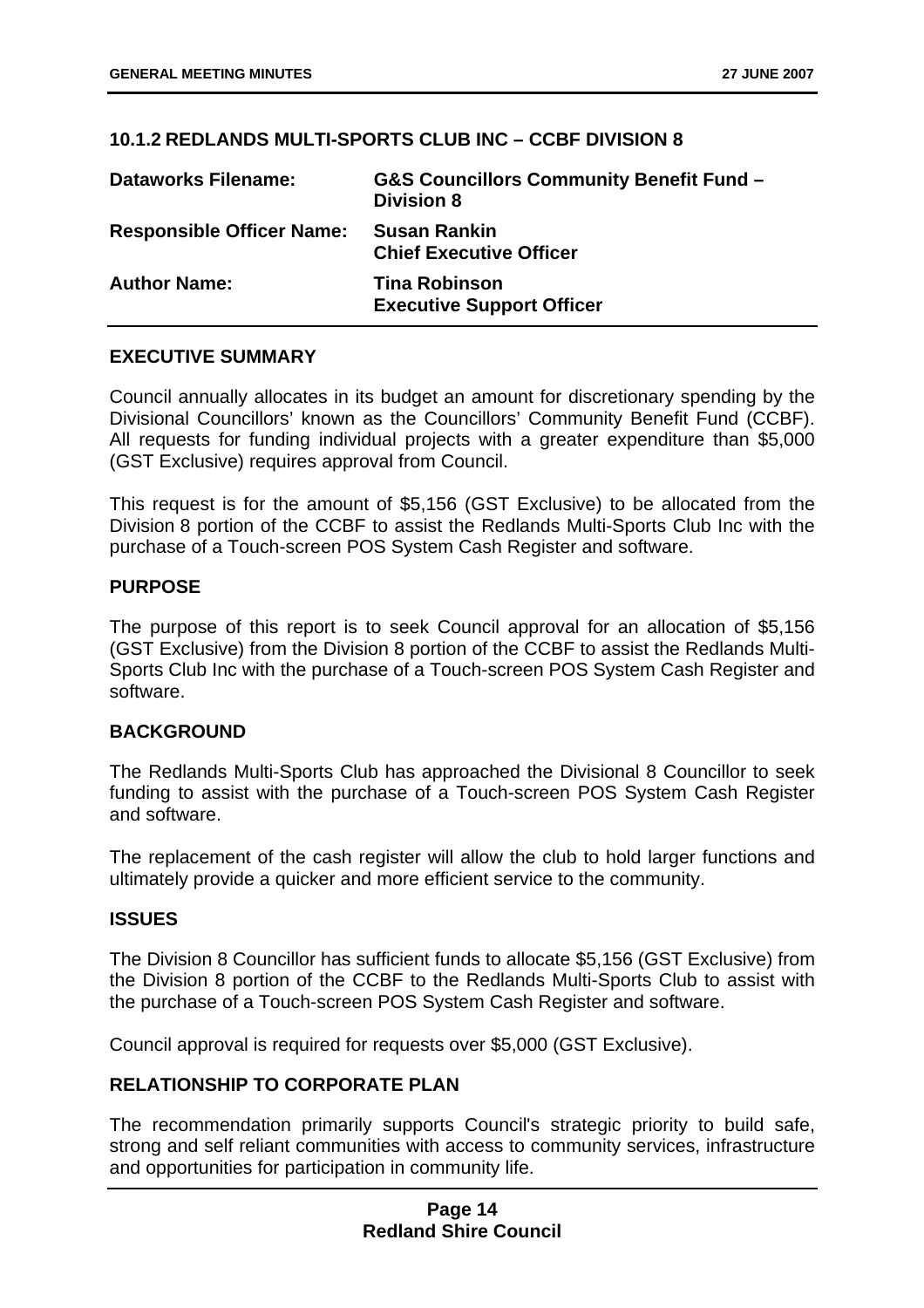#### **FINANCIAL IMPLICATIONS**

Councillor Alan Beard has sufficient funds to allocate \$5,136 (GST Exclusive) from 2006/07 Division 8 portion of the CCBF.

As per CCBF Guidelines (GL-2034) two quotations have been received.

#### **CONSULTATION**

Cr Alan Beard has consulted with the Redlands Multi-Sports Club as to their requirements and supports the request to replace the damaged cash register with a Touch-screen POS System Cash Register and software.

#### **OPTIONS**

#### **PREFERRED**

That Council resolve to approve the allocation of \$5136 (GST Exclusive) from the Division 8 portion of the 2006/07 CCBF to assist the Redlands Multi-Sports Club with the purchase of a Touch-screen POS System Cash Register and software.

#### **ALTERNATIVE**

That Council resolve to approve the allocation of \$5136 (GST Exclusive) from the Division 8 portion of the 2006/07 CCBF to assist the Redlands Multi-Sports Club with the purchase of a Touch-screen POS System Cash Register and software.

#### **OFFICER'S/COMMITTEE RECOMMENDATION/ COUNCIL RESOLUTION**

Moved by: Cr Burns Seconded by: Cr Elliott

**That Council resolve to approve the allocation of \$5,136 (GST Exclusive) from the Division 8 portion of the 2006/07 CCBF to assist the Redlands Multi-Sports Club with the purchase of a Touch-screen POS System Cash Register and software.**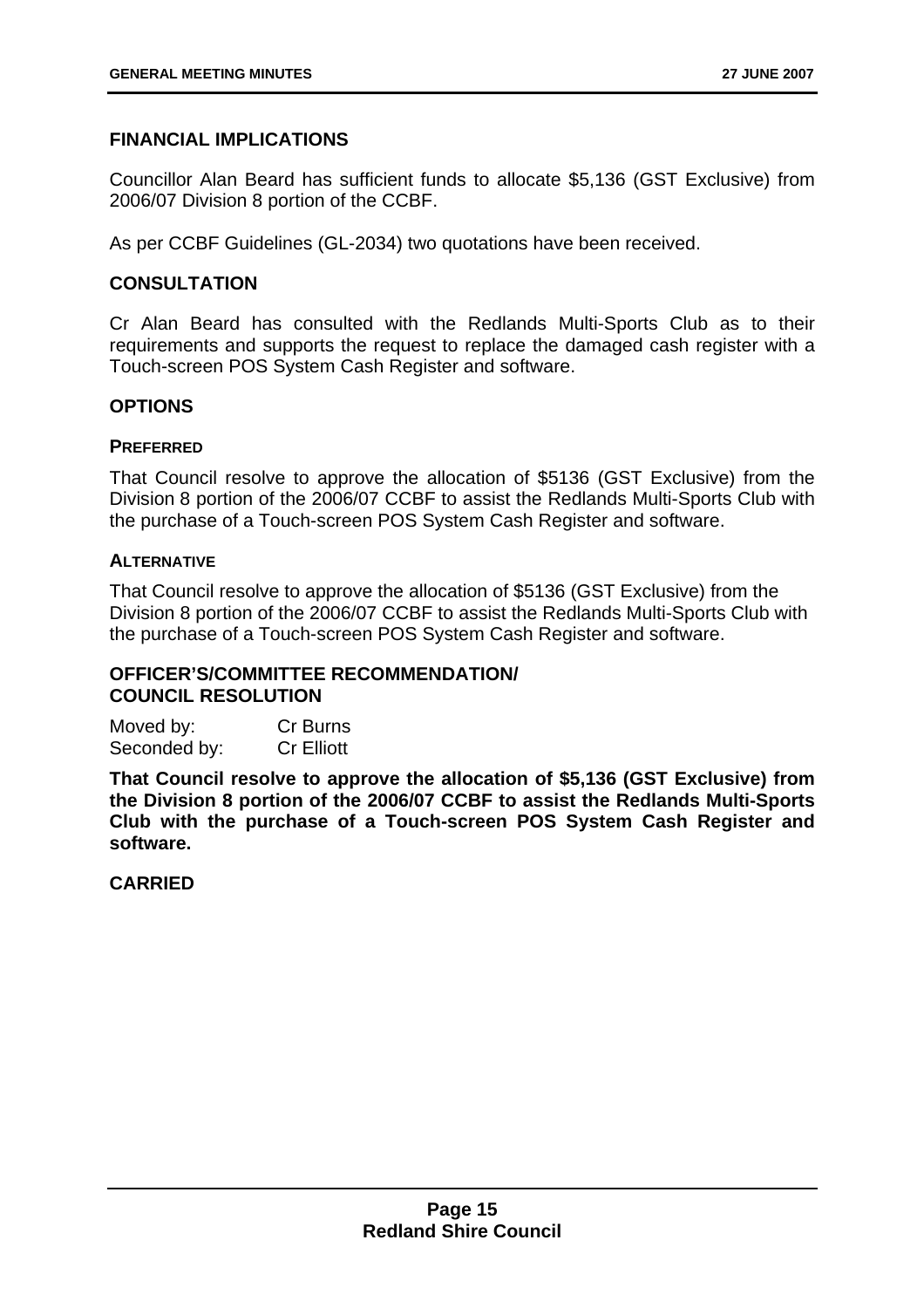#### **10.2 PLANNING AND POLICY**

#### **10.2.1 PROPOSAL TO MAKE LOCAL LAW 11 AND SUBORDINATE LOCAL LAW 11 (EXHIBITION OF ADVERTISEMENTS) 2007**

| <b>Dataworks Filename:</b>       | L&E Local Law No 11 - Control of Signs                                                                                       |
|----------------------------------|------------------------------------------------------------------------------------------------------------------------------|
| <b>Attachments:</b>              | Att 1 Local Law 11 (Exhibition of Advertisements)<br>Att 2 Subordinate Local Law 11 (Exhibition of<br><b>Advertisements)</b> |
| <b>Responsible Officer Name:</b> | <b>Wayne Dawson</b><br><b>Manager Land Use Planning</b>                                                                      |
| <b>Author Name:</b>              | <b>Bridget Tidey</b><br><b>Strategic Planning Advisor</b>                                                                    |

#### **EXECUTIVE SUMMARY**

The Land Use Planning Group have been working in collaboration with Legal Services, Assessment Services – Compliance Services and Development Assessment and various other interested stakeholders to revise Local Law 11 for the Exhibition of Advertisements. The amendment is being undertaken to:

- align with and avoid any duplication with the provisions of the new Redlands Planning Scheme (RPS);
- address some issues that have been raised internally within Council and by industry stakeholders;
- update some controls to maintain consistency with industry and other local government practices; and
- make the Local Law and Subordinate Local Law more user friendly.

The draft Local Law and Subordinate Local Law have undergone an extensive drafting and review process including a workshop presentation to Councillors on 28 February 2007. Feedback from the workshop has been incorporated into the draft Local Law 11 and Subordinate Local Law 11, and these are recommended for referral to the State for State Interest Review and sign-off to proceed to public notification.

#### **PURPOSE**

To seek Council's resolution to propose to make Local Law 11 (Exhibition of Advertisements) 2007 and Subordinate Local Law 11 (Exhibition of Advertisements) 2007, for the purpose of State Interest Review in accordance with Sections 866 and 867, respectively, of the *Local Government Act.*

#### **BACKGROUND**

Local Law 11 (Control of Signs) and Local Law Policy 11 (Control of Signs) originally came into force in mid 1999.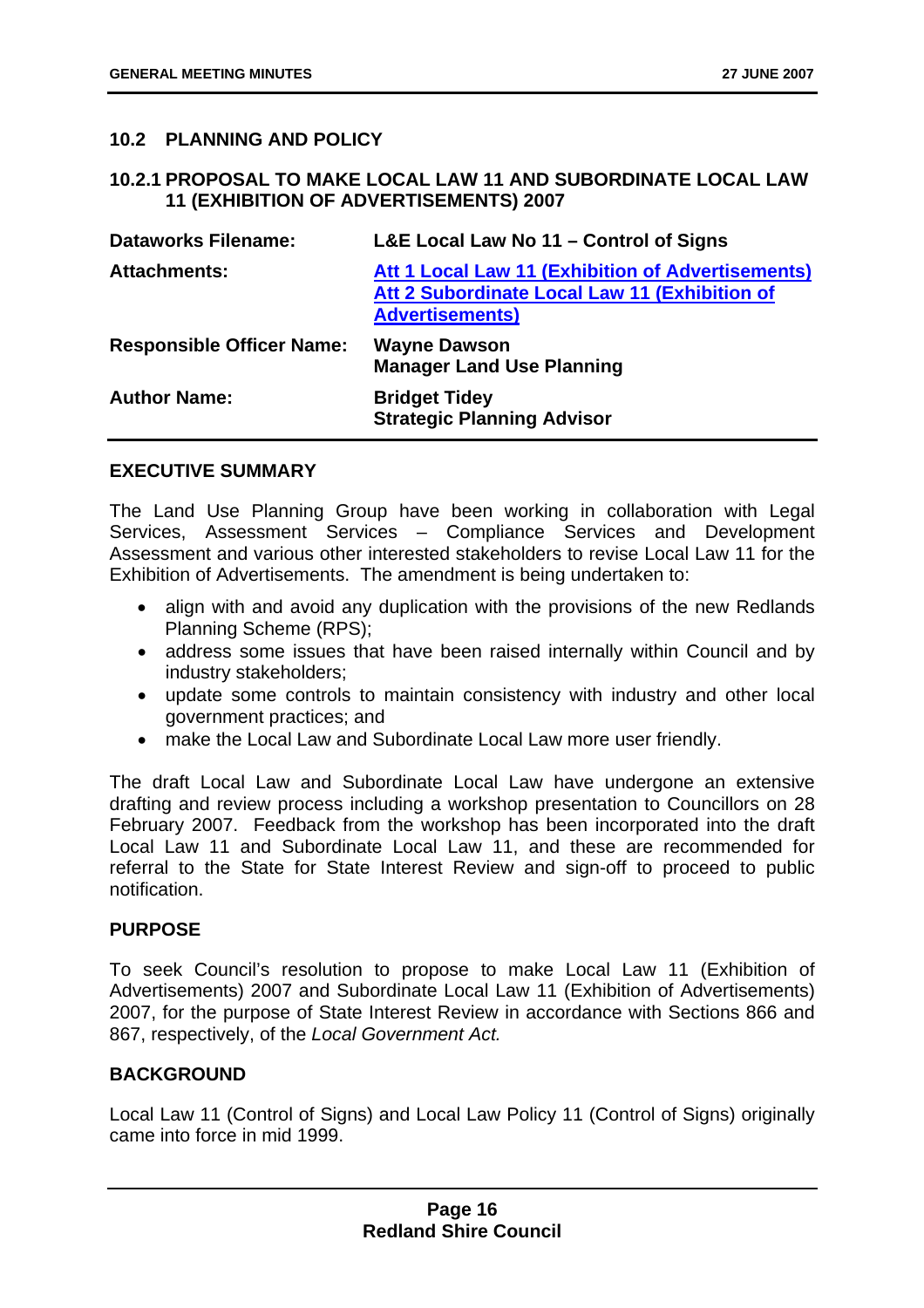The most recent amendments made to the Local Law Policy 11 occurred in August 2003 (which focused predominately on changes to election signage).

The proposed changes have been developed in response to contemporary changes in industry practices. These have been identified by interest groups and Council officers as a result of fielding general enquiries or administering applications made in relation to the Local Law and Local Law Policy.

Further amendments have been made as a result of the adoption of the Redlands Planning Scheme, which now deals with signs that are considered to be "development" under the *Integrated Planning Act* (IPA) and require an operational works approval.

The proposed changes have resulted in the drafting of new Local Law 11 (Exhibition of Advertisements) 2007 and Subordinate Local Law 11 (Exhibition of Advertisements) 2007, repealing Local Law 11 and Local Law Policy 11 (Control of Signs).

#### **ISSUES**

Changes to the Local Law Policy are proposed in order to address the following key issues:

- Election/Political Advertisements
	- o Election Day and Pre-Election Day signs have been refined to only deal with advertising during an election campaign.
	- o The number of election signs permitted to be exhibited by an individual candidate has been reviewed for Local Government, State and Federal elections.
	- o Political advertising is a new sign category that allows Council to control/manage signs containing political messages outside of an election campaign.
- Real Estate Signs
	- o Sign size, number and siting requirements for sale, lease, auction and tender signs have been reviewed to provide consistency with industry practices.
	- o The classification of real estate sign types have been more clearly defined with inclusion of specific design requirements and locational standards.
	- o Review of the directional advertisements for premises open for inspection (including being permitted within the 10 metre corner of intersections where they meet specific controls).
- Inflatable, wind propelled signs
	- o Changes reflect previous representations from the industry. Period of temporary installation ties in with the general practices for promotional activity on commercial premises.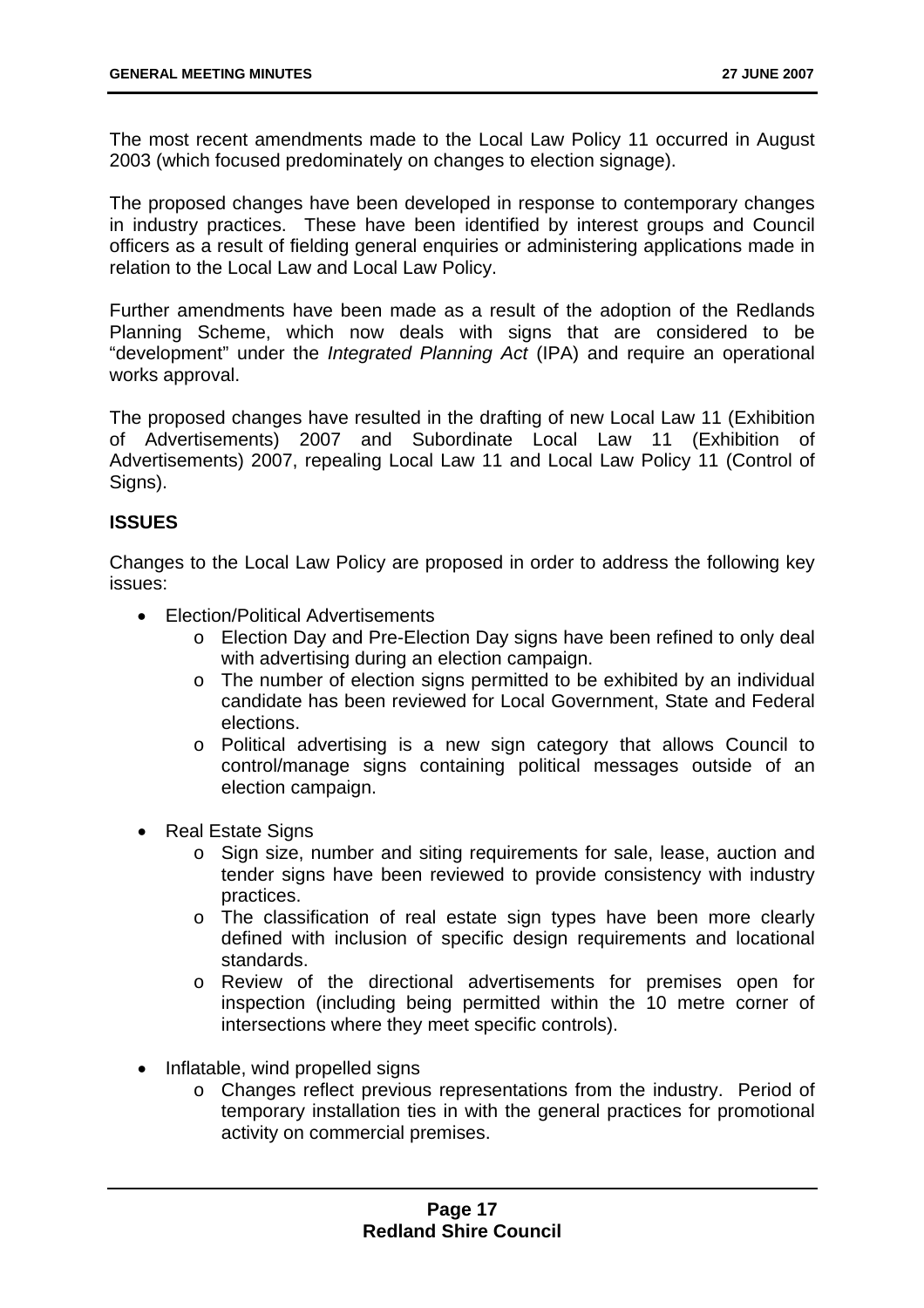- Motor Vehicle Signs
	- o To address the issues of mobile and stationary/parked vehicles (including trailers); what is and what is not an advertisement on a vehicle that requires an approval and licence.
- Tourist Signs
	- o Inclusion of a sign classification for tourist signs and third party advertisement on public land where erected to direct travellers and community members to a tourist attraction or establishment.

#### **RELATIONSHIP TO CORPORATE PLAN**

The recommendation primarily supports Council's strategic priority to ensure the development of an organisational culture and capability through effective people management programs.

#### **FINANCIAL IMPLICATIONS**

The recommendations within this report are not envisaged to establish any short to long term financial implications to Council.

#### **PLANNING SCHEME IMPLICATIONS**

The Land Use Planning Group consulted widely with applicable Council groups and it is considered that this report's recommendations will result in:

- Local Law 11 and Subordinate Local Law 11 complementing the provisions for Advertising Devices in the Redlands Planning Scheme; and
- Resolution of current inconsistencies between Local Law Policy 11 and the RPS;
	- $\circ$  Rationalisation and removal of the number of definitions from within the current Local Law Policy where addressed by the RPS.
	- o Restructure of the Subordinate Local Law to deal only with advertising devices that are not dealt with by the RPS.

#### **CONSULTATION**

Consultation has taken place at various points in time with the following parties:

- Legal Services.
- Assessment Services Group Compliance Services and Development Assessment Teams.
- Various other interested stakeholders for example local real estate agencies.

#### **OPTIONS**

#### **PREFERRED**

1. To propose to make Local Law 11 (Exhibition of Advertisements) 2007 and Subordinate Local Law 11 (Exhibition of Advertisements) 2007, as attached, in accordance with sections 866 of the *Local Government Act 1993*; and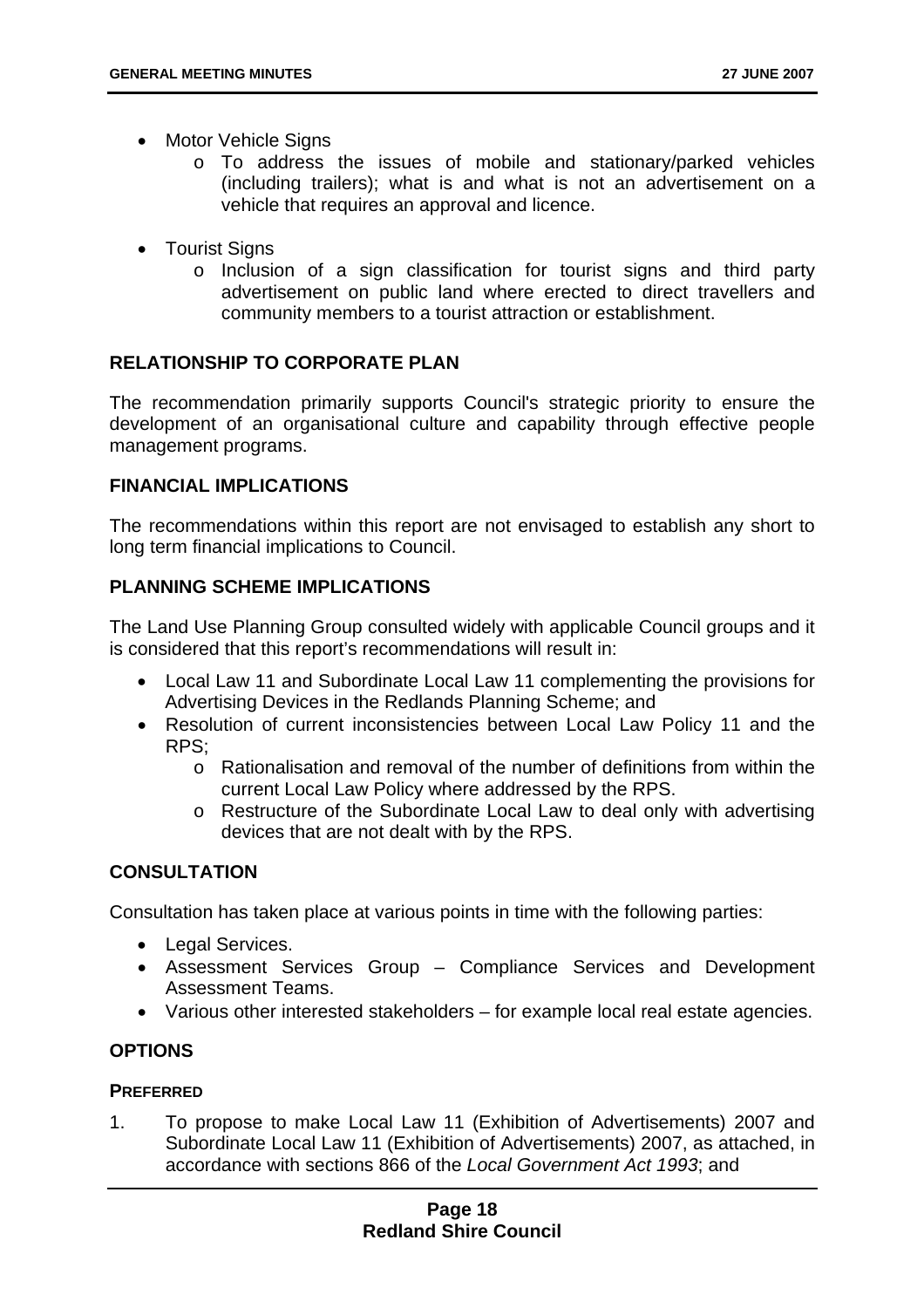2. To forward the relevant material to the Minister for the purpose of State Interest Review in accordance with section 867 of the *Local Government Act 1993*.

#### **ALTERNATIVE 1**

That Council resolve to not propose to make Local Law 11 (Exhibition of Advertisements) 2007 and Subordinate Local Law 11 (Exhibition of Advertisements) 2007 as attached with amendments; or

#### **ALTERNATIVE 2**

That Council resolve not to propose to make Local Law 11 (Exhibition of Advertisements) 2007 and Subordinate Local Law 11 (Exhibition of Advertisements) 2007 at this time.

#### **OFFICER'S/COMMITTEE RECOMMENDATION/ COUNCIL RESOLUTION**

| Moved by:    | Cr Burns          |
|--------------|-------------------|
| Seconded by: | <b>Cr Elliott</b> |

**That Council resolve as follows:** 

- **1. To propose to make Local Law 11 (Exhibition of Advertisements) 2007 and Subordinate Local Law 11 (Exhibition of Advertisements) 2007, as attached, in accordance with section 866 of the** *Local Government Act 1993***; and**
- **2. To forward the relevant material to the Minister for the purpose of State Interest Review in accordance with section 867 of the** *Local Government Act 1993***.**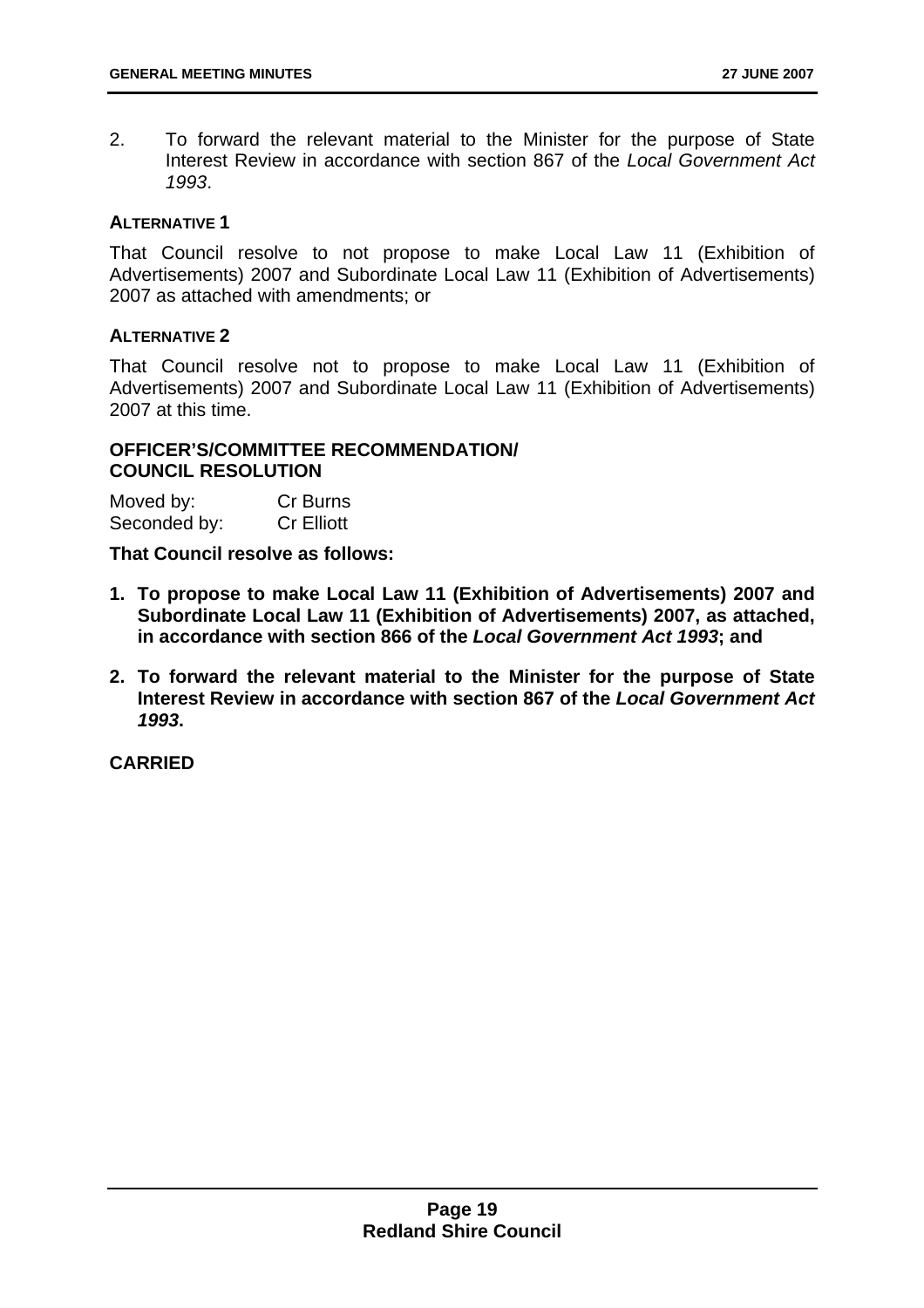#### **10.2.2 REDLAND BAY FORESHORE MASTER PLAN**

| <b>Dataworks Filename:</b>       | LUP Master Plan - Redland Bay Town Centre &<br><b>Foreshore</b> |
|----------------------------------|-----------------------------------------------------------------|
| <b>Attachment:</b>               | <b>Redland Bay Foreshore Master Plan</b>                        |
| <b>Responsible Officer Name:</b> | <b>Greg Underwood</b><br><b>General Manager Planning Policy</b> |
| <b>Author Name:</b>              | <b>Wayne Dawson</b><br><b>Manager Land Use Planning</b>         |

#### **EXECUTIVE SUMMARY**

The Redland Bay Centre & Foreshore Master Plan (hereafter called the Plan) provides a set of key outcomes and strategies that will achieve a long term vision for planning of that area covered by the Plan. It identifies implementation actions that will enable the achievement of the defined strategies.

The role and obligations of State government agencies are recognised in delivering components of the plan. Further, the Plan advocates the need for Council to maintain pressure on those agencies to address these obligations.

The Plan has been informed by adoption of the Redlands Planning Scheme and the planning work completed in finalising the draft of the Priority Infrastructure Plan (PIP), and Infrastructure Charges Schedules (ICSs) including the Open Space, Recreation and Community Facilities and Services Studies (2004), Integrated Local Transport Plans for the mainland and the Southern Moreton Bay Islands (2003), Cycling and Pedestrian Strategy (2004) and Marine Infrastructure and Car Parking and Ferry Transport User Surveys and reports.

The adoption of the Plan for consultation and planning purposes will provide:

- i) the opportunity to gain feedback from the local community, other key stakeholders and interest groups on the Plan;
- ii) its use for further detailed investigation, planning and design purposes, inclusive of costing and budgetary consideration/planning;
- iii) a general basis for rechecking work completed under the PIP & ICSs to date;
- iv) a documented position to continue high level discussions with the State Agencies, advocating the need to implement the strategies of the Plan.

#### **PURPOSE**

As a strategic planning document and following the workshopping of the draft with Councillors, the Plan is now referred to Council for its adoption to proceed to community consultation.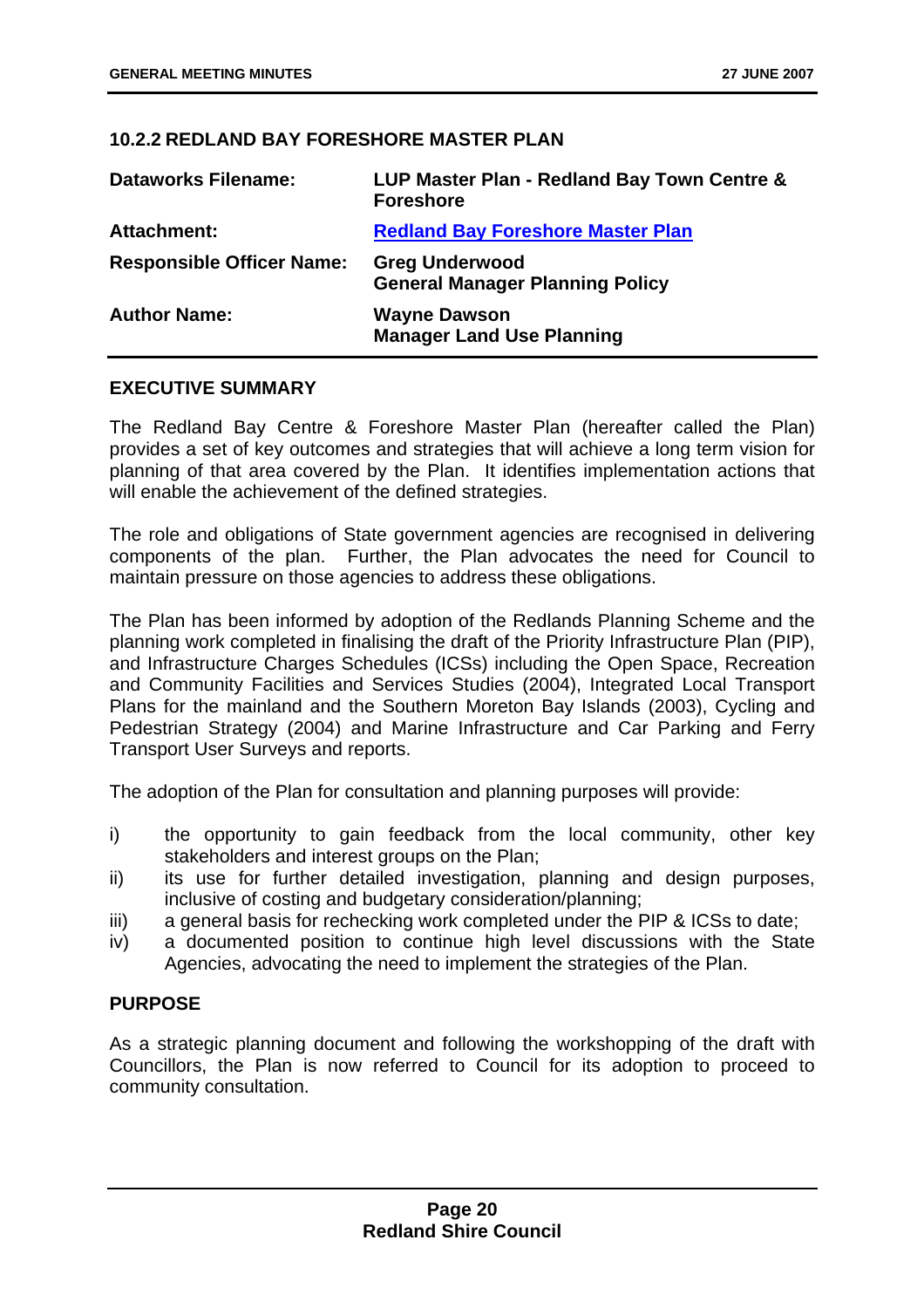#### **BACKGROUND**

The Plan's inception arose from the recognition of a number of pressing land use, social, environmental, open space, transport and foreshore management issues confronting the Redland Bay township. Additionally, it was an opportune time to put in place well defined strategies (short to long term) which would achieve the following overall outcomes:

- To strengthen the role and identity of the Redland Bay township and its relationship to Moreton Bay including its function as a destination for waterfront and marine-based recreational activities and its key role as the principal gateway to the Southern Moreton Bay Islands.
- To rationalise the pattern of land use to achieve efficient, integrated and improved urban design and open space outcomes that will enhance the character and amenity of the Redland Bay township and its foreshore.
- To identify and protect environmental values and sustainable development opportunities.
- To provide sustainable transport solutions to the SMBI and establish a walking (pedestrian), cycling and public transport friendly environment in the township and its foreshore.
- To identify and address the impacts of the proposed strategy outcomes on local transport infrastructure.
- **To create, reinforce and enhance pedestrian, bicycle, recreation and** environmental linkages within the Redland Bay township and its environs.

Following a contextual overview of the study area (including an opportunities and constraints assessment) the Plan sets out a series of Outcomes and Strategies sought to be achieved. These Outcomes and Strategies are grouped under the following themes:

- a. Urban Planning and Design
- b. Open Space
- c. Commerce and Industry
- d. Settlement Patterns, Population Projections and Employment Trends
- e. Transportation
- f. Community Facilities and Development
- g. Environmental Protection

To assist in understanding measures to implement these strategies, the Core Area of the Plan is divided into three (3) localities (based on the precincts defined in the contextual assessment). Each locality has an indicative 'Concept & Master Development Plan' component based on the implementation actions outlined for that locality. Additionally in the case of Locality B (Marine Activities & Village Precincts) the concept and master development plan proposes a three (3) stage implementation framework. This framework represents the following time periods - short term (0-3 years), medium term (3-10 years) and longer term (10+ years).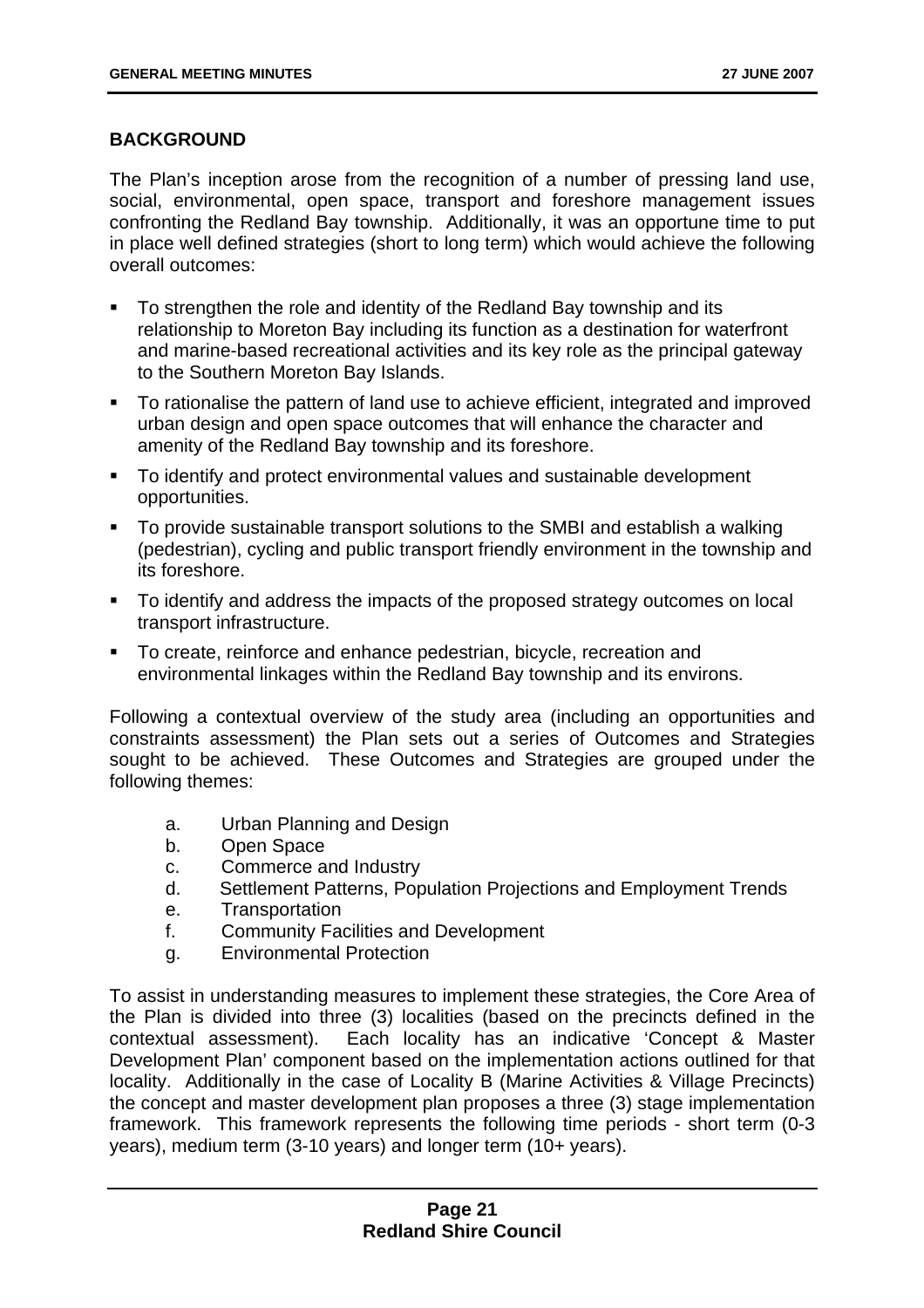The Plan, while providing a focus on the Core Area, does also identify a wider context to the planned integration and coordination of open space networks (and associated infrastructure) and the provision of pedestrian and cycling infrastructure throughout the township.

#### **ISSUES**

For the sake of consistency, the issues covered in this report are grouped correspondingly to the Outcomes & Strategy themes set out in the Plan (refer to Part 3 of the Plan). This is not intended to be an all inclusive overview.

- *A. Urban Planning & Design* 
	- Enhancement of the public amenity of the foreshore area and other public spaces;
	- Establish a growth strategy for the Redland Bay District Centre;
	- Relationship between built form and streetscape(s);
	- Appropriate form and scale of development in the Study Area;
	- Maximise appreciation of principal views and vistas to Moreton Bay, Open Space Areas and the like.
	- Accessibility to public amenities, open space, foreshore areas and facilities;

#### *B. Open Space System*

- Provision of Open Space areas with appropriate level of facilities and embellishments;
- High interconnection as a network throughout the urban community of Redland Bay.
- Basis for developer contribution to achieving the above points.
- Foreshore/Shoreline open space trail for the Study Area and linkages to the broader Shire network.

#### *C. Commercial and Industry*

- Recognition of the long-term importance of this principal water based passenger and vehicular terminal to the Southern Moreton Bay Islands (SMBIs).
- Service and Marine industry activities in Weinam Creek.
- Supporting primacy of the Redland Bay District Centre while providing local service centre opportunities within walkable distances to residential localities.
- Opportunity to promote and to expand tourism based employment/businesses.

#### *D. Settlement Patterns, etc*

- Population density increases in and around centre and transport nodes.
- Provision of a range in housing forms for greater consumer choice. [Both these points are reflected in the Redlands Planning Scheme zoning and this Plan acknowledges these outcomes].
- Planned relationship to public spaces eg foreshore, open space areas, streetscapes.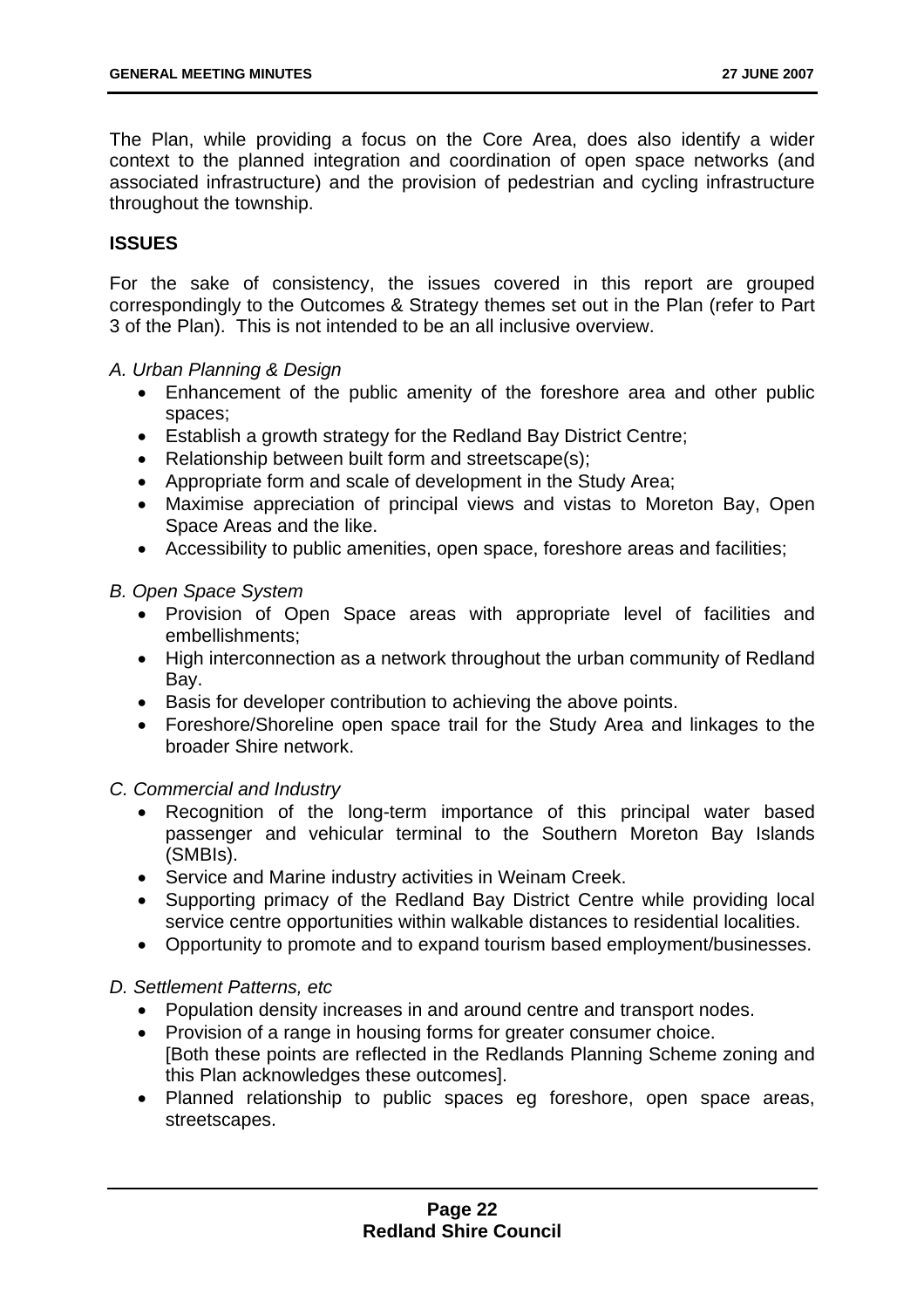#### *E. Transport*

- Conflict between the foreshore area as a public open space, recreation asset versus the demand pressures for increased car parking.
- Planning for a continuation of current trends without change is unsustainable. A number of options were discussed in Councillor Workshops:
	- i. Efficient public transport services, interconnections and mode frequency, etc
	- ii. Multi deck parking station as part of terminal development.
	- iii. Acquisition of land for at ground and potentially decked parking longer term;
	- iv. Shuttle service to parking area located away from foreshore urban areas, example: Days Road land – RSC owned.

Council after weighing up these and other options provided direction to target increase public transport opportunities such as:

- i. Bus service connections to principal centres/interchanges;
- ii. Advocate for earlier implementation of integrated ticketing system by Translink [ties to (i) above];
- iii. Car parking provision and pricing to influence attractiveness in the use of other modes of travel in lieu of private motor vehicle;
- iv. Promote fast vehicular ferries including subsidy;
- v. Incorporate into RPS the potential opportunity to pursue commercial car parking as part of mixed use multi-storey developments on private properties in Banana, Outridge Streets. [This policy position was drafted into the RPS].
- Provision of attractive public transport facilities, maintaining the medium to long term opportunities in the coastal area between the Weinam Creek channel to the vehicular barge facilities.
- Efficiency of the boat ramps and provision of associated trailer parking spaces.
- Pedestrian and bicycle movement and circulation networks safe and convenient both for recreation and as a means of transport to the urban facilities of Redland Bay township and beyond.

#### *F. Community Facilities and Development*

- Enhancement of cultural characteristics & community identity of Redland Bay.
- Increase in attractive well designed community facilities to service the needs of a growing local community and broader district community (including SMBI for particular community services).
- Recognition of the forecasted changes in the demographic profiles of this community.
- Opportunity for development contributions to the provision of community facilities.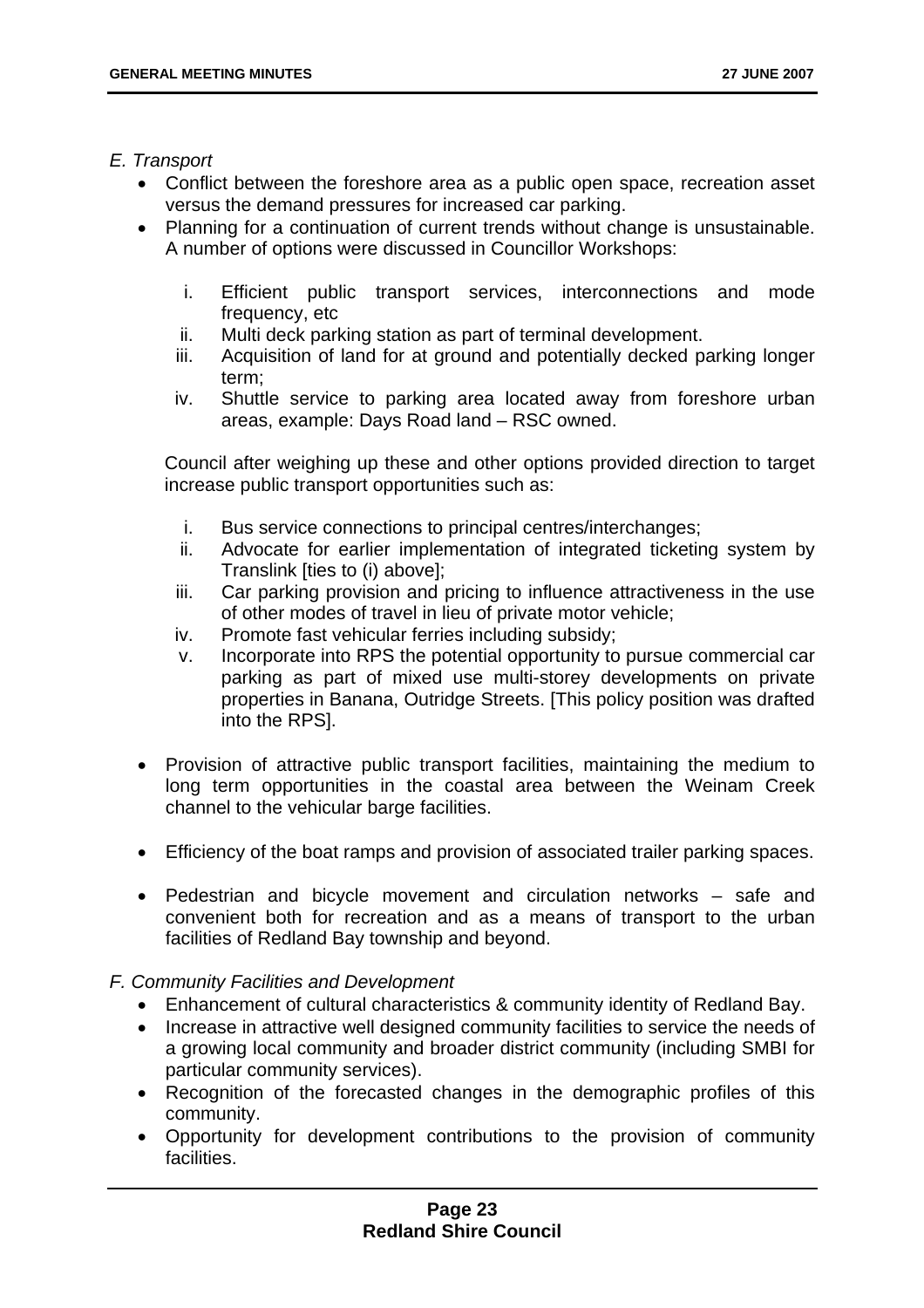- *G. Environmental Protection*
	- Recognition, preservation and enhancement of environmental values associated with the foreshore watercourses, wetlands, conservation and open space areas.
	- Rehabilitation programs in existing areas as above identified.
	- Management of development impacts eg employing water sensitive urban design principles.

#### **RELATIONSHIP TO CORPORATE PLAN**

The recommendation primarily supports Council's strategic priority to ensure the enhancement of biodiversity including koala habitat, bushland, greenspace, waterways, catchments, air and coastal ecosystems in recognition of our unique location on Moreton Bay.

#### **FINANCIAL IMPLICATIONS**

The Plan provides the basis for further detailed planning (including a potential future review of infrastructure charges), works programming and budgeting.

#### **PLANNING SCHEME IMPLICATIONS**

The Plan is consistent with the provisions of the Redlands Planning Scheme.

#### **CONSULTATION**

Infrastructure Planning, Environmental Management, Community & Social Planning and Economic Development have had input into the Plan's preparation. The draft Plan has been workshopped with councillors on two (2) occasions with initial direction provided by a steering committee of Mayor, Cr Seccombe, Cr Beard and Cr Burns (and previously, Cr B Townsend Division 5 Councillor at that time). Queensland Transport – Translink have also been consulted on transport strategies.

#### **OPTIONS**

#### **PREFERRED**

That Council resolve to adopt the Redland Bay Centre and Foreshore Master Plan (2007) appended as attached for community consultation and planning purposes.

#### **ALTERNATIVES**

- 1. That Council resolve to adopt the Redland Bay Centre and Foreshore Master Plan (2007) appended as attached for community consultation and planning purposes except where amended by resolution of Council; or
- 2. That Council resolve not to adopt the Redland Bay Centre and foreshore Master Plan.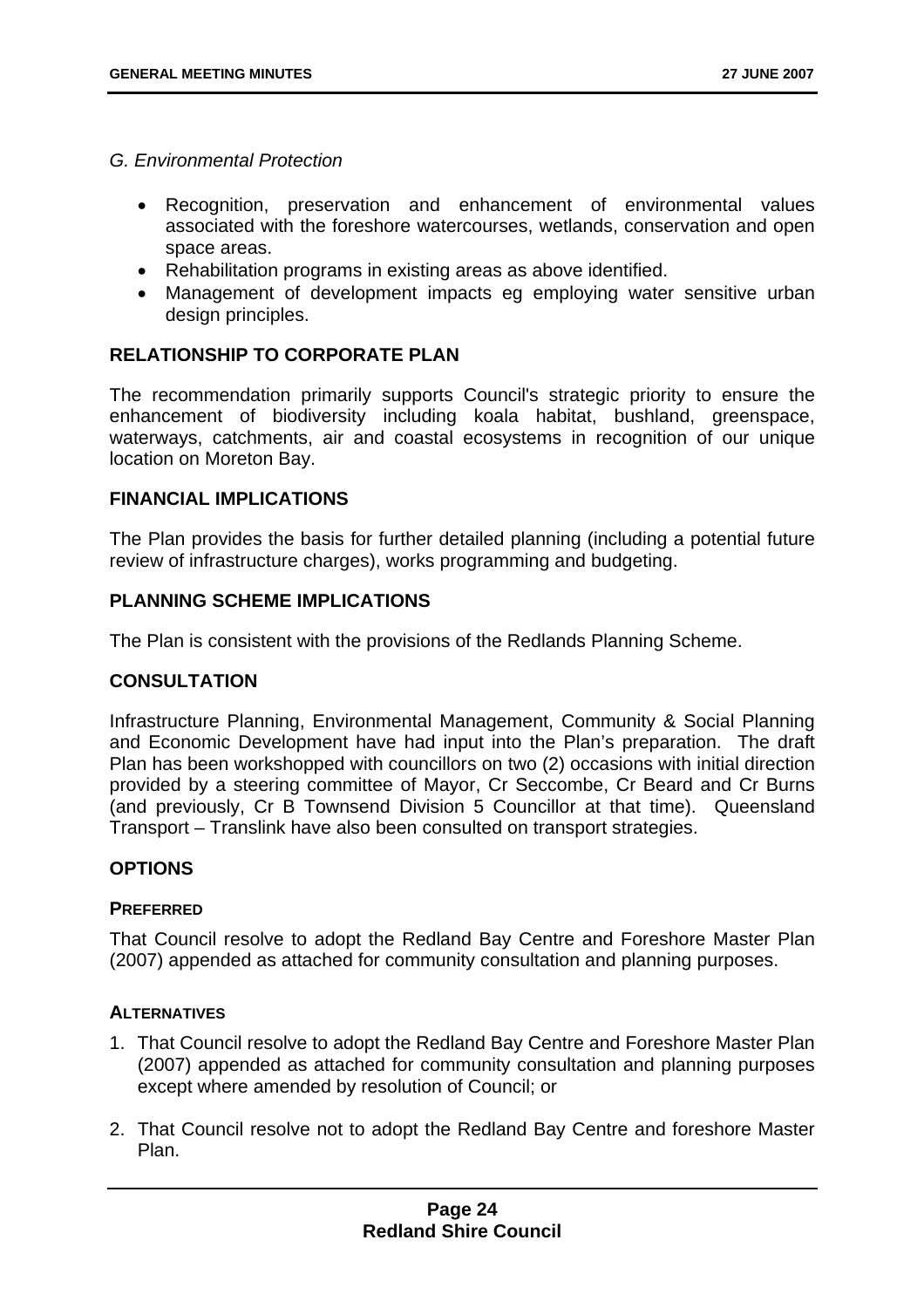#### **OFFICER'S/COMMITTEE RECOMMENDATION/ COUNCIL RESOLUTION**

Moved by: Cr Burns Seconded by: Cr Elliott

**That Council resolve to adopt the Redland Bay Centre and Foreshore Master Plan (2007) as attached for community consultation and planning purposes.**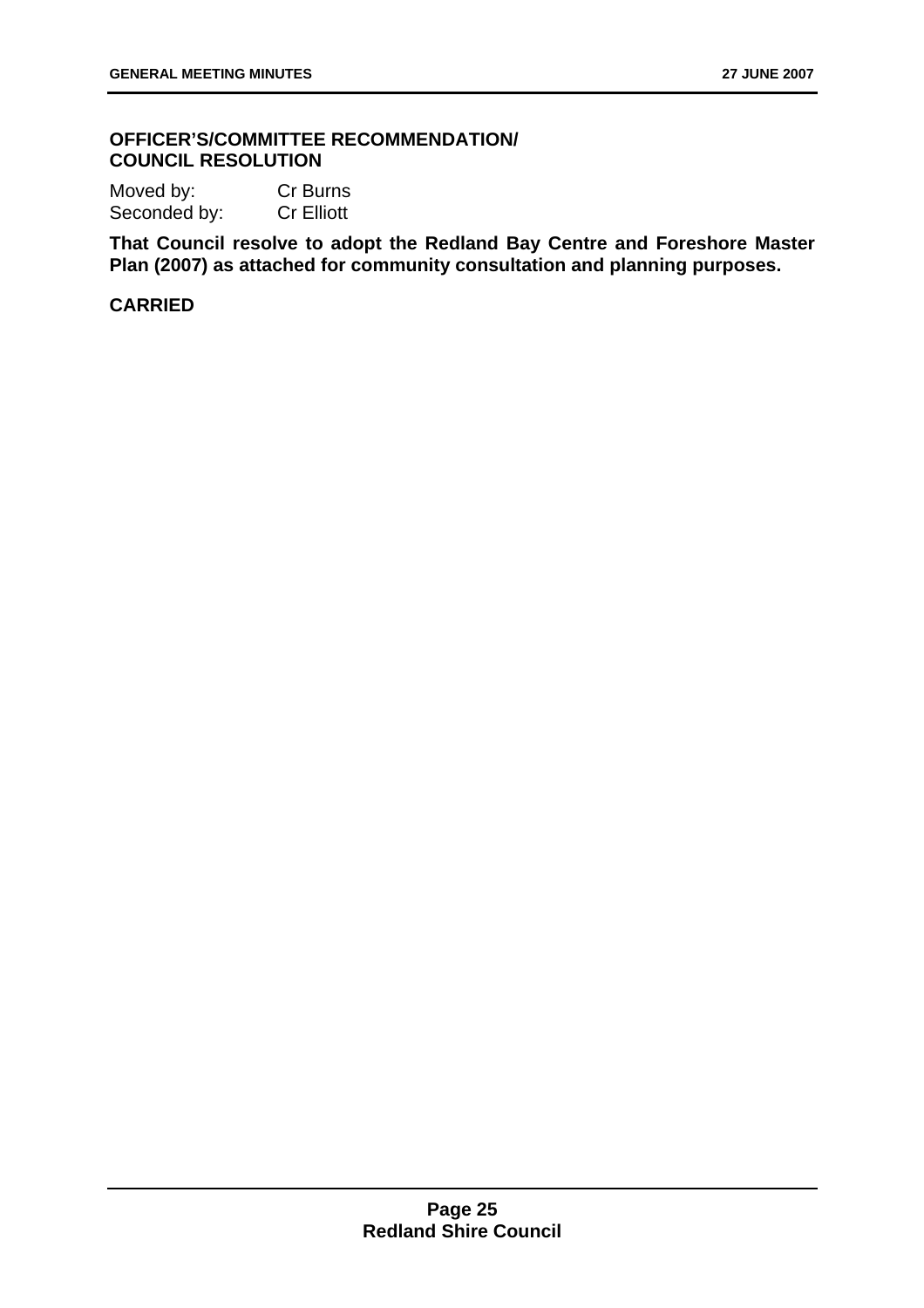#### **10.2.3 AMENDMENT TO PLANNING SCHEME POLICY 3 - NEW CHAPTER 4A CYCLEWAY - MAINLAND**

| <b>Dataworks Filename:</b>       | RTT - Cycleway Infrastructure Charges Schedule                                                                                                                            |
|----------------------------------|---------------------------------------------------------------------------------------------------------------------------------------------------------------------------|
| <b>Attachments:</b>              | Att 1 PSP3 - Chapter 4A Cycleway - Mainland<br>Att 2 Appendix A – Cycleway Infrastructure<br><b>Charges Schedule</b><br>Att 3 Appendix B - Plans for Trunk Infrastructure |
| <b>Responsible Officer Name:</b> | <b>David Elliott</b><br><b>Manager Infrastructure Planning</b>                                                                                                            |
| <b>Author Name:</b>              | <b>Michael Kriedemann</b><br><b>Infrastructure Charges Advisor</b>                                                                                                        |

#### **EXECUTIVE SUMMARY**

At the General Meeting of 28 March 2007, Council resolved as follows:

- 1. *That Council propose to amend Planning Scheme Policy 3 Contributions and Security Bonding to include a new Chapter 4A – Cycleway – Mainland; and*
- 2. *That the relevant actions for notification and consultation be undertaken in accordance with Schedule 3 of the Integrated Planning Act 1997.*

Before the new charge could be formally adopted, Council was required to undertake a community comments phase. This has been completed and 12 submissions were received and considered in completing the policy.

It is recommended that Council resolve to amend Planning Scheme Policy 3 – *Contributions and Security Bonding* by including and adopting the attached Chapter 4A, Cycleway – Mainland, as notified.

In accordance with the *Integrated Planning Act*, this amendment takes effect when the notice of the adoption is published in a newspaper circulating generally in the local government area.

#### **PURPOSE**

To report to Council on the submissions received in relation to the proposed new Chapter 4A, Cycleway – Mainland, or Planning Scheme Policy 3 – *Contributions and Security Bonding* and to recommend that the new Chapter 4A be adopted as notified and attached.

#### **BACKGROUND**

The intent of the policy is to enable Council to fund the construction of necessary cycleway infrastructure on the mainland, providing equitable access and a standard of infrastructure that the community requires in the future. If the planning scheme policy is not adopted, Council will be required to meet a larger financial burden for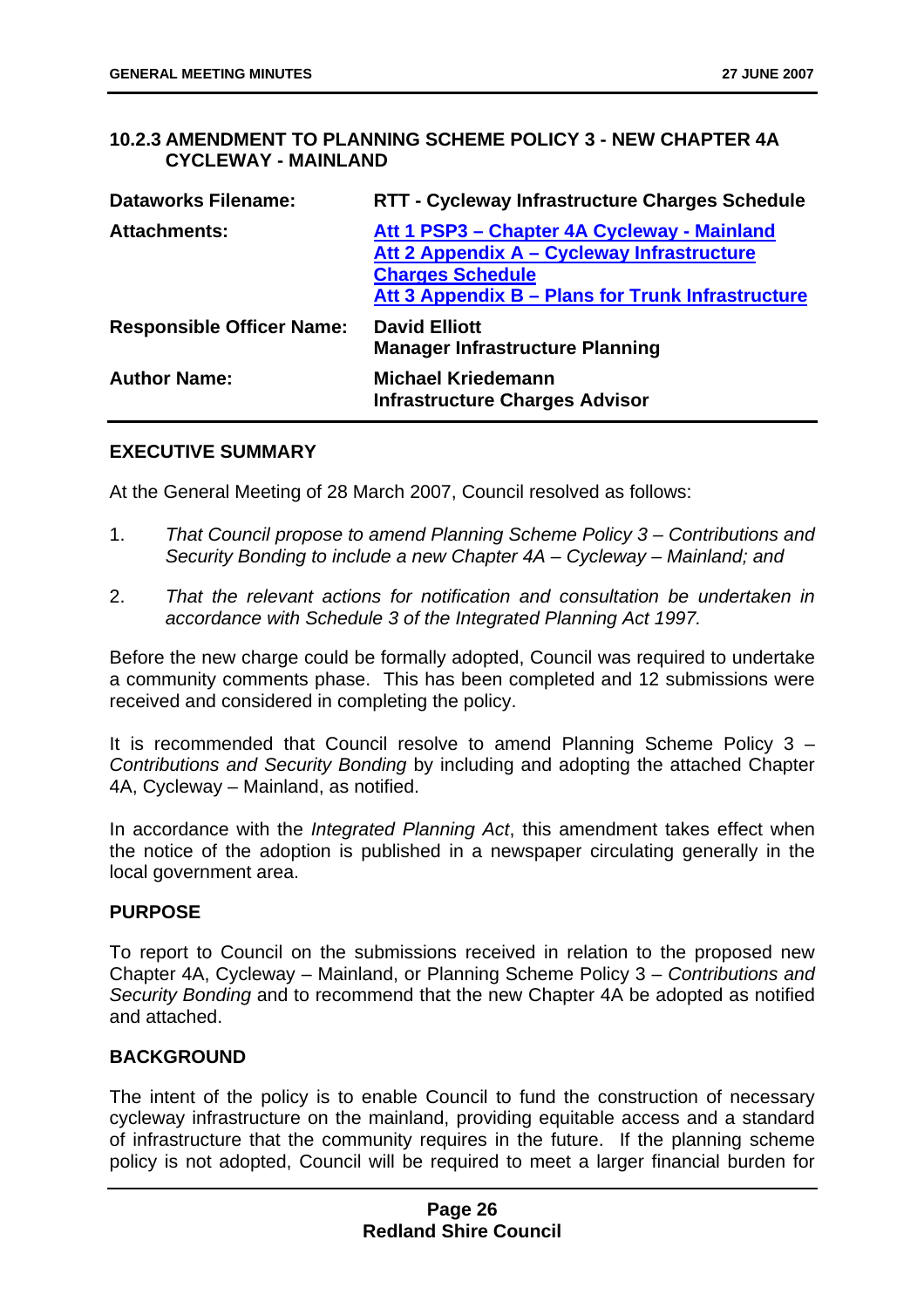upgrading existing infrastructure and constructing new infrastructure for the growing population.

The intent of Infrastructure Charges and contributions schemes is for new development to pay their portion of the infrastructure costs associated with the direct impact their development will have on the existing and future network. Under the *Integrated Planning Act* all Councils in Queensland are required to undertake appropriate infrastructure planning studies and implement a Priority Infrastructure Plan which details trunk infrastructure improvements for a 15 year planning horizon. Redland Shire has adopted a planning horizon of 2006 – 2021.

After Council, at the General Meeting of 28 March 2007, resolved to propose to make the new Chapter 4A, a public notice was placed in the Bayside Bulletin on Tuesday 17 March 2007, inviting submissions on the proposed planning scheme policy. The public notice stated that submissions on the policy must be received on or before Friday 18 May 2007.

During the 5 week submissions period, the community were able to view the documentation at Council's customer service centres, via Council's web site or by phoning and requesting an information pack be mailed out. A Council officer was also available to explain the policy over the phone.

Council does not currently have a cycleways charge or contributions scheme. Developments are conditioned to build cycleways within their sites and along their frontages in accordance with Council standards. This new policy will enable Council to plan and develop a fully integrated cycleway network that connects neighbourhoods and suburbs.

#### **ISSUES**

Only a small number of submissions were received regarding the proposed new Chapter 4A. The major issues raised in these submissions include:

- Excellent idea and any policy that encourages motorists to get out of their cars and use sustainable transport should be implemented immediately;
- Residents already pay high rates and should not be expected to contribute to this infrastructure;
- Concerned that infrastructure will not be built to the correct standards and will be safe for all users.
- Multiple dwelling developments should not be required to contribute to the infrastructure as small households can not afford it;
- All residents use the cycleway network therefore all residents should pay, not just new residents:
- Various specific road corridors were discussed and residents opposed cycleway facilities in these roads.

The proposed policy requires that a contribution will be required as part of a development approval. Residents already living in the Shire and who do not make a development application, will not have to pay the cycleway contribution. The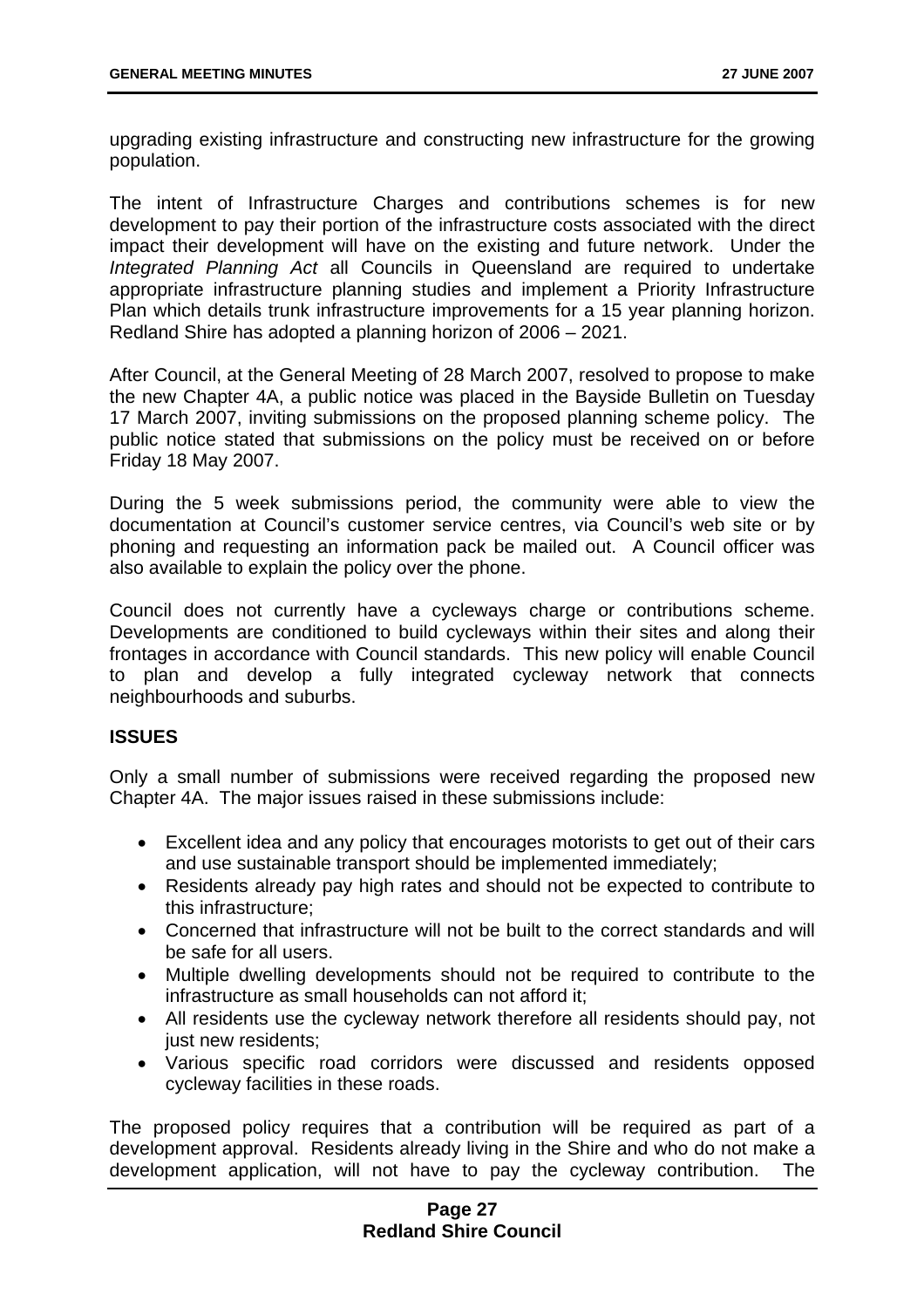contribution has been calculated by dividing the total value of the network by the total number of households at 2021. This means that new developments will only be required to pay their share of the upgrade costs. Existing residents upgrade costs will be paid by Council from general revenue.

Council proposes to construct all infrastructure to the correct Austroads and Australian Standards. This is reflected in the Redland Planning Scheme Engineering Works Policies.

Smaller households will not be required to contribute at the same rate as detached dwellings. The policy allows for reduction factors to be used for smaller households.

There have not been any submissions from the development industry or their peak body representatives.

The preferred option is for Council to adopt the attached document, as notified, and in accordance with the *Integrated Planning Act* the policy takes effect when the notice of the adoption is published in a newspaper circulating generally in the local government's area.

#### **RELATIONSHIP TO CORPORATE PLAN**

The recommendation primarily supports Council's strategic priority to provide and maintain water, waste services, roads, drainage and support the provision of transport and waterways infrastructure.

#### **FINANCIAL IMPLICATIONS**

The existing trunk infrastructure on the mainland has been valued at \$17.25 million and the future trunk infrastructure is proposed to cost \$60.64 million (2006 dollars). The total cost of the existing plus future network apportioned over the total future population at 2021 was the method used to determine the infrastructure contribution per dwelling type. The cycleway infrastructure Contribution per detached dwelling is \$1,250 with other forms of residential development being determined using the same traffic generation rates applied in the transport model.

Based on the demographics report there will be approximately 62,291 households on the mainland in 2021, up from 45,196 households in 2006. This represents an increase of 17,095 households. This increase will consist of approximately 12,000 detached dwellings and 5,095 multiple dwellings. The expected revenue from cycleway infrastructure contributions is anticipated to be approximately \$18.8 million.

In order to complete the upgrade works listed in this policy, Council is required to continue to contribute towards the upgrade of the trunk cycleway network, initially at the current rate and then marginally higher, through the life of the program of approximately 15 years. However, if the population increase is lower or if the demand for improvements changes, Council can lower this commitment through regular reviews of the Cycleway Plan. Council currently spends approximately \$1.0 million per year on cycleways and footpaths and this will need to continue and be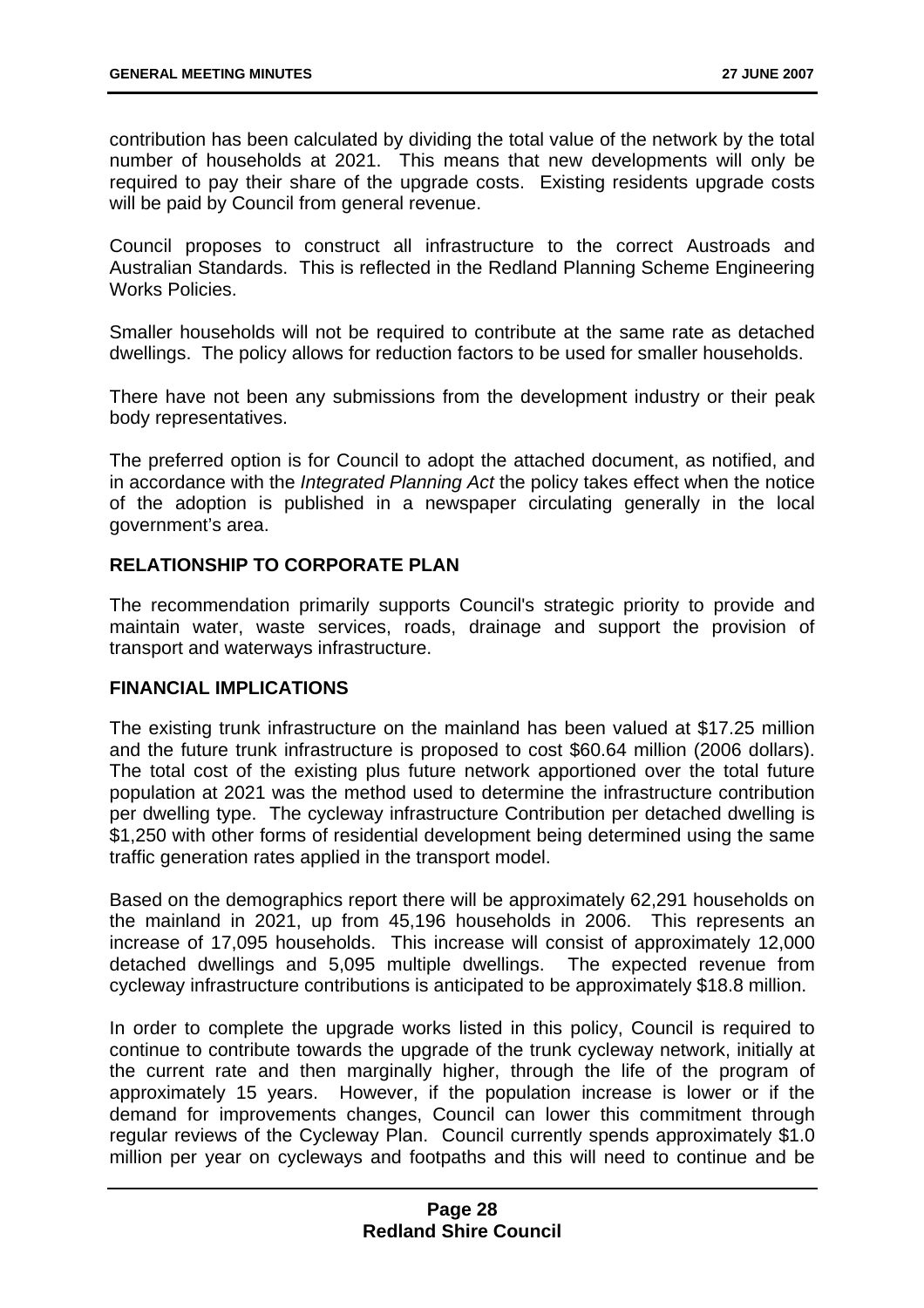increased in future years which may result in a need for Council to shift its focus from lower order residential street and footpath construction.

The infrastructure contribution is proposed to generate approximately \$1.25 million in revenue each year for 15 years. With Council contributions this will enable Council to undertake an expanded trunk cycleway improvement program. This is essential in ensuring the trunk cycleway network functions at the desired standard of service into the future providing safety and amenity throughout the entire network.

The cost of work in the first 5 years of the program totals approximately \$11.98 million. Council is expecting revenue of approximately \$6.25 million, with the remaining \$5.73 million being funded through the roadworks program. This can be accommodated within the existing capital works programs.

#### **PLANNING SCHEME IMPLICATIONS**

The Land Use Planning Group was consulted and it is considered that the outcome of recommendations in this report will not directly involve amendments to the Redlands Planning Scheme. However, this policy shall be included in the future adoption of the PIP and associated infrastructure charges schedules.

#### **CONSULTATION**

In preparing this report, consultation was undertaken with:

- General Manager Planning and Policy; and
- Assessment Services.

#### **OPTIONS**

#### **PREFERRED**

That Council resolve as follows:

- 1. Having considered every properly made submission, that Council adopt the proposed amendment to Planning Scheme Policy 3 – *Contributions and Security Bonding*, by including Chapter 4A - Cycleway – Mainland, as notified and attached;
- 2. Applications received on or after the commencement of the amendment (except for those included in recommendation 3) will be required to pay a contribution in accordance with Planning Scheme Policy 3 - *Contributions and Security Bonding*, Chapter 4A – Cycleway - Mainland;
- 3. The infrastructure contribution will not be applied to
	- a) A properly made application received prior to the commencement of the amendment; or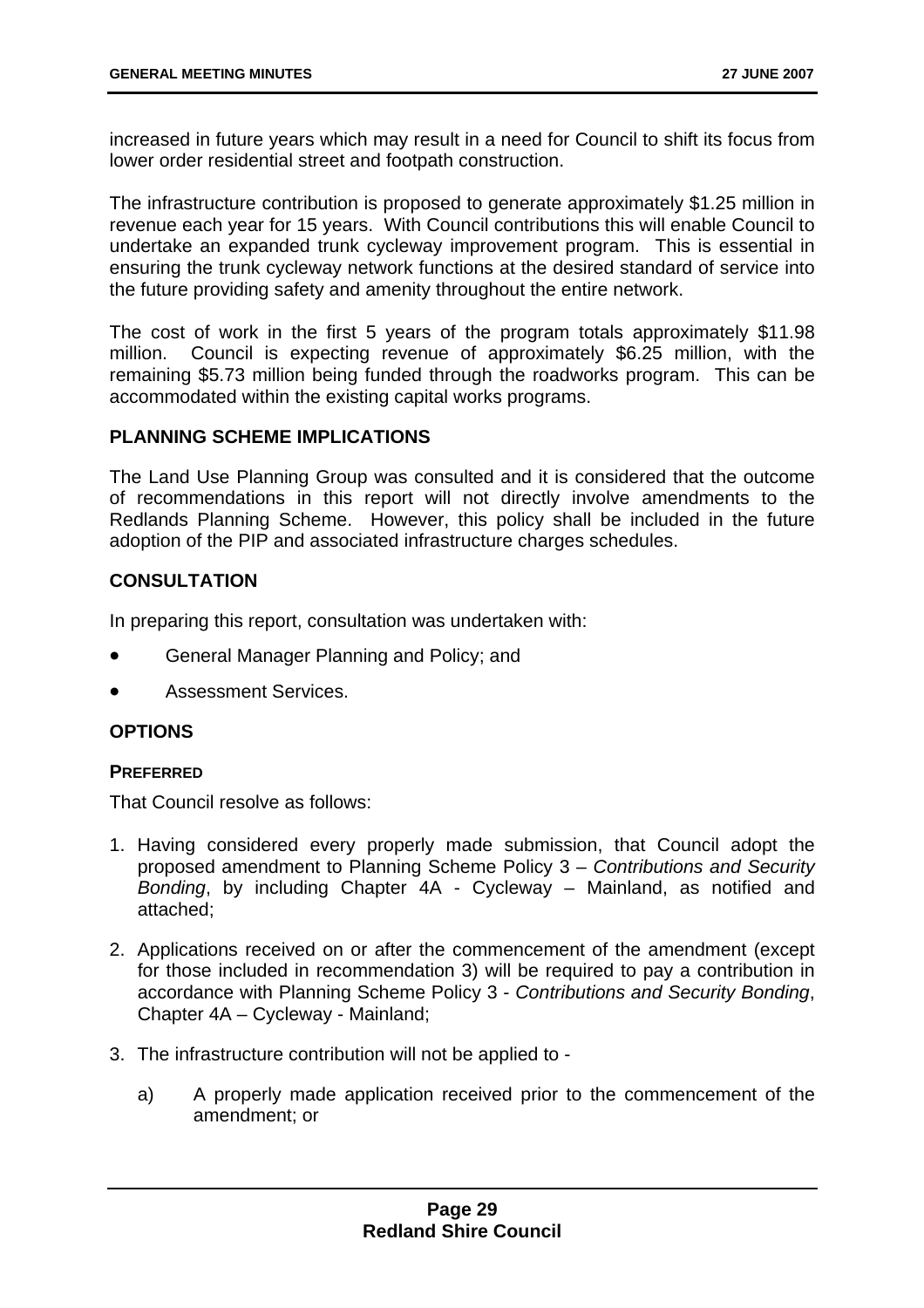- b) An application which has received a Development Permit or Preliminary Approval prior to the commencement of the amendment in respect of one or more of the following:
	- i. Concurrent Material Change of Use and Reconfiguration;
	- ii. Material Change of Use;
	- iii. Reconfiguration.

#### **ALTERNATIVE**

That Council resolves not to adopt the amended Planning Scheme Policy 3 – Chapter 4A Cycleway – Mainland, as attached.

#### **OFFICER'S/COMMITTEE RECOMMENDATION/ COUNCIL RESOLUTION**

| Moved by:    | Cr Burns          |
|--------------|-------------------|
| Seconded by: | <b>Cr Elliott</b> |

**That Council resolve as follows:** 

- **1. Having considered every properly made submission, that Council adopt the proposed amendment to Planning Scheme Policy 3 –** *Contributions and Security Bonding* **by including Chapter 4A – Cycleway – Mainland, as notified and attached;**
- **2. Applications received on or after the commencement of the amendment (except for those included in recommendation 3) will be required to pay a contribution in accordance with Planning Scheme Policy 3 -** *Contributions and Security Bonding***, Chapter 4A – Cycleway - Mainland;**
- **3. The infrastructure contribution will not be applied to** 
	- **a. A properly made application received prior to the commencement of the amendment; or**
	- **b. An application which has received a Development Permit or Preliminary Approval prior to the commencement of the amendment in respect of one or more of the following:** 
		- **i. Concurrent Material Change of Use and Reconfiguration;**
		- **ii. Material Change of Use;**
		- **iii. Reconfiguration.**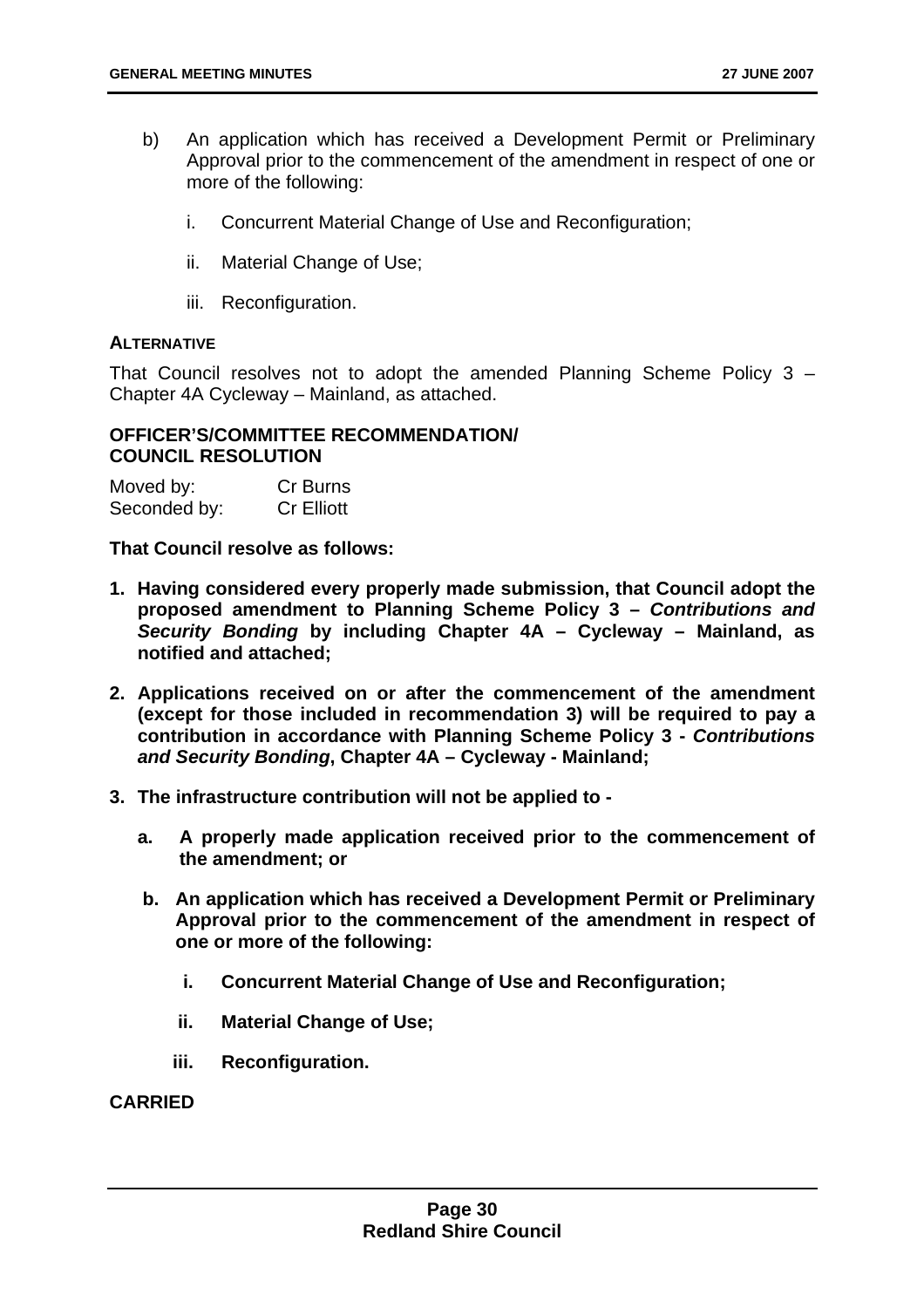#### **10.2.4 AMENDMENT TO PLANNING SCHEME POLICY 3 - NEW CHAPTER 8, STORMWATER - MAINLAND**

| <b>Dataworks Filename:</b>       | <b>RTT Stormwater Infrastructure Charges 2007</b>                                                                                             |
|----------------------------------|-----------------------------------------------------------------------------------------------------------------------------------------------|
| <b>Attachments:</b>              | Att 1 PSP3 - Chapter 8 Stormwater - Mainland<br>Att 2 Appendix A Stormwater Infrastructure<br>Att 3 Appendix B Plans for Trunk Infrastructure |
| <b>Responsible Officer Name:</b> | <b>David Elliott</b><br><b>Manager Infrastructure Planning</b>                                                                                |
| <b>Author Name:</b>              | <b>Michael Kriedemann</b><br><b>Infrastructure Charges Advisor</b>                                                                            |

#### **EXECUTIVE SUMMARY**

It is proposed that Planning Scheme Policy 3 – *Contributions and Security Bonding* be amended by introducing a new Chapter 8 – Stormwater – Mainland under the provisions of Schedule 3 of the *Integrated Planning Act 1997*.

This contributions policy will enable Council to fund the provision of necessary trunk stormwater infrastructure to manage stormwater quantity issues and improve stormwater quality throughout the mainland of the Shire.

Prior to this Planning Scheme Policy being adopted, the relevant actions for notification and consultation need to be undertaken in accordance with Schedule 3 of the *Integrated Planning Act 1997.*

#### **PURPOSE**

That Council resolve to propose to amend Planning Scheme Policy 3 – *Contributions and Security Bonding* by including a new Chapter 8 – Stormwater – Mainland, in accordance with Schedule 3 of the *Integrated Planning Act*.

#### **BACKGROUND**

The intent of this policy is to enable Council to fund the construction of necessary trunk infrastructure providing a standard that the community requires in the future. If the infrastructure charges are not adopted, Council will be required to meet a larger financial burden for upgrading existing infrastructure and constructing new infrastructure for the growing population.

The intent of Infrastructure Contributions is for new development to pay their portion of the infrastructure costs associated with the direct impact their development will have on the existing and future network. Under *Integrated Planning Act* legislation, all Councils in Queensland are required to undertake appropriate infrastructure planning studies and implement a Priority Infrastructure Plan (PIP) which details trunk infrastructure improvements for a 15 year planning horizon. Redland Shire has adopted a planning horizon of 2006–2021.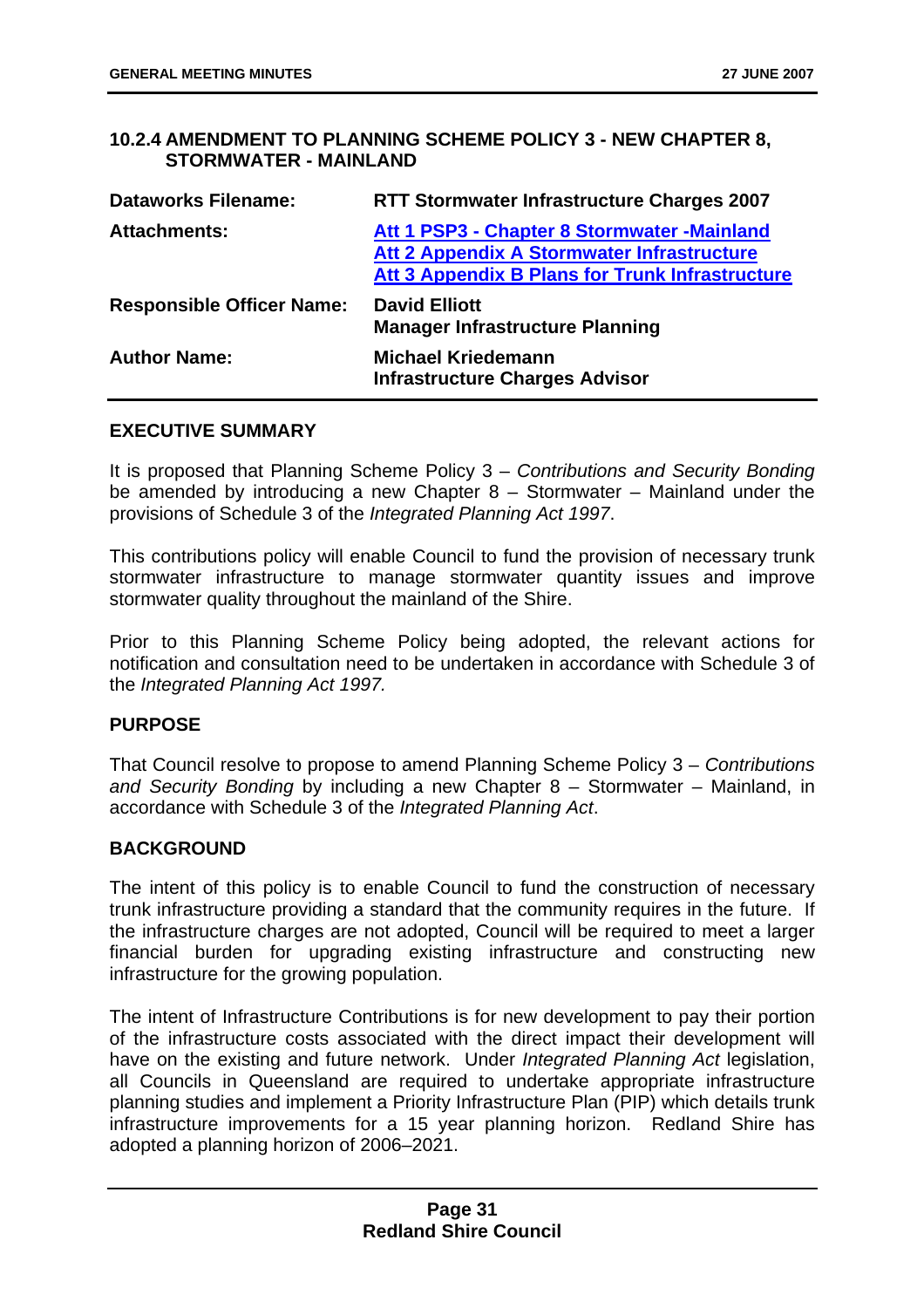Council does not currently have a stormwater contributions scheme. Developments are conditioned to build stormwater infrastructure within their sites in accordance with Council standards. This new policy will enable Council to plan and develop a fully integrated trunk stormwater network.

#### **ISSUES**

The contribution has been calculated based on the upgrade of existing infrastructure and for the construction of new infrastructure as required. The charge methodology recovers funds for the fair share of the stormwater network used by new developments and is in accordance with the State Government guidelines.

#### **RELATIONSHIP TO CORPORATE PLAN**

The recommendation primarily supports Council's strategic priority to provide and maintain water, waste services, roads, drainage and support the provision of transport and waterways infrastructure.

#### **FINANCIAL IMPLICATIONS**

The total value of the existing plus future network throughout the Shire is \$236.012 million.

If Council does not implement an Infrastructure Contributions Scheme the burden for constructing and implementing the required trunk stormwater infrastructure would be the sole responsibility of Council.

Based on the demographics report there will be approximately 62,291 households on the mainland in 2021, up from 45,196 households in 2006. This represents an increase of 17,095 households. This increase will consist of approximately 12,000 detached dwellings and 5,095 multiple dwellings. The expected revenue from stormwater infrastructure contributions is anticipated to be approximately \$80 million.

In order to complete the upgrade works listed in this policy, Council is required to continue to contribute towards the upgrade of the trunk stormwater network, initially at the current rate and then marginally higher, through the life of the program of approximately 15 years. However, if the population increase is lower or if the demand for improvements changes, Council can lower this commitment through regular reviews of the Stormwater Plan.

Based on the co-efficiency of run-off for various land uses, a larger stormwater contribution is anticipated from land that is developed into multiple dwellings than for urban residential uses. Increasing densities within the urban footprint will generate higher contributions per hectare of land and will enable greater efficiencies and more effective use of the proposed infrastructure.

#### **PLANNING SCHEME IMPLICATIONS**

The Land Use Planning Group was consulted and it is considered that the outcome of recommendations in this report will not directly involve amendments to the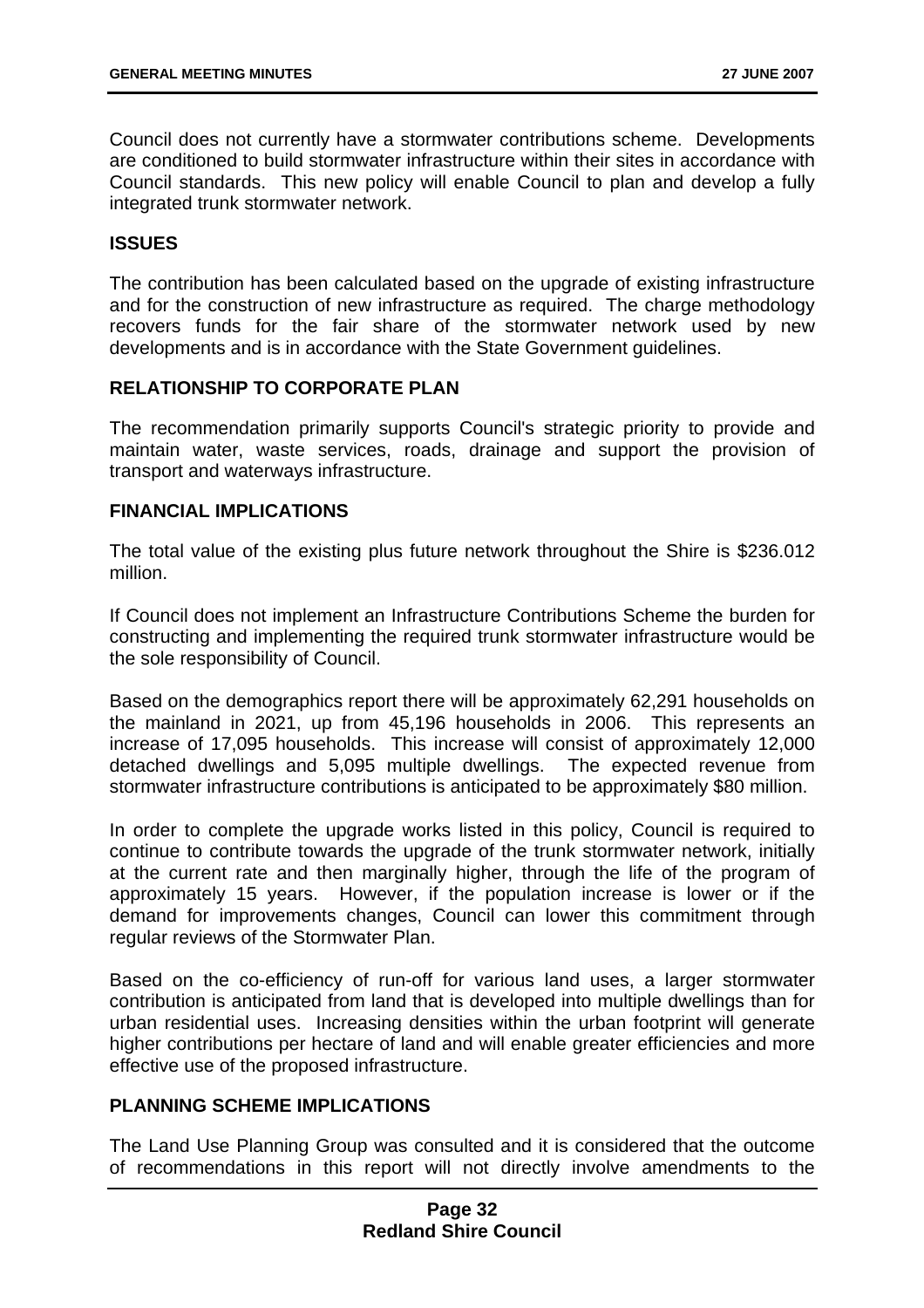Redlands Planning Scheme. However, this policy shall be included in the future adoption of the PIP and associated infrastructure charges schedules.

#### **CONSULTATION**

In preparing this report, consultation was undertaken with:

- Various Council officers to ensure the Plans for Trunk Infrastructure reflect strategic planning requirements;
- Manager Land Use Planning;
- Manager Development Assessment.

#### **OPTIONS**

#### **PREFERRED**

- 1. That Council propose to amend Planning Scheme Policy 3 *Contributions and Security Bonding* by including a new Chapter 8 – Stormwater – Mainland, as attached; and
- 2. That the relevant actions for notification and consultation be undertaken in accordance with Schedule 3 of the *Integrated Planning Act 1997* for the adoption of Planning Scheme Policies.

#### **ALTERNATIVE**

That Council does not introduce a new Chapter 8 – Stormwater – Mainland and continues to raise revenue for projects through general rates.

#### **OFFICER'S/COMMITTEE RECOMMENDATION/ COUNCIL RESOLUTION**

Moved by: Cr Burns Seconded by: Cr Elliott

#### **That Council resolve as follows:**

- **1. That Council propose to amend Planning Scheme Policy 3** *Contributions and Security Bonding* **by including a new Chapter 8, Stormwater – Mainland, as attached; and**
- **2. That the relevant actions for notification and consultation be undertaken in accordance with Schedule 3 of the** *Integrated Planning Act 1997* **for the adoption of the Planning Scheme Policies.**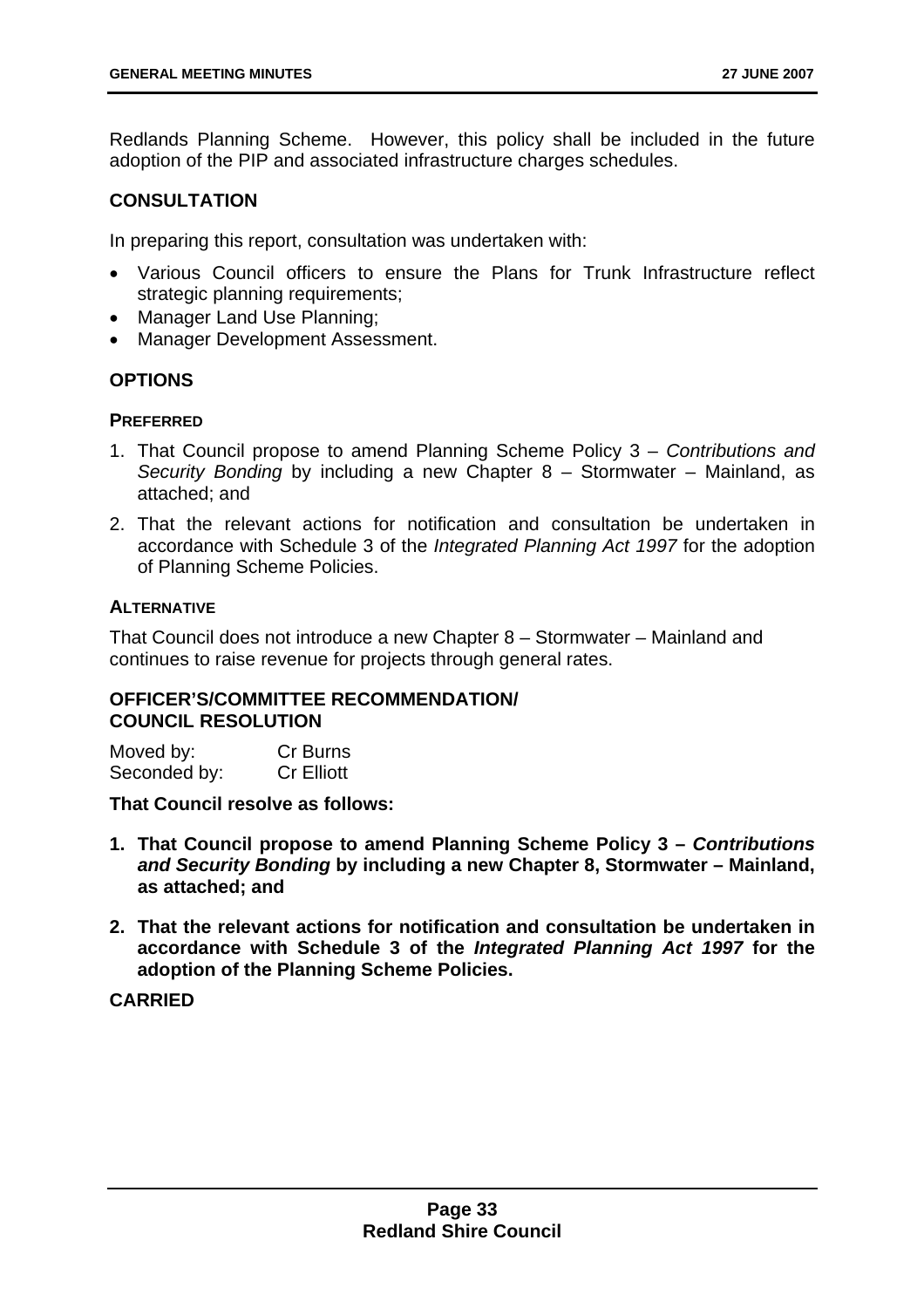#### **10.2.5 'NO STOPPING' YELLOW LINES**

| <b>Dataworks Filename:</b>       | <b>RTT Signs - Linemarking</b>                                             |
|----------------------------------|----------------------------------------------------------------------------|
| <b>Responsible Officer Name:</b> | <b>David Elliott</b><br><b>Manager infrastructure Planning</b>             |
| <b>Author Name:</b>              | <b>Terrance Britt</b><br><b>Senior Advisor Principal Planning Engineer</b> |

#### **EXECUTIVE SUMMARY**

At the Mayor Councillor Executive Leadership Group (M/C/ELG) meeting of 10 April 2007 the 'no stopping' yellow lines issue was discussed and agreed that a brief report be prepared and presented to the Planning and Policy Committee.

This report recommends that where appropriate, in accordance with the Queensland Manual of Uniform Traffic Control Devices (QMUTCD), line-marked 'no stopping' zones replace signage when the signs have reached the end of their useful lives.

#### **PURPOSE**

To respond to questions raised at the M/C/ELG meeting of 10 April about the use of yellow 'no stopping' linemarking zones in lieu of 'no stopping' signage.

#### **BACKGROUND**

The ability to install yellow 'no stopping' linemarked zones in lieu of 'no stopping' signage was introduced in 1999 through a revision of the Transport Operations (Road Use Management) Act 1995 (TORUM Act), as part of the introduction of uniform Australian Road Rules (ARR).

Part 12 Division 2 Clause 167 states:

*"A driver must not stop on a length of a road or in an area to which a 'no stopping' sign applies."* 

Part 12 Division 1 Clause 169 states that:

*"A driver must not stop at the side of a road marked with a continuous yellow edge line."* 

Prior to the introduction of the ARR in December 1999, the Queensland Manual of Uniform Control Devices (MUTCD) catered for yellow lines which had to be installed in conjunction with the signage and hence were rarely used. These two sections can be applied separately or together and it is generally left to best judgment which to apply to avoid confusion for each given situation.

The MUTCD provides guidance on the use of the above sections and states the following:

*"Unbroken yellow 'No Stopping' line - may be used to supplement full-time signposted clearways or other full-time 'No Stopping' areas and indicates the*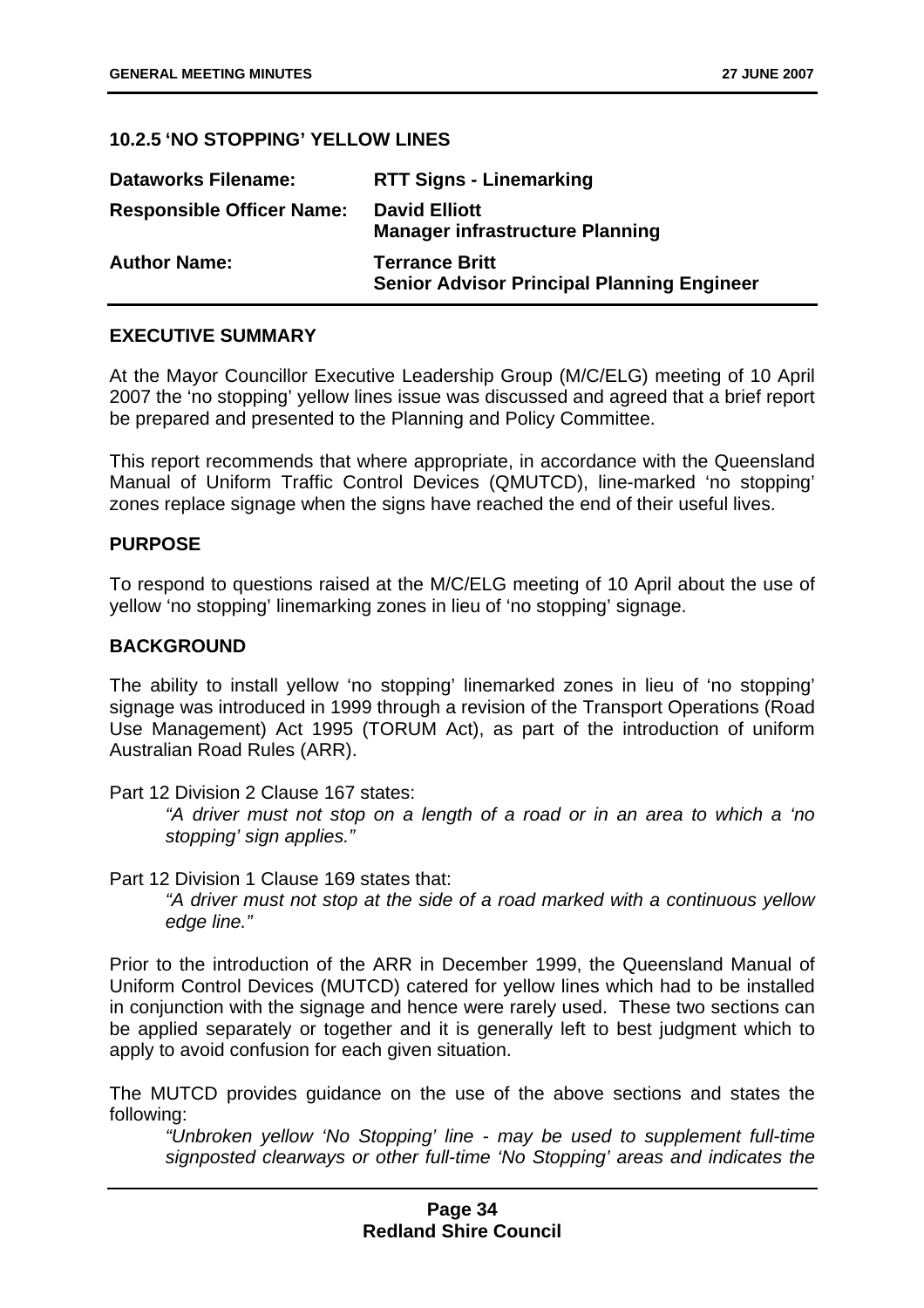*stopping prohibition is applicable to all vehicles. This marking may also be used alone to indicate a full-time 'No Stopping' area. The marking would normally supplement signposting, except where considered the marking alone would provide clear, unambiguous advice of the prohibition to drivers at all times and it is located in an area where drivers would reasonably expect this type of parking control."*

Council has not actively sought to replace existing 'no stopping' zones with linemarking.

#### **ISSUES**

The exact location and lengths of all 'no stopping' zones within the Shire are currently unknown. To determine this would be a lengthy labour hungry process.

Council's current practice is to install new 'no stopping' zones with linemarking only where it is deemed appropriate and necessary. This practice is in accordance with the TORUM Act, Main Roads standards and common industry practice.

Linemarked 'no stopping' zones improve the aesthetics by reducing the visual pollution caused from signage and are generally less costly to maintain. This is always a factor considered by Council officers when determining the appropriateness of either treatment.

Where appropriate linemarked 'no stopping' zones should replace signage, where the signs have reached the end of their useful lives.

#### **RELATIONSHIP TO CORPORATE PLAN**

The recommendation primarily supports Council's strategic priority to provide and maintain water, waste services, roads, drainage and support the provision of transport and waterways infrastructure.

#### **FINANCIAL IMPLICATIONS**

Replacing signage with linemarked 'no stopping' zones will reduce long term maintenance costs.

#### **PLANNING SCHEME IMPLICATIONS**

The Land Use Planning Group was consulted and it is considered that the outcome of recommendations in this report will not require any amendments to the Redlands Planning Scheme.

#### **CONSULTATION**

Consultation was undertaken in relation to this report, with Operations and Maintenance and Project Delivery groups responsible for managing signage and linemarking maintenance. Further, Cr Dowling was consulted in relation to the recommendations contained in this report.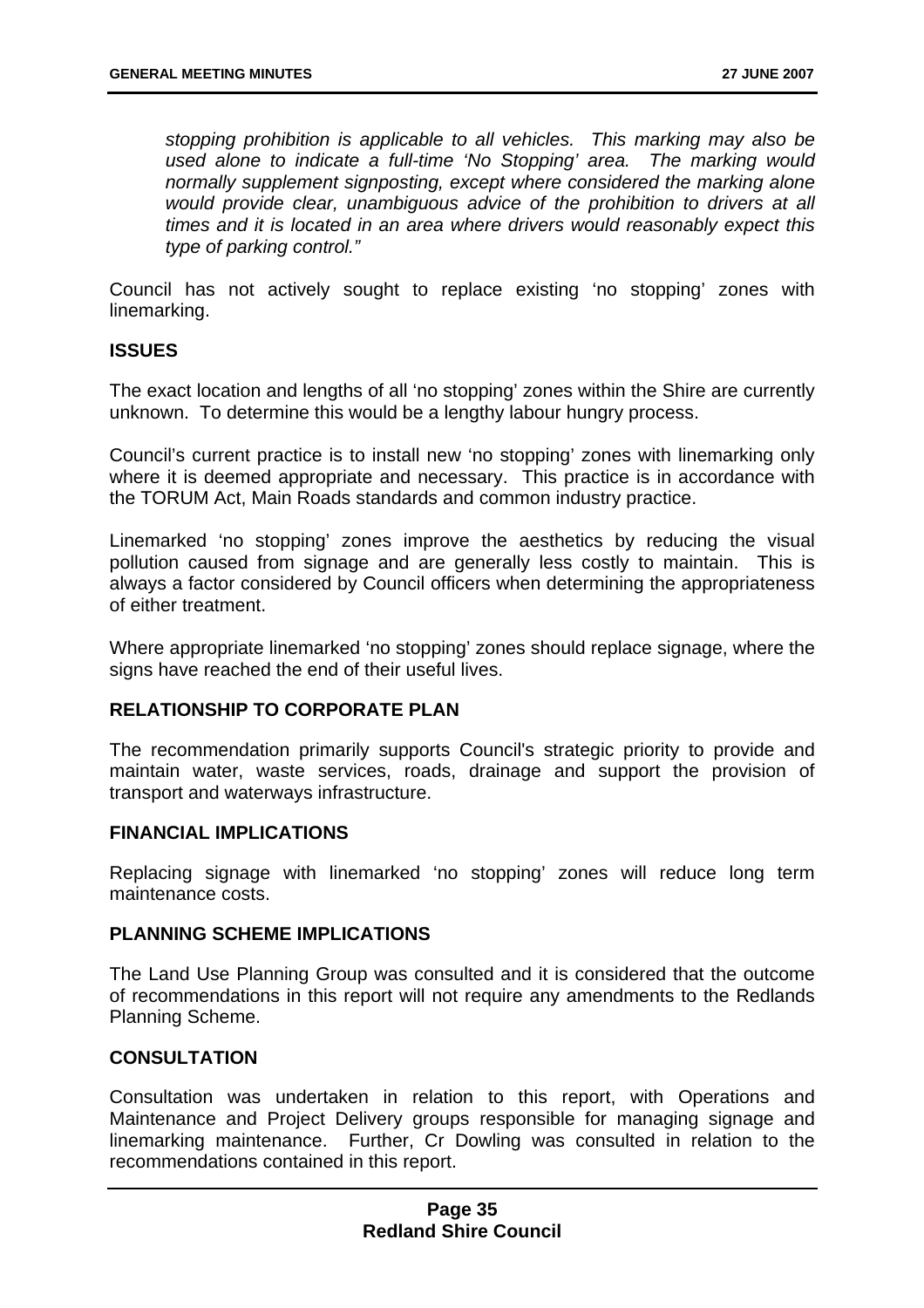### **OFFICER'S/COMMITTEE RECOMMENDATION/ COUNCIL RESOLUTION**

| Moved by:    | <b>Cr Barker</b> |
|--------------|------------------|
| Seconded by: | Cr Williams      |

**That Council resolve as follows:** 

- **1. That where appropriate, in accordance with the provisions of the Queensland Manual of Uniform Traffic Control Devices, linemarked 'no stopping' zones replace signage, when the signs have reached the end of their useful lives; and**
- **2. That Council periodically provide educational information to the public on the regulations regarding linemarked 'no stopping' zones.**

#### **CARRIED**

A division was called for.

Crs Barker, Burns, Bowler, Elliott, Beard, Williams and Seccombe voted in the affirmative.

Crs Ogilvie and Murray voted in the negative.

Crs Henry and Dowling were absent from the meeting.

The motion was declared by the Mayor as **CARRIED**.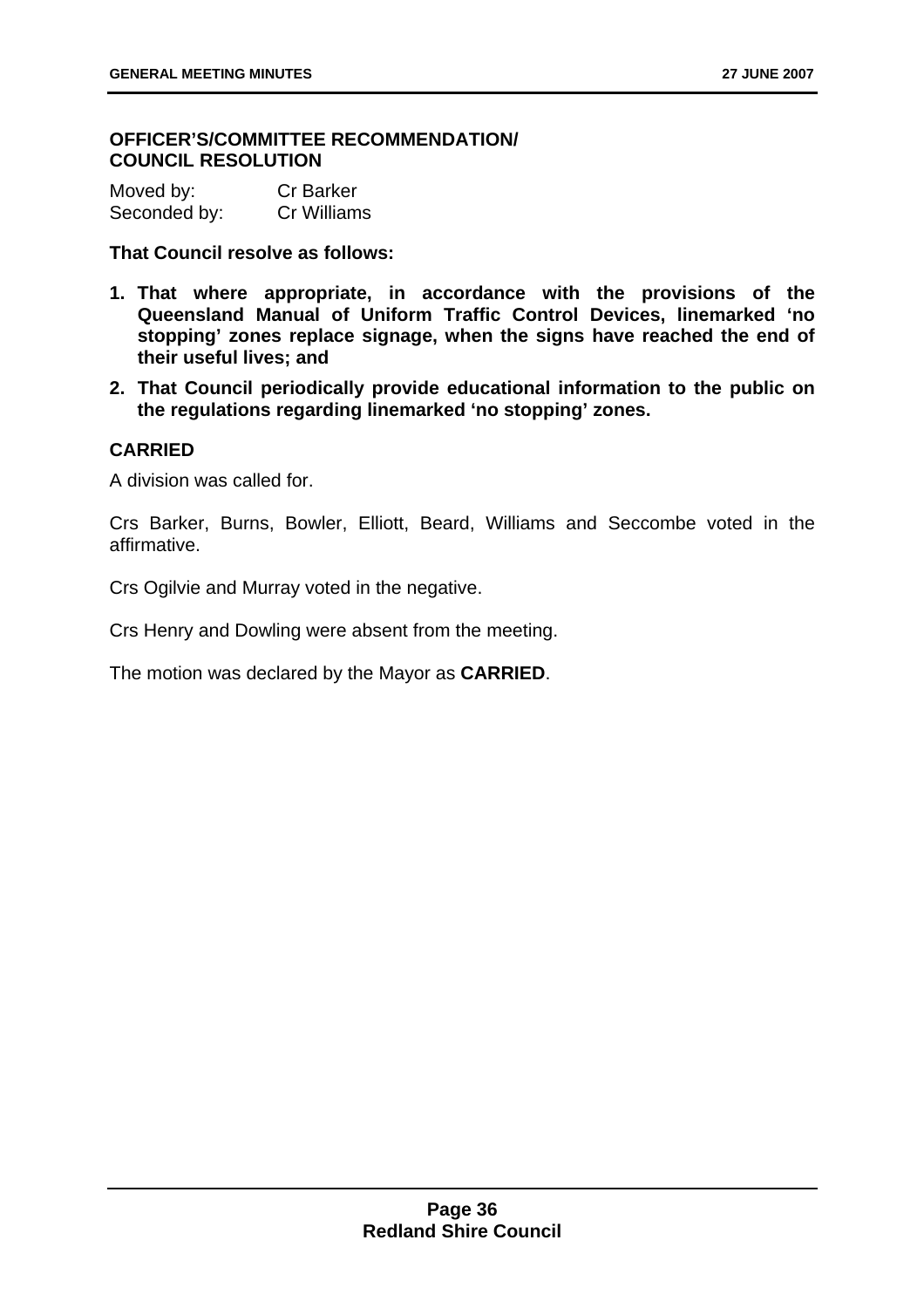### **10.2.6 GREENSPACE ENHANCEMENT ADVISORY GROUP MEETING - 16 APRIL 2007**

| <b>Dataworks Filename:</b>       | <b>Gov Greenspace Enhancement Advisory Group</b>                |
|----------------------------------|-----------------------------------------------------------------|
| <b>Attachments:</b>              | <b>GEAG Minutes of 16 April 2007</b>                            |
| <b>Responsible Officer Name:</b> | <b>Gary Photinos</b><br><b>Manager Environmental Management</b> |
| <b>Author Name:</b>              | <b>Gary Photinos</b><br><b>Manager Environmental Management</b> |

### **EXECUTIVE SUMMARY**

The Greenspace Enhancement Advisory Group met on 16 April 2007.

In accordance with Council resolution of 2004, the Chair of the Greenspace Enhancement Advisory Group must present the report on the Advisory Group meetings to the subsequent Planning and Policy Committee meeting.

### **PURPOSE**

The Council resolve to note the report on the proceedings of the Greenspace Enhancement Advisory Group meeting of 16 April 2007.

#### **BACKGROUND**

- The Greenspace Enhancement Advisory Group was formed by resolution in 2004 and meets on a quarterly basis to provide advice to Council on matters relating to environmental enhancement for greenspace planning in the Shire.
- The last meeting of the Group was held on 16 April 2007.

### **ISSUES**

The minutes of the meeting appear in the attachment and cover the following topics:

- The status of MoU between Brisbane, Logan, and Redland Councils;
- Status of letters to Minister for Transport and the UDIA;
- Facilitating a Forum on Koala Sustainability;
- Koala Conservation Policy and Strategy;
- Environment Separate Charge Acquisition and Management Policy POL-3057;
- Kinross Road, Thornlands, structure planning;
- Bayview Development;
- Moreton Bay Healthy Waterways Report.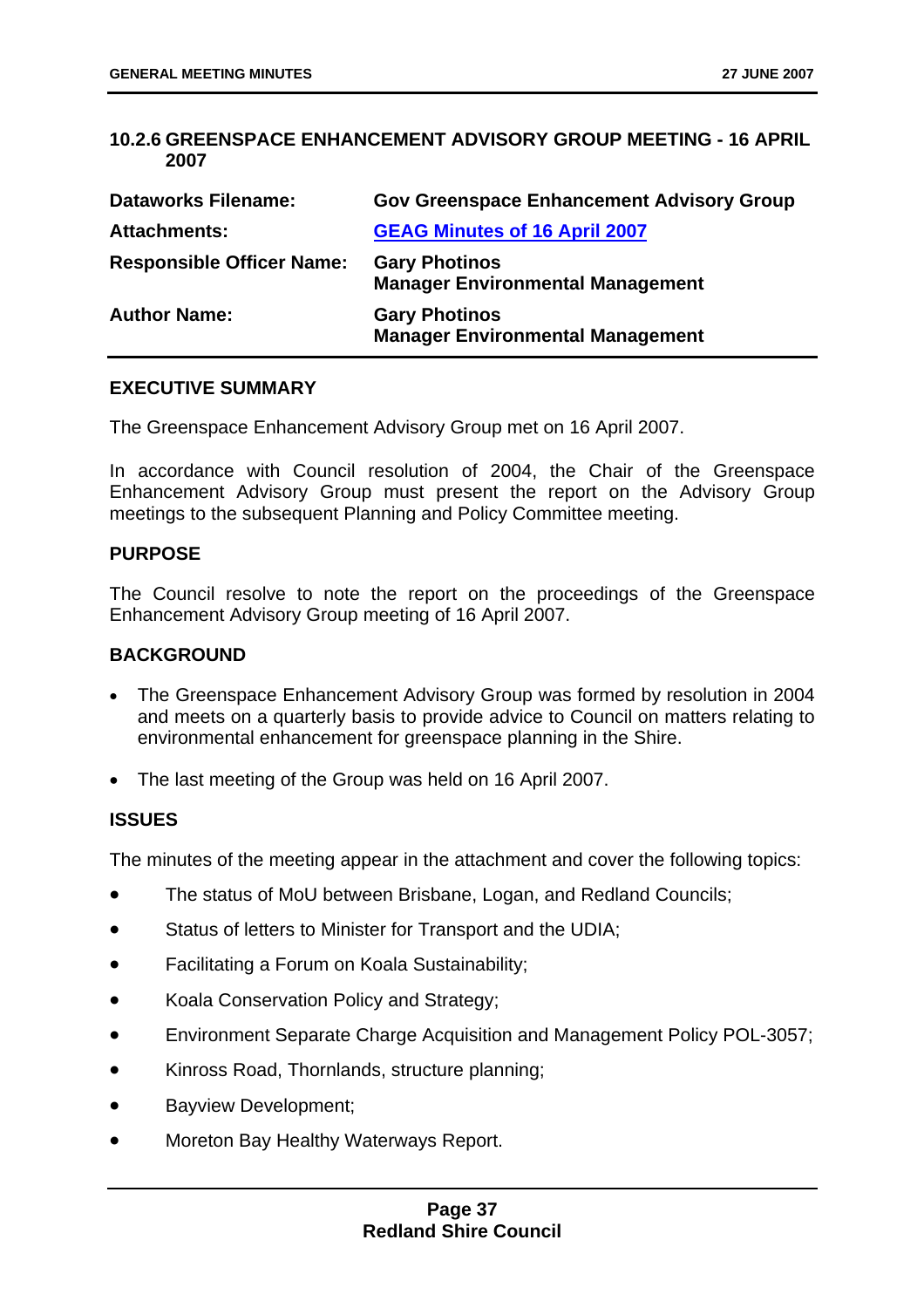# **RELATIONSHIP TO CORPORATE PLAN**

The recommendation primarily supports Council's strategic priority to ensure the enhancement of biodiversity including koala habitat, bushland, greenspace, waterways, catchments, air and coastal ecosystems in recognition of our unique location on Moreton Bay.

#### **FINANCIAL IMPLICATIONS**

There are no financial implications associated with the officer's recommendation.

#### **PLANNING SCHEME IMPLICATIONS**

The Land Use Planning Group was consulted and it is considered that the outcome of recommendations in this report will result in possible amendments to the Redlands Planning Scheme, such as

#### **CONSULTATION**

Cr A R Beard, Cr P J Dowling, Cr C B Ogilvie, Cr D A Henry, along with noncouncillor members, Mr A Caneris, Mr P Sattler were in attendance as members of the group on the 16 April 2007.

#### **OPTIONS**

#### **PREFERRED**

That Council resolve to note the Greenspace Enhancement Advisory Group report on the proceedings of their Meeting held on 16 April 2007.

### **ALTERNATIVE**

That Council resolve to defer the noting of the report pending further consideration of issues as directed by Council.

### **OFFICER'S/COMMITTEE RECOMMENDATION/ COUNCIL RESOLUTION**

| Moved by:    | Cr Burns          |
|--------------|-------------------|
| Seconded by: | <b>Cr Elliott</b> |

**That Council resolve to note the Greenspace Enhancement Advisory Group report on the proceedings of their meeting held on 16 April 2007.** 

#### **CARRIED**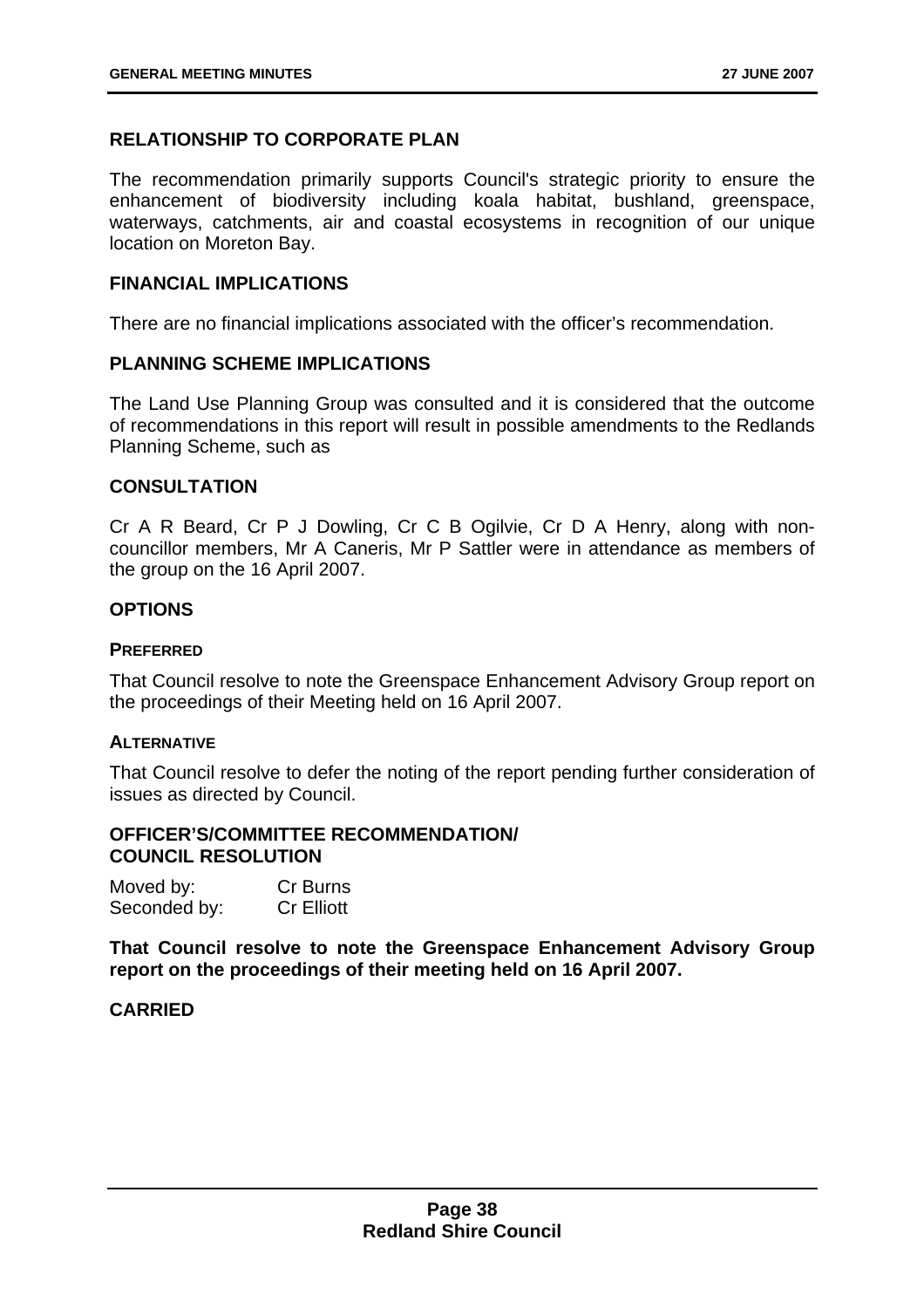# **10.2.7 NEW CONDITION FOR PERMIT TO DRIVE ON THE BEACHES OF NORTH STRADBROKE ISLAND**

| <b>Dataworks Filename:</b>       | <b>L&amp;E 4WD Beach Access Permits</b>                                                    |
|----------------------------------|--------------------------------------------------------------------------------------------|
| <b>Attachment:</b>               | Att 1 Figures and Photos of ORV impacts on NSI<br><b>Att 2 Turtle Nesting sites on NSI</b> |
| <b>Responsible Officer Name:</b> | <b>Gary Photinos</b><br><b>Manager Environmental Management</b>                            |
| <b>Author Name:</b>              | <b>Dan Carter</b><br><b>Senior Advisor Natural Environment</b>                             |

#### **EXECUTIVE SUMMARY**

Council, through Local Law 15 (Parks and Reserves), has required the public to apply for a beach permit to drive off road vehicles (ORV) along the beaches of North Stradbroke Island.

In recent years as part of the Flinders Beach Land Management Plan 2005-2009 (FBLMP) concerns have been raised in regards to public safety with the conflict between ORV and recreational users.

Another issue has been the impact of ORV in relation to the fauna and flora of the beaches.

Since the FBLMP, Council, with University of Sunshine Coast (USC), has undertaken studies on the level of impact from ORV on the beach and the fauna. This report provides a brief summary of these findings.

The findings are significant in that it shows high level of disturbance in the high dune areas occurring along the beach which is impacting upon fauna populations. In recent times accidents have occurred on other beaches between users ORV and a child bringing attention to the risk between both users.

It is proposed that Council consider the creation of a new condition for no driving along the beach for 1 hour either side of high tide with tide times being set by Brisbane Bar estimation with Flinders Beach -0.36hrs and Main Beach -1.20hrs in accordance to tide guides.

### **PURPOSE**

For Council to consider the inclusion of a new permit condition for Beach access permits on Main and Flinders Beach, North Stradbroke Island. The proposed condition is that access onto the beach or driving on the beach 1 hour before and 1 hour after high tide is not permitted. High tide will be calculated from published tide times for Brisbane Bar with Flinders Beach -0.36hrs and Main Beach -1.20hrs.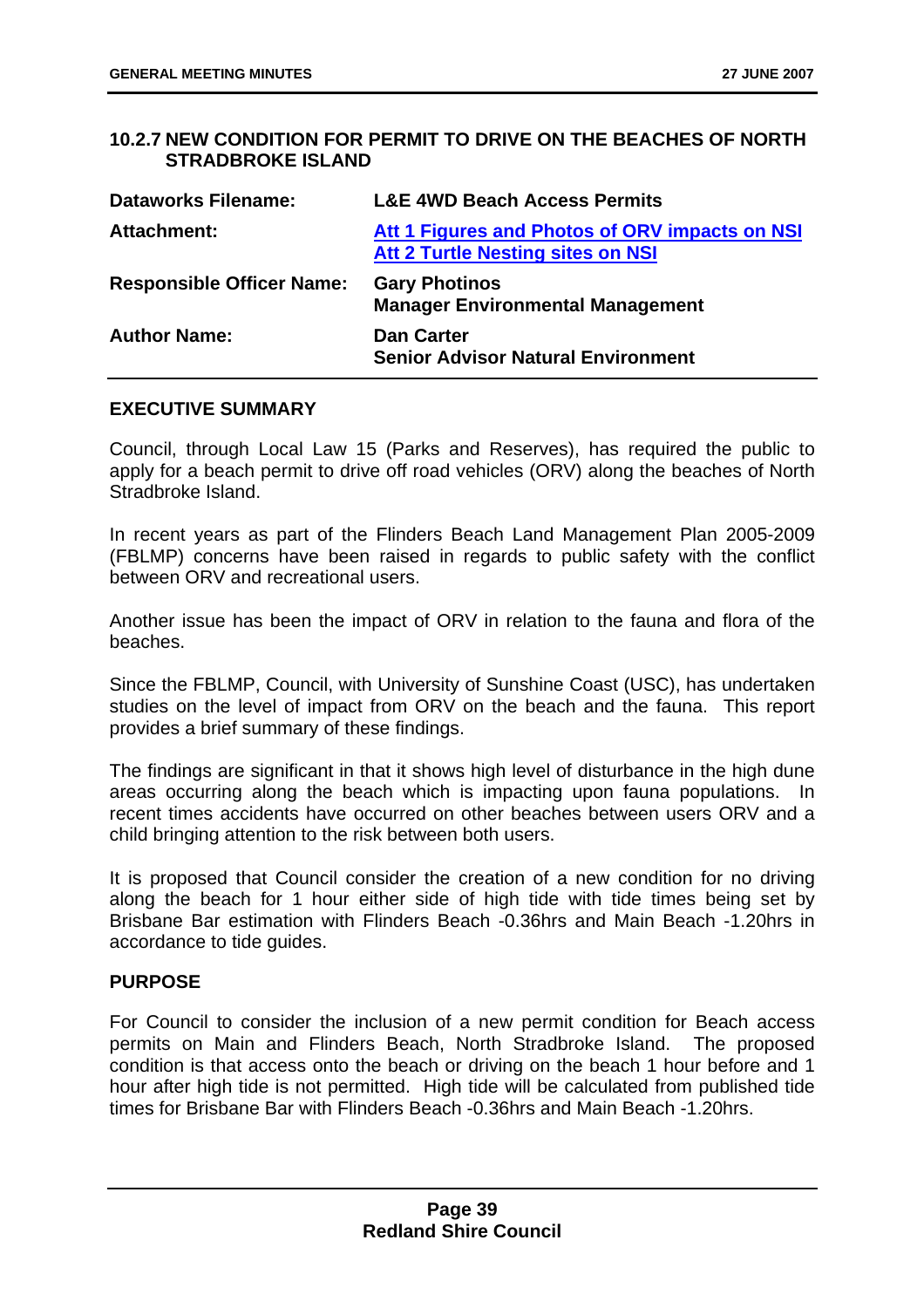### **BACKGROUND**

- 19 April 1995 Council resolved to adopt a vehicle access permit system which applies to all vehicles accessing the beaches on North Stradbroke Island.
- 17 December 2004 Council resolved that "*Council allow the Draft Flinders Beach Land Management Plan to be put out for public comment for 4 weeks commencing mid January 2005"*.
- 22 June 2005 Council resolved to adopt the Flinders Beach Land Management Plan 2005- 2009, which included key management actions for ORV's.

### **ISSUES**

#### CREATION OF NEW CONDITION FOR THE BEACH PERMIT SYSTEM

Local Law 15 (Parks and Reserves) provides the ability for Council to set conditions for the permitted use of Council's parks and reserves. Council used this head of power to introduce the permits for ORV on North Stradbroke Island beaches in 1995.

Section 16 of Local law 15 Policy No 15 (Parks and Reserves) 1999 prescribes the conditions of beach access permit and further allows Council to set other conditions it deems appropriate from time to time.

It will be demonstrated by the information obtained from research that Council deem appropriate the prohibition of driving ORV onto or along the beach for 1 hour either side of any published high tide for Flinders Beach and Main Beach on North Stradbroke Island.

### CURRENT BEACH PERMIT CONDITIONS

Current conditions of beach access under section 16 of Local Law Policy No 15 (Parks and Reserves) 1999 are:

- a) the permit holder and any other vehicle driver must comply with the conditions of permit;
- b) all regulatory signs erected by Council must be complied with at all times (for example speed restrictions and access restrictions);
- c) valid permit stickers must be displayed at all times in the centre of the top edge of the windscreen (for example, behind the rear vision mirror) and located so as to not to interfere with the drivers vision;
- d) permit stickers must be removed on expiry;
- e) access through the park or reserve to the foreshore is only permitted through designated access points;
- f) the vehicle must not be parked or driven within 1m of the base of the frontal dune or on any dune vegetation, at all stages of the tide;

# **Page 40 Redland Shire Council**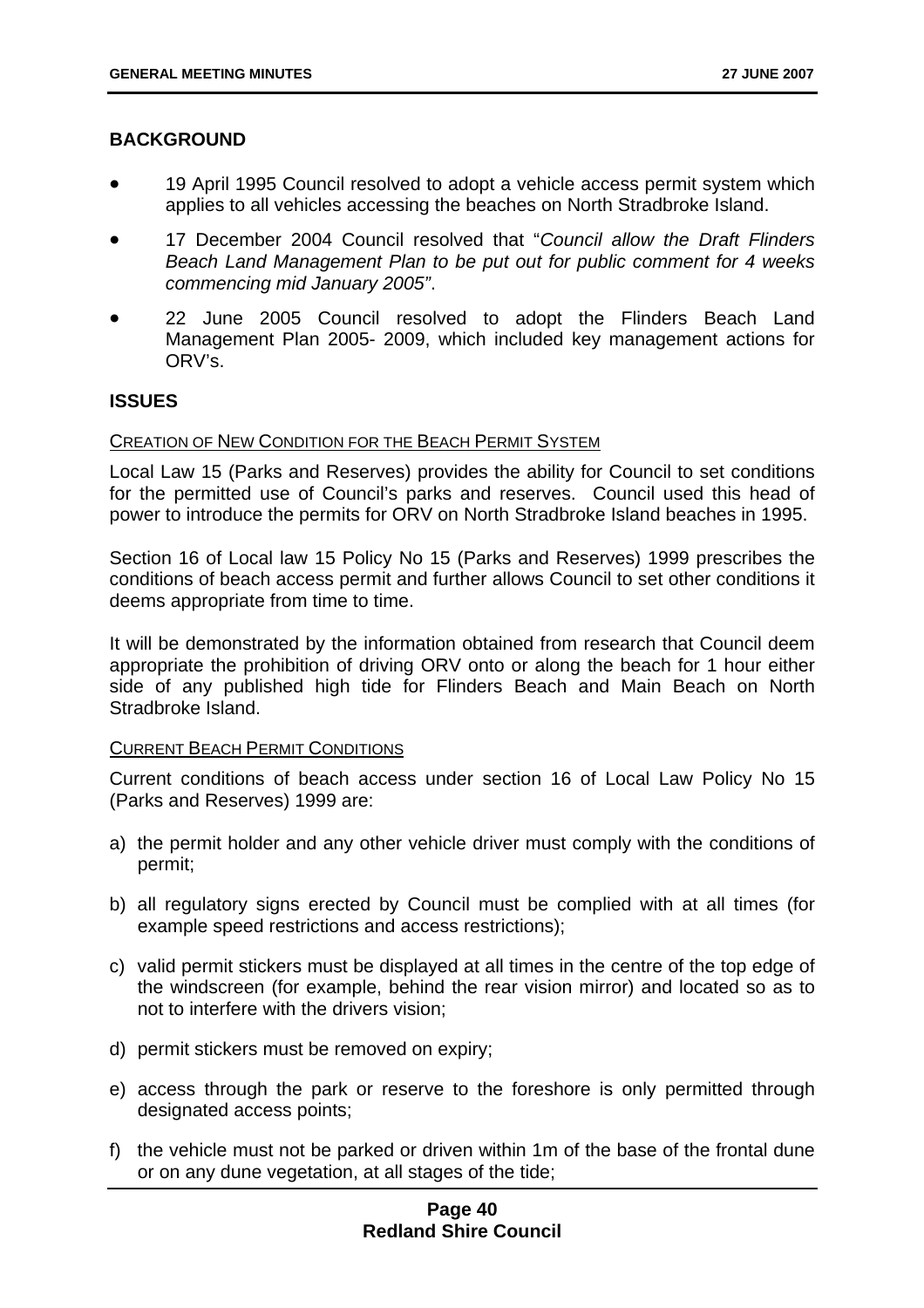- g) vehicles must be parked so as to not obstruct through traffic and in such manner that occupants can alight the vehicle in a safe manner;
- h) all relevant provisions of the Traffic Act 1949 must be observed;
- i) all drivers hold a current drives licence;
- j) vehicle access to camping areas is only permitted where the driver or occupants also hold a valid camping permit;
- k) a replacement permit may only be obtained (in the event of loss, destruction or the like) by producing proof of grant of the original permit;
- l) the permit may be revoked at any time by an authorised person if any authorised person is satisfied that there is non-compliance with permit conditions, or in the event of a deliberate contravention of section 12 of the local law;
- m) other conditions Council deem appropriate from time to time.

#### JUSTIFICATION FOR NEW CONDITION OF BEACH PERMIT

The Flinders Beach Land Management Plan 2005-2009 identified the issue of public safety, impact to flora and fauna from ORV driving along the beach during high tides in particular at Christmas and Easter holiday periods when king tides reduce available beach area to very limited area. This is causing destruction of high dune system impacting on native vegetation and shore birds and other beach fauna.

The action identified in the FBLMP was to limit driving on the beach to protect dune vegetation at certain times through closure of the beach access at the ranger's discretion after considering the following criteria:

- 1. Is the tide or previous tide within 5m of beach vegetation?
- 2. Do vehicles have to cross vegetation to progress along the beach?
- 3. Does the access point considered for closure have a sharp drop off of more then 30cm?
- 4. Do vehicles have to make new paths to get to the access?
- 5. Do vehicles have to wait between bouts of wave action to get around dead trees or other obstacles?

In a meeting with relevant officers from Parks and Conservation, Caravan and Camping, and Local Laws it was felt that the proposed action would be difficult for the officers to manage considering the number of access points for Flinders and Main Beach and current work loads. It would also create issues for emergency vehicles to access on or off the beach considering gating of access points would be required to control access.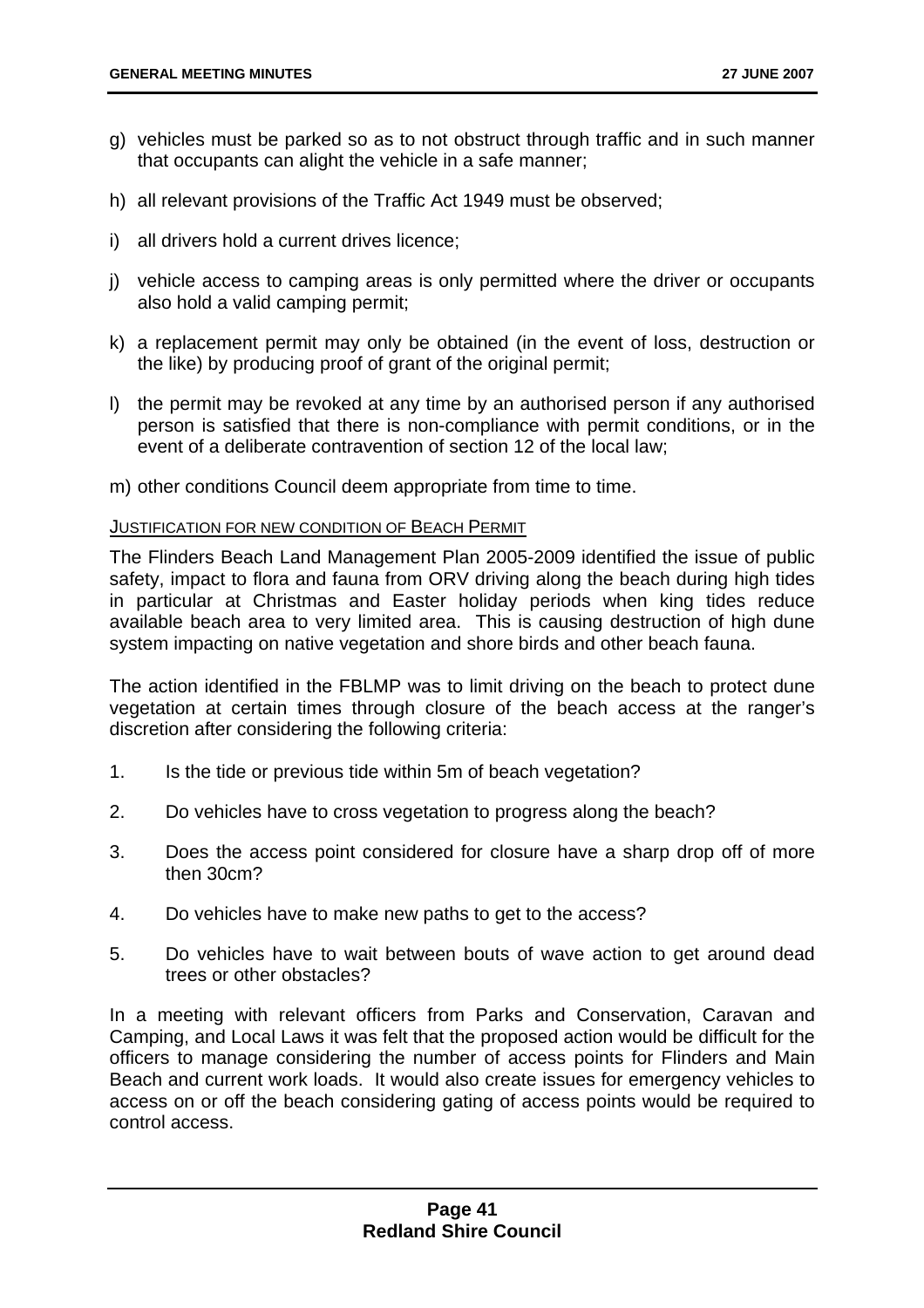It was therefore proposed that a condition be set that no driving along the beach either side of high tide for 1 hour would be more appropriate. It would not restrict movement for vehicles in case of emergencies and no impact upon current duties of officers on the island other then the enforcement of this new condition.

### CURRENT USE OF THE BEACHES

In recent years there have been changes in the permit system from a point where a range of different permits were sold in 2004-2005 to only annual permits sold in 2005-06, 2006-07 years. In 2004–2005, 9,428 permits sold with 50% of these being the 48hr permits sold. In 2005-2006 a total number of permits sold were 7,987 with 4,290 being sold from July 2006 to April 2007.

A traffic count undertaken by the USC over an Easter weekend 2005 counted 495 vehicle passes at Flinders Beach, 335 at Adder Rock and 471 at Main Beach during a single day. This study also observed that although the majority of vehicles travelled on the falling tides and the time of low water considerable traffic on the high and rising tide in particular on Flinders Beach. Council's own vehicle counters have identified peak usage of 2,000 vehicle trips per day occurring.

Council's Local Laws team has issued 226 PIN's on Flinders Beach from June 2005 till May 2007. Compliance is primarily undertaken during the busier peak periods.

#### HUMAN SAFETY ON THE BEACHES

The FBLMP identified that during busy Christmas and Easter holiday periods population of North Stradbroke Island increases by around 30,000. Many of these take advantage of beaches for a range of recreational activities. This brings significant risk of conflict between recreational users and ORV's along both Flinders and Main Beaches.

In April 2006, just after the adoption of the FBLMP, an accident occurred on Noosa North Shore Beach where a child was hit by an ORV. Reports of near misses have also been reported on the beaches on North Stradbroke Island in recent years.

The risk to human safety is greatest during high tides on any beach where vehicle movement is restricted due to tides and soft sand making stopping and manoeuvrability difficult.

Flinders Beach and Main Beach camping is attractive for families with children. Of particular concern for Flinders Beach is that, in addition to vehicle movements, when Flinders camping area is full, it is estimated the population is around 600 people, many of these will wish to swim, fish and play sport along the beach while having to deal with traffic movement (see photo in attachment).

### IMPACT TO VEGETATION AND FAUNA

Since the adoption of the FBLMP Council has funded work by the USC to establish the level of impact ORV are having on the beach with specific attention being made to the macro and micro fauna species. The work has looked at the level of impact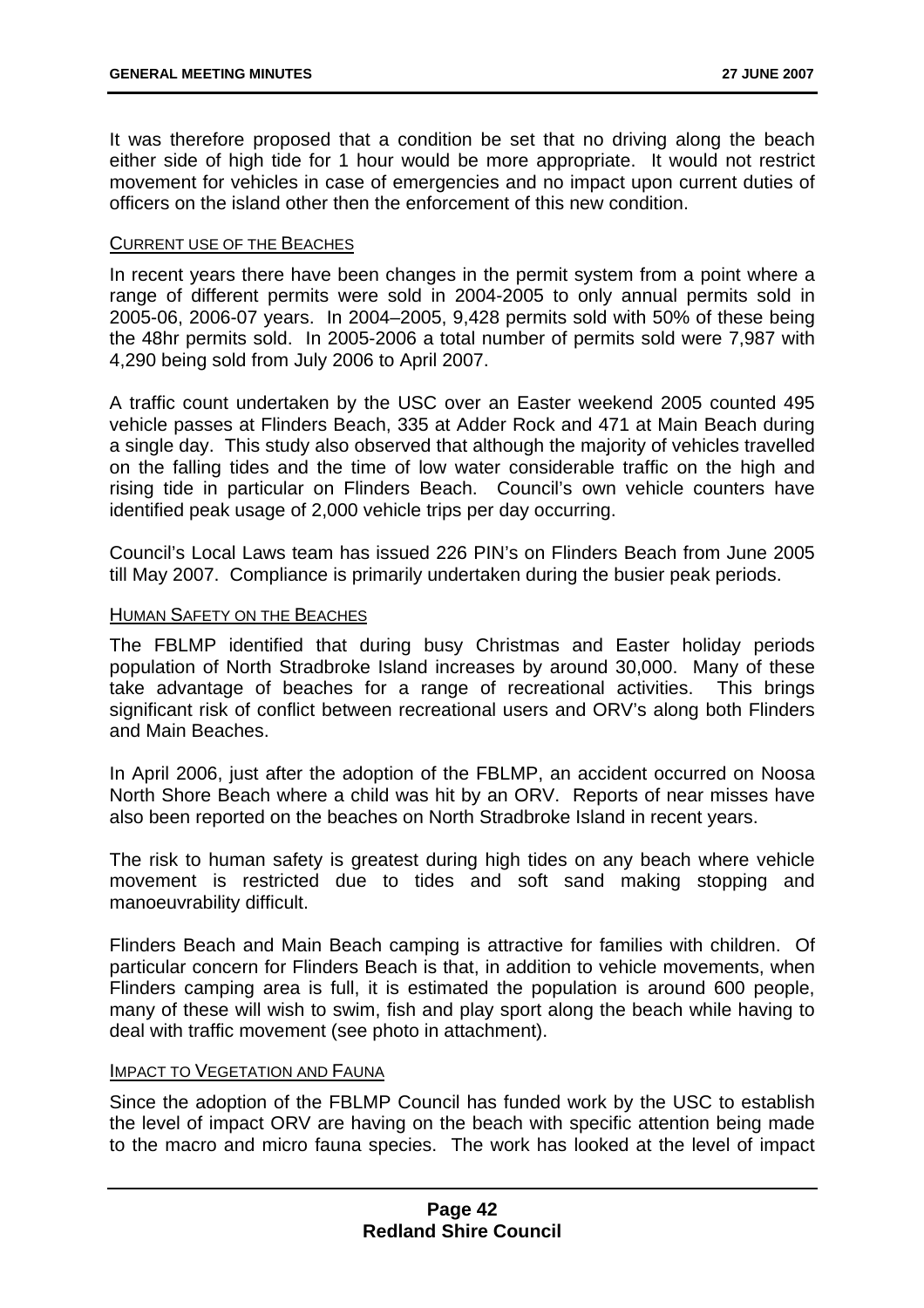from vehicle tyre ruts along the beaches and upon the fauna species inhabiting these areas.

It was shown that 61% of the beach surface was impacted by vehicle ruts of Flinders Beach and 54% of the beach surface on Main Beach. Samples where the beach area is narrower due to erosion or other impediments the traffic was more concentrated than wider sections. The vehicles caused deep corrugations of the beach surface with an average depth of 5.86cm; however many were quite deeper with a maximum depth recorded of 28cm. The large area of impact combined with the depth to which rutting occurs, an estimated 30,018m<sup>3</sup> of Main Beach and 12,573m<sup>3</sup> on Flinders is compacted and displaced. These were larger volumes than expected from the scientists undertaking the work.

Studies on Flinders and Main Beaches show fauna species present overlap to a large extent with the vehicle ruts (see attachment). Another key point is that benthic infauna generally inhabits the top 30cm of the sand matrix with very few fauna species living deeper. Species that inhabit the upper shore where the deepest ruts were recorded were ghost crabs, isopods and some polychetes. Much of their habitat is significantly modified by the level and depth of rutting occurring. It is recognised from this work the level of impact will depend both on the nature and intensity of the impacts (e.g. traffic volumes, distribution across beach face, rut depth, etc) and the sensitivity of each species to disturbance.

Driver education programmes trying to keep ORV's from driving upon the soft sand have shown through the research that a considerable fraction of vehicles (23% to 67%) continue to traverse the upper shore near the foredunes.

Further research has occurred on the impacts to ghost crabs considering a scientific paper by Moss and McPhee 2006 which concluded on North Stradbroke Island that crab densities on beaches with ORV usage was lower then beaches closed to traffic.

With the USC further work has been undertaken to clarify a number of issues not addressed in the Moss and McPhee paper. Key aspects addressed were vehicle impacts on ghost crabs under natural and experimental conditions during day light hours when majority of crabs are within their burrows. The results indicate that smaller crabs found in shallower burrows are quite susceptible to impacts while larger crabs that can burrow more deeply were immune to traffic. Crabs with burrow depths between 10 and 15cms can be killed in considerable numbers and crabs found in burrows less than 10cms will likely be crushed no matter the vehicle intensity. This study also showed considerable differences in number of active ghost crab burrows in no traffic areas than moderate and heavy traffic areas.

Shorebirds disturbance when vehicles travel along the beach during high tide have shown to impact significantly. This is caused by the fact that shorebirds congregate in large numbers in areas just above the tide. Any vehicle movement during high tide is likely to cause the birds to take flight and use up valuable food reserves required for their migratory travels.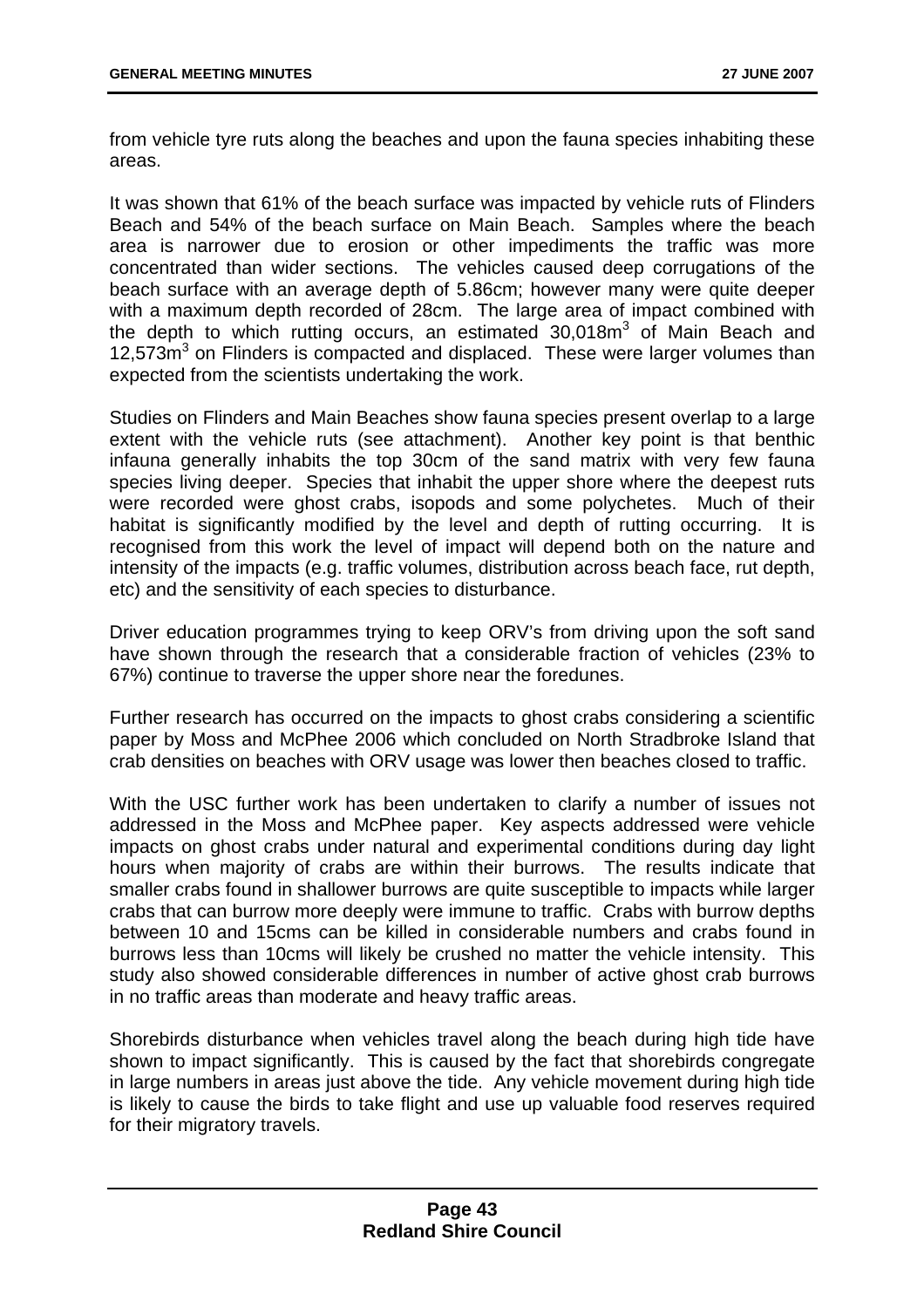Turtles are another species that is impacted by driving on the soft sands where nesting occurs. Nests can be disturbed by vehicles and the ruts can cause death to young hatchlings as they head to the ocean. This year on Flinders Beach a turtle nest was fenced off to stop vehicles from traversing over the nest. See attached map of turtle nesting areas on North Stradbroke Island.

#### SOCIAL AND ECONOMIC VALUE

Off road vehicle use has both economic and social value for the Island, which was identified in the FBLMP. The social value for people to enjoy the natural environment cannot be underestimated or under valued in terms of people appreciating the significance and importance of such areas.

Through enjoyment and recreation, usage has increased people's significance and importance of an area to the point where they have fought for the protection and improved management of the area. Economic value in the creation of tourism business and jobs for locals is important also. Although at this stage no work has been undertaken on these values, it is necessary to ensure an appropriate view of ORVs is taken and considered when making decisions on ORV use.

#### REGIONAL CONTEXT

It is necessary to understand that nature based recreation is a significant activity undertaken by a large percentage of the population. The fact that any decision made on North Stradbroke Island will impact and increase pressure on Bribie Island, Noosa North Shore, Moreton Island and Fraser Island and vice versa. The impacts of ORV's are occurring on all beaches where driving is permitted, thus any decision in regards to ORV use needs to be done in the context of regional impact of such decisions.

# **IMPLEMENTATION OF THE NEW CONDITION**

It is intended to implement this new condition within 3 months of its approval. The management of ORV's has been discussed in the FBLMP and in the last few months it has been discussed in the local NSI newspaper. This discussion has raised a few concerns from tourism operators and commercial fishermen.

#### CONCERNS FROM TOURISM GROUPS AND COMMERCIAL FISHERMEN

It has been raised that the new condition will impact on commercial fishermen and tourism operators. The commercial fishermen like to watch and observe the fish and at times set the nets on top of the tide. Some tourism operators admitted that they at times need to drive on top of the tide to move from the causeway to Point lookout and similarly at times along Flinders Beach. Both issues can be addressed through relaxation of the condition for such specific requirements if officers deem necessary. This can be requested in writing from Council in which a letter back from Council can identify specific conditions relating to a relaxation of this condition. It would be recommended that during peak visitation periods (i.e. Christmas, Easter and September holiday periods) no relaxation occur due to risk to human safety during these times.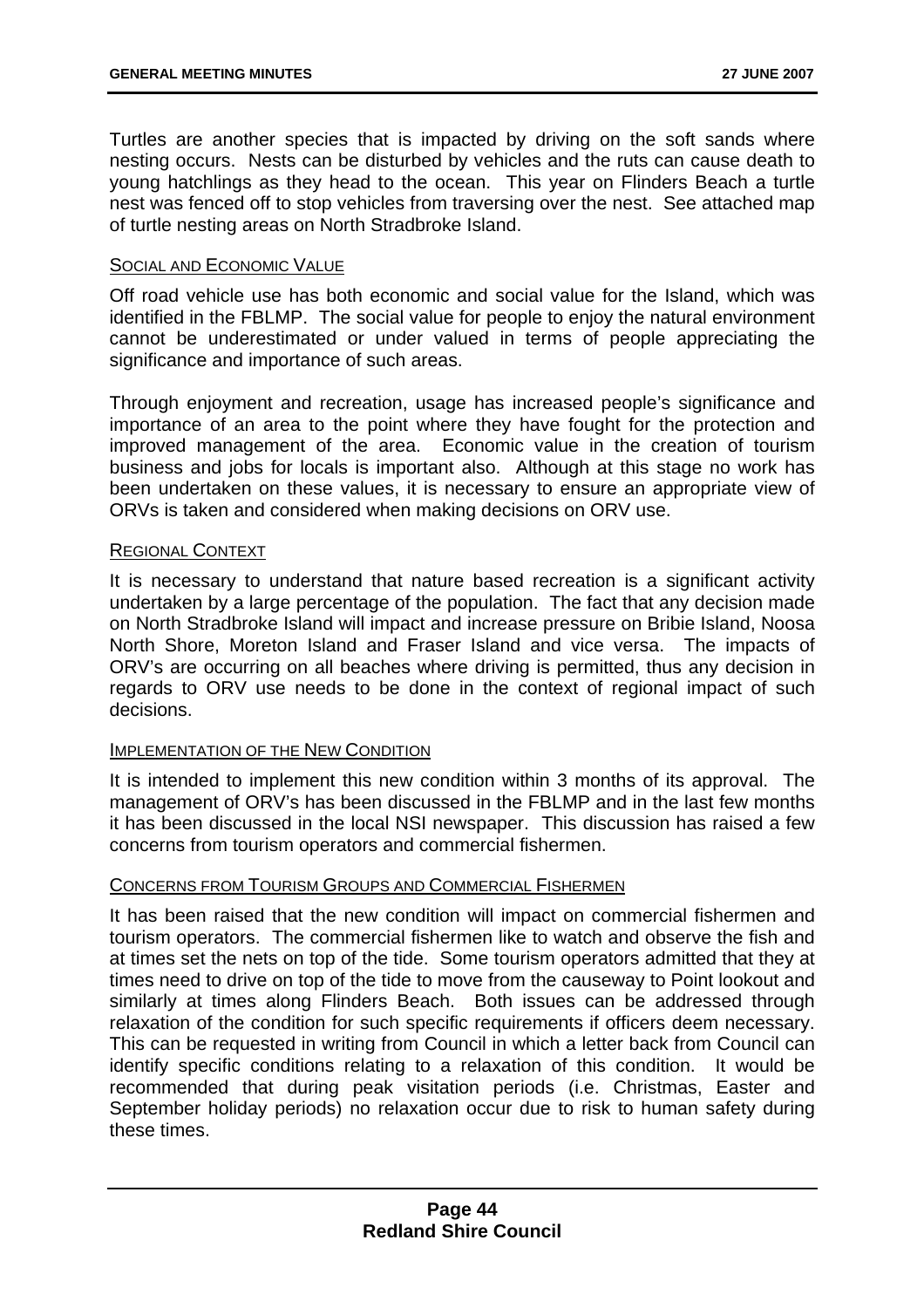#### **CONCLUSION**

Given the information provided, impacts of ORV's are occurring for human safety, flora and fauna. The proposed new condition will assist in reducing the threat to humans, flora and fauna. It is estimated that a majority of permit holders will comply with the conditions, given that it will improve safety and allow recreational activities to occur on the beaches during high tide periods free of vehicles.

It is necessary that Council continue to work with University of Sunshine Coast to asses the impacts of the conditions and allow future reviews of this condition in terms of reducing human safety and impact upon the fauna on the beaches.

# **RELATIONSHIP TO CORPORATE PLAN**

The recommendation primarily supports Council's strategic priority to ensure the enhancement of biodiversity including koala habitat, bushland, greenspace, waterways, catchments, air and coastal ecosystems in recognition of our unique location on Moreton Bay.

# **FINANCIAL IMPLICATIONS**

Local Laws teams see no impact on resources or financial as staff will be present on the Island in accordance to current enforcement processes.

### **PLANNING SCHEME IMPLICATIONS**

The Land Use Planning Group was consulted and it is considered that the outcome of recommendations in this report will not require any amendments to the Redlands Planning Scheme.

# **CONSULTATION**

Consultation has occurred with:

- Parks and Conservation Unit;
- Compliance Services Unit,
- Caravan and Camping Supervisor; and
- Marketing and Communications Group.

### **OPTIONS**

### **PREFERRED**

That Council resolves in accordance section 16 (m) of Local Law Policy 15 (Parks and Reserves) 1999 that a new condition be included to the beach access permits as follows;

*"That access onto the beach and driving of a vehicle on the beach 1 hour before and 1 hour after high tide is not permitted. High tide will be calculated* 

# **Page 45 Redland Shire Council**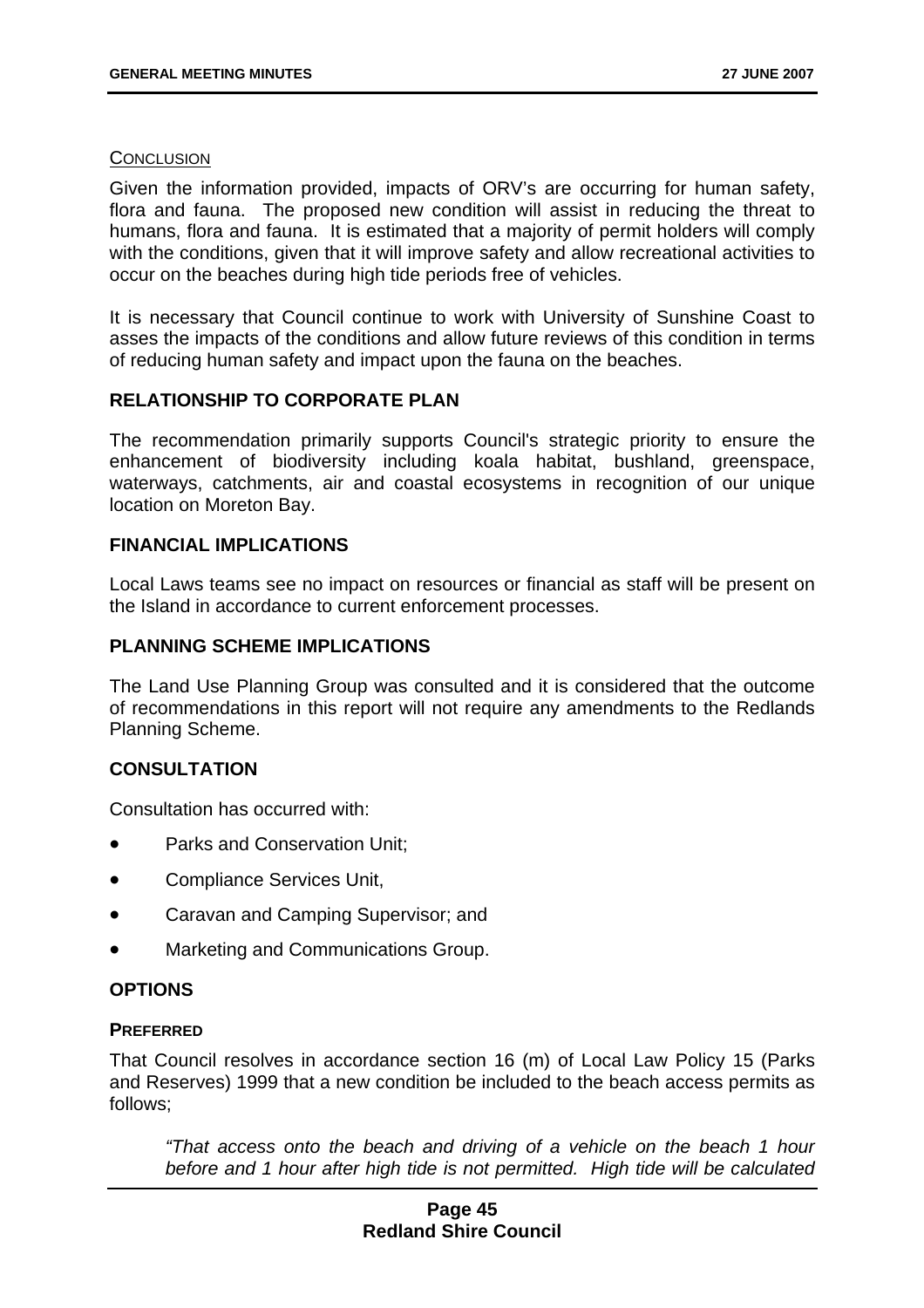*from published tide times for Brisbane Bar with Flinders Beach -0.36hrs and Main Beach -1.20hrs."* 

### **ALTERNATIVE**

That Council resolve to not limit vehicle access onto the beach and driving a vehicle on the beach.

# **OFFICER'S/COMMITTEE RECOMMENDATION/ COUNCIL RESOLUTION**

Moved by: Cr Burns Seconded by: Cr Elliott

**That Council resolves, in accordance with section 16(m) of** *Local Law Policy 15 (Parks and Reserves) 1999* **that a new condition be included to the beach access permits as follows:** 

**"That access onto the beach and driving of a vehicle on the beach 1 hour before and 1 hour after high tide is not permitted. High tide will be calculated from published tide times for Brisbane Bar with Flinders Beach -0.36hrs and Main Beach -1.20hrs."** 

**CARRIED**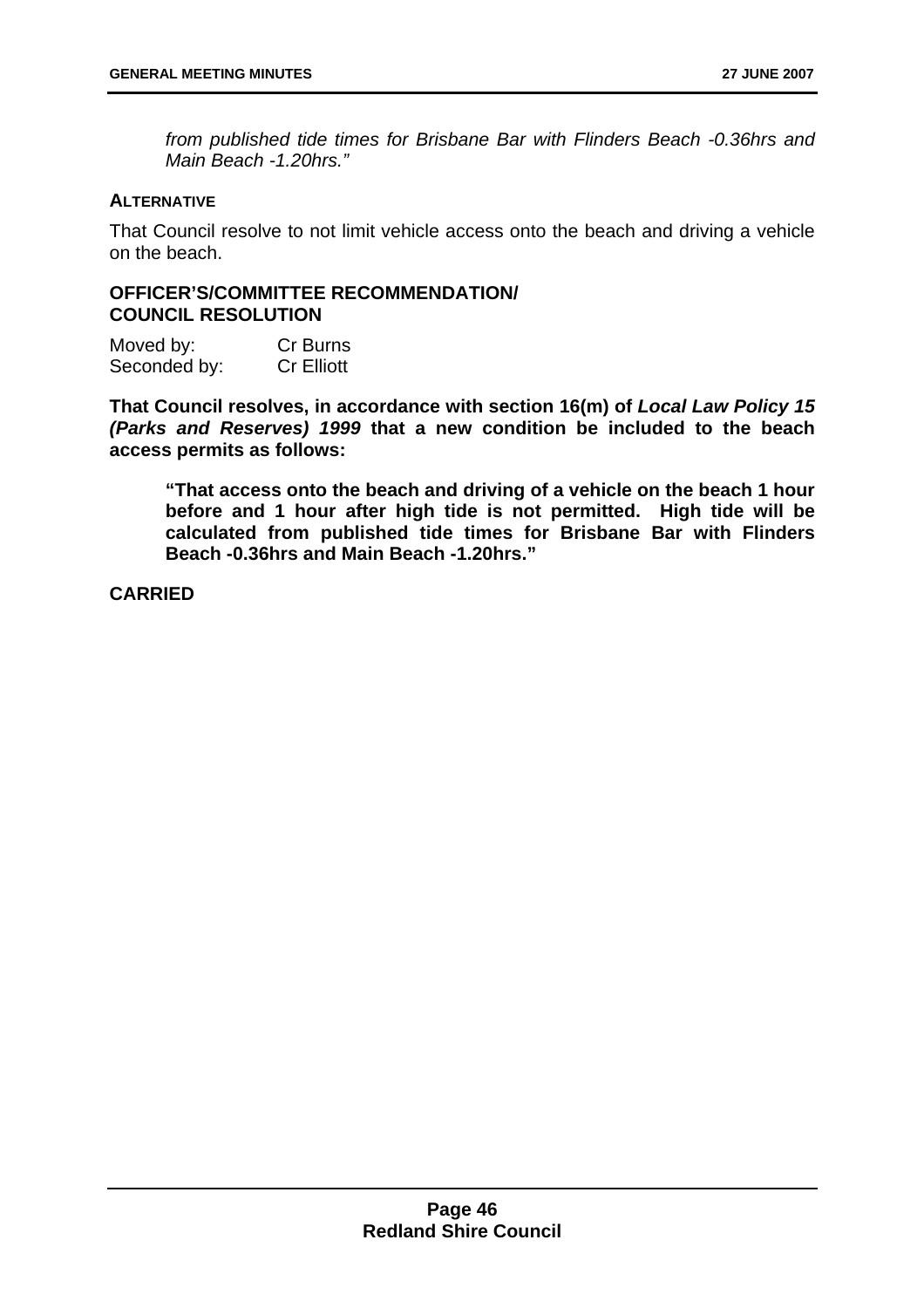# **10.2.8 OPTIONS FOR STREET LIGHTING**

| <b>Dataworks Filename:</b>       | <b>EM Cities for Climate Protection</b>                                                                      |
|----------------------------------|--------------------------------------------------------------------------------------------------------------|
| <b>Attachments:</b>              | <b>Att 1 Street Light Scoping Paper</b><br><b>Att 2 RWW Greenhouse Gas Reduction</b><br><b>Opportunities</b> |
| <b>Responsible Officer Name:</b> | <b>Gary Photinos</b><br><b>Manager Environmental Management</b>                                              |
| <b>Author Name:</b>              | <b>Brian Sundermeijer</b><br><b>Environmental Performance Advisor</b>                                        |

#### **EXECUTIVE SUMMARY**

At the General Meeting of 28 February 2007 (Item No 14.1), it was resolved that Council initiate discussions with energy providers to gain an understanding of possible areas of cooperation and or involvement in researching potential efficiencies, options for greenhouse gas reduction through the provision of street lighting and lighting of public places.

The issue is currently under investigation through a regional trial by the Energy Efficiency Public Lighting Working Group. This discussion shows that there are effective alternatives which warrant investigation. Council may determine to conduct further assessment of these options once the trial is completed.

#### **PURPOSE**

The purpose of this report is to discuss the alternatives available to Council for abating greenhouse emissions from provision of street lighting.

# **BACKGROUND**

Previous work to improve energy efficiency and investigate means to abate greenhouse emissions has been conducted by Council as part of the Local Greenhouse Action Plan. This is part of the Cities for Climate Protection Program.

#### **ISSUES**

#### THE MAJORITY OF STREETLIGHTS ARE OWNED BY ENERGEX

The majority of streetlights in the Shire are owned by Energex Ltd and lighting is paid for by Council. Council owns and maintains a few lights entirely. In some cases Council pays for streetlights, and then transfers ownership to Energex.

Therefore, to change most streetlight infrastructure Council has to work with Energex. All electricity for streetlights is purchased from Origin Energy. Discussion on streetlight efficiency is continually ongoing between Council and Energex.

Energex has previously not committed to proposals to make changes to streetlights. The major reason for this is that changing streetlight characteristics involves technical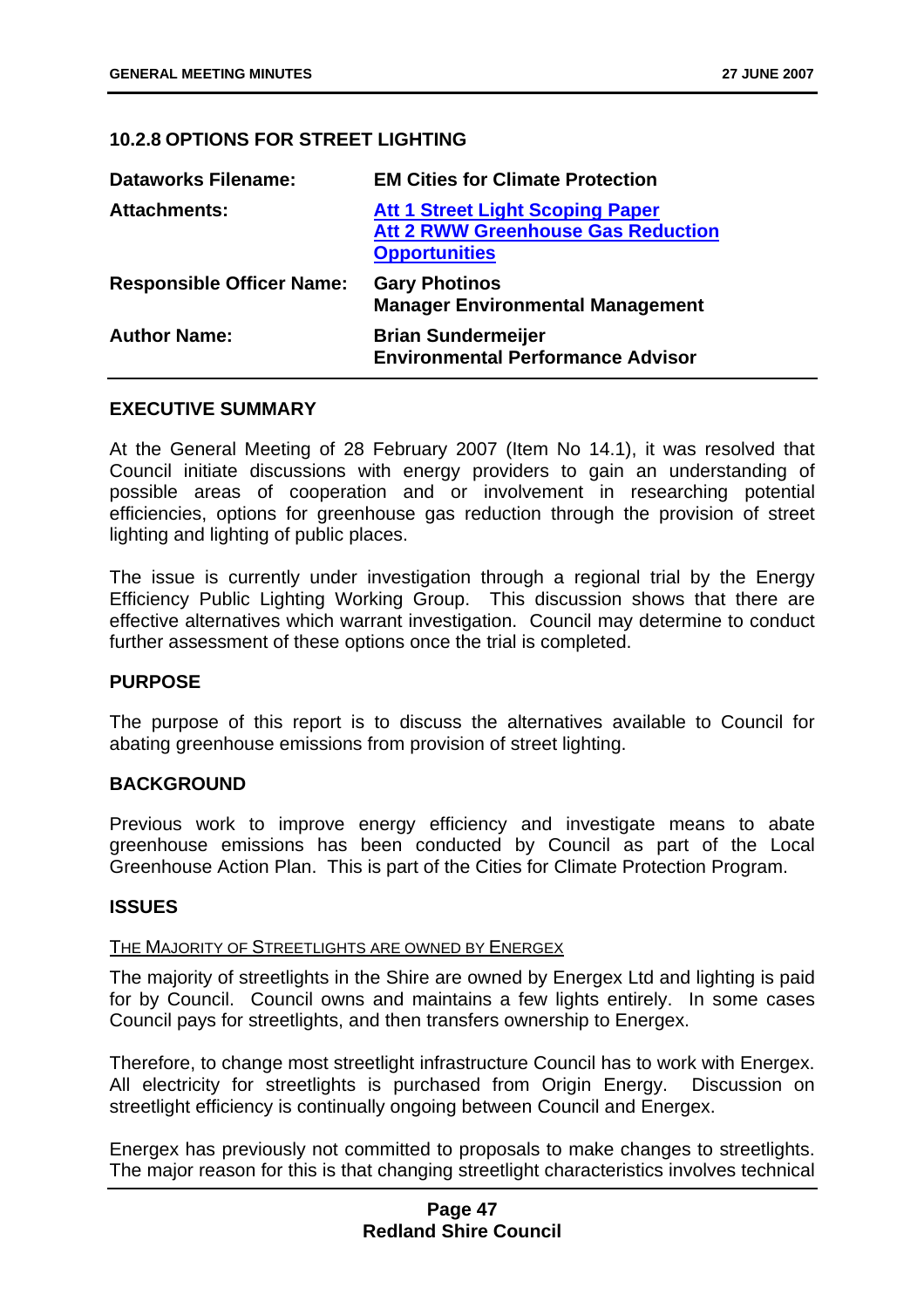aspects which can have a large impact on lighting effectiveness, as well as ongoing maintenance costs.

#### CONSIDERATION OF PLACEMENT AND NUMBER OF STREET LIGHTS IN RESIDENTIAL AREAS

Streetlights in residential areas require consideration to their placement and numbers. Factors that are considered include:

- Glare from more powerful but further spaced lights affecting adjacent residents;
- Visibility required to meet safety standards from less powerful lights;
- Compatibility of light bulbs with existing fittings;
- Light characteristics of different types of bulbs;
- Lamp life and maintenance of different types of bulbs.

#### OPPORTUNITIES TO INCLUDE NEW TECHNOLOGIES INTO EXISTING OR FUTURE SUBDIVISIONS

- Solar has increased maintenance costs outweighing power savings, financially;
- Street trees will limit the applicability of solar panels on light poles in many suburban areas;
- Current solar technology does not provide a good return on investment. A large solar array in a prime position to feed into the grid will be more effective;
- Dimmers, timers, directional and shielding for improved efficiency and amenity have increased maintenance costs outweighing power savings, financially.

### REVIEW OF ANY RESEARCH THAT HAS BEEN DONE ON OTHER INITIATIVES TRIALLED OR CONSIDERED HERE AND IN OTHER JURISDICTIONS

There has been movement towards changing streetlights due to a number of South-East Queensland Councils lobbying the Department of Mines and Energy. This has resulted in the formation of the Energy Efficiency Public Lighting Working Group, of which Energex is a member.

The Energy Efficiency Public Lighting Working Group comprises the Queensland Department of Mines and Energy, Energex, Brisbane City Council, Gold Coast City Council, and Maroochy Shire Council.

This group has been working on streetlight efficiency for a number of years and have concluded that the best way forward is to conduct a trial of energy efficient bulbs for street lighting. The group commissioned the "Street lighting in South-East Queensland: Opportunities for Energy Efficiency and Cost Savings" scoping paper (see attachment) resulting in the recommendation for an extensive trial to resolve the technical issues identified. The trial is currently in preparation and will commence during 2007 to run for three years.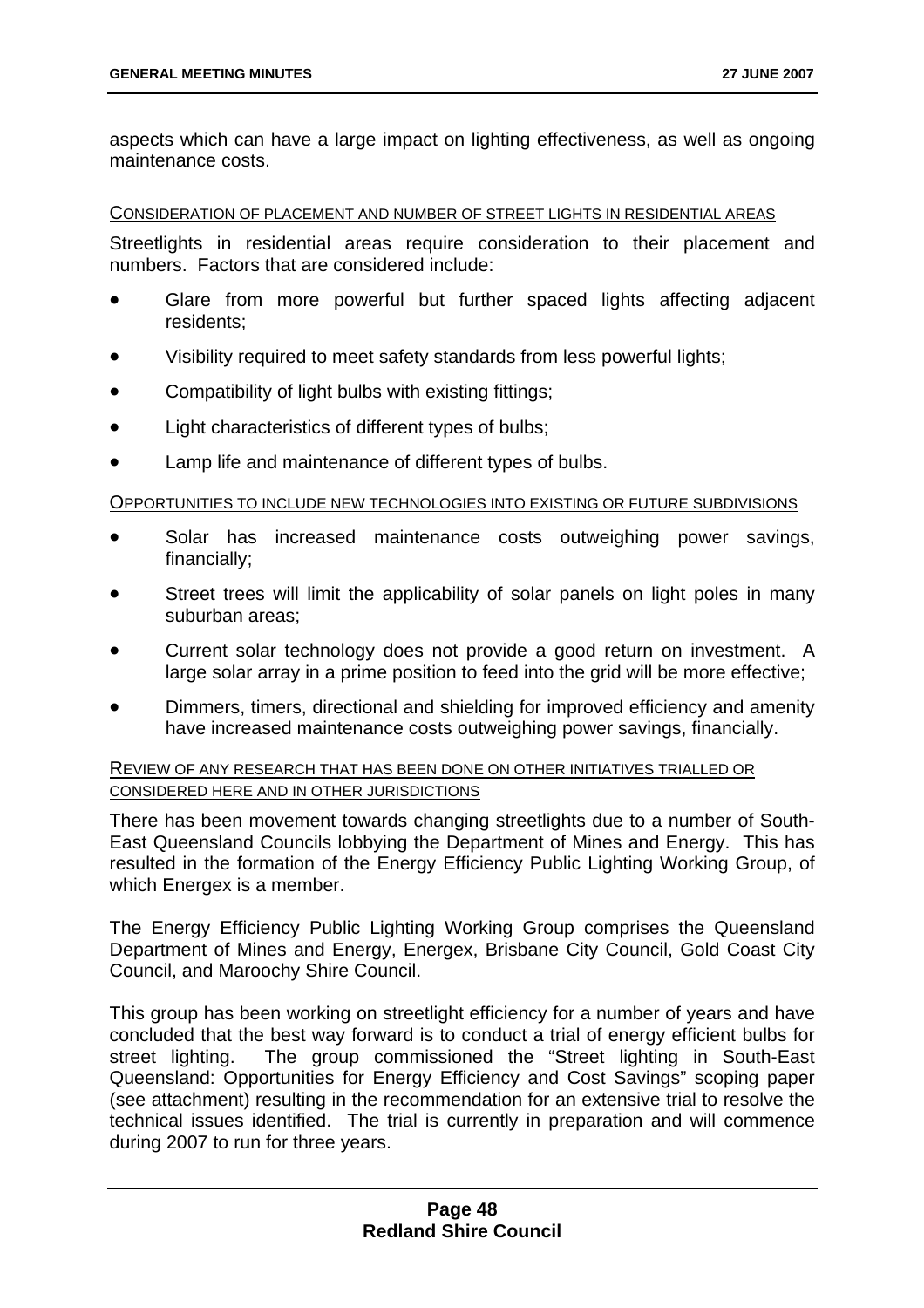It is planned that other Councils will be invited to participate in the street light trial. This will occur after announcement by the Minister for Mines and Energy. Conditions for participation by Councils also have not yet been determined. Participation will require a significant financial contribution. Costs are not yet available but are expected to be between two and five thousand dollars per streetlight with a minimum of 50 street lights be retrofitted with energy efficient bulbs of various types. This will provide sufficient statistical validity to make the trial worthwhile.

A local trial will result in an analysis of specific conditions relevant to the Shire. However, these results are not expected to vary greatly from other coastal locations covered in the current trial.

#### ONGOING COSTS OF RETROFIT OF STREETLIGHTS

The costs of streetlights can be broken down into three main areas:

- capital charge;
- maintenance costs:
- energy costs.

All three charges have to date been managed by Energex, but will be separated during the transition to the contestable market for all electricity. This has been delayed for streetlights until 2008. It will then be possible to purchase the actual energy from any electricity provider available.

Energex will continue to manage capital and maintenance costs, however, Energex is constrained in their pricing (as sole provider) by the Queensland Competition Authority.

An issue with the retrofit of street lighting is that the investment to achieve energy savings offers a poor return in financial savings. Capital charge and maintenance costs make up approximately 70-80% of the costs of street lighting (depending on the rate). Investing in changes to streetlight infrastructure involves increases in Energex's capital and maintenance charges. These can outweigh the energy cost savings over the long term.

Given that a significant investment will be required to implement a retrofit of streetlights, alternative options should be considered that will have a greater energy savings and environmental benefit.

#### OPTIONS FOR GREENHOUSE GAS REDUCTION

Cost effective options to achieve energy savings or reduce greenhouse emissions are available to Council, these should be initiated first. The alternatives involve improving energy efficiency, establishing new infrastructure to feed renewable energy into the grid, or by investing in carbon neutral energy.

The Greenhouse Gas Reduction Opportunities Study 2004 (see attachment) carried out by Parsons Brinckerhoff for Redland Water and Waste (RWW) suggested a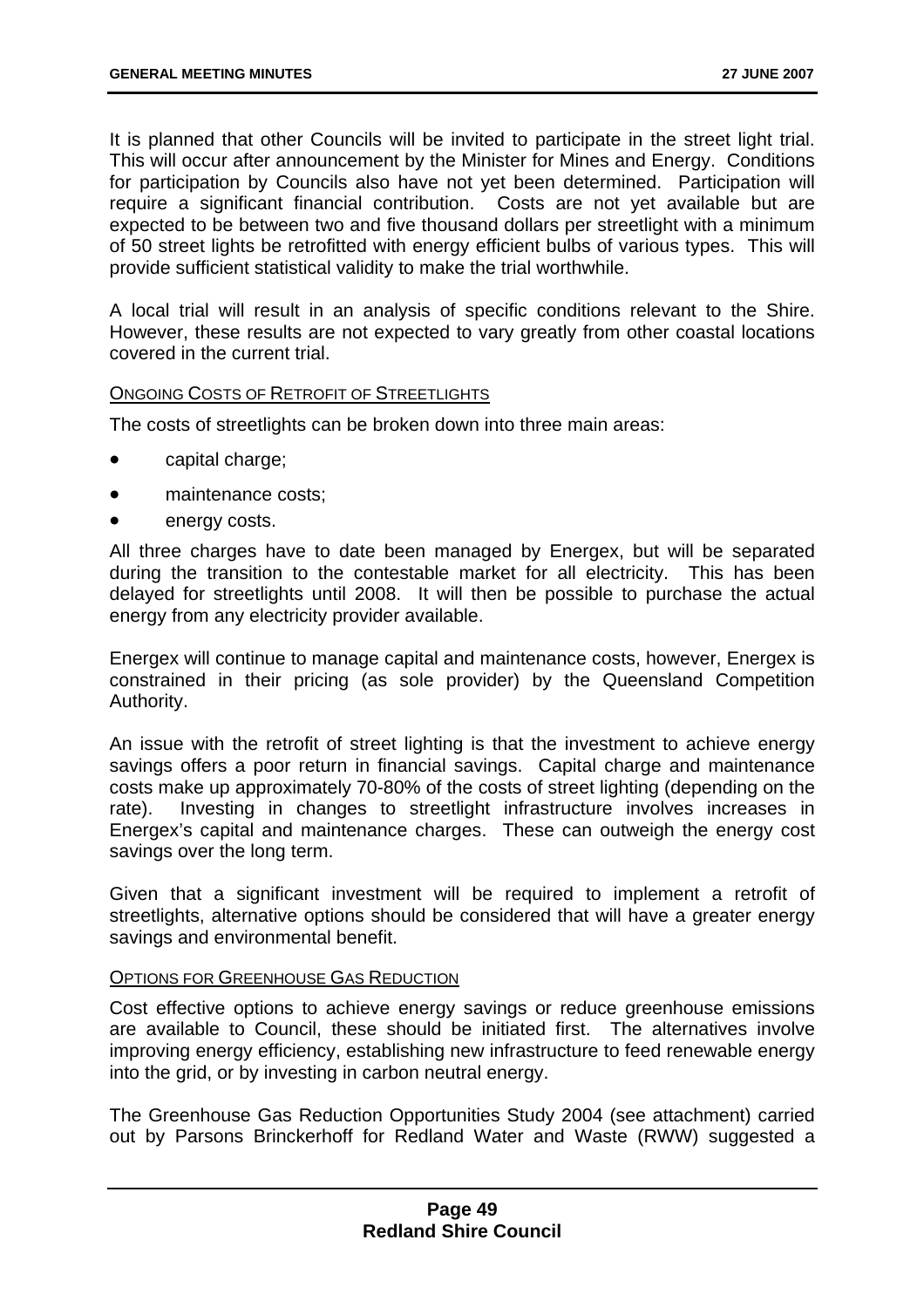number of renewable energy options. An example is the development of infrastructure to generate power from methane at Birkdale landfill.

Other options suggested in the Parsons Brinckerhoff report are under consideration for development by RWW. These may include power generation from sewage sludge, a wind farm, or installation of micro-hydroelectric generators within the water reticulation. Technical feasibility studies are required.

Another cost effective option is to make all the power utilised by the streetlights carbon neutral. This can be achieved by purchasing a mixture of accredited GreenPower or carbon offsets. These ensure that part of the energy purchased for street lighting does not generate greenhouse emissions. Because ongoing capital and maintenance costs are associated with retrofitting streetlights, it is possible to invest this money into purchasing GreenPower for the lights instead. Whilst this is also an ongoing cost, purchase of accredited GreenPower contributes to the development of new infrastructure to provide renewable energy.

#### GREENHOUSE GAS EMISSIONS FROM STREETLIGHTS

Based on the 2006 calendar year, it is estimated that streetlights in the Shire utilised 4,819,649 kWh of electricity. This equates to greenhouse gas emissions of 5,374 tonnes  $CO<sub>2</sub>$  equivalents. This is estimated to be approximately 15% of the total greenhouse gas emissions by Council.

#### PURCHASING GREEN POWER

The purchase of accredited GreenPower for streetlights is currently only possible from Origin Energy at a minimum of 10% GreenPower purchase; however, in 2008 this segment of the market will become contestable.

A quotation obtained from Origin Energy based on the purchase GreenPower is an additional 4.577 cents per kWh (ext GST) on top of the normal rates.

#### UPDATED ACTION PLAN FOR GREENHOUSE GAS EMISSIONS REDUCTION IN AUGUST

A report to Council is planned for August on the recent re-inventory of greenhouse gas emissions in Redland Shire, which is a requirement for achievement of Milestone 5 of the Cities for Climate Protection™ (CCP™) Program.

The re-inventory will describe progress towards the target of the Local Greenhouse Action Plan which is that, by 2010, Council will reduce its greenhouse gas emissions by 25%, in comparison to 1998 baseline emission levels.

The report will provide options for expanded actions to reduce greenhouse gas emissions including that resulting from energy use in streetlights.

#### IN SUMMARY

The Energy Efficiency Public Lighting Working Group has commenced a 3 year trial of energy efficiency into public street lighting. There may be an opportunity to participate in the trial if invited by the Minister for Mines and Energy. However, the cost of participating in the trail may not be seen as cost effective for Council.

# **Page 50 Redland Shire Council**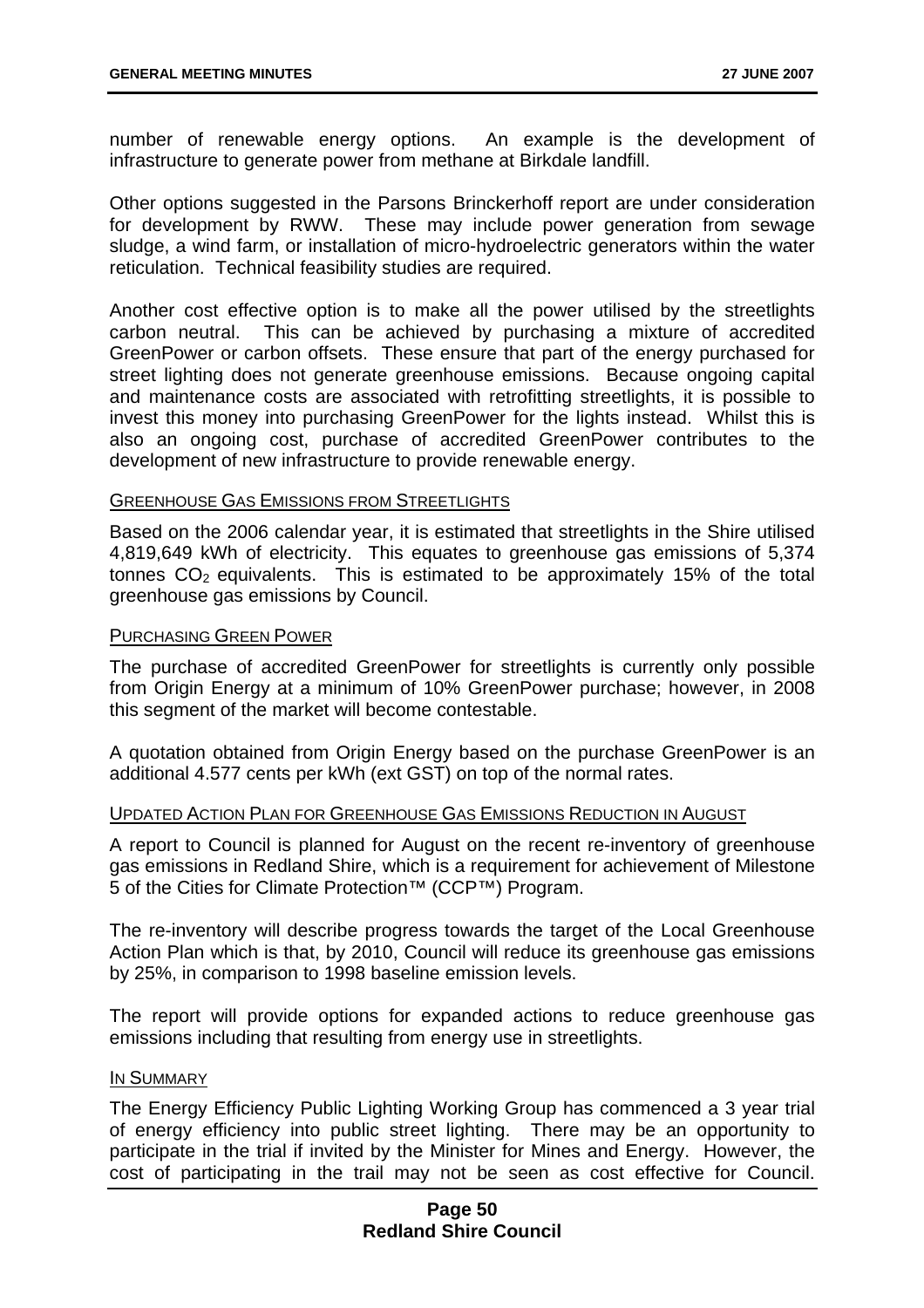Whether Council is invited or not to participate, no action can be taken on public street light infrastructure until this trial is completed in 2010.

Council has a stated target of 25% reduction of greenhouse gas emission in comparison to 1998 baseline emission levels, by 2010. Taking into consideration the substantial increase in street lighting since 1998, Council would now need to achieve a 50% reduction of current emissions to achieve this stated target by 2010.

It is recommended that consideration of any expanded actions to reduce greenhouse gas emissions resulting from energy use in streetlights be deferred until August 2007 when a subsequent report is presented to Council for consideration.

# **RELATIONSHIP TO CORPORATE PLAN**

The recommendation primarily supports Council's strategic priority to provide and maintain water, waste services, roads, drainage and support the provision of transport and waterways infrastructure.

### **FINANCIAL IMPLICATIONS**

Participation in the Energy Efficiency Public Lighting Working Group regional streetlight trial - to be determined upon invitation by the Minister of Mines and Energy may require up to \$250,000 funding from Council.

Council currently budgets for streetlight expenditure, which includes infrastructure and power costs of \$1,271,307. Any consideration to purchase GreenPower would be in addition to these costs. There has been no budget allocation in current or future budgets for purchase of GreenPower for street lights.

# **PLANNING SCHEME IMPLICATIONS**

The Land Use Planning Group was consulted and it is considered that the outcome of recommendations in this report will not require any amendments to the Redlands Planning Scheme.

### **CONSULTATION**

Manager Infrastructure Planning – discussion regarding practical options; Information and quotations sourced from:

- Ms Brooke Walters Sustainable Energy Unit, Department of Mines and Energy (Project Manager of the Street Light Trial for the Energy Efficiency Public Lighting Working Group);
- Mr James Woods Origin Energy.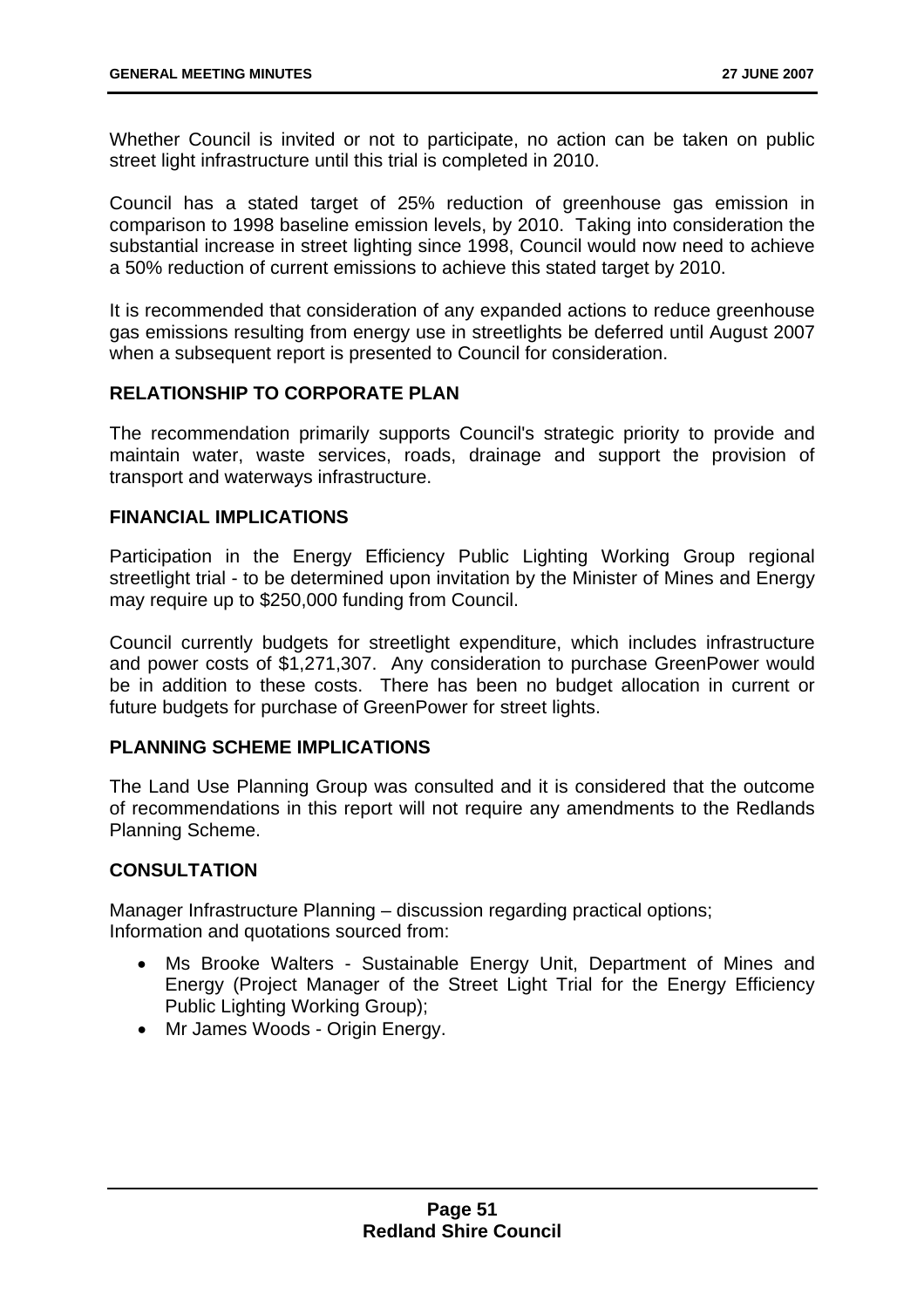# **OPTIONS**

### **Preferred**

That Council resolve to note that actions to improve streetlight efficiency are currently under trial by the Energy Efficiency Public Lighting Working Group and that a report be brought back to Council based on the Group's findings on the completion of the trial.

### **Alternative**

That Council resolve as follows:

- 1. Note that actions to improve streetlight efficiency are currently under trial by the Energy Efficiency Public Lighting Working Group and that a report be brought back to Council based on the Group's findings on the completion of the trial; and
- 2. Pursue potential for participation and financial investment in the Energy Efficiency Public Lighting Working Group streetlight trial, pending invitation from the Minister of Mines and Energy, and report back to Council for further direction.

# **OFFICER'S/COMMITTEE RECOMMENDATION/ COUNCIL RESOLUTION**

| Moved by:    | Cr Burns          |
|--------------|-------------------|
| Seconded by: | <b>Cr Elliott</b> |

**That Council resolve to note that actions to improve streetlight efficiency are currently under trial by the Energy Efficiency Public Lighting Working Group and that a report be brought back to Council based on the Group's findings on the completion of the trial.** 

**CARRIED**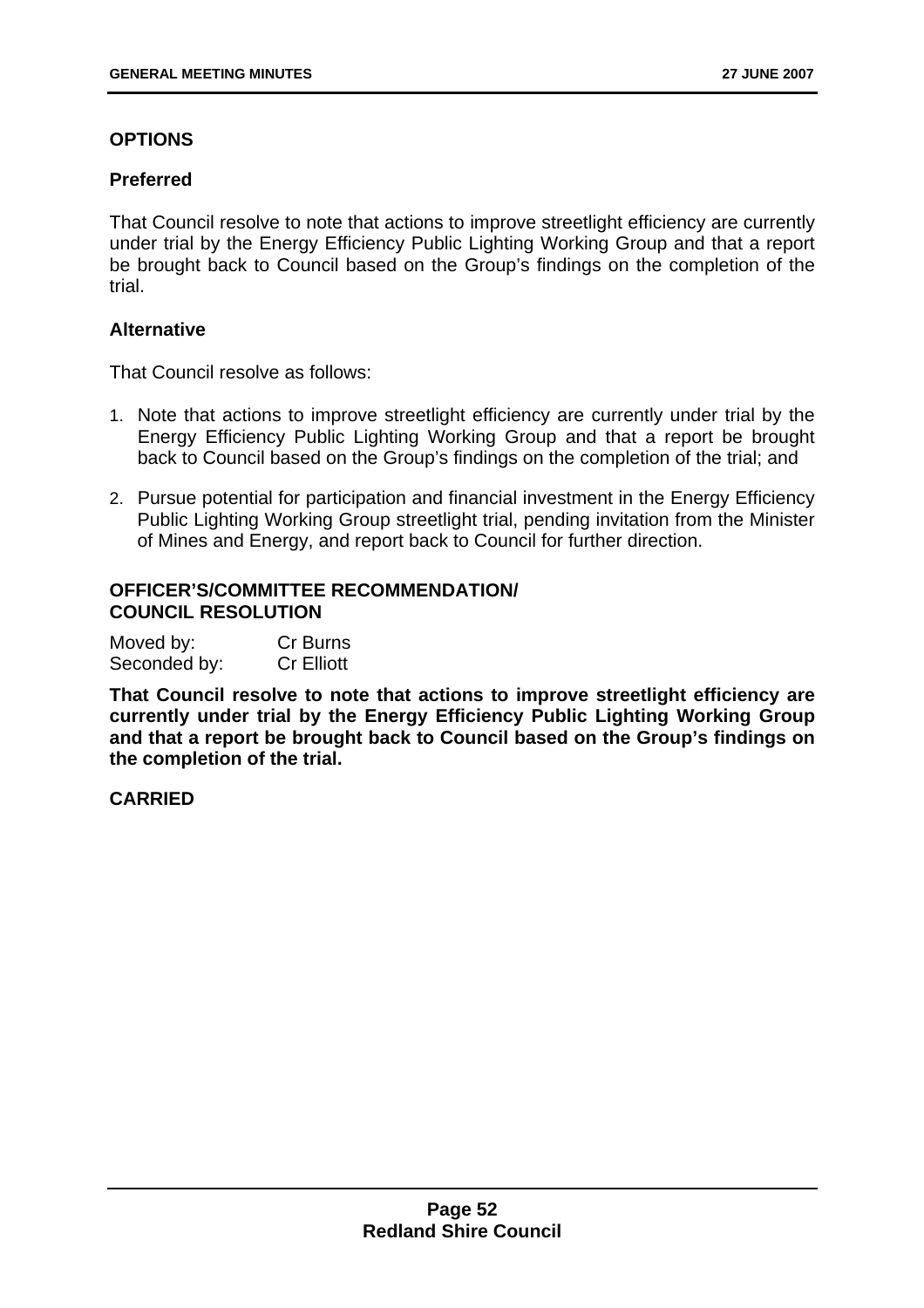# **10.2.9 LAND MANAGEMENT PLANS - DUNWICH RESERVE AND AMITY POINT RESERVE, NORTH STRADBROKE ISLAND**

| <b>Dataworks Filename:</b>       | <b>EM Land Management Plans - Amity Point</b><br><b>Reserve and Dunwich Reserve - North</b><br><b>Stradbroke Island</b>                                                                                                |
|----------------------------------|------------------------------------------------------------------------------------------------------------------------------------------------------------------------------------------------------------------------|
| <b>Attachments:</b>              | <b>Att 1 Dunwich Reserve Land Management Plan</b><br><b>Att 2 Amity Point Reserve Land Management Plan</b><br><b>Att 3 Dunwich Reserve Consultation Report</b><br><b>Att 4 Amity Point Reserve Consultation Report</b> |
| <b>Responsible Officer Name:</b> | <b>Roberta Bonnin</b><br><b>Manager Community &amp; Social Planning</b>                                                                                                                                                |
| <b>Author Name:</b>              | <b>Ellen Irving</b><br><b>Project Officer</b>                                                                                                                                                                          |

# **EXECUTIVE SUMMARY**

Council engaged consultants to undertake Land Management Plans for the Dunwich Reserve and Amity Point Reserve on North Stradbroke Island. The requirement to undertake land management plans was triggered under the *Land Act 1994* by the proposed secondary uses (both Dunwich and Amity Clubs have plans to expand) and required by the Department of Natural Resources & Water (NRW) to review current usage to determine compatibility with the objectives of trustee land. It is necessary for Redland Shire Council, as Trustee of the land, to undertake planning for the long term use of the reserves in line with Trustee guidelines. The preparation of the land management plans provides for the long term infrastructure and open space planning for the reserves now and in the future.

The draft Land Management Plans were developed in consultation with NRW, resident clubs, Internal Council stakeholders, Community Group stakeholders, Divisional Councillor and the broader Island community.

The preparation of the draft Land Management Plans was undertaken over an 18 month timeframe and included research, site assessments, community workshops, stakeholder consultation, a community newsletter and a 3 week public display of the master plans at various venues on the Island.

# **PURPOSE**

To seek Council adoption of the draft Land Management Plans for Amity Point Reserve and Dunwich Reserve on North Stradbroke Island for planning purposes and to refer the proposed capital and operational expenditure to future budget deliberations for consideration.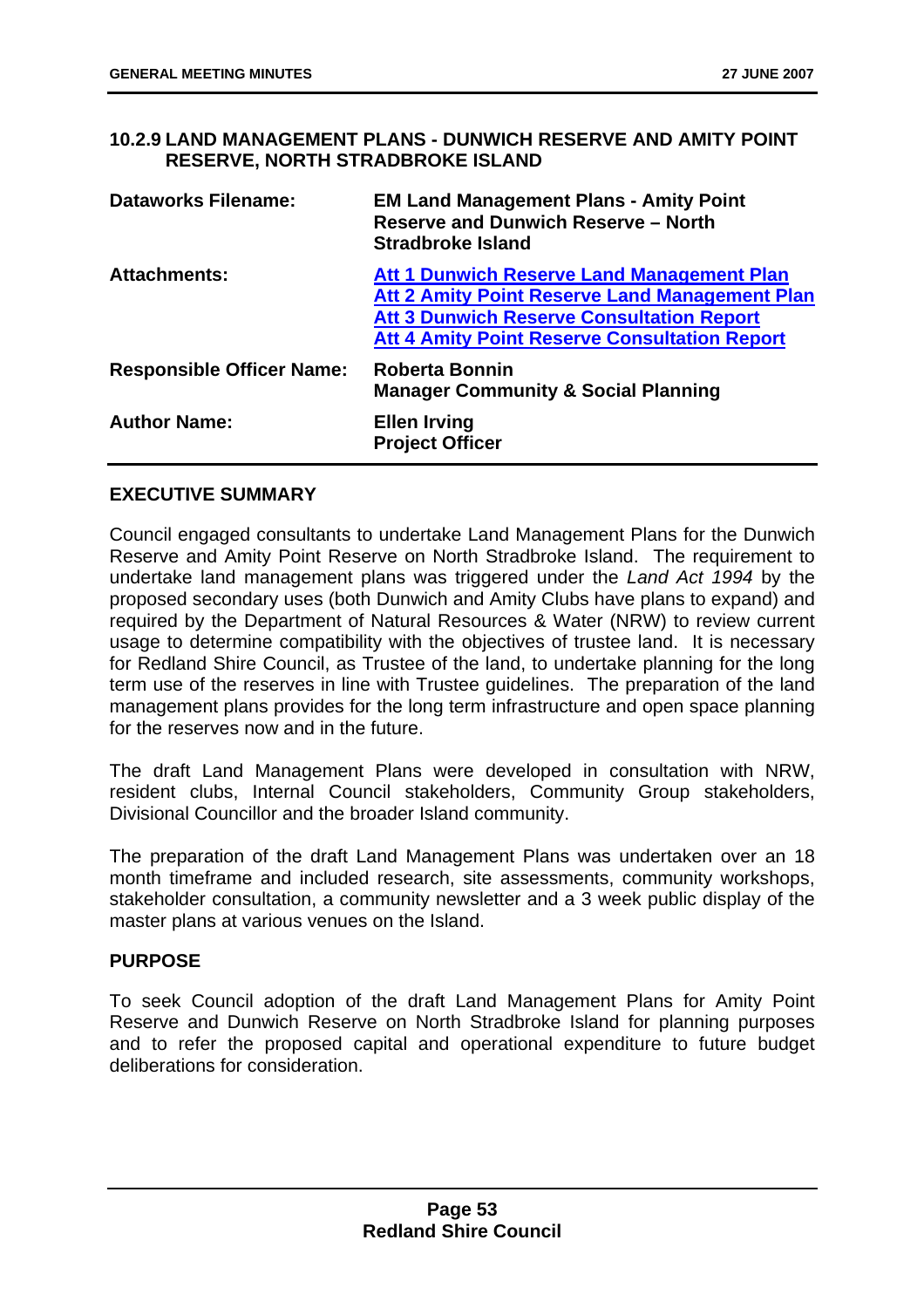# **BACKGROUND**

### The Process

Council appointed John Wood Consultancy in 2006 to undertake the development of Land Management Plans for the Dunwich Reserve and Amity Point Reserve on North Stradbroke Island. The requirement to undertake land management plans was triggered by the resident clubs plans to expand their existing premises.

The development of the land management plans involved extensive consultation inclusive of key stakeholder interviews and a series of weekend workshops.

The stakeholder interviews identified potential issues that needed to be addressed in the LMP and assisted the consultant to develop options for each reserve. The options were then presented at the Stakeholder Workshops for further discussion, before being presented for consideration and discussion at an internal review. The preferred option for each reserve was then released to the broader island community for comment during a three week public display of the master plans at various venues on the Island.

Twenty-one (21) submissions (16 for Amity and 5 for Dunwich) were received regarding matters that needed to be addressed in the final Master Plans. A detailed report on the outcomes of the consultation process is attached as a separate report for each Reserve.

### **Dunwich Land Management Plans**

### Dunwich Reserve

The Dunwich reserve is a designated Camping and Sport & Recreation Reserve. The Reserve is described as Lot 1 on D90414 and Lot 12 on CP865858 and situated at 2 Ballow Road, Dunwich, which is located in the centre of Dunwich, west of Ballow Road, between Cunningham and Junner Streets, on the Moreton Bay foreshore. The reserve is occupied by the North Stradbroke Island All Sports and Social Association under a 30 year lease agreement which expires in 2021. The Reserve is also occupied by the Tourist Information Association which shares office space with Straddie Holiday Parks.

Facilities within the reserve include:

- a clubhouse comprising of a kitchen, dining area, poker machines, squash court, umpire change rooms, meeting area, gym and storage;
- Fenced outdoor multipurpose courts;
- Fenced oval with night lights and cricket pitch;
- Two sheds:
- Car parks;
- Picnic pergolas and BBQs;
- Swimming enclosure;
- Playground;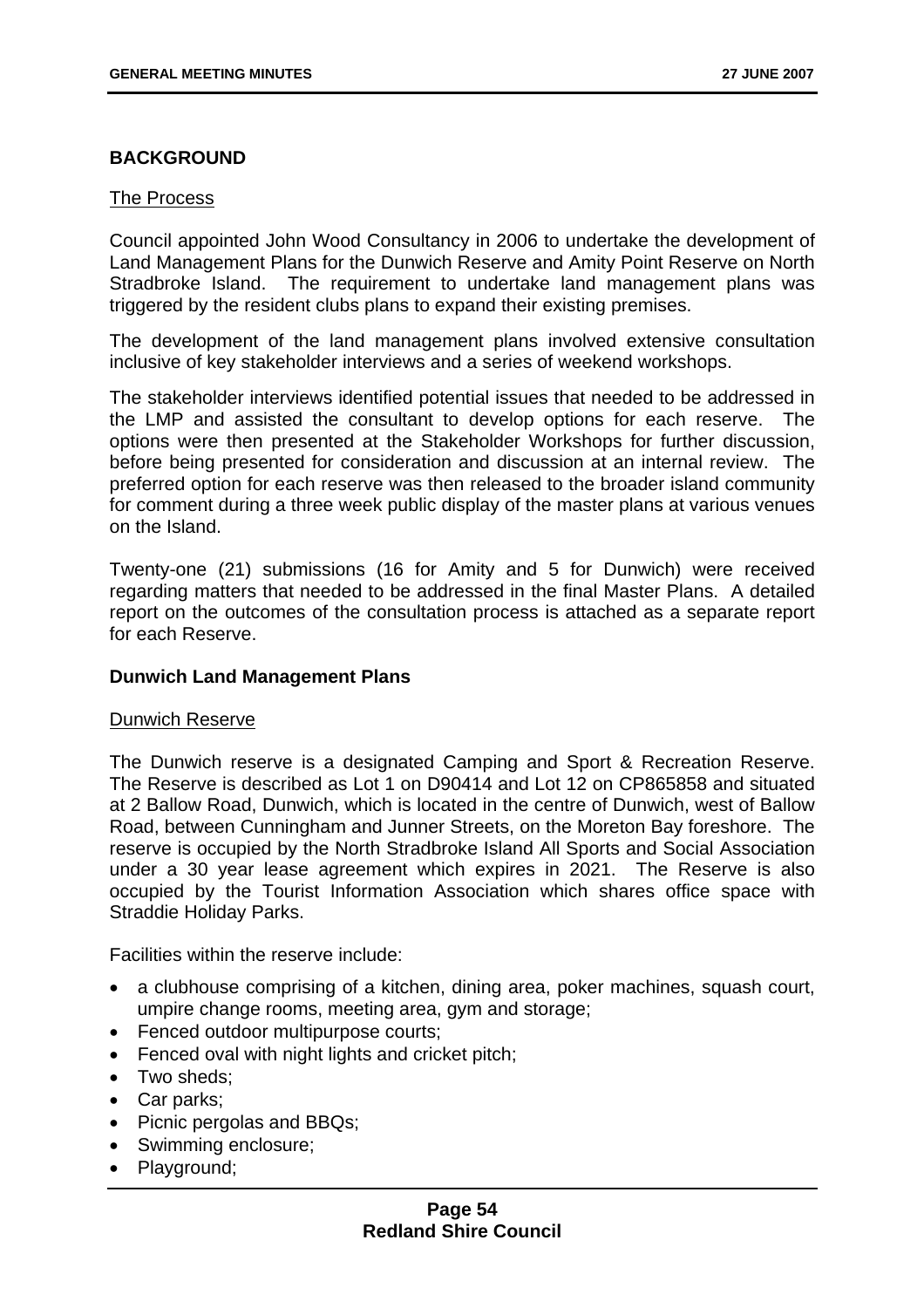• Historical ruins.

The Reserve provides a host of sport and recreation opportunities for the community, inclusive of tennis, rugby league, Touch football, social cricket, basketball, fitness training, social events, weddings and balls, skate park, picnics and barbecues, water play and swimming, dog exercising and walking.

The long term vision for the Dunwich Sport and Recreation Reserve is for:

"a high quality, attractive sport and recreation Reserve which will become a major focus for rugby league, indoor sport, recreation and social activities for the Dunwich community and visitors to North Stradbroke Island".

# **Key Features of the Dunwich Reserve Land Management Plan**

- 1) Change gazetted purpose of the Reserve from 'Camping & Sport & Recreation' to a Sport and Recreation Reserve to reflect the current community use of the Reserve;
- 2) Expand the NSIASSA lease to include extensions and entry;
- 3) Investigate the provision of a cover for the multipurpose courts including minimisation of visual impacts and further consider lease extension over this area;
- 4) Upgrade the skate park facility;
- 5) Formalise and reduce the size of the central car parking area;
- 6) Upgrade foreshore area and allow for community events;
- 7) Develop a circuit pedestrian / cycle path network; and
- 8) Integrate proposed Ballow Road streetscape enhancements into Master Plan.

The comments from the North Stradbroke Island All Sports and Social Association identified through the stakeholder meetings have been incorporated into the final Master Plan. The Club did not submit any further comment following the three week display of the draft master plan within their clubhouse.

### **Amity Point Land Management Plans**

### Amity Point Reserve

The Amity Point Reserve is a designated Camping and Sport and Recreation reserve of which 60% is occupied for sporting purposes and 40% for camping purposes. The reserve is described as Part of Lot 19 on SL806442 and is situated at 36 Claytons Road, Amity Point. The reserve is currently occupied by the Amity Point Community Club under a 30 year lease agreement with Council which expires in 2021. The site is also occupied on a casual basis by the Amity Point Social Cricket Club.

Facilities within the reserve include:

- Community Club facilities inclusive of kitchen, dining area and poker machines, meeting room;
- Car parks;
- Sports oval/cricket field: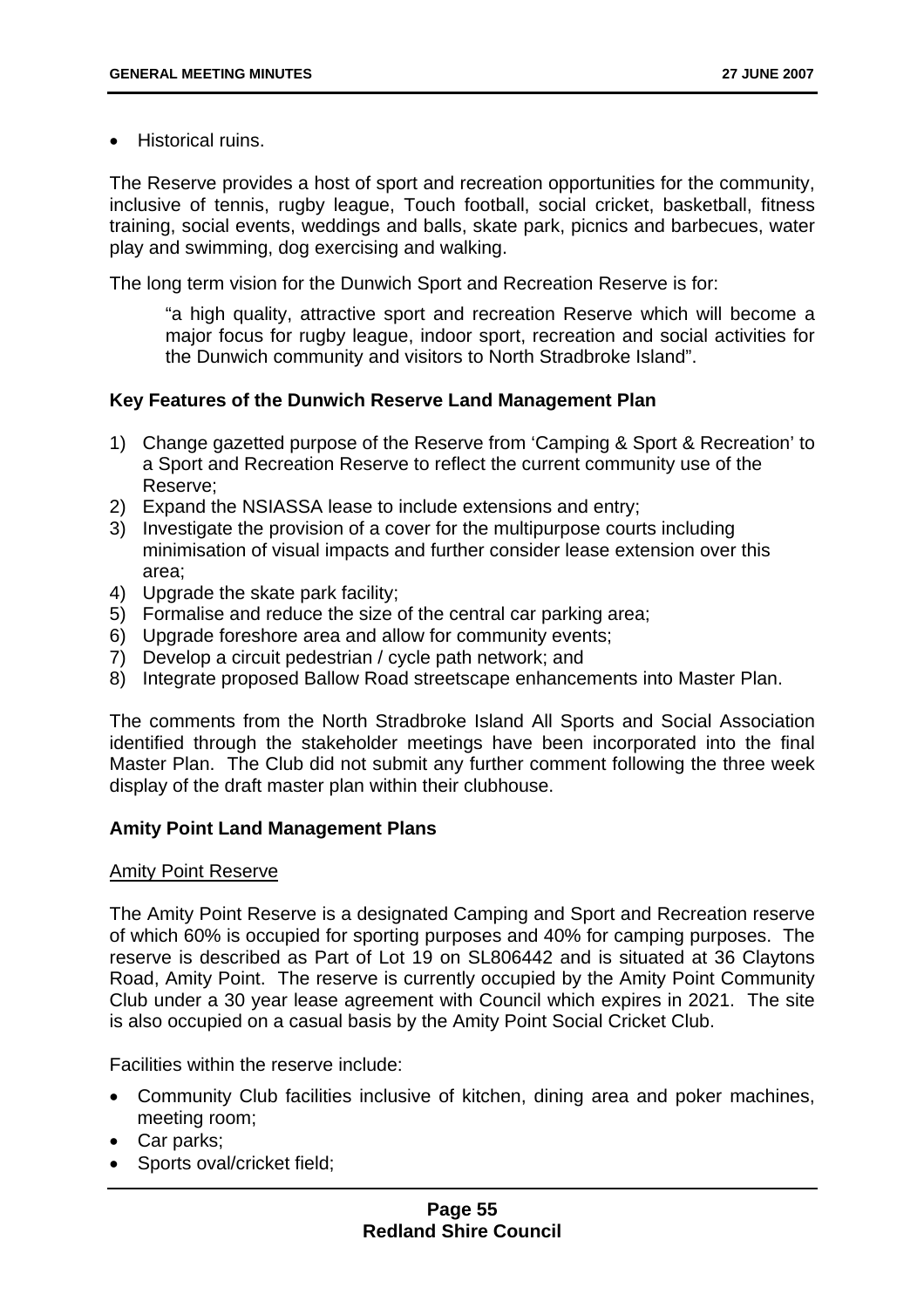- Illegal structures erected by Cricket Club;
- Putt Putt golf:
- Covered playground;
- BMX dirt jumps.

The Reserve provides a host of recreational opportunities inclusive of sports, dog exercising, walking, community events, BMX & skating. However, there remains considerable potential to improve the capacity of the Reserve.

# **Key Features of the Amity Point Reserve Land Management Plan**

- 1) Extend lease of the Amity Point Community Club to incorporate proposed extensions and club controlled facilities;
- 2) Demolish the unsafe structures adjacent to the main oval and replace with a small public gazebo and barbecue;
- 3) Upgrade multipurpose oval and relocate cricket training nets;
- 4) Make provision for additional car parking;
- 5) Include provision in the south for multipurpose courts and for a future community common;
- 6) Develop a circuit pedestrian/cycle path network;
- 7) Improve overall landscaping and signage; and
- 8) Upgrade skate bowl and BMX facilities.

#### **ISSUES**

A trustee lease or permit must be consistent with the purpose of the trust land. The Minister for Natural Resources and Water must give 'in principal approval' for the trustee lease and in some circumstances may approve a trustee lease that is inconsistent with the purpose of the trust land if the lease will not diminish the purpose of the trust land. A trustee lease or permit must provide a community benefit rather than a private or commercial benefit. In addition, all lessees must pay reasonable rent for the use of the Reserve.

#### **Dunwich Reserve**

#### Reserve Designation

The Dunwich reserve is a designated 'Camping and Recreation' reserve. The purpose of the Reserve is to be changed to 'Sporting and Recreation' purposes to reflect the current community use of the land.

#### Native Title

The area is subject to a Native Title Claim. Quandamooka Land Council has stated a need for an Indigenous Land Use Agreement before any development occurs.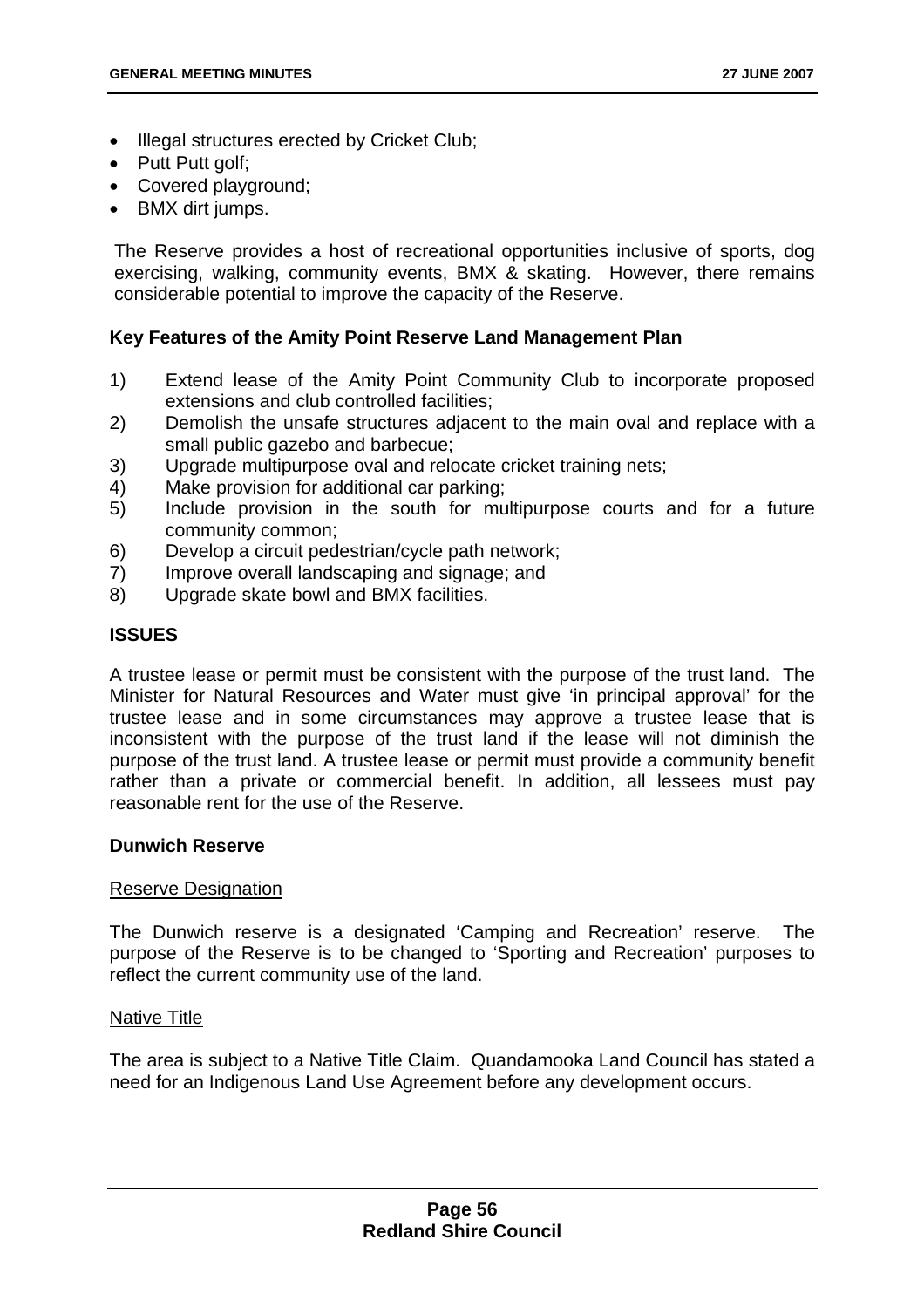# **Amity Point Reserve**

### Reserve Designation

The current reserve for camping and recreation purposes does not recognise the sporting use of the trust land. Council manages the reserve as two distinct entities – the camping use and the sport and recreation use. Following consultation with NRW it is proposed that the reserve be subdivided into two distinct lots to recognise the management regimes. The new lots would be a reserve for camping and recreation purposes and a reserve for sport and recreation purposes to reflect the current use.

### Cultural Heritage

The area is subject to a Native Title Claim. The Quandamooka Land Council would like to see an Indigenous Land Use Agreement before any development occurs. Any development on the site, including works that disturb the surface of the land, should be undertaken in a way that complies with the *Aboriginal Cultural Heritage Act 2003*. A Cultural Heritage Management Plan may be required prior to the commencement of development or works.

#### Reserve Occupants

The Reserve is occupied by the Amity Point Community Club and the Amity Point Social Cricket Club.

### **Amity Point Community Club**

The Amity Point Community Club holds a 30 year lease (for community purposes) which expires in 2021. The Community Club is a licensed premise with gaming machines and operates more as a commercial venture than as a community club. The Club has plans to expand their premises to provide a new 'smokers area' in order to comply with the new Tobacco legislation. A new lease agreement will need to be entered into should Council approve the Club's application for expansion.

### **Amity Point Social Cricket Club**

The Amity Point Social Cricket Club holds no official tenure over the oval. The club provides a calendar of games and events for the coming year and seeks Council approval to book on the dates specified.

The Social Cricket Club has erected temporary structures which provide shade, seating and BBQ facilities and a mobile bar (the Club has a restricted liquor licence). A toilet facility is located nearby. The temporary structures do not have Council approval and do not comply with building or safety standards.

During the development of the draft LMP, Council and NRW developed a joint vision for the Amity Point Reserve which is to have:-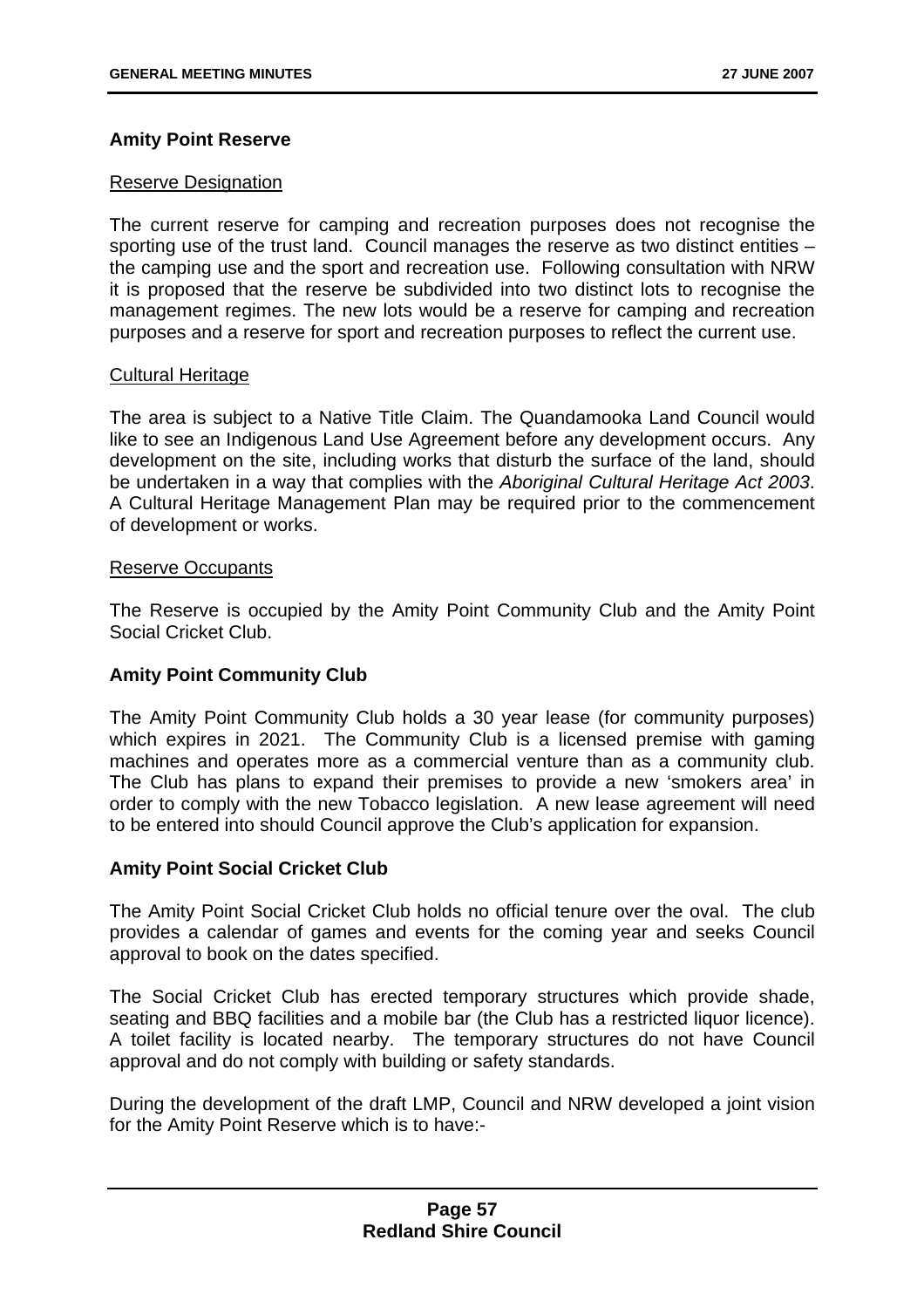"A quality, integrated, multiuse sports and recreation facility serving the Amity community. That is, there will be one cluster of buildings, with a minimum of duplication and overlap to maximise community and Council resources".

During consultation with each of the clubs in the preparation of the draft plans, issues were identified which required the consultant to facilitate discussion between the Community Club and the Cricket Club in an attempt to reach agreement on a preferred model under which the Cricket Club could share occupancy of the premises with the Amity Point Community Club.

There is a history of mistrust between both clubs and the Cricket Club indicated a desire to construct their own permanent facility on the Reserve. However, Council's preference is to have both clubs share the facility currently occupied by the Amity Point Community Club.

Individual meetings have been held with each club to identify and document their respective issues. The documented issues were exchanged between the clubs to discuss with their membership. Management options were also investigated and submitted to the clubs for consideration. During the consultation process, feedback from both clubs was limited. Further discussions were held between Council and representatives from both clubs which resulted in some positive discussion, however, later feedback during the public submission phase, particularly from the Cricket Club indicated a strong opposition to sharing of facilities with the Community Club. To date, the clubs have been unable to reach agreement on a way forward.

During the development of the Land Management Plan photographs were taken of the illegal structures which clearly show that the structures are unsafe. Council's Development Control Unit made the decision to issue a Show Cause notice which gave the Cricket Club opportunity to respond. Development Control Unit subsequently issued instructions to the Club to either lodge a building application or demolish the structures. The Cricket Club has not addressed the issue and as a safety precaution Council has since fenced off the illegal structures to deny public access.

The Cricket Club has since been instructed to either dismantle or demolish the structures and to remove all materials from the site. The Cricket Club has subsequently dismantled part of the structure with only the frame and slab remaining. The Cricket Club has now been advised that Council will dismantle and remove the remaining structure and all materials and debris in the week commencing 27 May, if the Club has not already done so.

The LMP does not recommend a lease or a stand alone facility for the cricket club. The LMP recommendation is to provide a small gazebo and BBQ for community use which will be located in the vicinity of the cricket nets (to be provided as a low priority).

The LMP will recommend that the Community Club's new lease (the club's proposed extension will require them to enter into a new lease) will include a condition that the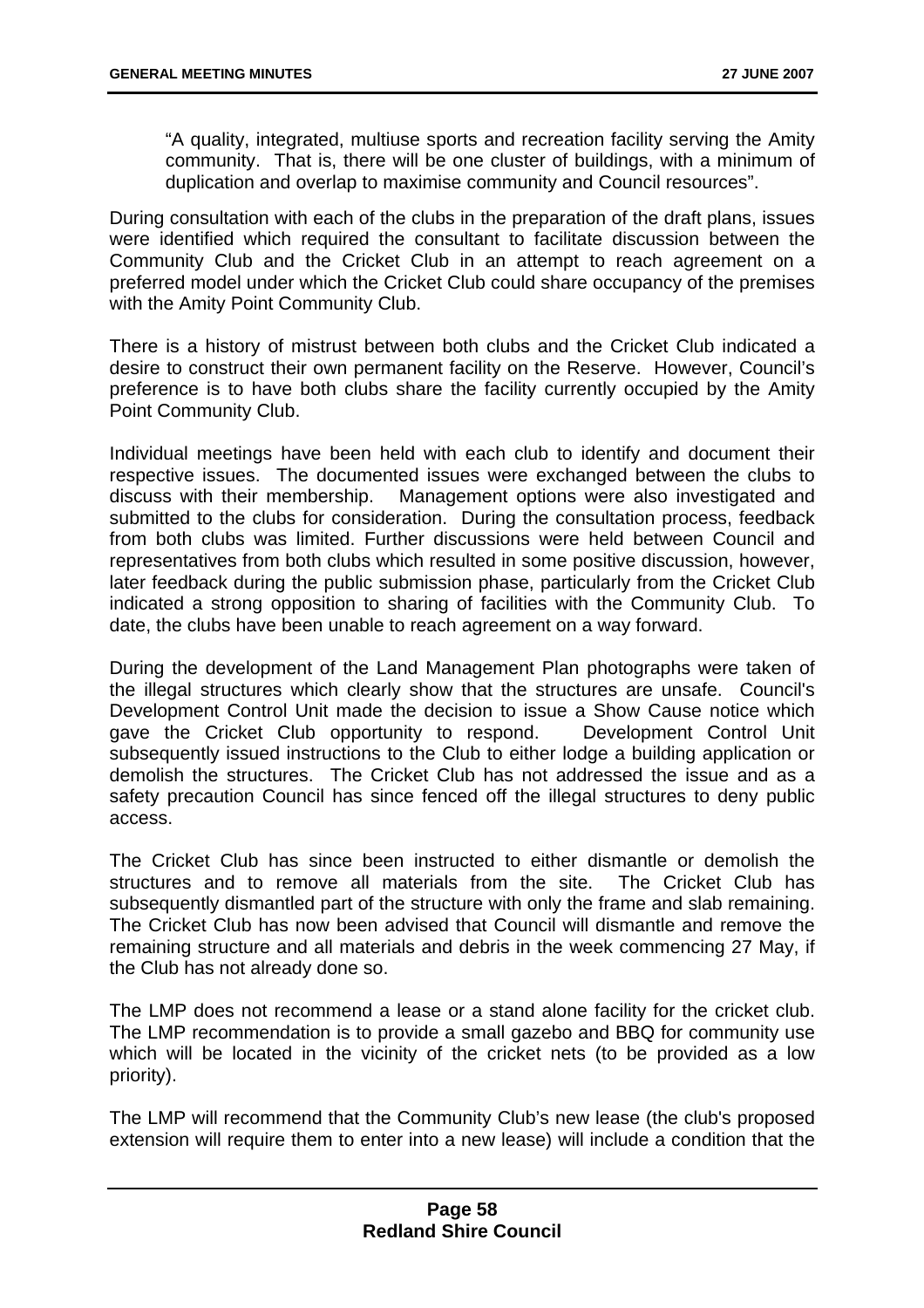club must develop a Community Plan which demonstrates how they will support other community groups including the Cricket Club in the future.

# **RELATIONSHIP TO CORPORATE PLAN**

The recommendation primarily supports Council's strategic priority to build safe, strong and self reliant communities with access to community services, infrastructure and opportunities for participation in community life.

### **FINANCIAL IMPLICATIONS**

The Land Management Plans for Dunwich and Amity Point Reserves includes a prioritised list of capital works to be undertaken over the next 10 years. The Implementation Plan will be assigned to the relevant Council department for prioritisation in accordance with their respective works program. Funding will be sought for works approved in Council's Capital Works budget.

### **CONSULTATION**

Internal

A Steering Group was established to oversee the progress of this project. The Steering Group comprised officers of Community & Social Planning and the NRW Lands Officer.

Input and comments were also sought on the proposed development options for each reserve at a Council workshop. The workshop was attended by officers of:

- Environmental Management;
- Parks and Conservation;
- Land Use Planning;
- Customer and Community Services;
- Leisure and Recreation Services.

All comments were considered and where appropriate incorporated into the final land management plans.

### **External**

Community Workshops were held at Dunwich and Amity Point. Key stakeholder interviews were conducted and individual meetings held with club representatives. Public submissions were through the display of the draft plans along with a community newsletter at various venues on the Island. A total of twenty one (21) submissions were received.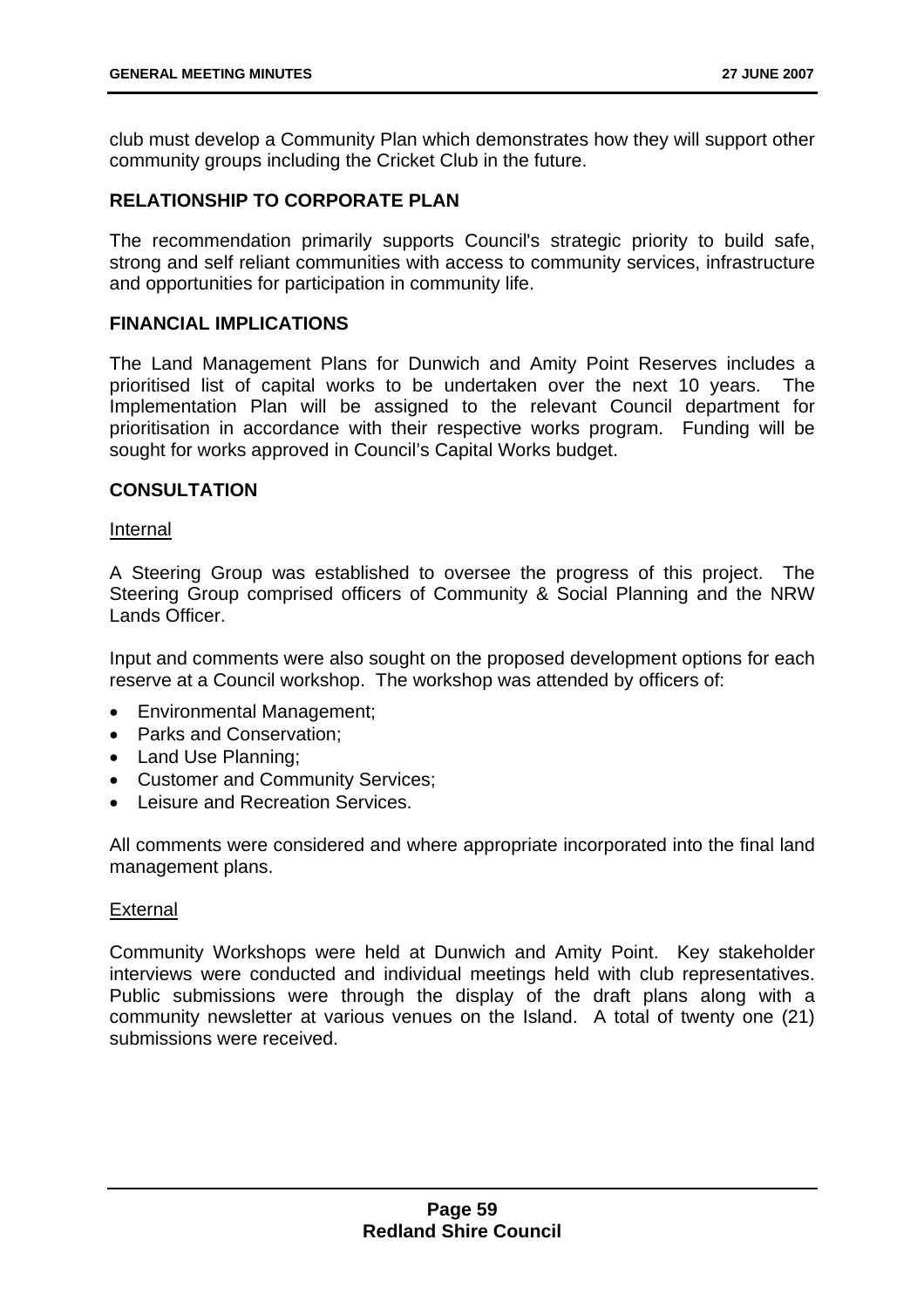# **OPTIONS**

### **PREFERRED**

To adopt the draft Land Management Plans for Amity Point Reserve and Dunwich Reserve on North Stradbroke Island for planning purposes and to refer the proposed capital and operational expenditure to future budget deliberations for consideration.

# **ALTERNATIVE**

That Council not adopt the draft Land Management Plans for Dunwich and Amity Point Reserves on North Stradbroke Island.

# **OFFICER'S/COMMITTEE RECOMMENDATION/ COUNCIL RESOLUTION**

| Moved by:    | Cr Burns          |
|--------------|-------------------|
| Seconded by: | <b>Cr Elliott</b> |

**That Council resolve to adopt the draft Land Management Plans for Amity Point Reserve and Dunwich Reserve on North Stradbroke Island for planning purposes and to refer the proposed capital and operational expenditure to future budget deliberations for consideration.** 

**CARRIED**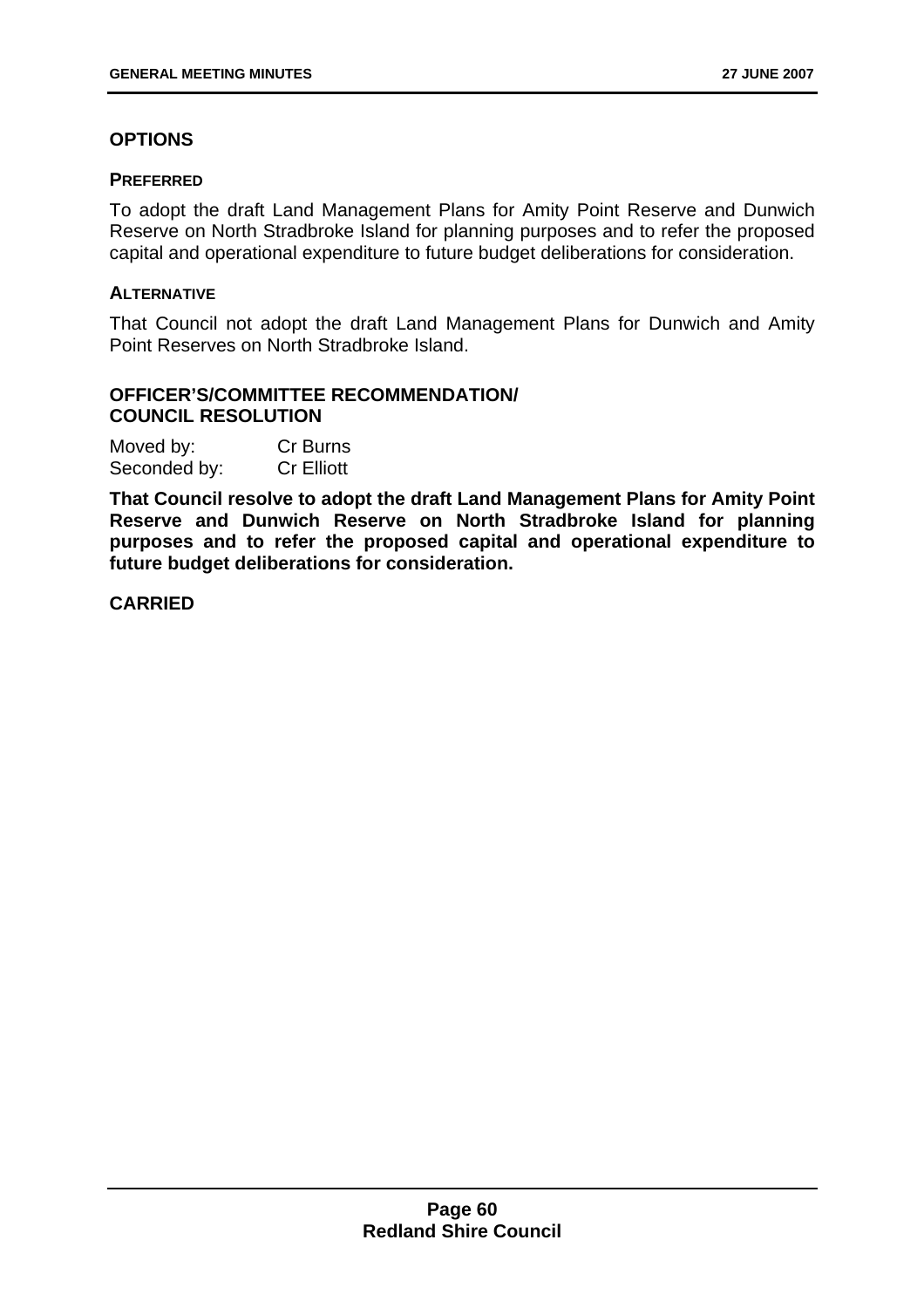# **10.2.10 LIBRARY SERVICES STRATEGY**

| <b>Dataworks Filename:</b>       | <b>CS Library Strategic Plan</b>                                                                                       |
|----------------------------------|------------------------------------------------------------------------------------------------------------------------|
| <b>Attachments:</b>              | Att 1 Redland Shire Library Service: Ten Year<br><b>Plan</b><br><b>Att 2 Redland Shire Library Service Report 2006</b> |
|                                  | Att 3 10 year Plan Financial Implications Table                                                                        |
| <b>Responsible Officer Name:</b> | <b>Roberta Bonnin</b><br><b>Manager Community &amp; Social Planning</b>                                                |
| <b>Author Name:</b>              | <b>Judy Spokes</b><br><b>Senior Advisor Cultural Services</b>                                                          |

### **EXECUTIVE SUMMARY**

Redland Shire Library Service: A Ten Year Plan (attachment 1) presents a strategic framework for development and delivery of Shire library services to the year 2017. The plan aims to improve the function of libraries as:

- dynamic centres of community life; and
- gateways to knowledge for learning and leisure.

It is informed by extensive research and consultation conducted by consultant, Kay Poustie whose report, Redland Shire Library Service Report 2006 is attached (attachment 2). The Ten Year plan incorporates an implementation schedule that identifies short, medium and long term actions to achieve six goals to guide service delivery over the next decade. They are:

- To encourage reading for pleasure and learning;
- To strengthen local democracy;
- To foster a just and inclusive community:
- To strengthen social connections;
- To encourage participation in the knowledge economy;
- To improve the range and quality of information resources and tools.

# **PURPOSE**

The purpose of this report is to recommend that Council:

- 1. note the Redland Shire Library Service Report 2006 by Kay Poustie (attachment 2);
- 2. note the table: Library Service 10 Year Plan Financial Implications (attachment 3);
- 3. adopt the Redland Shire Library Service Ten Year Plan (attachment 1).

# **BACKGROUND**

On 17 December 2004 Council adopted the Island Library Strategic Plan 2004 - 2014 informed by the Island Library Review Report by consultants, Lunn Consulting and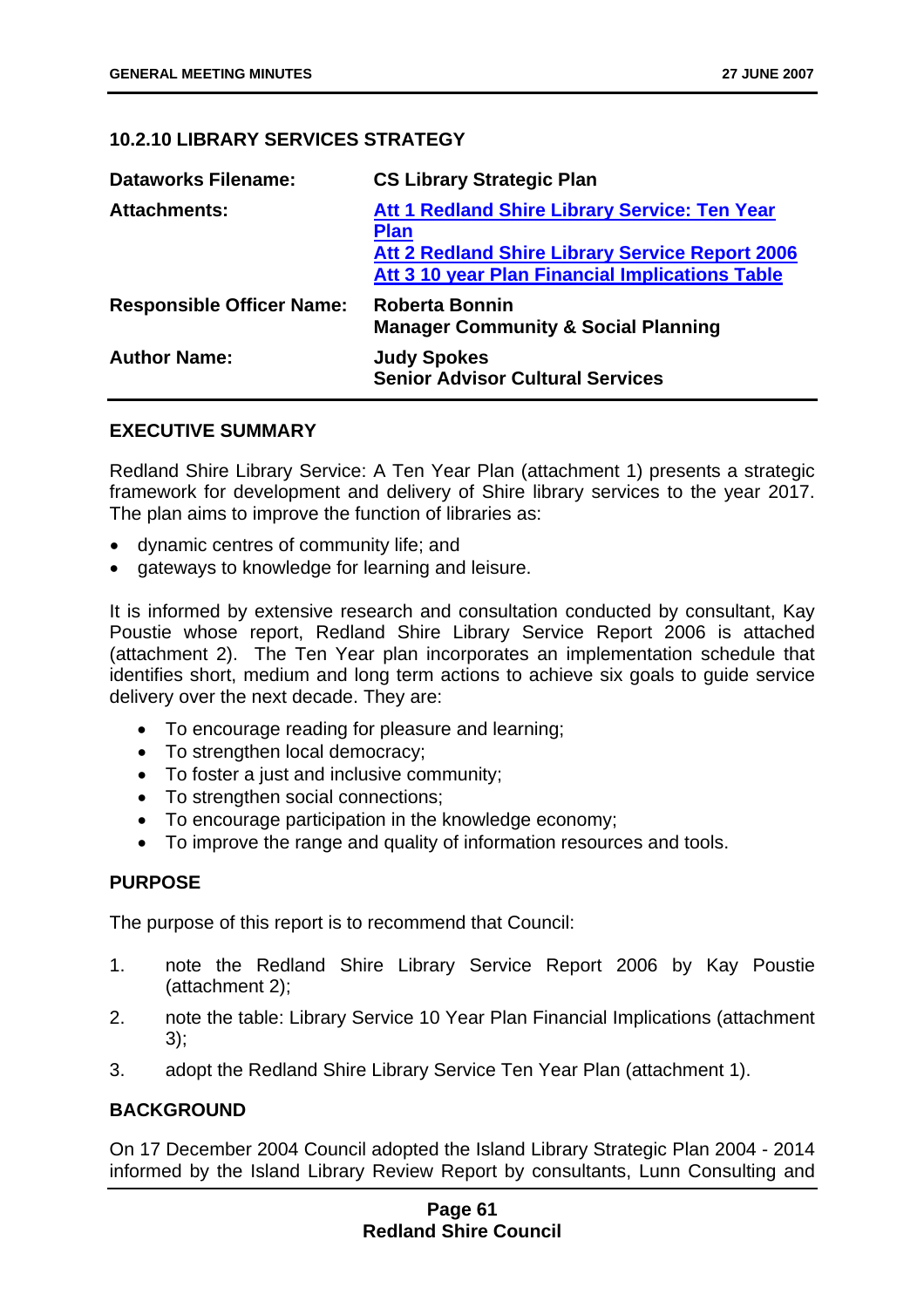Connell Wagner which was received by Council at its General Meeting on 13 August 2003. A significant outcome of Council's adoption of the Strategy was the development of a branch library at Victoria Point. Implementation of other elements of the plan is progressing in accordance with its timetable and strategic directions.

Recognising the need for a similar strategic approach to the planning and delivery of the whole of Council's library service, an internal Steering Committee was established in February 2006 (with representation from the State Library of Queensland) to develop a ten year strategic plan for RSC library services. In March 2006 consultant Kay Poustie was commissioned to review the service and provide advice to the Steering Committee about future directions.

The Redland Shire Library Service Report 2006 was the outcome of the consultant's work and incorporated input from RSC Councillors, Library Strategy Steering Committee members as well as library staff and users. The Redland Shire Library Service Ten Year Plan provides a framework to deliver the service improvements identified in the Poustie Report. It is based on evidence from public library researchers around the world, together with statistical and qualitative analysis of local and regional library services conducted by Poustie.

On February 9 2007 the Redland Shire Council hosted a futures forum for library professionals across SE QLD and invited leading researchers and policy makers to make presentations addressing the theme: "Big ideas and bold visions - imagining the future for public libraries".

The forum focussed on leading practice in community engagement, technological innovation and regional integration of public library services (across local government boundaries). Ideas presented contributed to the RSC Library Service Ten Year Plan which is designed to increase the responsiveness, flexibility and innovation of library services during a period of major change. It will assist library managers and staff convert the challenges of the digital age into opportunities for improved wellbeing, prosperity and sustainability for Redlands communities.

# **ISSUES**

In the Redlands and throughout the world public libraries face considerable challenges as they seek to anticipate and adapt to unprecedented and rapid technological and demographic changes. A long term strategic approach to service planning which takes account of these factors is required to ensure innovative services that meet the changing needs of the growing and aging Redlands community.

Redland shire libraries are significant cultural public assets with a critical role in community engagement, lifelong learning and social cohesion. Their role in building the capacity of residents and enterprises to participate in the knowledge economy will expand as the dominance and complexity of digital technologies grows. It is therefore important that Council has a 10 year strategic plan to ensure that quality library facilities and services are sustained through innovative approaches to service management and community engagement.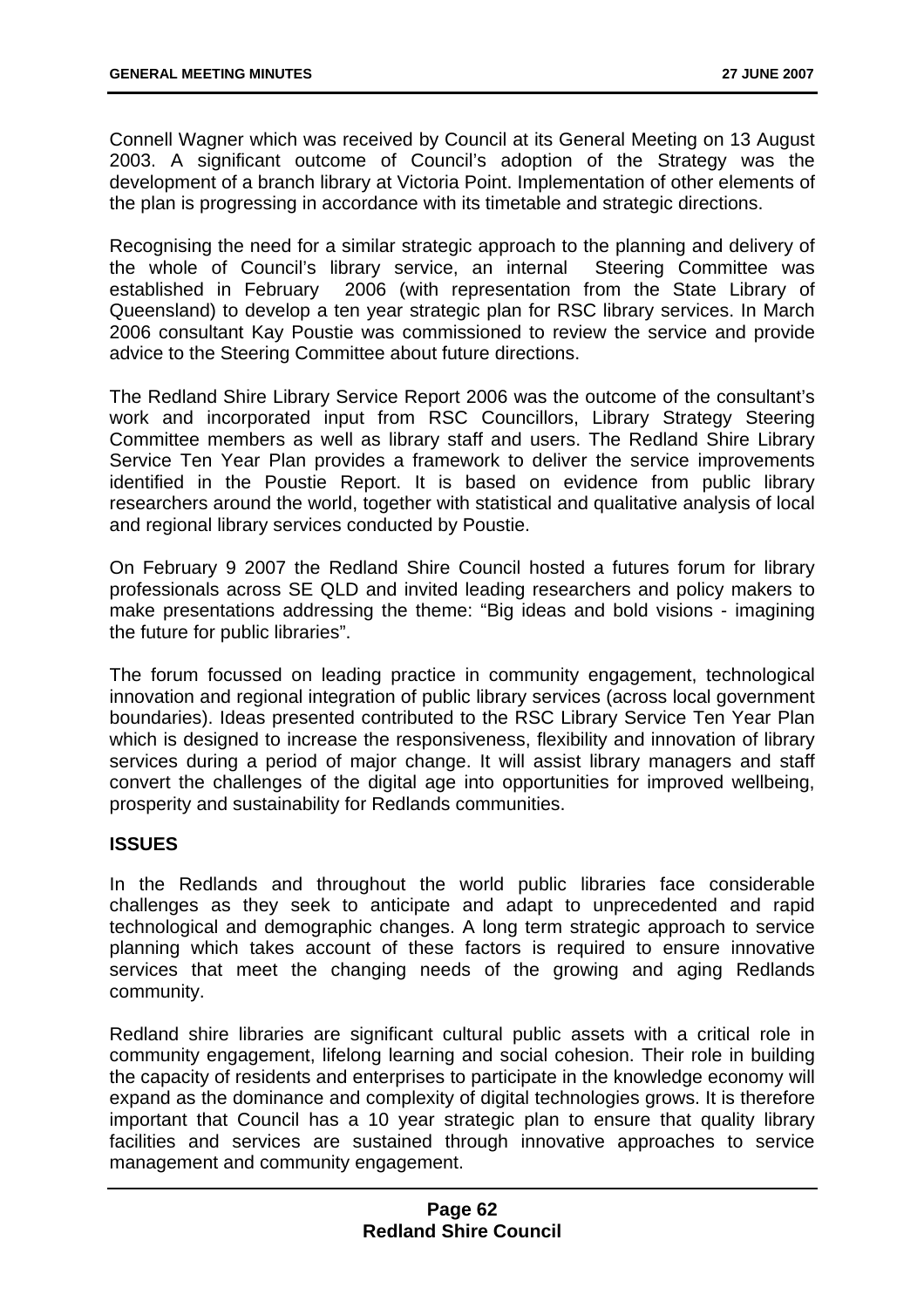The following goals will guide service development and delivery until 2017:

- **To encourage reading for pleasure and learning** for people at all stages of their lives through practical, creative partnerships, especially with formal and informal education institutions including schools, tertiary institutions, museums, book clubs, local history groups and the University of the Third Age.
- **To strengthen local democracy** by nurturing curious, informed, skilled and creative citizens who eagerly engage with ideas, with each other, and with the issues affecting their locality.
- **To foster a just and inclusive community** by providing free access to information in both traditional and new media formats to all Shire residents, wherever they live and whatever their means.
- **To strengthen social connections** between individuals, families, community groups and institutions in the Shire by developing programs and partnerships to extend and enrich community use of library facilities and resources.
- **To encourage participation in the knowledge economy** and the rapidly growing creative industries by providing residents and businesses with access to technology, information resources, and professional advice to develop their digital literacy and internet navigation skills.
- **To improve the range and quality of information** resources and tools available to residents by working towards integrated approaches to public library services in south-east Queensland in partnership with neighbouring shires and with the State Library of Queensland.

These goals are designed to assist service planners and managers respond to growing user needs and expectations especially in relation to digital and on-line services, specialist and age-specific programs. Research and community consultation suggest these services are among those that will require new thinking and improved service standards in the coming decade in order to sustain resident satisfaction levels. The plan's goals also respond to the well documented need to provide innovative services to island communities and plan for emerging communities in Redland Bay.

An increasing emphasis on community engagement both within, and beyond, the walls of libraries defines the future of successful public library services according to researchers across the world. It is fundamental to the policy platform currently advocated by the State Library of Queensland ('Expanding Horizons: Positioning Queensland public libraries for the future 2007 – 2011'). Delivering dynamic community programs that engage diverse communities will require new partnerships with community and education organisations. It will also depend upon technical innovations that reduce staff time spent on back room functions so they may increase their direct support of library users. Visionary leadership and professional development will be required to build the capacity of library staff as they respond to the challenge of their changing roles and functions.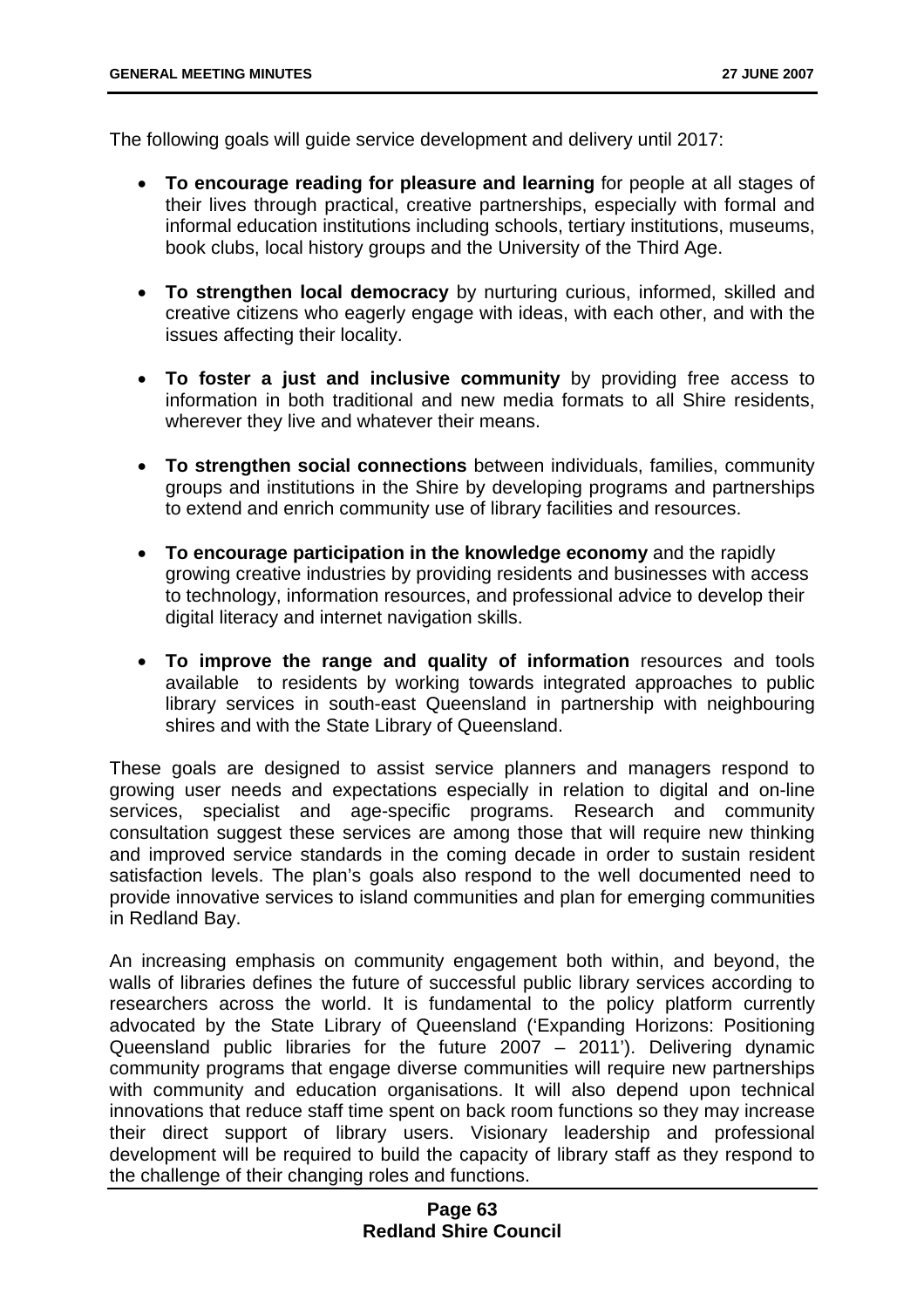Actions proposed in the Ten Year Plan will drive improvements in facilities, programs, technology, collections and resources, partnerships, systems and staff. A technology review, a living libraries program, a joint-use knowledge centre for North Stradbroke Island, a specialist business information service and innovative capital funding models are among the priorities outlined in the action plan.

The Poustie Report (Redland Shire Library Services Report 2006) will be referred to the Library Management Team to implement operational recommendations. Minor editorial changes may be required to the Library 10 year Plan and Poustie Report.

# **RELATIONSHIP TO CORPORATE PLAN**

The recommendation primarily supports Council's to build safe, strong and self reliant communities with access to community services, infrastructure and opportunities for participation in community life. It also contributes to Council's strategic priority to enhance employment participation and the community's standard of living through encouraging economic development opportunities.

# **FINANCIAL IMPLICATIONS**

The financial implications in this Strategy are outlined in the table (attachment 3). Most actions recommended can be delivered within the recurrent operational budget. Others have been accommodated within the 10 year budget framework. Detailed budget planning to support the staged delivery of unfunded recommended actions is scheduled for the first year of the ten year plan. Council will receive costed proposals for particular actions that require additional budget commitments as detailed proposals are developed at the short, medium and long term stages of the implementation schedule. Anticipated additional costs in the early phase of the Plan, and the subject of budget proposals for 08/09 are:

- Consultancy expertise to undertake a technology review;
- Development of a prospectus/business case for joint-use Knowledge Centre on Stradbroke Island.

State and Commonwealth funding will be sought to support these projects.

# **CONSULTATION**

The Library Strategy Steering Committee that has overseen the development of the Redland Shire Library Service Ten Year Plan comprised:

- RSC Manager, Community & Social Planning (Chair);
- RSC Cultural Services Manager ;
- RSC Senior Advisor Cultural Services (Project Coordinator):
- RSC Manager, Customer & Community Services;
- Manager, Strategic Partnerships, Public & Indigenous Library Services, State Library of Queensland.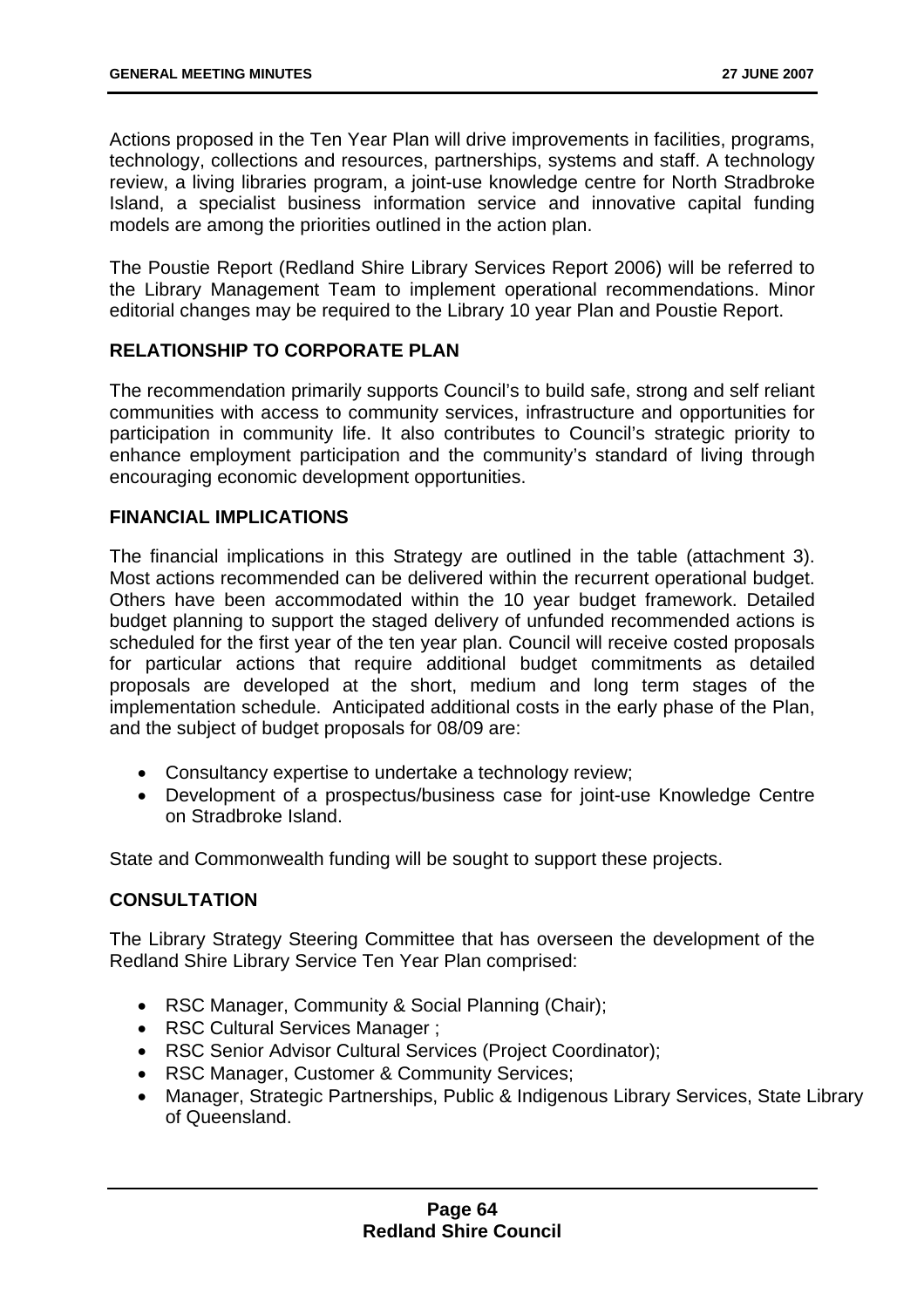Further internal consultation was conducted through a Reference Group comprising Council staff in the areas of library services, community development and information management.

The views of a wide range of community stakeholders (including Councillors) were sought at stakeholder workshops convened in March 2006. Those attending included representatives of:

- Redlands Chamber of Commerce;
- Donald Simpson Centre;
- Salford Waters;
- YTalk Redlands Youth Network;
- Macleav Island Library:
- Redlands Art Council;
- U3A;
- Dunwich State School;
- Redland Genealogical Society;
- Norma Green Coochiemudlo Island Library;
- Jenny Aberddan Saltwater Murris;
- Lyn Shipway NSI Housing Cooperative.

### **OPTIONS**

That Council resolve as follows:

- 1. To note the Redland Shire Library Service Report 2006 by Kay Poustie (attachment 2);
- 2. To note the table: Library Service 10 Year Plan Financial Implications (attachment 3); and
- 3. To adopt the Redland Shire Library Service Ten Year Plan (attachment 1).

### **ALTERNATIVE**

That Council resolve as follows:

- 1. To note the Redland Shire Library Service Report 2006 by Kay Poustie (attachment 2);
- 2. To note the table: Library Service 10 Year Plan Financial Implications (attachment 3); and
- 3. To refer the Redland Shire Library Service Ten Year Plan to the RSC Library Strategic Plan Steering Committee for further research and development.

### **OFFICER'S RECOMMENDATION**

That Council resolve as follows:

1) To note the Redland Shire Library Service Report 2006 by Kay Poustie (attachment 2);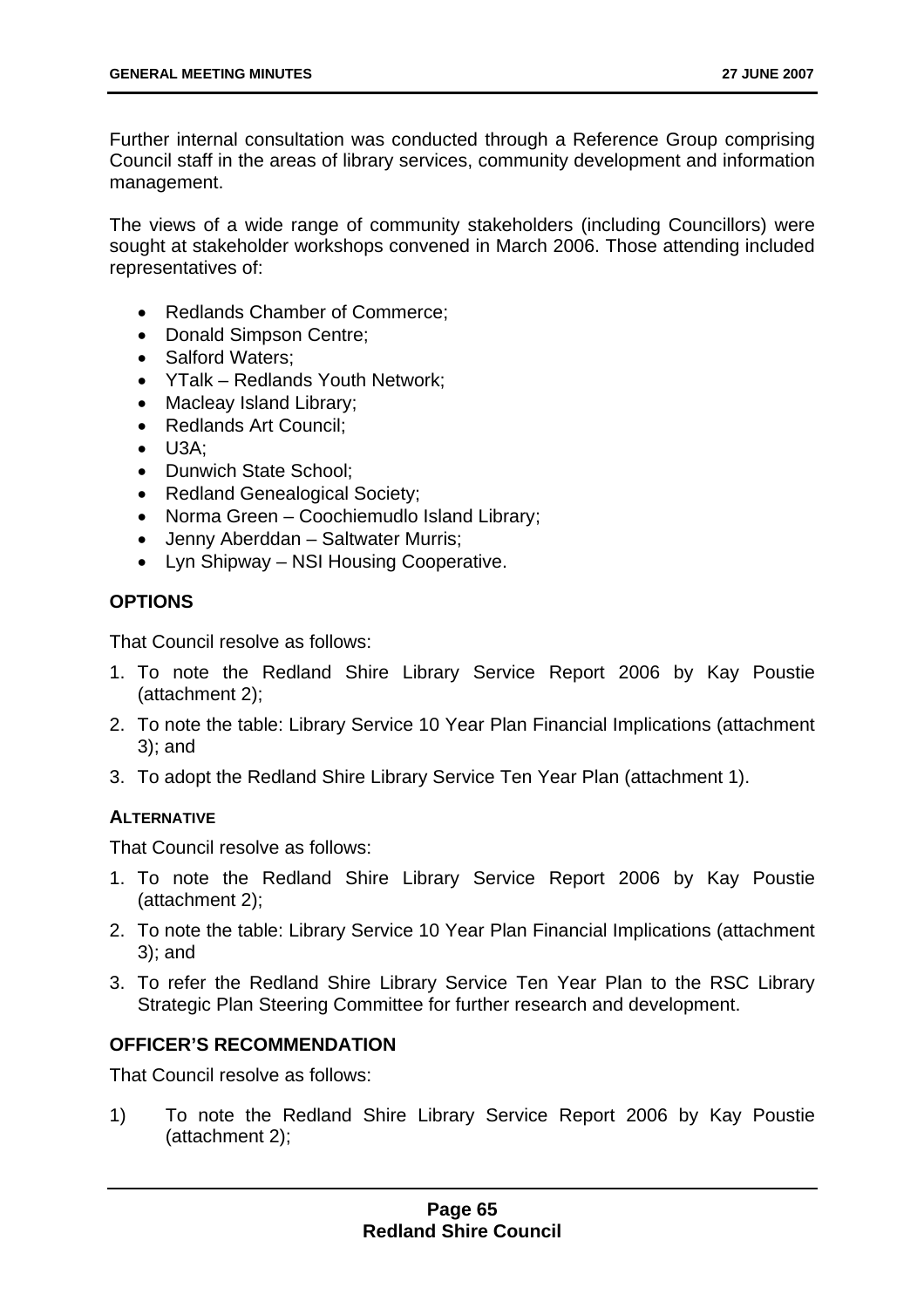- 2) To note the table: Library Service 10 Year Plan Financial Implications (attachment 3); and
- 3) To adopt the Redland Shire Library Service Ten Year Plan (attachment 1).

# **COMMITTEE DISCUSSION**

It was agreed to include the words *"subject to budget approvals"* in recommendation 3.

### **COMMITTEE RECOMMENDATION/ COUNCIL RESOLUTION**

| Moved by:    | Cr Burns          |
|--------------|-------------------|
| Seconded by: | <b>Cr Elliott</b> |

**That Council resolve as follows:** 

- **1) To note the Redland Shire Library Service Report 2006 by Kay Poustie (attachment 2);**
- **2) To note the table: Library Service 10 Year Plan Financial Implications (attachment 3); and**
- **3) To adopt the Redland Shire Library Service Ten Year Plan (attachment 1) subject to budget approvals.**

**CARRIED**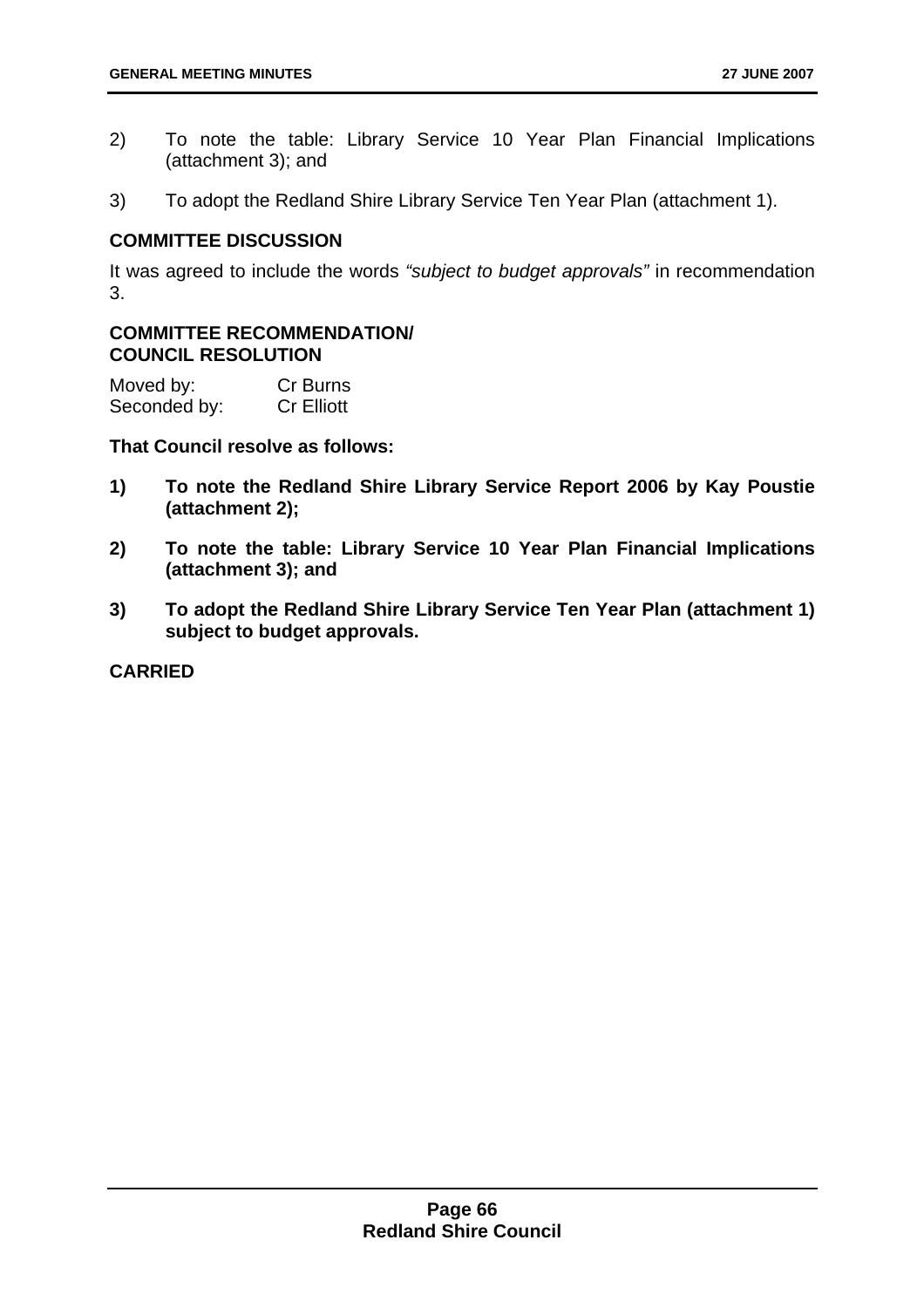# **10.3 CLOSED SESSION**

#### **MOTION TO CLOSE MEETING**

| Moved by:    | Cr Seccombe      |
|--------------|------------------|
| Seconded by: | <b>Cr Barker</b> |

That the meeting be closed to the public under Section 463(1) of the *Local Government Act 1993* to discuss Russell Island Sports Field Land Acquisition item.

The reason that is applicable in this instance is as follows:

*"(h) other business for which a public discussion would be likely to prejudice the interests of the local government or someone else, or enable a person to gain a financial advantage."* 

CARRIED

#### **MOTION TO REOPEN MEETING**

| Moved by:    | Cr Seccombe |
|--------------|-------------|
| Seconded by: | Cr Williams |

That the meeting be again opened to the public.

CARRIED

### **10.3.1 RUSSELL ISLAND SPORTS FIELD LAND ACQUISITION**

| <b>Dataworks Filename:</b>       | P&R Open Space Plan 2004-2016                                    |
|----------------------------------|------------------------------------------------------------------|
| <b>Responsible Officer Name:</b> | <b>Gary Photinos</b><br><b>Manager, Environmental Management</b> |
| <b>Authors' Names:</b>           | <b>Gary Photinos</b><br><b>Manager, Environmental Management</b> |
|                                  | Angela Wright<br><b>Senior Adviser Open Space Planning</b>       |

#### **EXECUTIVE SUMMARY**

Council may close a meeting to the public where it is considered that public discussion on an item of business would be likely to prejudice the interests of the local government or someone else, or enable a person to gain a financial advantage (section 463(1)(h) of the *Local Government Act 1993*).

A confidential report from Manager Environmental Management dated 13 June 2007 was presented and discussed in closed session.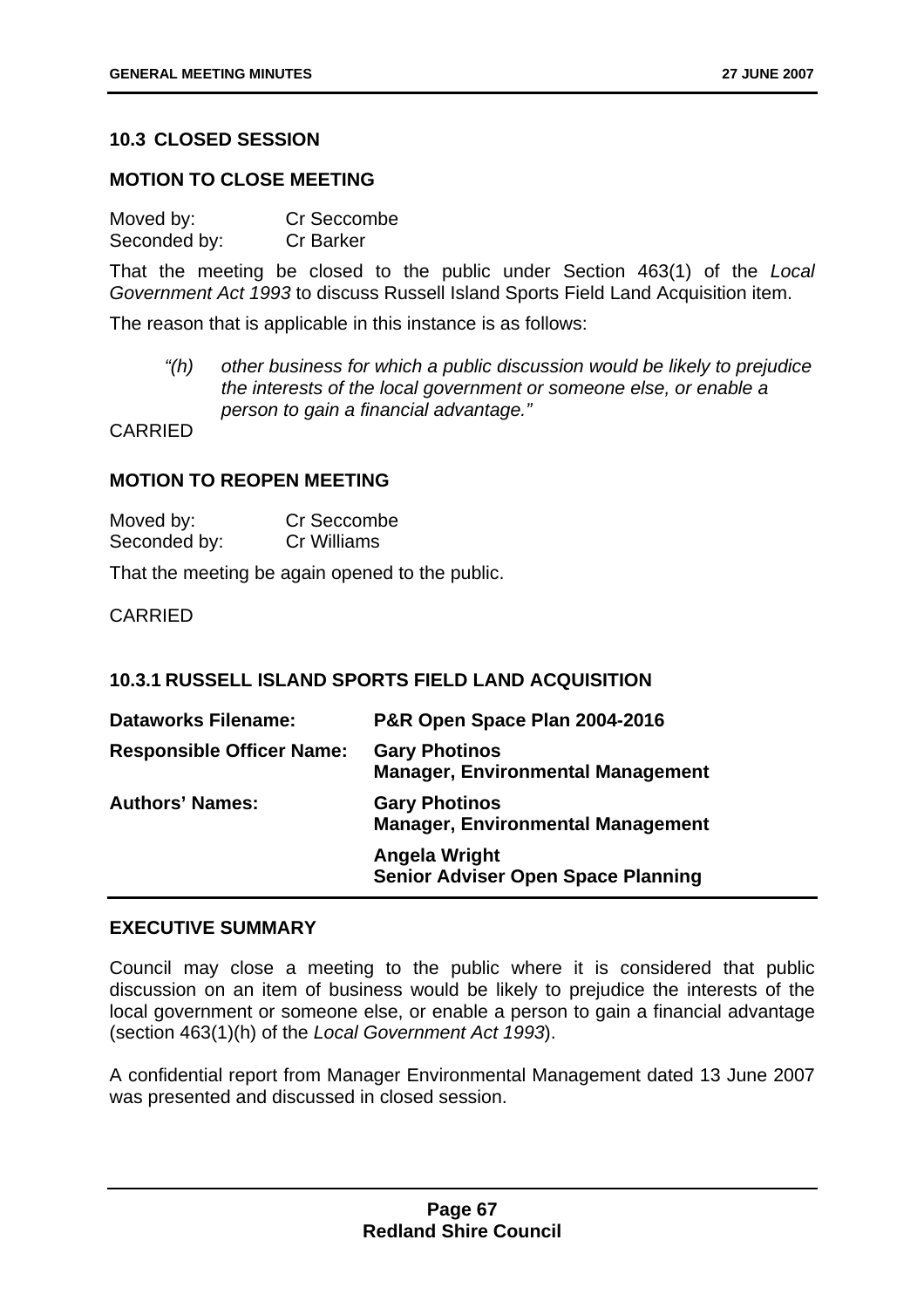# **OFFICER'S/COMMITTEE RECOMMENDATION/ COUNCIL RESOLUTION**

| Moved by:    | <b>Cr Burns</b>   |
|--------------|-------------------|
| Seconded by: | <b>Cr Elliott</b> |

**That Council resolve as follows:** 

- **1. To include land, identified in the confidential report dated 13 June 2007 from Manager Environmental Management on this matter, on the register of lots recommended for acquisition in the Southern Moreton Bay island Open Space Plan (May 2006);**
- **2. To proceed with the negotiation of acquisition of the land identified in the confidential report on this matter through a land exchange program using Council owned SMBI Residential zoned lots;**
- **3. That under section 472 of the** *Local Government Act 1993***, to delegate to the Chief Executive Officer the power to exchange vacant Council land of similar size and value suitable for residential purposes with land which may involve considerable expenditure to Council to provide infrastructure, or for land which would be of benefit to Council for Town Planning reasons;**
- **4. That the Mayor and Chief Executive Officer be authorised to sign and seal all relevant documentation; and**
- **5. That the details of this land acquisition remain confidential until such time as negotiations have concluded.**

### **MEETING CLOSURE**

The Chair declared the meeting closed at 12.03 pm.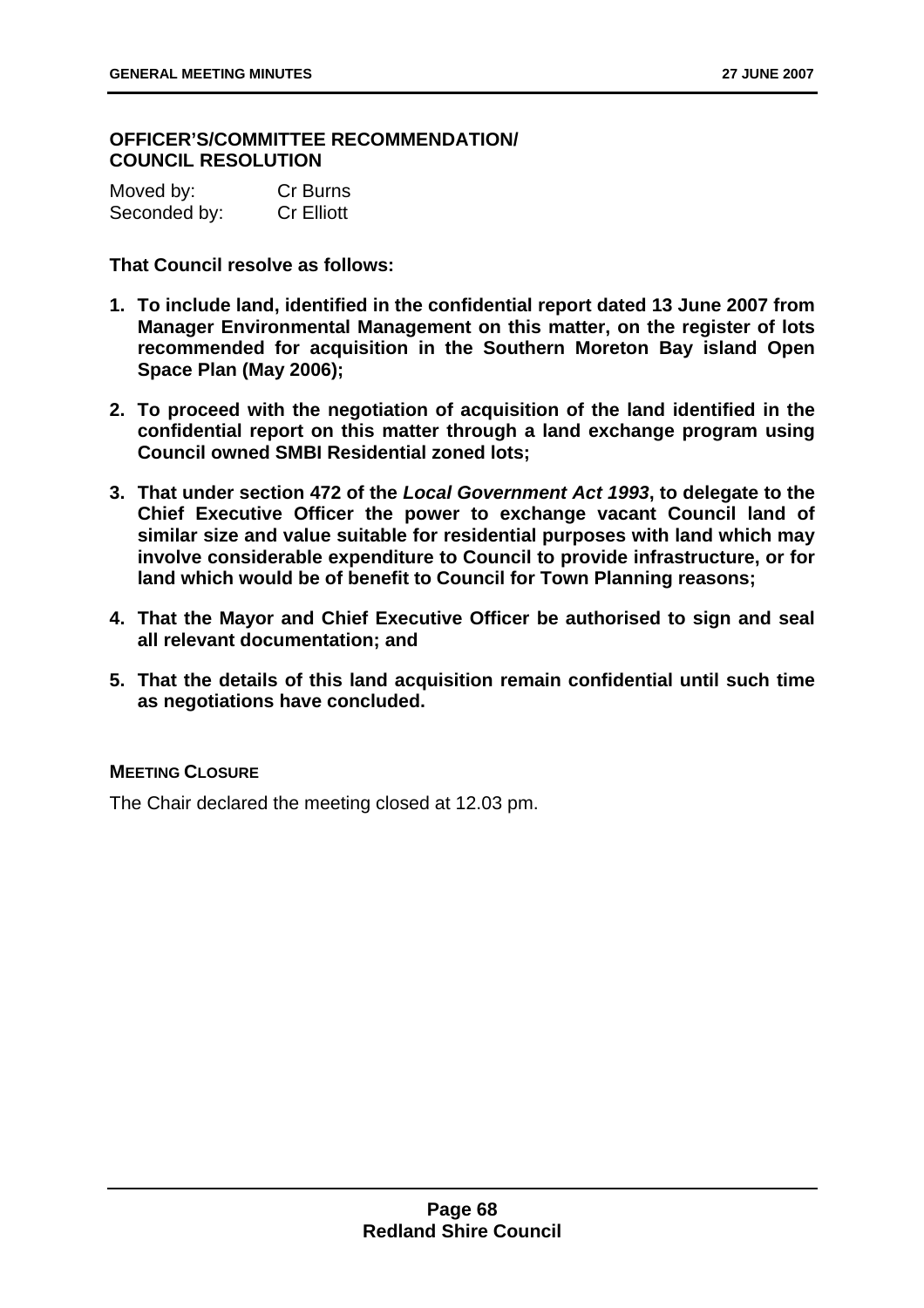# **11 REDLAND WATER AND WASTE COMMITTEE 20/06/07 - RECEIPT AND ADOPTION OF REPORT**

| Moved by:    | <b>Cr Barker</b> |
|--------------|------------------|
| Seconded by: | Cr Williams      |

That the following Redland Water and Waste Committee Report of 20 June 2007 be received.

# CARRIED

# **DECLARATION OF OPENING**

The Chair, Cr Barker, declared the meeting open at 9.00 am.

#### **RECORD OF ATTENDANCE AND LEAVE OF ABSENCE**

| <b>Members Present</b><br>Cr A G Barker<br>Cr D H Seccombe<br>Cr C B Ogilvie<br>Cr D A Henry<br>Cr P J Dowling<br>Cr T Bowler<br>Cr M A Elliott<br>Cr A R Beard | <b>Chair and Councillor Division 1</b><br>Mayor<br><b>Councillor Division 2</b><br>Councillor Division 3 Entered at 9.02 am<br>Deputy Mayor and Councillor Division 4<br>Councillor Division 6 Entered at 9.04 am<br><b>Councillor Division 7</b><br><b>Councillor Division 8</b> |
|-----------------------------------------------------------------------------------------------------------------------------------------------------------------|-----------------------------------------------------------------------------------------------------------------------------------------------------------------------------------------------------------------------------------------------------------------------------------|
| Cr K M Williams                                                                                                                                                 | <b>Councillor Division 9</b>                                                                                                                                                                                                                                                      |
| Cr H J Murray                                                                                                                                                   | <b>Councillor Division 10</b>                                                                                                                                                                                                                                                     |
| <b>Committee Manager</b><br>Mr J Pruss<br><b>Officers</b><br>Mr T Kasper<br>Ms E Bray<br>Mr B Taylor                                                            | General Manager Redland Water & Waste<br><b>Manager Technical Support</b><br><b>Manager Customer Service and Business Performance</b><br><b>Manager Treatment Operations</b>                                                                                                      |
| <b>Minutes</b><br>Mrs J Thomas                                                                                                                                  | Corporate Meetings & Registers Officer                                                                                                                                                                                                                                            |
| Leave of Absence                                                                                                                                                |                                                                                                                                                                                                                                                                                   |
| Moved by:                                                                                                                                                       | <b>Cr Dowling</b>                                                                                                                                                                                                                                                                 |
| Seconded by:                                                                                                                                                    | Cr Ogilvie                                                                                                                                                                                                                                                                        |
|                                                                                                                                                                 |                                                                                                                                                                                                                                                                                   |
|                                                                                                                                                                 | That leave of absence from today's meeting be approved for Cr J L Burns.                                                                                                                                                                                                          |
| <b>CARRIED</b>                                                                                                                                                  |                                                                                                                                                                                                                                                                                   |

### **PUBLIC PARTICIPATION AT MEETING**

Nil.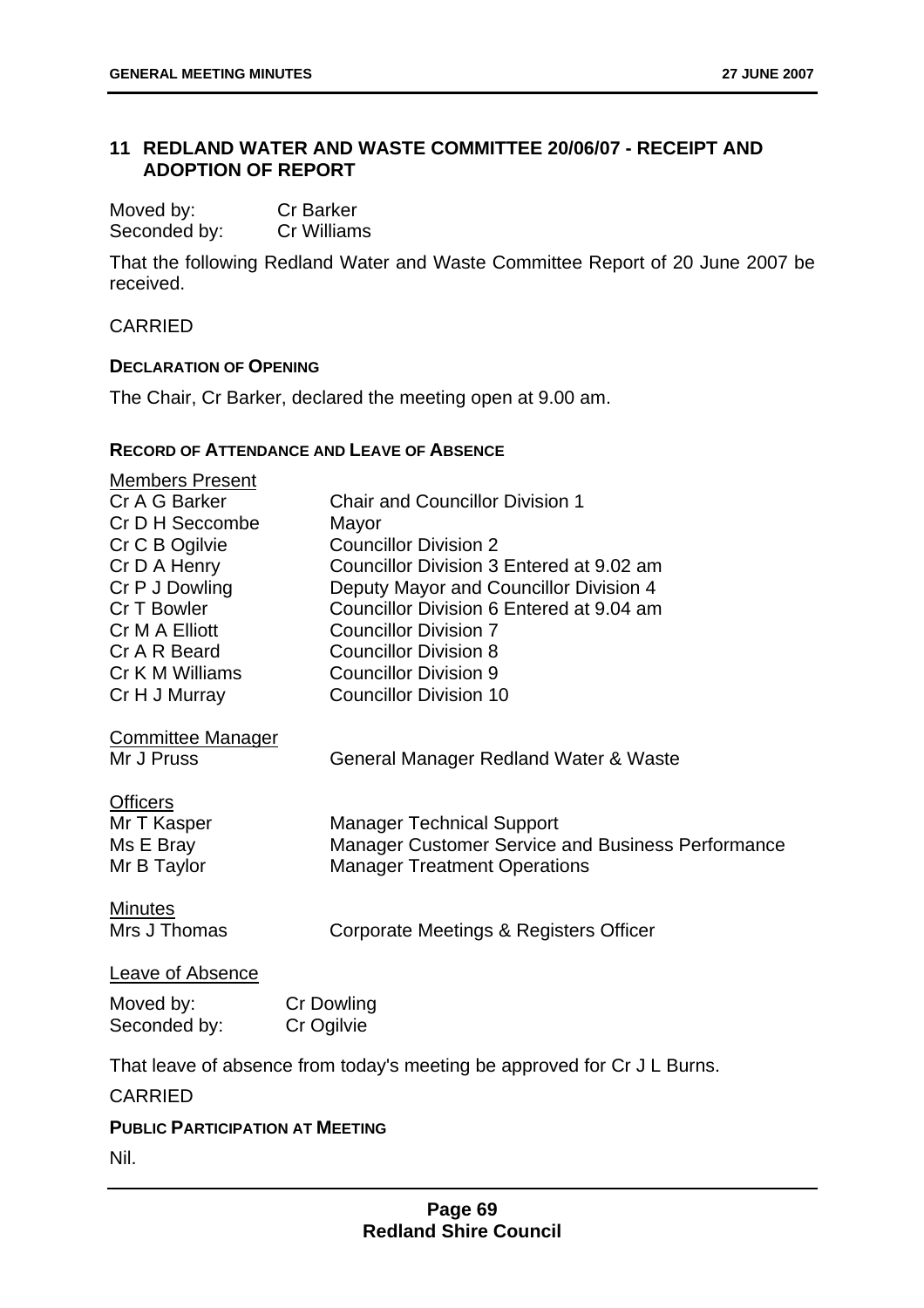#### **DECLARATION OF INTEREST**

Nil.

**MOTION TO ALTER THE ORDER OF BUSINESS** Nil.

#### **11.1 REDLAND WATER AND WASTE**

**11.1.1 REDLAND WATER & WASTE COUNCIL BUSINESS UNIT REPORT - MAY 2007** 

| <b>Dataworks Filename:</b>       | <b>WW Redland Water &amp; Waste Committee</b><br><b>WM Redland Water &amp; Waste Committee</b><br><b>WS Redland Water &amp; Waste Committee</b>                                                      |
|----------------------------------|------------------------------------------------------------------------------------------------------------------------------------------------------------------------------------------------------|
| <b>Attachments:</b>              | <b>Business Unit Report - May 2007</b><br><b>Appendix A - Additional Water Quality Indicators</b><br><b>Appendix B - Wastewater Treatment Plants</b><br><b>Supplementary Performance Information</b> |
| <b>Responsible Officer Name:</b> | <b>Jim Pruss</b><br><b>General Manager, Redland Water &amp; Waste</b>                                                                                                                                |
| <b>Author Name:</b>              | <b>Jim Pruss</b><br><b>General Manager, Redland Water &amp; Waste</b>                                                                                                                                |

### **EXECUTIVE SUMMARY**

The Redland Water & Waste (RWW) Council business unit report is presented to Council for noting. The report provides the business unit's performance for the month of May 2007 and covers financial and non-financial indicators for water, wastewater and waste.

It is expected that, most of the time the report findings will be "business as usual". Where exceptions occur, these will be highlighted.

The report provides a regular opportunity for Council to consider the performance of RWW and to respond to any exceptional reporting.

Council is provided with the option to accept the report or, accept it and request additional information or a review of performance.

#### **PURPOSE**

To report on the ongoing performance of the business unit against key performance indicators (KPIs).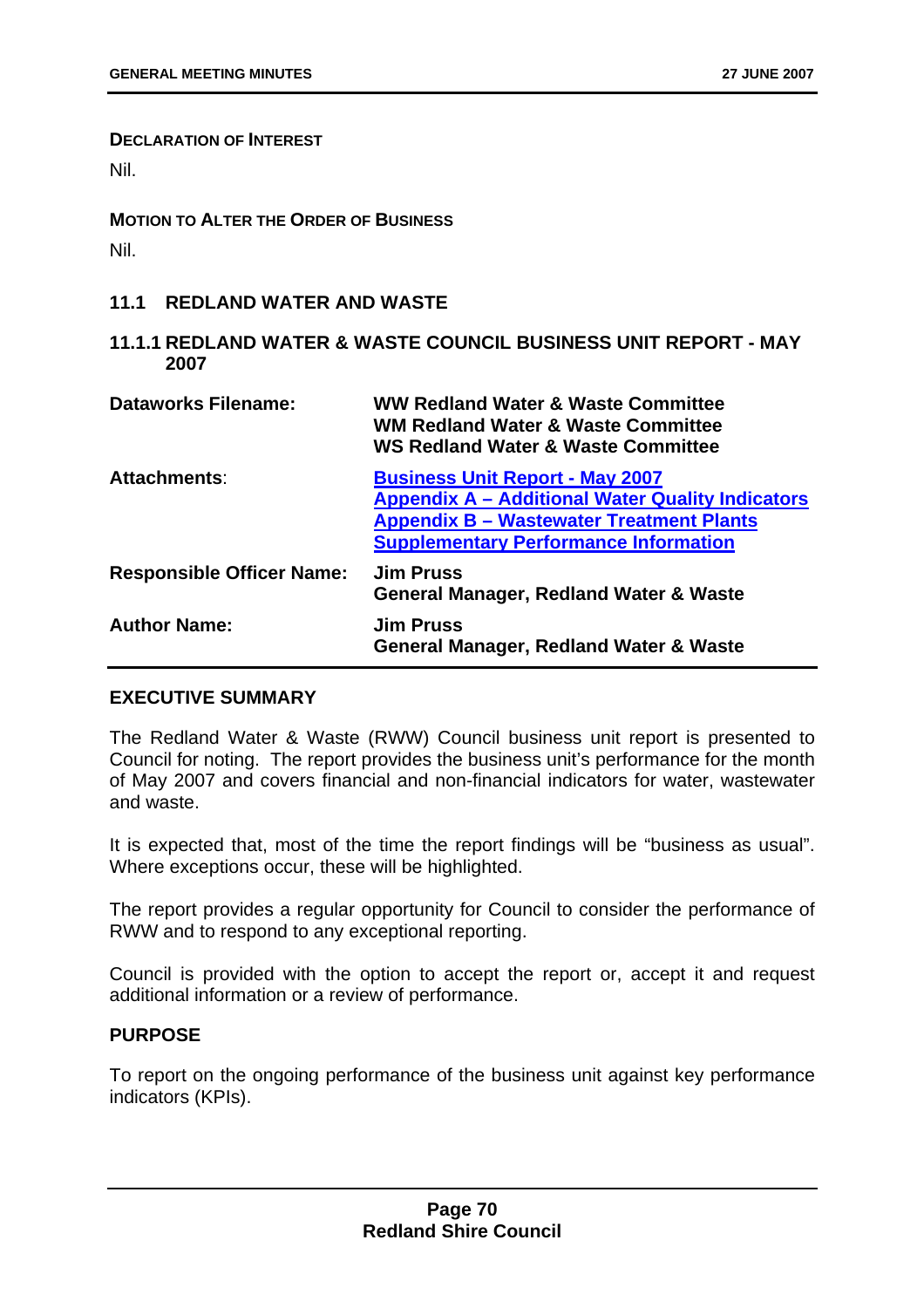# **BACKGROUND**

RWW's performance plan identifies KPIs for which performance targets have been agreed with Council. Reporting is done each month through the RWW Committee.

### **ISSUES**

The report is provided to Council as a means of monitoring the performance of RWW for the activities of water, wastewater and waste.

The first part of the report comprises a "snapshot" of the business unit's achievement in meeting KPIs (year-to-date) and financial report card.

The report then provides specific financial report and commentary, capital expenditure (graphically) and a detailed customer overview.

The main body of the report focuses on actual levels of achievement against the KPIs for the month. Where exceptions have occurred and targets not met, an explanation is given as well as action taken to improve performance.

The report closes with a summary of the major issues for each group during the month.

# **RELATIONSHIP TO CORPORATE PLAN**

The recommendation primarily supports Council's strategic priority to provide and maintain water, wastewater and waste services to sustain our community.

Providing this report also supports the organisational leadership goal of good governance by providing accountability of RWW's performance in a way that is open to the public.

# **FINANCIAL IMPLICATIONS**

There are no direct financial implications resulting from this report. Financial implications may result where Council requests a performance review or requests an increase in performance standards.

# **CONSULTATION**

Consultation has occurred with:

- Manager Customer Service & Business Performance, RWW;
- Manager Treatment Operations, RWW;
- Manager Technical Support, RWW; and
- Senior Advisor, Financial Management, RWW.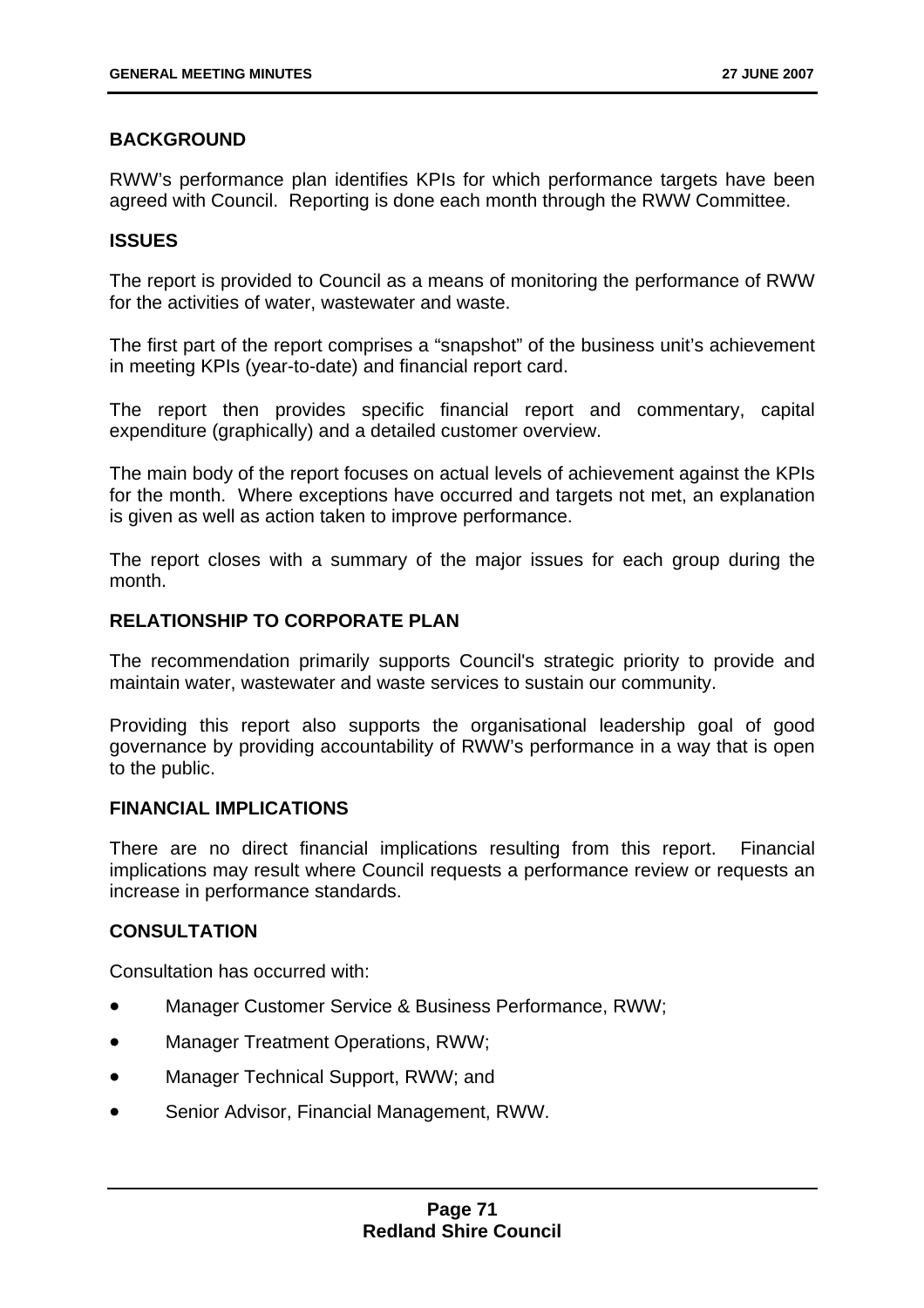# **OPTIONS**

#### **PREFERRED**

That Council resolve to accept the Redland Water & Waste Council business unit report for May 2007, as presented in the attachment.

#### **ALTERNATIVE**

That Council accepts the report and requests additional information or a review of performance.

#### **OFFICER'S/COMMITTEE RECOMMENDATION/ COUNCIL RESOLUTION**

Moved by: Cr Barker Seconded by: Cr Elliott

**That Council resolve to accept the Redland Water & Waste Council Business Unit Report for May 2007, as presented in the attachment.** 

### **CARRIED**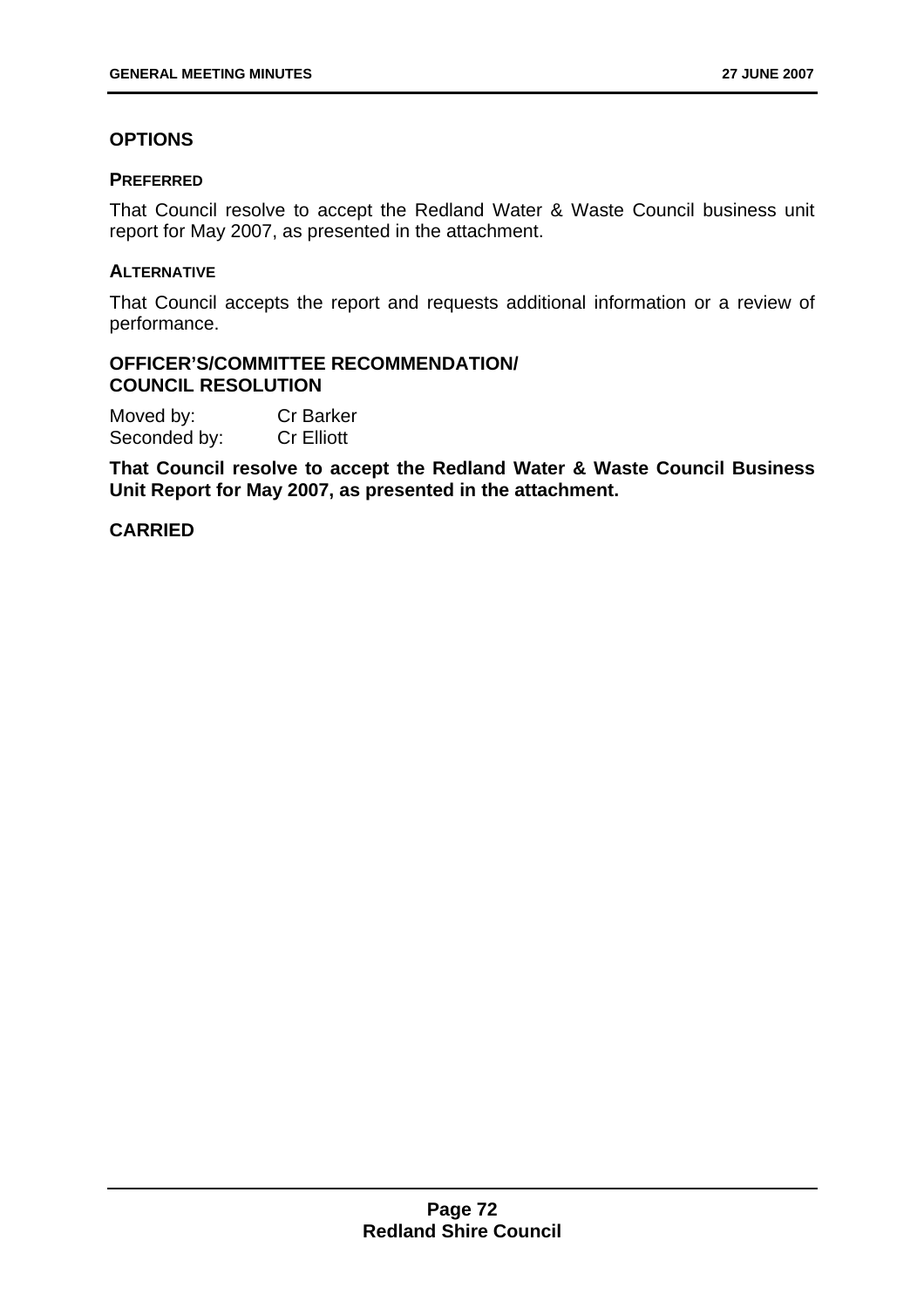# **11.1.2 EXTENSION OF CONTRACT RWW-0025 OPERATION OF WASTE HANDLING FACILITIES**

| <b>Dataworks Filename:</b>       | <b>WM Contract - Subloo Landfill Operations</b><br><b>RWW-0025</b>                          |
|----------------------------------|---------------------------------------------------------------------------------------------|
| <b>Responsible Officer Name:</b> | <b>Eleanor Bray</b><br><b>Manager Customer Service &amp; Business</b><br><b>Performance</b> |
| <b>Author Name:</b>              | Paula Kemplay<br><b>Service Manager Waste Operations</b>                                    |

# **EXECUTIVE SUMMARY**

Council has a schedule of rates contract with Subloo Pty Ltd (Contract RWW-0025) to operate the waste handling facilities at Birkdale landfill, Giles Road hardfill and Redland Bay waste transfer station. This is separated into 2 separable portions A and B. Separable portion A for Redland Bay and Birkdale sites expires 30 June 2008 and there is opportunity to extend this component for a further 3 periods of up to one year each. The maximum term of this contract would be 30 June 2011. Separable portion B is the operation of the Giles Road hardfill which expires on 30 June 2007. There is opportunity to extend this component for a further 2 periods of up to one year each. The maximum term of this contract would be 30 June 2009.

This report recommends delegation to the Chief Executive Officer (CEO) the authority to vary and discharge the contract in accordance with the agreed contract terms for any changes.

### **PURPOSE**

This report recommends delegation to the CEO the authority to vary and discharge the contract in accordance with the agreed contract terms for any changes.

### **BACKGROUND**

At the General Meeting dated 27 April 2005, Council resolved to award contract RWW-0025 to Subloo Pty Ltd.

### **ISSUES**

The extension of the contract will be as agreed with the existing contractor. The original resolution omitted to delegate the ability to extend the contract to the CEO. Correction of this omission will align this contract (RWW-0025) with other waste contract resolutions.

### **RELATIONSHIP TO CORPORATE PLAN**

The recommendation primarily supports Council's strategic priority to provide and maintain waste services and support the provision of transport and waterways infrastructure.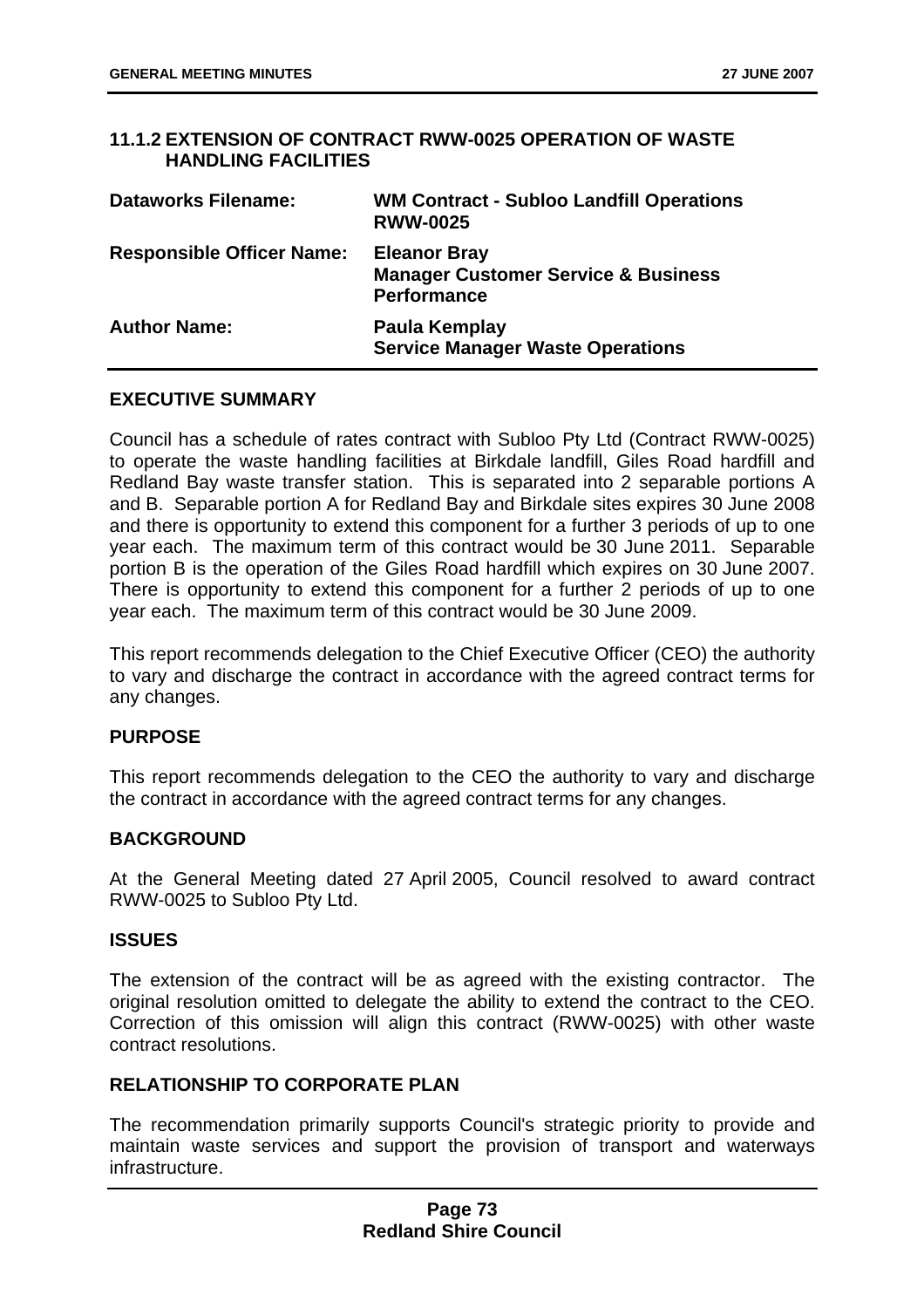# **FINANCIAL IMPLICATIONS**

The contract extension will be at the same contract rates plus subject to a 6- monthly rise and fall adjustment. This has been catered for in the 2007/8 financial year. The budget is based around the assumptions of maintaining existing waste inputs as experienced over the last 2 years.

### **PLANNING SCHEME IMPLICATIONS**

The Land Use Planning Group was not consulted and it is considered that the outcome of recommendations in this report will not result in possible amendments to the Redlands Planning Scheme.

# **CONSULTATION**

- Council's Contract Services Management Unit;
- Manager Legal Services; and
- ELT Solutions external consultants.

# **OPTIONS**

### **PREFERRED**

That Council resolve to delegate authority to the Chief Executive Officer as follows:

- 1. To vary and discharge contract RWW-0025 separable portions A and B with Subloo Pty Ltd in accordance with the agreed contract terms for any changes; and
- 2. To sign all relevant documentation.

### **ALTERNATIVE**

To not delegate authority to the Chief Executive Officer to vary and discharge contract RWW-0025 with Subloo Pty Ltd.

### **OFFICER'S/COMMITTEE RECOMMENDATION/ COUNCIL RESOLUTION**

| Moved by:    | <b>Cr Barker</b>   |
|--------------|--------------------|
| Seconded by: | <b>Cr Ellioitt</b> |

**That Council resolve to delegate authority to the Chief Executive Officer as follows:** 

- **1. To vary and discharge contract RWW-0025 separable portions A and B with Subloo Pty Ltd in accordance with the agreed contract terms for any changes; and**
- **2. To sign all relevant documentation.**

# **CARRIED**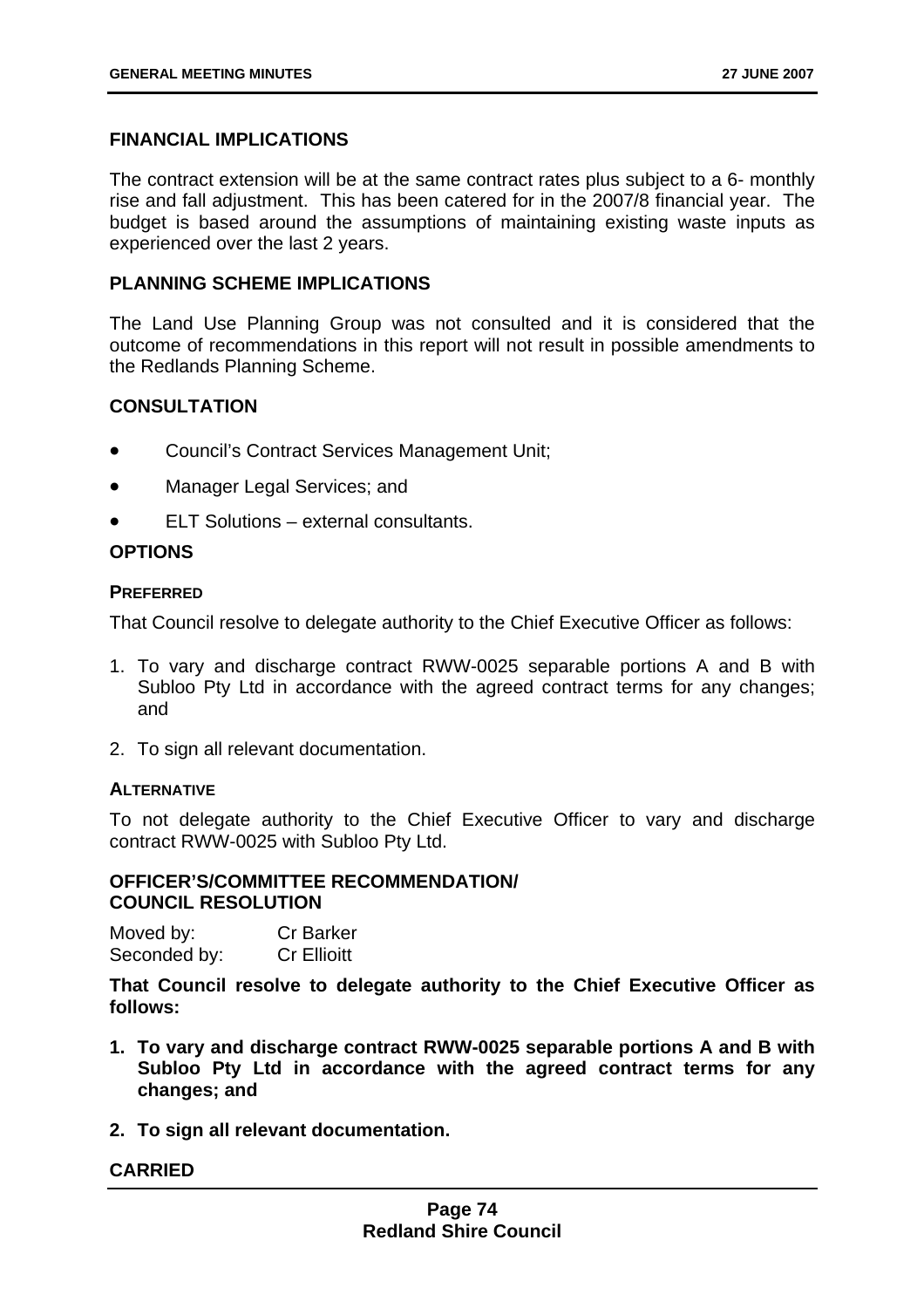# **11.1.3 WATER RESTRICTION AMENDMENTS**

| <b>Dataworks Filename:</b>       | WS Water Restrictions - General                                                             |
|----------------------------------|---------------------------------------------------------------------------------------------|
| <b>Attachments:</b>              | <b>Proposed Water Restrictions</b>                                                          |
| <b>Responsible Officer Name:</b> | <b>Eleanor Bray</b><br><b>Manager Customer Service &amp; Business</b><br><b>Performance</b> |
| <b>Author Name:</b>              | <b>Eleanor Bray</b><br><b>Manager Customer Service &amp; Business</b><br><b>Performance</b> |

# **EXECUTIVE SUMMARY**

At a Special Council Meeting on 6 September 2005, Council resolved to agree to the SEQWater restrictions regime. Current level 2 (L2) restrictions were introduced on 3 October 2005 and were amended at the General Meeting of 9 November 2005 to align the L2 and level 3 (L3) trigger levels to Redlands' water supplies.

In 2006, the regional drought management group (DMG) co-ordinated by SEQWater was moved under the control of the newly-formed Queensland Water Commission (QWC).

On 1 November 2006, QWC introduced regional level 4 (L4) restrictions across 12 Council areas in south-east Queensland (SEQ). A number of amendments to the *Water Act 2000* were also introduced in December 2006 to provide legislative support for water efficiency management plans (WEMPs).

On 10 April 2007, QWC introduced level 5 (L5) water restrictions across 12 Council areas in SEQ.

In March 2007, QWC wrote to Council proposing the introduction of restrictions for filling and topping up of pools and spas and the introduction of mandatory WEMPs for some businesses in the current restrictions regime.

At the General Meeting of 28 March 2007, Council resolved to request that QWC change the proposed times for pool filling to align with Redland Shire Council current outdoor watering times and to accept the mandatory introduction of WEMPs. Before this response was sent, QWC advised Council officers that they would not be proceeding with either matter.

However, QWC have now had a change of heart and have advised that they will be requesting those Councils not currently on L5, to introduce restrictions including pool filling and topping up of pools and spas and the WEMP processes on nominated businesses.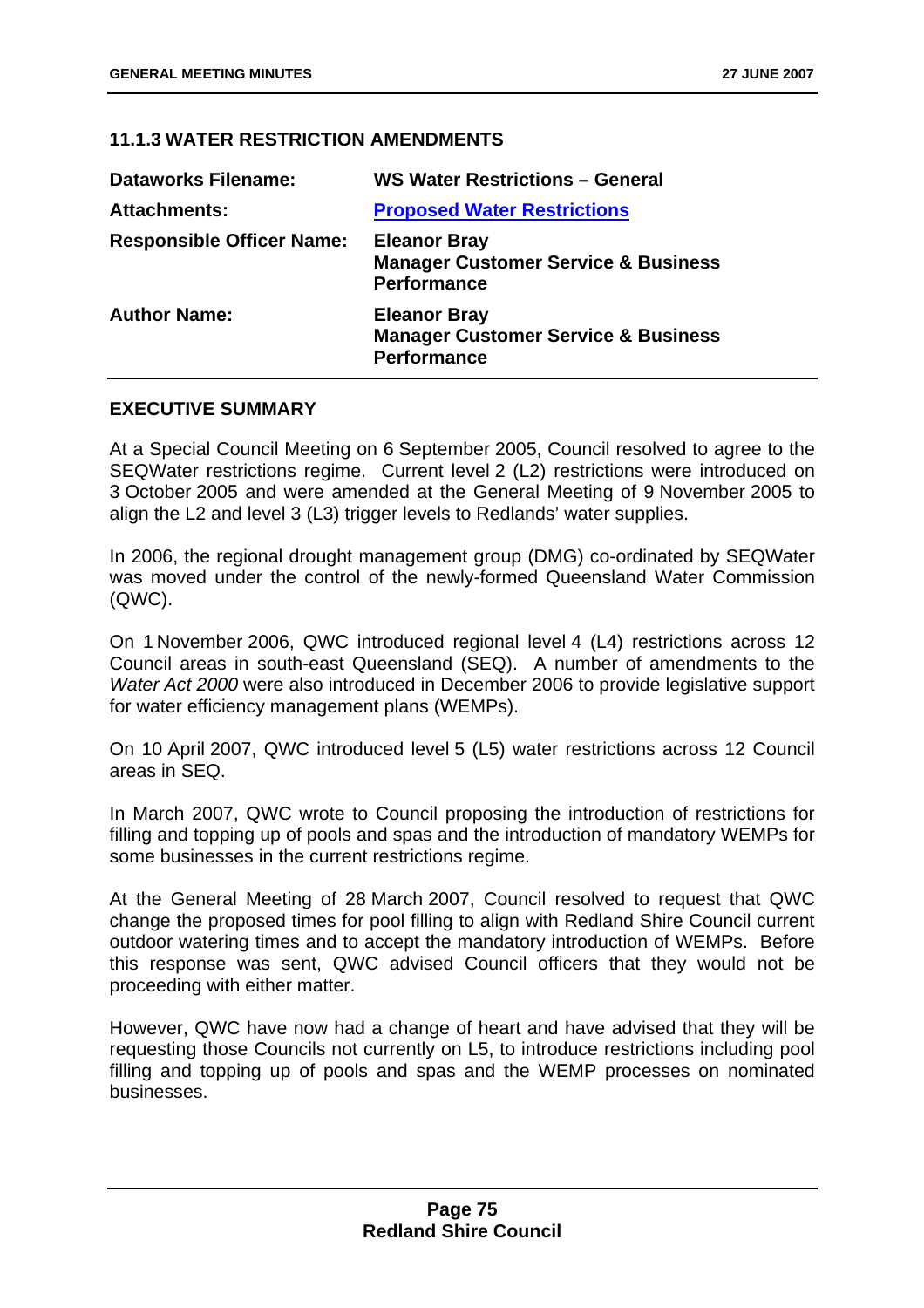# **PURPOSE**

The purpose of this report is to provide Council with an update of QWC's position on restrictions, present an outline of how the latest requests can be included into the current restrictions regime and to recommend amendments to the currently adopted L2 and L3 restrictions. These amendments will also allow easier transition to future restriction regimes if required.

# **BACKGROUND**

With the continuation of the drought across SEQ, a number of events have occurred over the last 2 years to introduce water-saving measures to preserve water across the region. These initiatives and key dates are summarised below:

- Redlands voluntarily joined 12 other Councils in the SEQ region as part of the regional drought management strategy (DMS) co-ordinated by SEQWater;
- Redlands, together with other Councils in the regional DMG introduced a similar, but not identical, level 1 (L1) water restriction regime on 13 May 2005;
- Council resolved to agree to the SEQWater restrictions regime for L2 and L3 at a Special Council Meeting on 6 September 2005. L2 restrictions were subsequently introduced on 3 October 2005:
- Council resolved at its General Meeting of 9 November 2005 to amend watering hours in L2 and align the trigger levels specifically to Redlands:
- The regional DMG co-ordinated by SEQWater was moved under the control of the newly-formed QWC in 2006;
- *Water Regulation Amendment Number 6* (*The Regulation*) was introduced in August 2006 which set specific water-saving objectives for water service providers (WSPs) in the SEQ region, which included Redland Shire Council (RSC);
- L3 water restrictions were introduced by Councils across the SEQ region, excluding Redlands, on 13 June 2006;
- L4 restrictions were introduced by QWC across 12 SEQ Councils, excluding Redlands, on 1 November 2006. A number of amendments to the *Water Act 2000* (*Water Act*) were also introduced in December 2006 to provide legislative support for the implementation and control of WEMPs;
- RSC signed the letter of agreement with SEQWater in January 2007 for the business water efficiency program (BWEP) as part of *The Regulation*  schedule 10c item 9 which has established clear water-saving targets on business and commercial customers within Redlands;
- QWC L5 restrictions were implemented by QWC on 10 April 2007;
- QWC issued notice to RSC in March 2007 of a Commission water restriction for filling and topping up of residential swimming pools and to implement water efficiency management plans (WEMPs) for non-residential premises using the reticulated water supply and: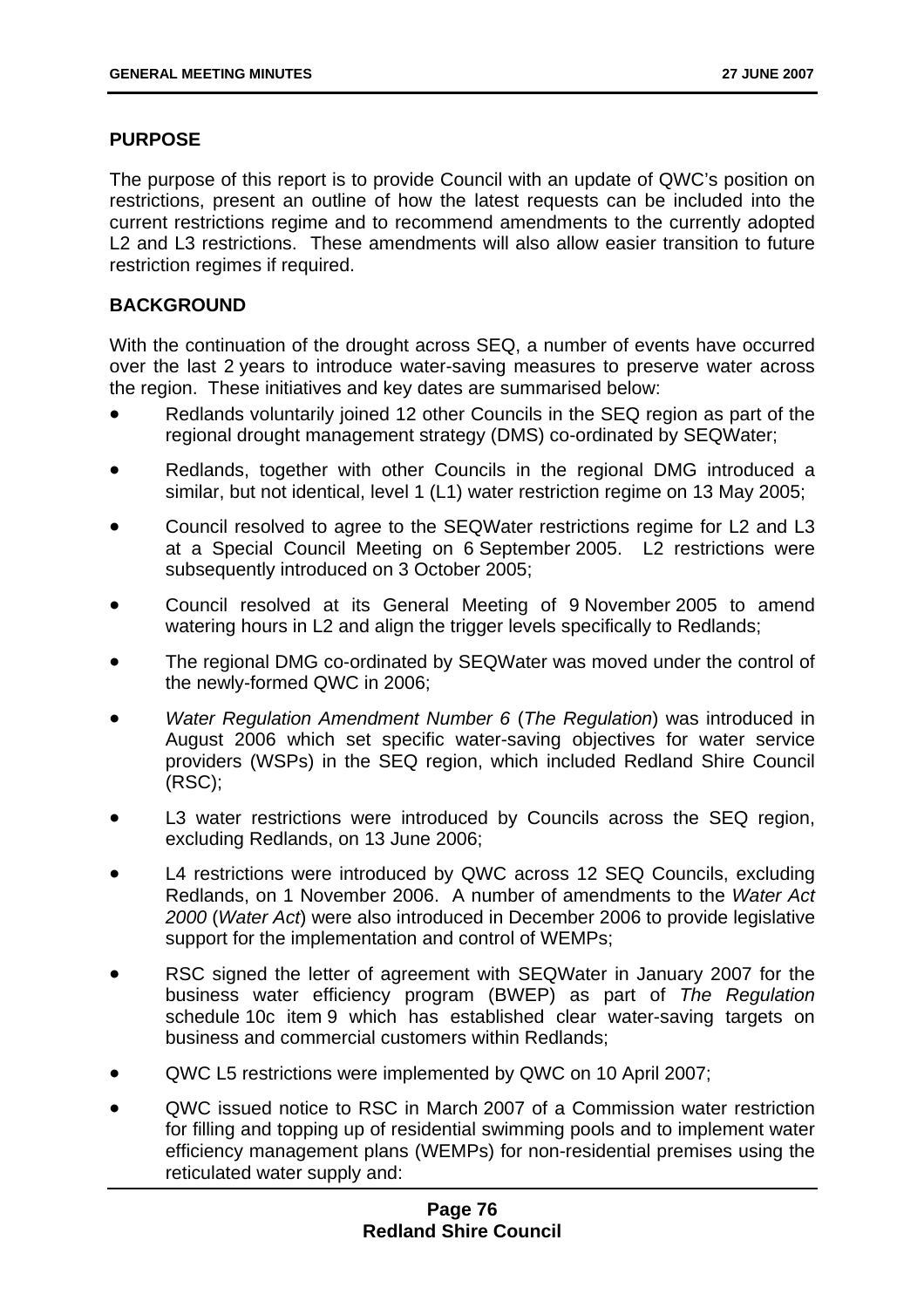- i. have an annual water consumption over 10ML; or
- ii. have a cooling tower; or
- iii. have an active playing surface; or
- iv. operate commercial stock and production areas of nurseries, turf farms and market gardens; or
- v. have a public swimming pool.
- QWC advised Council in April 2007 the notices would not be enforced;
- QWC further advised Council in May 2007 the notices will be enforced to align the 5 Councils outside those currently on L5.

### **ISSUES**

The points below present a summary of the major changes in the restrictions. Full details of the proposed L2 and L3 restriction amendments are attached.

#### RESTRICTION REGIME AND TRIGGER LEVELS

Over the past 18 months, the drought in SEQ has worsened and the implemented restriction regime has evolved across SEQ. Improvements, clarifications and changes of emphasis were introduced through regional discussions on L3, L4, and L5. RSC made no official comment as we were not directly affected by these restrictions. As a consequence, the evolution of the regime means our currently adopted L2 and L3 restrictions are out of alignment with the overall restriction regime.

Our current drought management strategy (DMS) trigger is still in force to move to L3 when and if Leslie Harrison Dam (LHD) reaches 55% capacity. The current dam level is approximately 65%. Dependent on the rainfall patterns over coming weeks, it is expected that the trigger for L3 may be reached within a few months, although it is possible that QWC will enforce a regional response before the local trigger is reached.

#### GARDENS AND TOPPING UP OF POOLS AND SPAS

It is proposed to introduce QWC's residential pool efficiency measures into the L3 restrictions. It is further proposed to reduce both watering hours and filling of pools in L3 restrictions to 4am-8am and 4pm-8pm on allocated odd and even days. Watering by hand-held hose or bucket will be permitted under L3 in the reduced times. The next change to tighter restrictions, if required, will be to adopt QWC L4 restrictions which only allow bucketing of water between these hours. Hand-held hosing was not allowed in the original regional L3 restrictions, however the 4am-8am, 4pm-8pm watering times reduces available watering from 15 to 8 hours, effectively halving the allowable times.

#### PAVED SURFACES

Current L2 restrictions in Redlands prohibit the hosing of hard surfaces at all times unless for health and safety reasons. It is proposed to amend this condition under L2 and L3 to allow cleaning of paved surfaces by bucket or high pressure cleaning unit which more closely aligns Redlands with QWC L5 restrictions.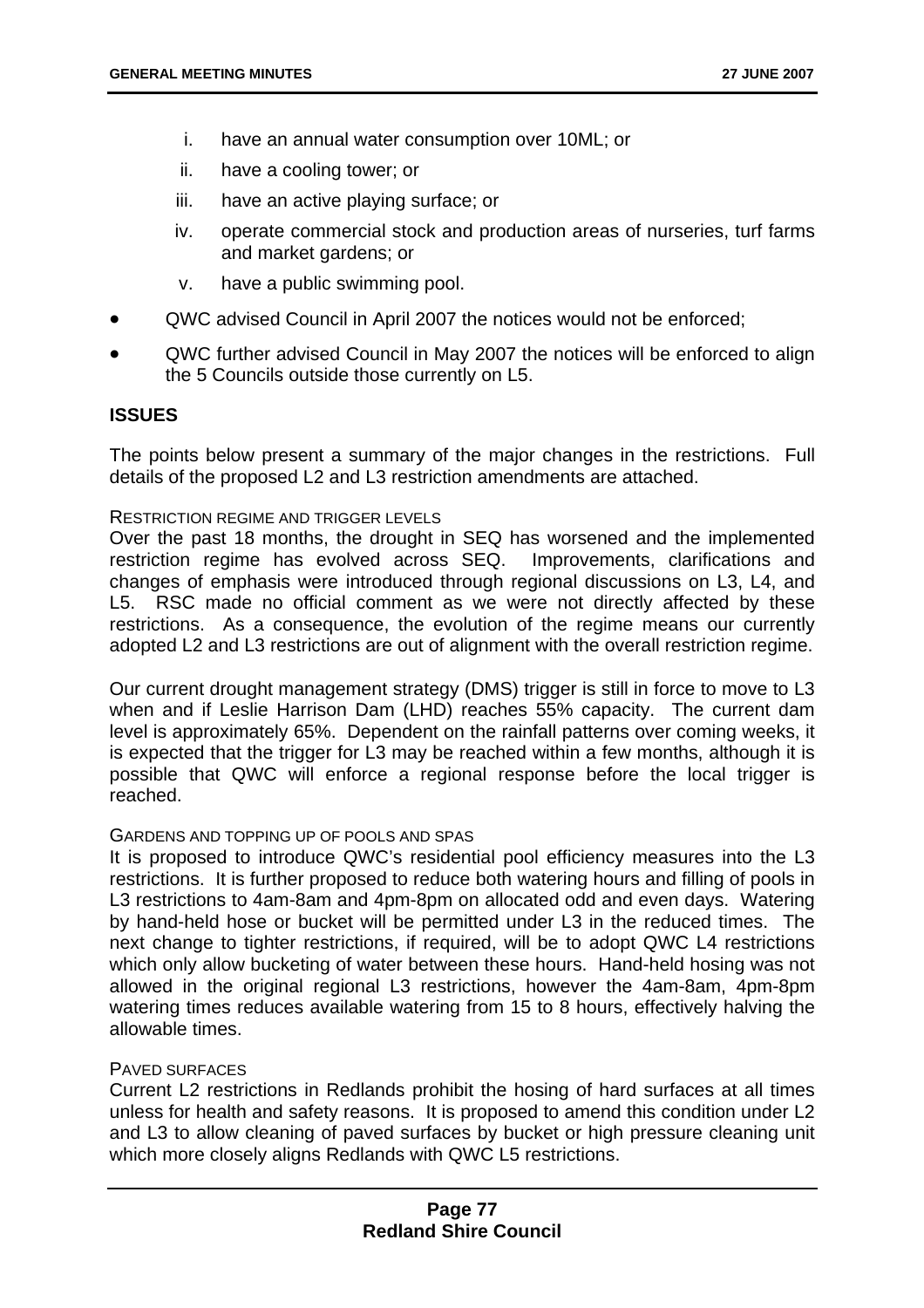#### **WEMP<sub>S</sub>**

As part of *The Regulation* introduced in August 2006, a requirement was placed on RSC to achieve water savings within the business sector and to be part of the business water efficiency program (BWEP). Council has attempted to get businesses to co-operate and support this program over the last 4 months with little success, as there is no legislative imperative for these businesses to undertake water audits or complete WEMPs. Council was preparing to introduce the amendment to L2 restrictions to include this requirement, however QWC wrote to Council flagging the mandatory implementation of the WEMP process on a number of defined businesses. Council formally agreed to these changes, but QWC have had a number of changes in direction since this resolution.

In reviewing current WEMP requirements under RSC L2 restrictions and considering other business categories that have been included in QWC restrictions, it is proposed to introduce WEMPs for the following business categories:

- water users over 10ML per annum; and
- businesses with cooling towers.

It is also proposed to keep WEMPs for the following categories which are currently within RSC existing L2 restrictions:

- active playing surfaces;
- nurseries, turf farms and market gardens;
- vehicle washing in a fixed permanent commercial location; and
- public swimming pools.

WEMPs will need to include details of how a business will demonstrate a minimum of 15% water saving for business under L2 restrictions and a 20% saving under L3 restrictions. There is provision for businesses demonstrating 'best practice' through a water audit or WEMP submission to not make further savings. However for some industries QWC is currently developing best practice guidelines that will form the benchmark for industry best practice.

A nominal application fee may be charged for lodgement of the WEMP in accordance with the *Water Act* s360ZCD (8). A proposed fee of \$169 per WEMP application has been established in Council's draft 2007/08 annual fees and charges.

Under the *Water Act*, WEMP categories must be approved by QWC and can last up to 5 years, requiring annual reports to be prepared and submitted to Council by the business. There is also a requirement on Council to approve, monitor and audit the WEMPs.

WEMPs require time and resources from both business and Council. Better planning can provide better outcomes and water savings, but may take additional time initially to complete. By having a long-term approach, WEMPs can appear as a worthwhile undertaking by businesses rather than forcing them to respond at a minimal standard, in a reactive manner, to a short-term issue.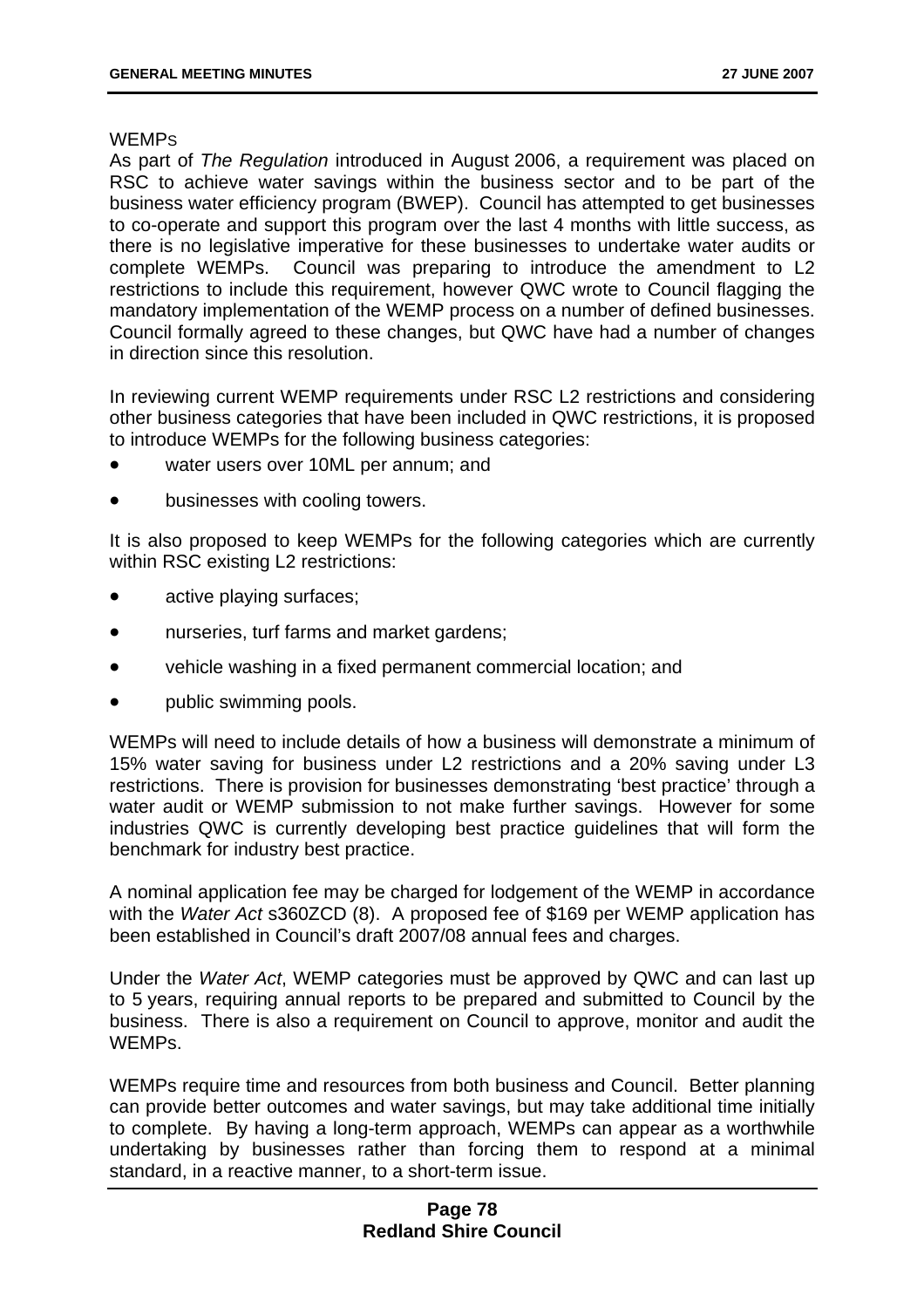# **RELATIONSHIP TO CORPORATE PLAN**

The recommendation primarily supports Council's strategic priority to provide and maintain water services and support the provision of infrastructure to sustain our community.

# **FINANCIAL IMPLICATIONS**

The introduction of WEMPs as part of the restriction regime will require additional resources to manage the process and undertake required audits in accordance with the requirements specified under the *Water Act 2000* Part 5, Division 3. We are currently using existing and some temporary staff to manage the commercial and logistics interactions which we estimate total approximately \$70,000 per annum. Funding for 2007/08 of approximately \$70,000 is available through the BWEP project run by SEQWater, run in conjunction with the WEMP process. This funding has been requested in the draft 2007/08 budget.

# **CONSULTATION**

Consultation has occurred with:

- RSC Compliance Group;
- RWW staff:
- QWC.

# **OPTIONS**

### **PREFERRED**

That Council resolve as follows:

- 1. To seek approval from the Queensland Water Commission to issue notices for the following types of customers to prepare a water efficiency management plan:
	- a) water users over 10ML;
	- b) businesses with cooling towers;
	- c) sportsfields and playgrounds for premises;
	- d) nurseries, turf farms and market gardens;
	- e) vehicle washing in a fixed permanent commercial location; and
	- f) public swimming pools.
- 2. To amend the currently adopted water restriction regime for level 2 and level 3 as specified in attachment A;
- 3. To commence the new water level 2 restrictions by 1 August 2007; and
- 4. To approve the introduction of a WEMP application fee from 1 August 2007 pending adoption of the 2007/08 budget and fees and charge schedule.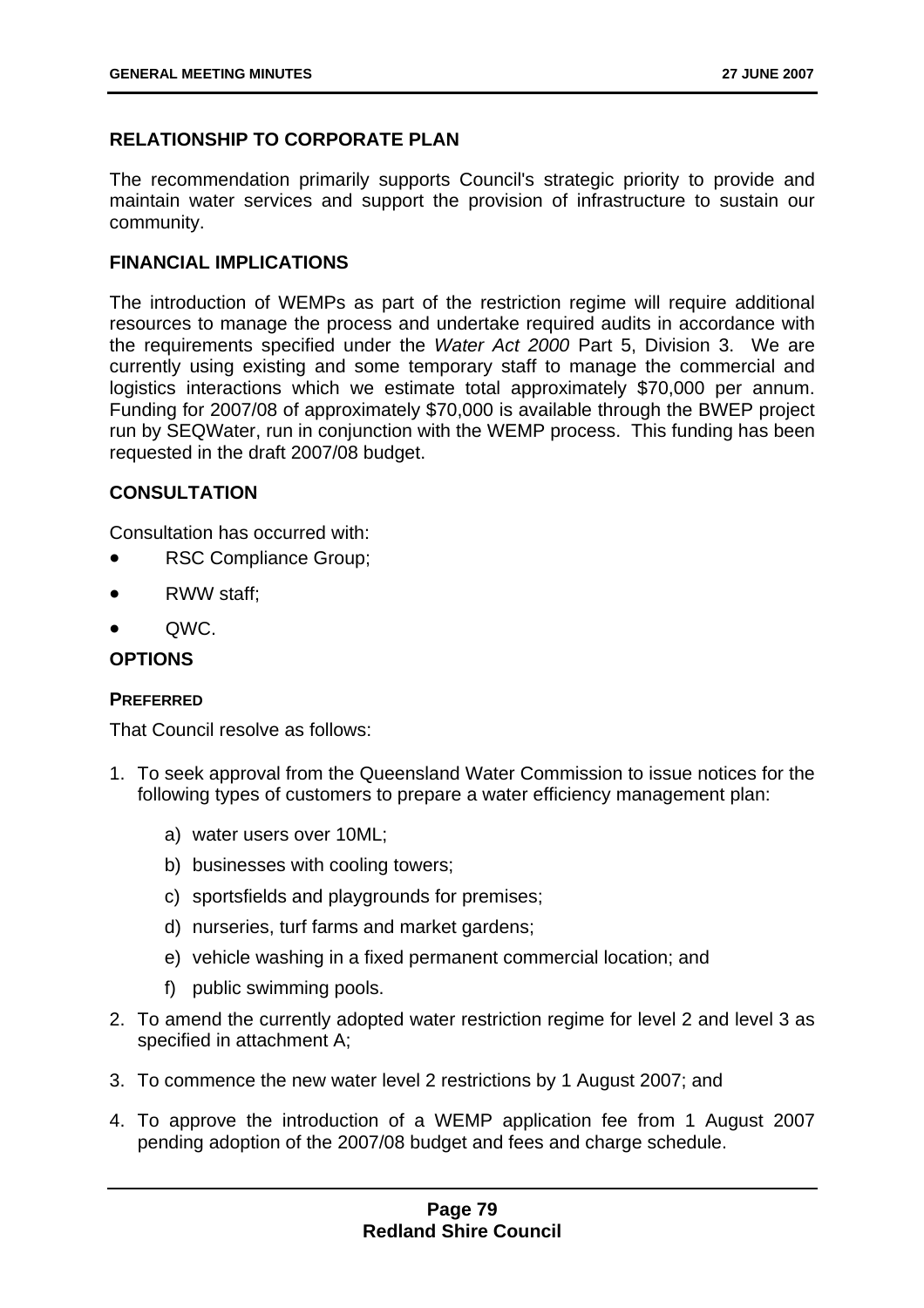# **ALTERNATIVE**

That Council resolve to not accept the proposed restriction regime and seek further information and clarification on water restrictions within the Shire.

# **OFFICER'S/COMMITTEE RECOMMENDATION/ COUNCIL RESOLUTION**

Moved by: Cr Elliott Seconded by: Cr Bowler

**That Council resolve as follows:** 

- **1. To seek approval from the Queensland Water Commission to issue notices for the following types of customers to prepare a water efficiency management plan:** 
	- **a) water users over 10ML;**
	- **b) businesses with cooling towers;**
	- **c) sportsfields and playgrounds for premises;**
	- **d) nurseries, turf farms and market gardens;**
	- **e) vehicle washing in a fixed permanent commercial location; and**
	- **f) public swimming pools.**
- **2. To amend the currently adopted water restriction regime for level 2 and level 3 as specified in attachment A;**
- **3. To commence the new water level 2 restrictions by 1 August 2007; and**
- **4. To approve the introduction of a WEMP application fee from 1 August 2007 pending adoption of the 2007/08 budget and fees and charge schedule.**

**CARRIED**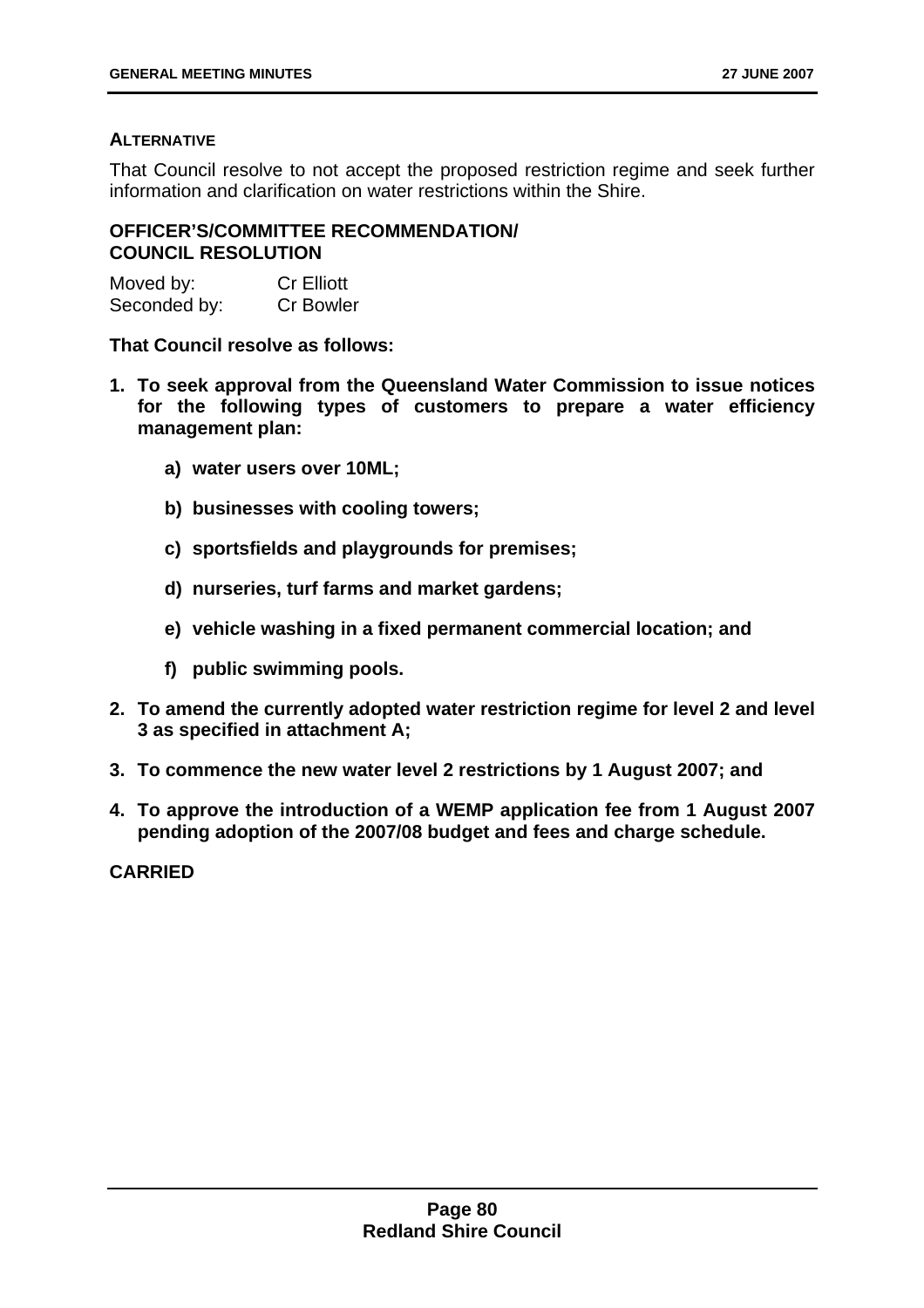# **11.2 GENERAL BUSINESS**

The following item of general business was raised:

• Cr Williams raised the issue of two sporting clubs in Capalaba who had recently received letters from Council detailing waste collection charges to be levied. Manager Customer Service & Business Performance requested that Cr Williams provide specific details on these two organisations to enable the matter to be investigated.

### **COMMITTEE RECOMMENDATION/ COUNCIL RESOLUTION**

Moved by: Cr Barker Seconded by: Cr Elliott

# **That the general business item be noted.**

# **CARRIED**

# **MEETING CLOSURE**

The Chair declared the meeting closed at 9.41 am.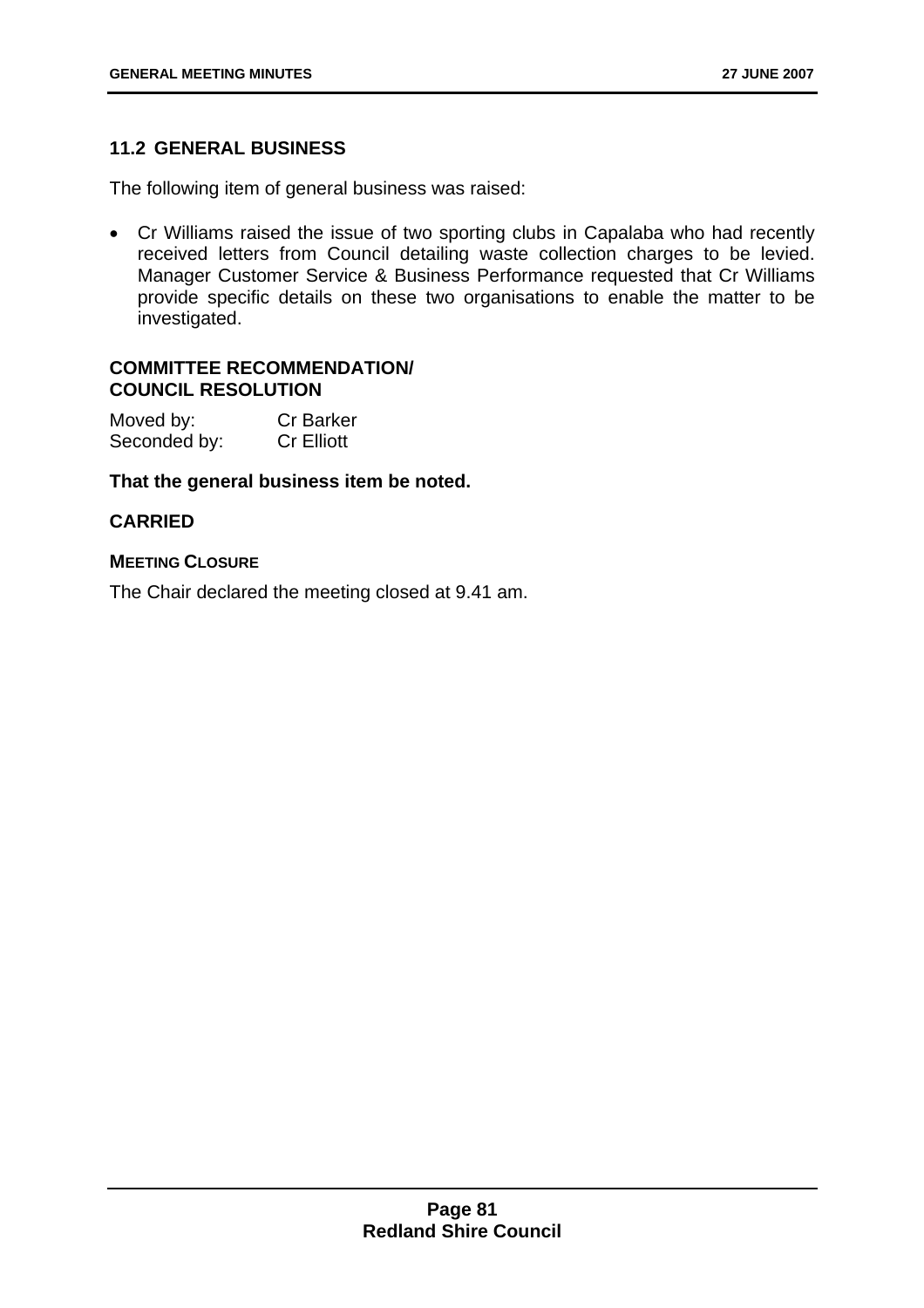# **12 FINANCE AND CORPORATE MANAGEMENT COMMITTEE 20/06/07 - RECEIPT AND ADOPTION OF REPORT**

| Moved by:    | <b>Cr Williams</b> |
|--------------|--------------------|
| Seconded by: | <b>Cr Barker</b>   |

That the following Finance and Corporate Management Committee Report of 20 June 2007 be received.

CARRIED

#### **DECLARATION OF OPENING**

The Chair, Cr Williams declared the meeting open at 2.00pm.

#### **RECORD OF ATTENDANCE AND LEAVE OF ABSENCE**

| <b>Members Present</b>   |                                                                          |
|--------------------------|--------------------------------------------------------------------------|
| Cr K M Williams          | <b>Chair and Councillor Division 9</b>                                   |
| Cr D H Seccombe          | Mayor                                                                    |
| Cr A G Barker            | <b>Councillor Division 1</b>                                             |
| Cr C B Ogilvie           | <b>Councillor Division 2</b>                                             |
| Cr D A Henry             | <b>Councillor Division 3</b>                                             |
| Cr P J Dowling           | Deputy Mayor and Councillor Division 4                                   |
| Cr T Bowler              | <b>Councillor Division 6</b>                                             |
| Cr M A Elliott           | <b>Councillor Division 7</b>                                             |
| Cr A R Beard             | <b>Councillor Division 8</b>                                             |
| Cr H J Murray            | <b>Councillor Division 10</b>                                            |
| <b>Committee Manager</b> |                                                                          |
| Mr R Turner              | <b>General Manager Corporate Services</b>                                |
| <b>Officers</b>          |                                                                          |
| Mrs S Rankin             | <b>Chief Executive Officer</b>                                           |
| Mr M Goode               | <b>General Manager Customer Services</b>                                 |
| Mr G Underwood           | <b>General Manager Planning and Policy</b>                               |
| Mrs K Phillips           | <b>Manager Financial Services</b>                                        |
| Mr W Van Wyk             | Manager Corporate Planning, Performance and Risk                         |
| <b>Minutes</b>           |                                                                          |
| Mrs J Parfitt            | Corporate Meetings & Registers Officer                                   |
| <b>Leave of Absence</b>  |                                                                          |
| Moved by:                | <b>Cr</b> Beard                                                          |
| Seconded by:             | Cr Seccombe                                                              |
|                          | That leave of absence from today's meeting be approved for Cr J L Burns. |
|                          |                                                                          |
| <b>CARRIED</b>           |                                                                          |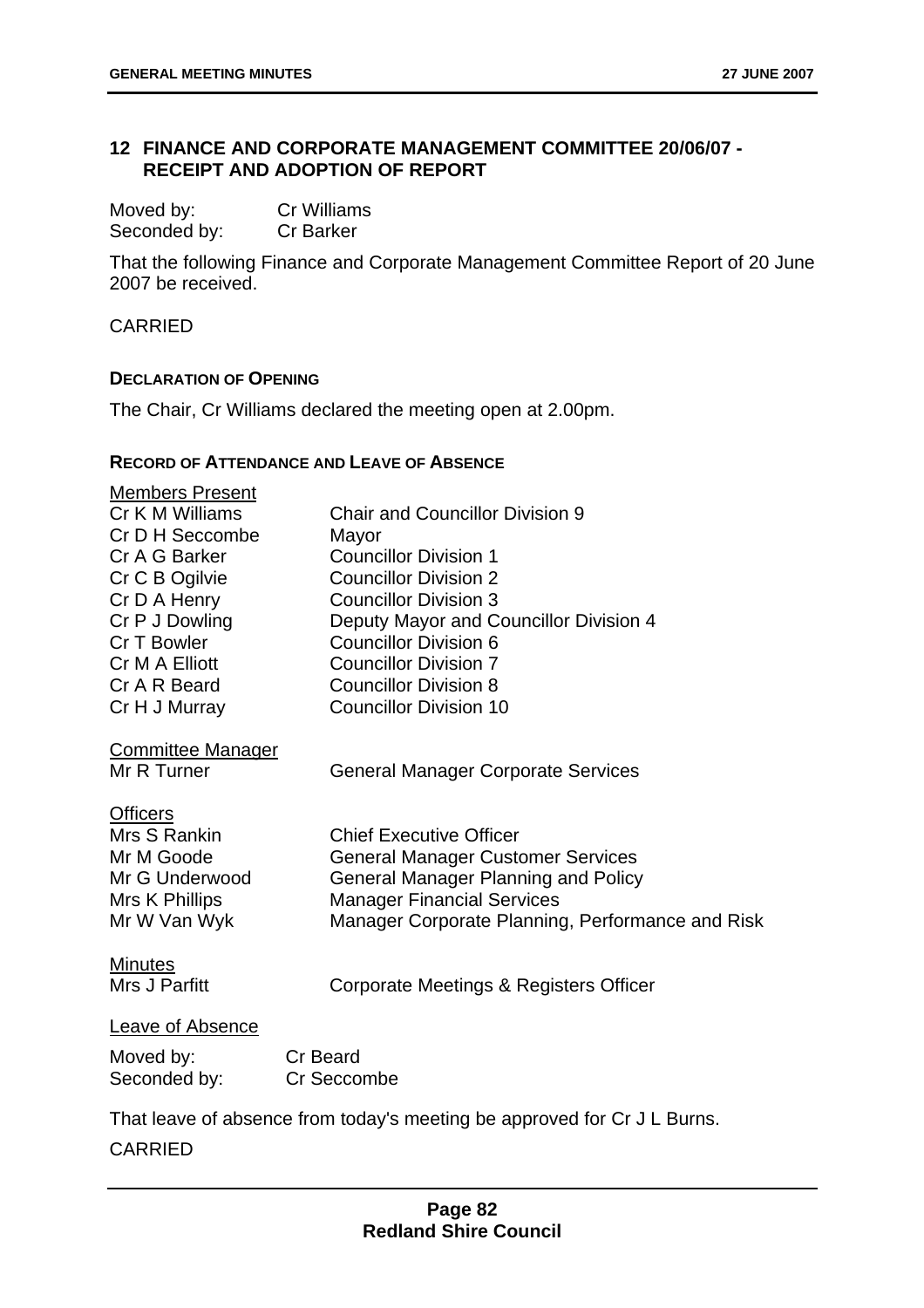**PUBLIC PARTICIPATION AT MEETING**

Nil.

**DECLARATION OF INTEREST** Nil.

**MOTION TO ALTER THE ORDER OF BUSINESS**

Nil.

# **12.1 CORPORATE SERVICES**

# **12.1.1 TELSTRA MOBILE PHONE FACILITY - AMITY POINT**

| <b>Dataworks Filename:</b>       | P.100507/P.302142                                                                  |
|----------------------------------|------------------------------------------------------------------------------------|
| <b>Attachments:</b>              | <b>Locality Plan</b>                                                               |
| <b>Responsible Officer Name:</b> | <b>Brian Lewis</b><br><b>Manager Corporate Acquisitions Fleet &amp; Facilities</b> |
| <b>Author Name:</b>              | <b>Mery Elliott</b><br><b>Property Services Manager</b>                            |

### **EXECUTIVE SUMMARY**

Council recently granted Optus a lease of Council land at Amity Point for the purposes of constructing a mobile phone tower. Telstra have now applied to Council for approval to co-locate on the Optus tower and also enter into a lease with Council for equipment storage at the base of the tower.

### **PURPOSE**

The purpose of this report is to recommend to Council the granting of a lease as requested.

### **BACKGROUND**

Council are the owners in trust over land at Amity Point described as Lot 118 on SL9795. Council recently granted a 20 year lease to Optus over part of the site for the erection of a mobile phone tower. Telstra have requested permission to co-locate a mobile phone facility at the Optus tower and have requested a lease of approximately 25m2 of land adjacent to the tower for electrical equipment. Telstra have offered rental of \$15,913.00 per annum plus GST with annual increases of 5%. This rental is in line with the Optus lease and is considered to be fair and reasonable.

### **ISSUES**

Council has the right to grant leases to mobile phone companies without seeking tenders or requesting approval from the relevant Minister of the Queensland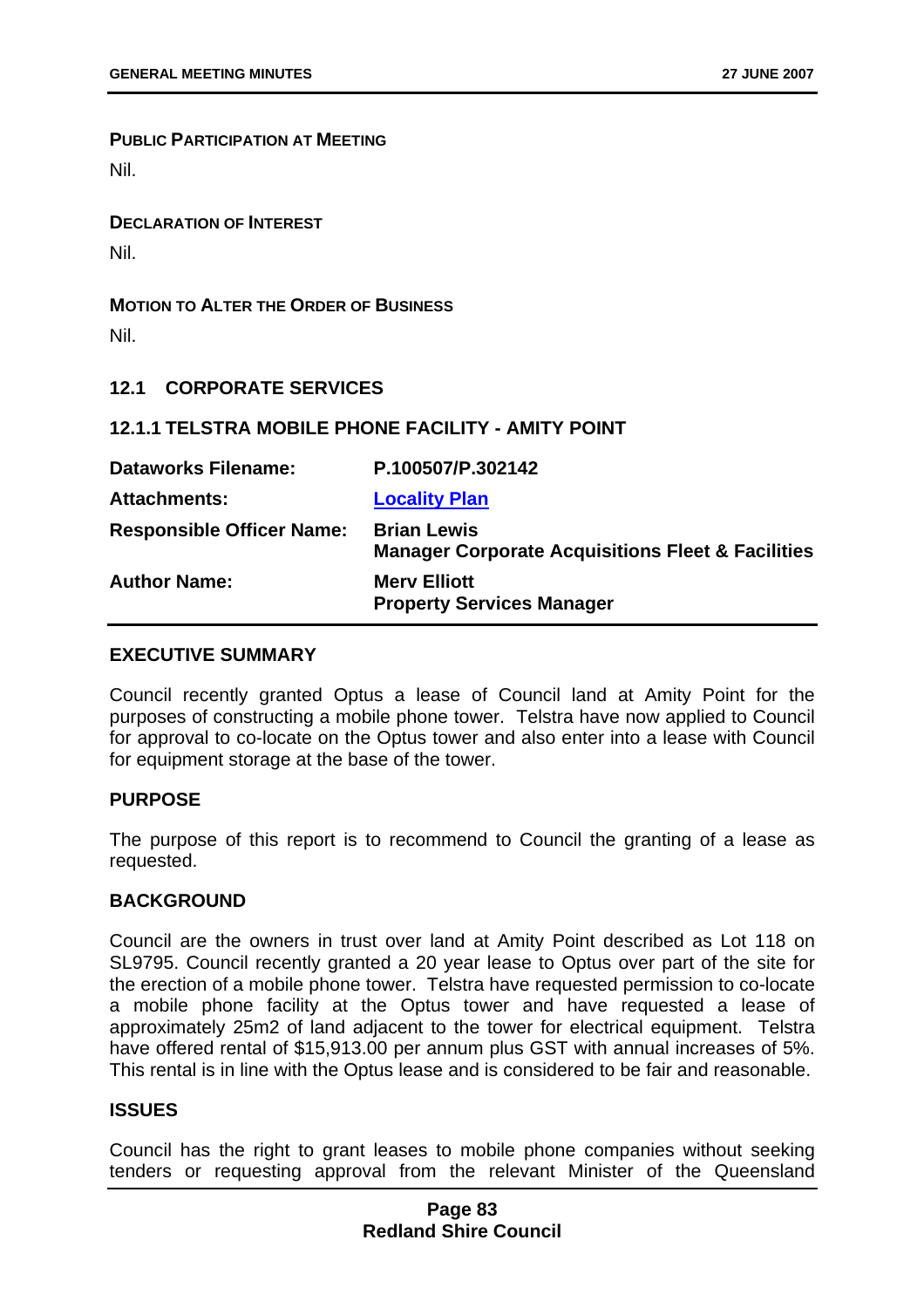Government. Co-locating mobile phone facilities on existing towers is the preferred option for Council. It is, therefore, considered appropriate that Council grant approval for a lease.

# **RELATIONSHIP TO CORPORATE PLAN**

The recommendation primarily supports Council's strategic priority to build safe, strong and self reliant communities with access to community services, infrastructure and opportunities for participation in community life.

# **FINANCIAL IMPLICATIONS**

Council will receive a rental of \$15,913.00 per annum plus 5% increases during the currency of the lease. All rental monies will be paid to Redland Water & Waste who are the trustees of the subject land.

# **CONSULTATION**

The Property Services Manager has consulted with Redland Water & Waste.

# **OPTIONS**

### **PREFERRED**

That Council resolve:

- 1. To grant a 10 year lease with a 10 year option to Telstra over land described as Part Lot 118 on SL9795 for the purposes of installing a mobile phone facility; and
- 2. Terms and conditions of the lease to be delegated to the Chief Executive Officer to finalise; and
- 3. That the Chief Executive Officer and Mayor be authorised to sign and seal all relevant documentation.

### **ALTERNATIVE**

That Council refuse to grant a lease to Telstra for the mobile telephone facility.

# **OFFICER'S/COMMITTEE RECOMMENDATION/ COUNCIL RESOLUTION**

Moved by: Cr Williams Seconded by: Cr Barker

# **That Council resolve as follows:**

- **1. To grant a 10 year lease with a 10 year option to Telstra over land described as Part Lot 118 on SL9795 for the purposes of installing a mobile phone facility;**
- **2. That the terms and conditions of the lease be delegated to the Chief Executive Officer to finalise; and**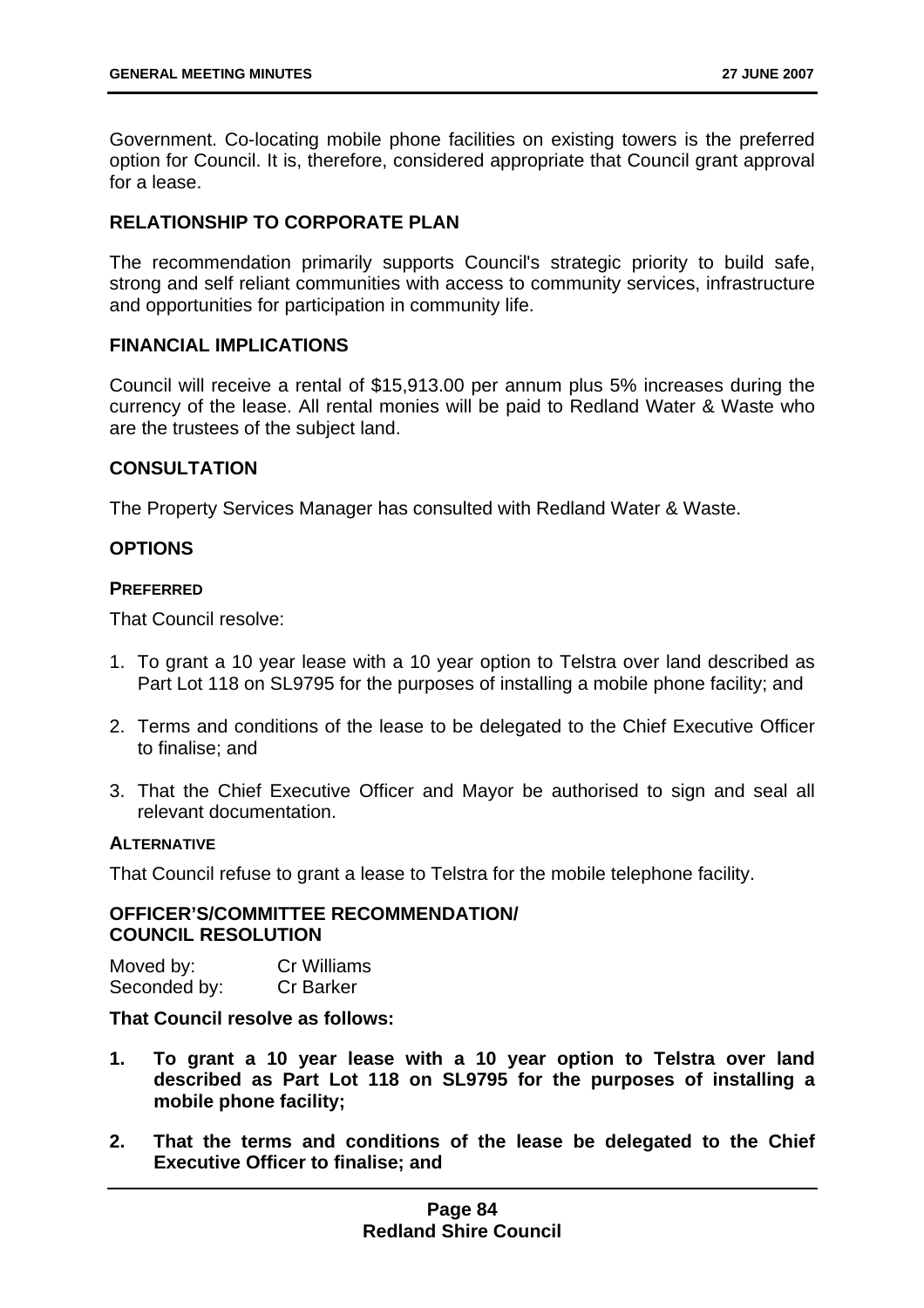**3. That the Mayor and Chief Executive Officer be authorised to sign and seal all relevant documentation.** 

# **CARRIED**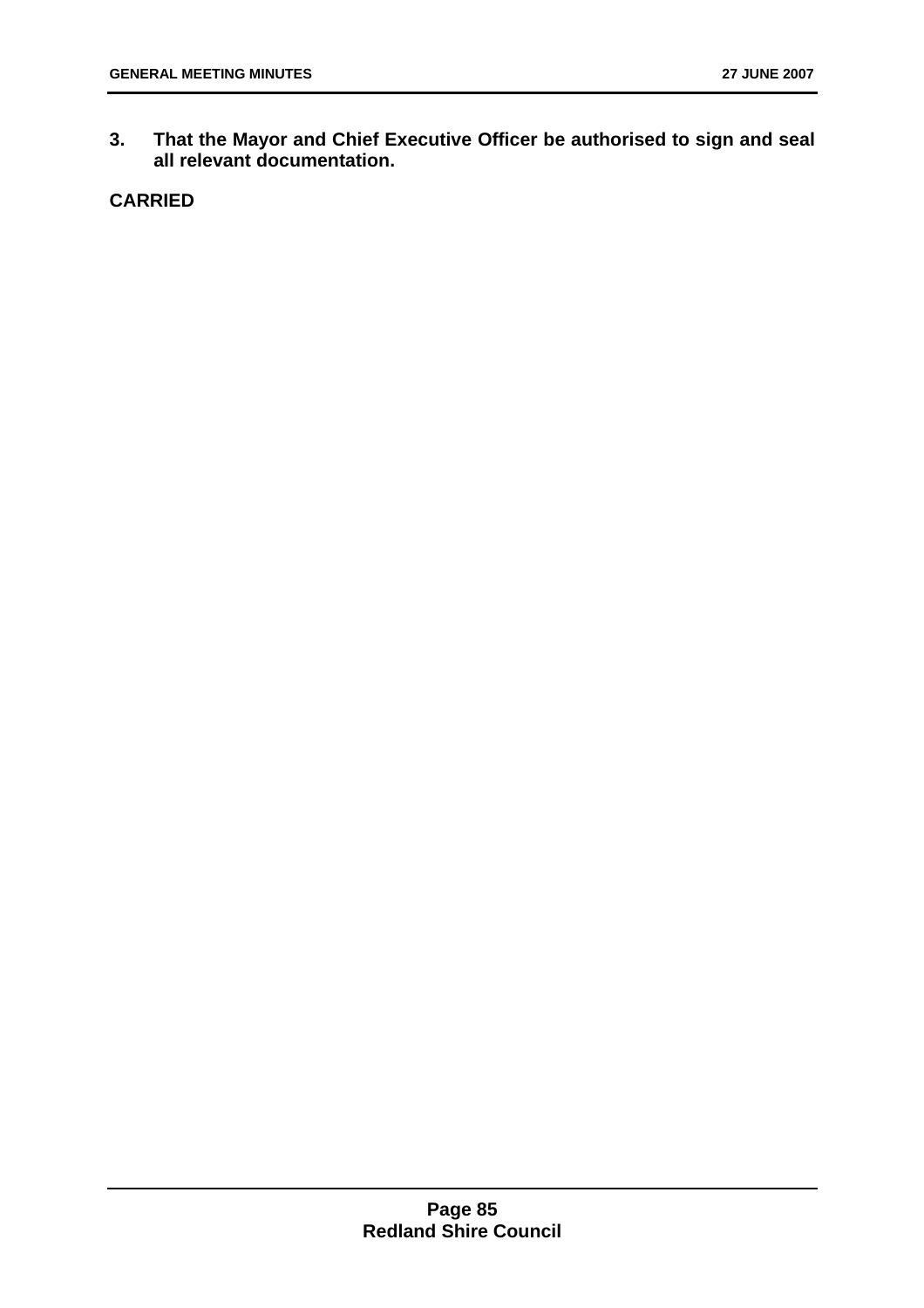# **12.1.2 MAY 2007 - MONTHLY FINANCIAL REPORTS**

| <b>Dataworks Filename:</b>       | <b>FM Monthly Financial Reports to Committee</b>                 |
|----------------------------------|------------------------------------------------------------------|
| Attachment:                      | <b>EOM Report</b>                                                |
| <b>Responsible Officer Name:</b> | <b>Kerry Phillips</b><br><b>Manager - Financial Services</b>     |
| <b>Author Name:</b>              | <b>Kevin Lamb</b><br><b>Services Manager Financial Reporting</b> |

### **EXECUTIVE SUMMARY**

Section 528(1) of the *Local Government Act 1993* requires that Council's statement of accounts be presented at an ordinary monthly meeting.

The attachments to this report present the May 2007 statement of accounts to Council and provide detailed analytical commentary. Six of the seven Key Financial Performance Indicators exceeded targets set at the beginning of the financial year. These related to:

- level of dependence on rate revenue;
- ability to pay our bills current ratio;
- cash balance;
- cash balance cash capacity in months;
- longer term financial stability debt to assets ratio and
- operating performance

One key Financial Performance Indicator fell outside Council's set parameters. This relates to the ability to repay our debt indicator. This indicator was 17.1% for May which is outside our set target of below 17.0%. This is solely due to the early repayment of QTC loans. This indicator will fall back within the comfort zone before year end.

The operating financial result (Earnings Before Interest, Tax and Depreciation – EBITD) is ahead of budget by \$6.3 million, with operating expenditure favourable by \$6.4 million and operating revenue unfavourable by \$0.1 million.

Capital expenditure is \$6.7 million or 14.5% behind budget expenditure levels at the end of May.

The cash flow position for the year is ahead of forecast levels by \$16.4 million at 31 May 2007. This is principally due to receiving \$8.9M more from operating activities than anticipated in the budget cash flow. Higher receipts were received for rates \$6.29M, grants and subsidies \$314K and other revenue \$72K, with lower payments being made in materials and services of \$3.0M. Unfavourable variances were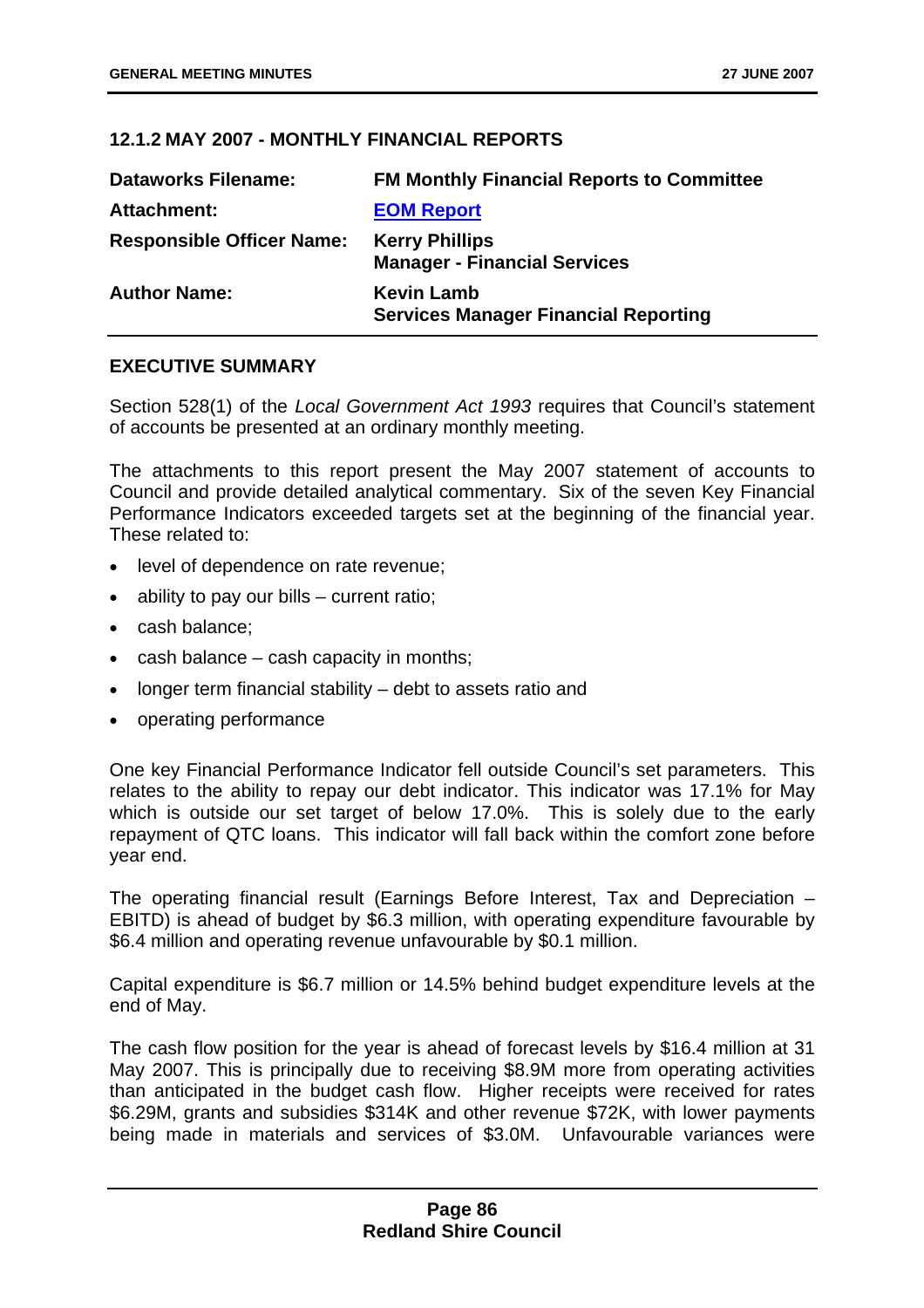experienced with respect to lower receipts for fees and charges \$195K, contributions \$87K, interest received \$104K and employee costs \$353K.

# **PURPOSE**

The purpose is to present the May 2007 report to Council and explain the content and analysis of the report. Section 528 of the Local Government Act 1993 requires the Chief Executive Officer of a local government to present statements of its accounts to the local government.

# **BACKGROUND**

The Corporate Plan contains a strategic priority to ensure the long term financial viability of the Shire and provide public accountability in financial management. For organisational effectiveness, it is important that Council receive and understand the monthly financial statements.

### **ISSUES**

The following elements, shown in the attachments, comprise the End of Month Financial Reports for May 2007:

# **Corporate Financial Report Card (A)**

- Operating Revenue compared with Budget;
- General Operating Costs compared with Budget;
- Capital Expenditure compared with Budget;
- Cash Position; and
- Employee Costs compared with Budget.

# **Report Card Analysis (B)**

### **Council Financial Report 1 (C)**

Shows the percentage variance of year to date actual results compared with year to date budget by colour indicators.

### **Council Financial Report 2 (D)**

Shows year to date actual results compared with annual and year to date budgets. This report has a brief commentary on all year to date variances greater than \$30,000.

A **Balance Sheet (E)**, an **Investment Summary (F)**, a **Statement of Cash Flows (G)**, **Financial Stability Ratios report (H)** and **Community Benefit Fund Report (I)** have been included to provide the complete picture of Council's Finances.

# **RELATIONSHIP TO CORPORATE PLAN**

The recommendation primarily supports Council's strategic priority to ensure the long term financial viability of the Shire and provide public accountability in financial management.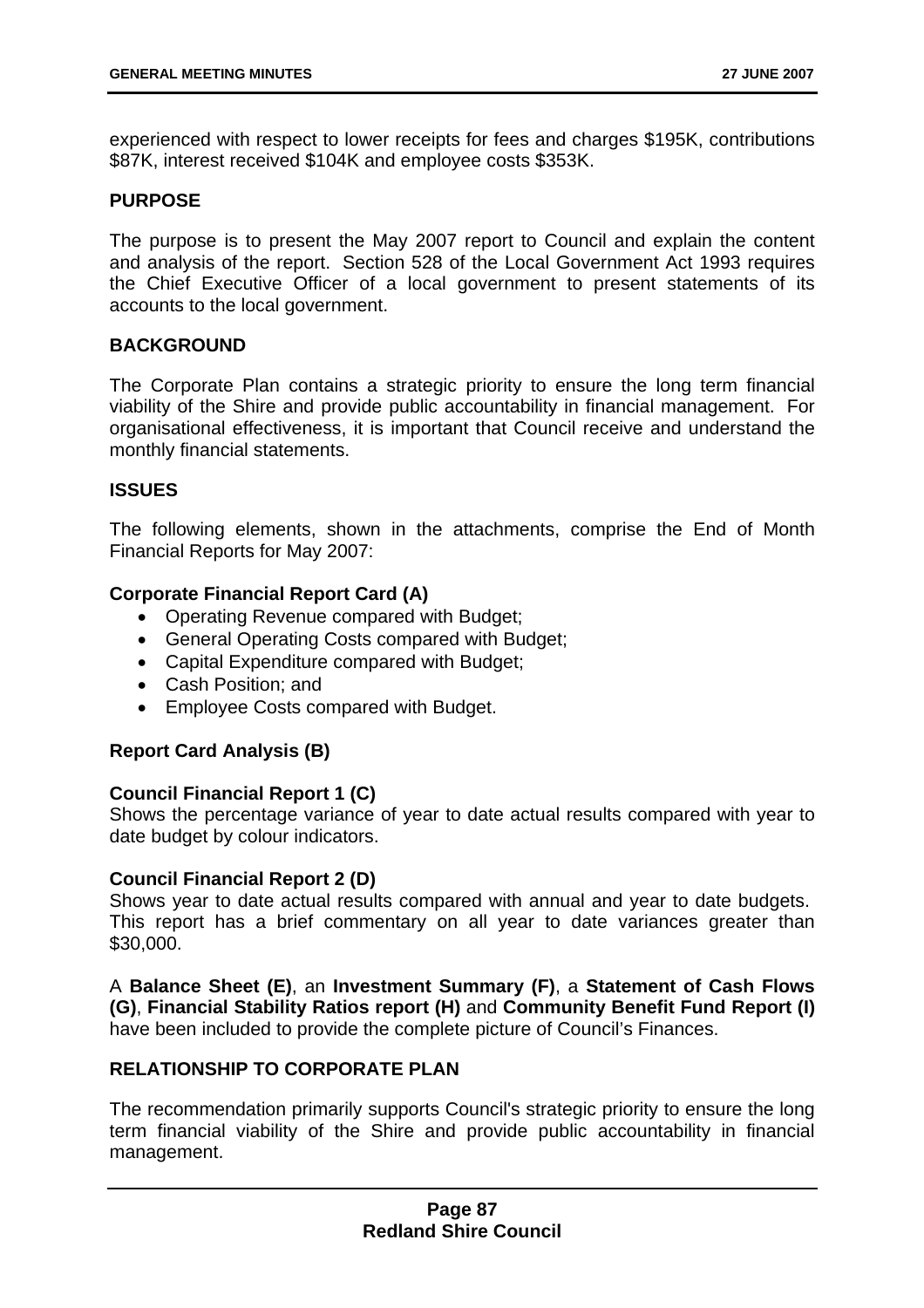#### **FINANCIAL IMPLICATIONS**

The overall financial position remains strong with EBITD of \$33.4 million (\$6.3 million ahead of budget). This result is due to total operating revenue of \$133.6 million (\$0.1 million behind budget) and total operating costs of \$100.2 million (favourable variance of \$6.4 million).

The Capital expenditure program is \$6.7 million or 14.5% behind targeted expenditure levels at the end of May.

The investment of surplus funds for the month returned a weighted average rate of return of 6.59% that compares favourably to the benchmark UBS Australia Bank Bill Index of 6.42%.

The cash balance remains strong at \$52.6 million, equivalent to 5.6 months cash capacity.

#### **PLANNING SCHEME IMPLICATIONS**

The Land Use Planning Group was consulted and it is considered that the outcome of recommendations in this report will not require any amendments to the Redlands Planning Scheme.

#### **CONSULTATION**

Consultation has taken place amongst the Executive Leadership Group.

#### **OPTIONS**

#### **PREFERRED**

That Council note the End of Month Financial Reports for May 2007 and explanations as presented in the attachments.

#### **ALTERNATIVE**

That Council requests additional information.

#### **OFFICER'S/COMMITTEE RECOMMENDATION/ COUNCIL RESOLUTION**

Moved by: Cr Williams Seconded by: Cr Barker

**That Council resolve to note the End of Month Financial Reports for May 2007 and explanations as presented in the following attachments:** 

- **1. Corporate Financial Report Card;**
- **2. Report Card Analysis;**
- **3. First Council Financial Report;**
- **4. Second Council Financial Report;**
- **5. Balance Sheet;**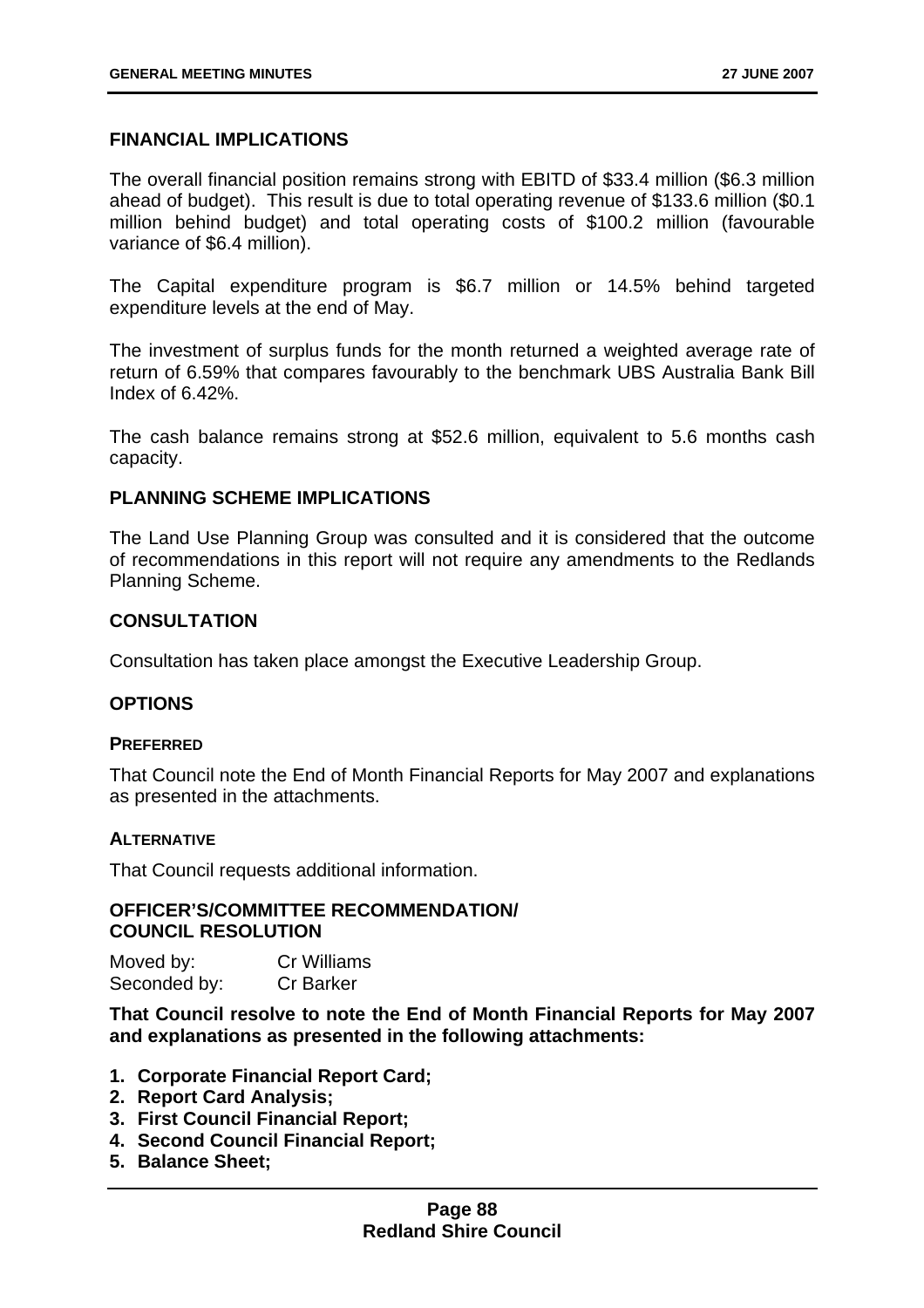- **6. Investment Summary;**
- **7. Statement of Cash Flows;**
- **8. Financial Stability Ratios report; and**
- **9. Community Benefit Fund report.**

**CARRIED**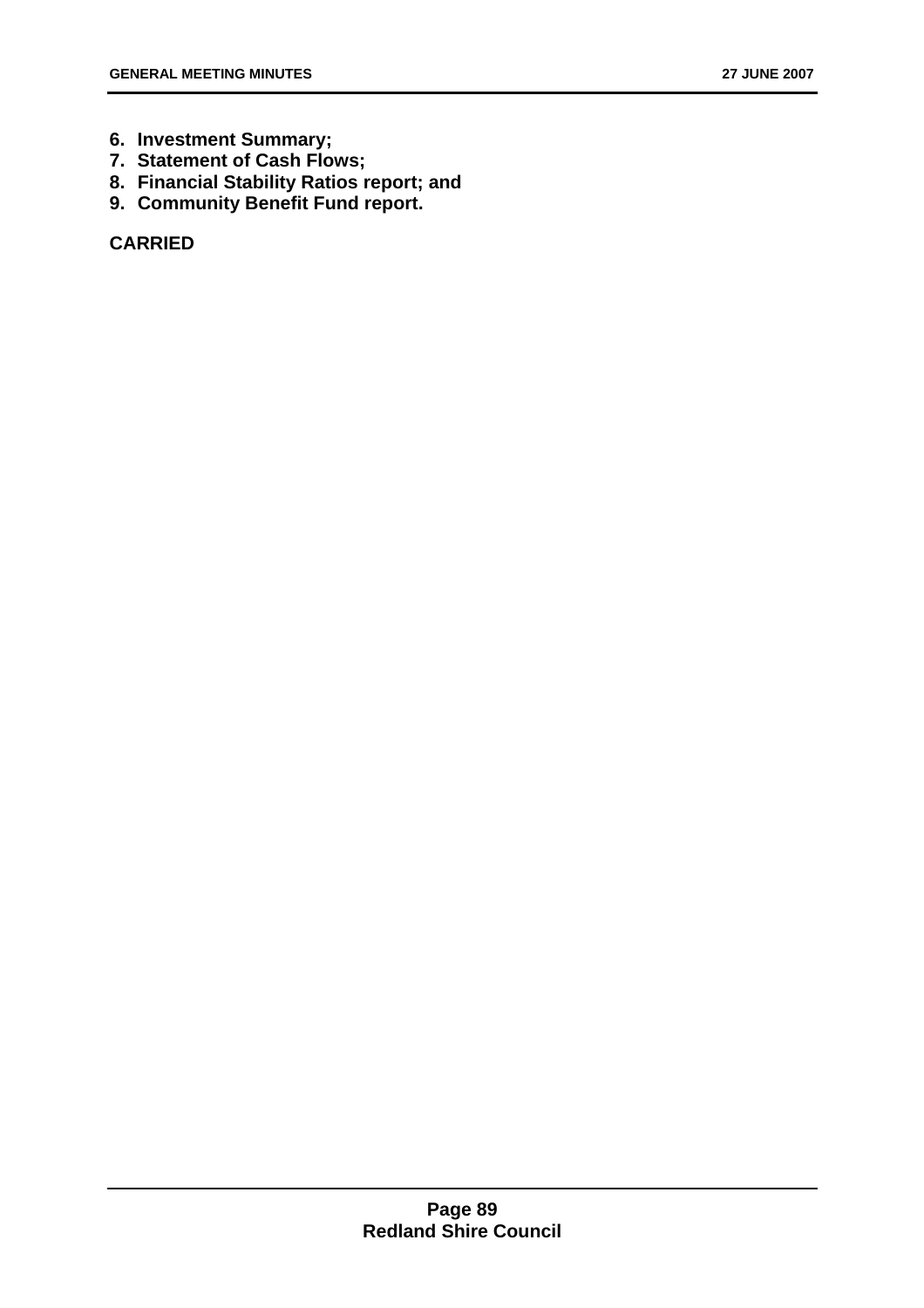# **12.1.3 COUNCILLORS' EMPLOYMENT STATUS**

| <b>Dataworks Filename:</b>       | <b>Gov Councillors Remuneration</b>                            |
|----------------------------------|----------------------------------------------------------------|
| Attachment:                      | <b>ATO Interpretative Decision</b>                             |
| <b>Responsible Officer Name:</b> | <b>Ray Turner</b><br><b>General Manager Corporate Services</b> |
| <b>Author Name:</b>              | <b>Ray Turner</b><br><b>General Manager Corporate Services</b> |

### **EXECUTIVE SUMMARY**

On 26 May 2004 Council adopted the Councillors' Entitlement Guideline, GL-248- 002.

Section 1.4(i) of this guideline states that '*The Mayor and Councillors are not employees of Council in the ordinary sense. Councillors at Redland Shire are regarded as contractors in relation to PAYG and Fringe Benefits Tax.*'

Because of the current decision by RSC Councillors to be treated as contractors in relation to PAYG and Fringe Benefits Tax, there are no options available to a Councillor for salary sacrificing.

Section 446-5 of Schedule 1 to the *Taxation Administration Act 1953* provides for Councillors of a local governing body to be subject to Pay As You Go withholding provisions under that Act by passing a unanimous resolution to do so.

Taxation Ruling ATO ID 2007/8 states that if such a resolution is passed by a Council, Councillors would then be eligible to enter in to salary sacrifice arrangements such as superannuation.

Adoption of such a resolution means that Councillors will be treated as employees for taxation purposes only.

### **PURPOSE**

This report will define the legislative requirements, processes, advantages and disadvantages to Redland Shire Council as an organisation of passing a resolution to treat Councillors as employees for taxation purposes. No advice or comment will be made regarding the personal taxation, superannuation or financial situation of individual Councillors. It is strongly advised that Councillors obtain their own taxation, superannuation or other advice before considering this report at a Council meeting.

### **BACKGROUND**

At the General Meeting of 30 May 2007, Council resolved

*That following the Australian Taxation Office Directive 8/2006 in December 2006 regarding Queensland local government councillors, an urgent report be brought*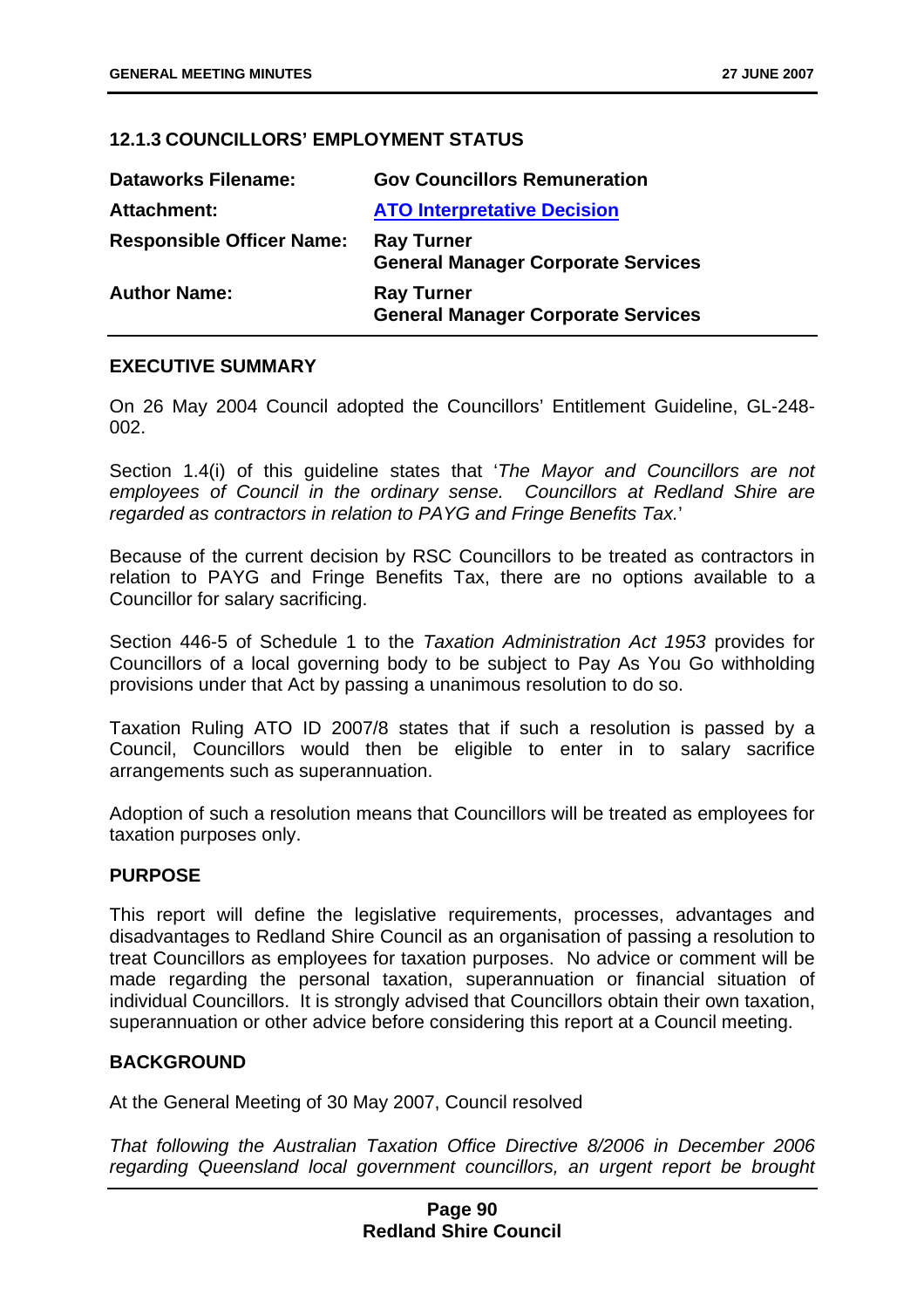*forward to Council outlining the advantages and disadvantages of councillors unanimously voting to become "employees for taxation purposes" as required by the Directive, in order to have the same salary sacrificing arrangements as other employed residents of Australia.* 

### Current RSC Status

On 26 May 2004 Council adopted the Councillors' Entitlement Guideline, GL-248- 002.

Section 1.4(i) of this guideline states that '*The Mayor and Councillors are not employees of Council in the ordinary sense. Councillors at Redland Shire are regarded as contractors in relation to PAYG and Fringe Benefits Tax.*'

The exemption from Fringe Benefits Tax (FBT) is detailed in Taxation Ruling MT 2016. Clause 2 of this Ruling states that *'An essential element of the definition of "fringe benefit" is that the benefit must be one provided in respect of the employment of the employee. Unless a benefit is provided in the context of an employer-employee relationship the tax has no application'.* 

GL-248-002 defines all entitlements and benefits to be provided to RSC Councillors including an annual remuneration component, motor vehicle, and allowances.

Salary sacrificing is an arrangement between an employer and an employee where the employee agrees to forego part of their salary or wages in return for the employer providing benefits of a similar value.

Because of the current decision by RSC Councillors to be treated as contractors in relation to PAYG and Fringe Benefits Tax, there are no options available to a Councillor for salary sacrificing.

### **Legislative Requirements**

### *Local Government Act Queensland 1993* (LG Act)

Section 237 LG Act allows a Council to resolve to authorise the payment or provision of remuneration to a Councillor. The Council resolution must state:

- The purpose for which the remuneration is to be paid or provided; and
- The persons entitled to remuneration; and
- The amount or value of the remuneration or the basis on which it is calculated;
- The principles or remuneration system on which the remuneration is based; and
- The reasons for adopting the principles or system.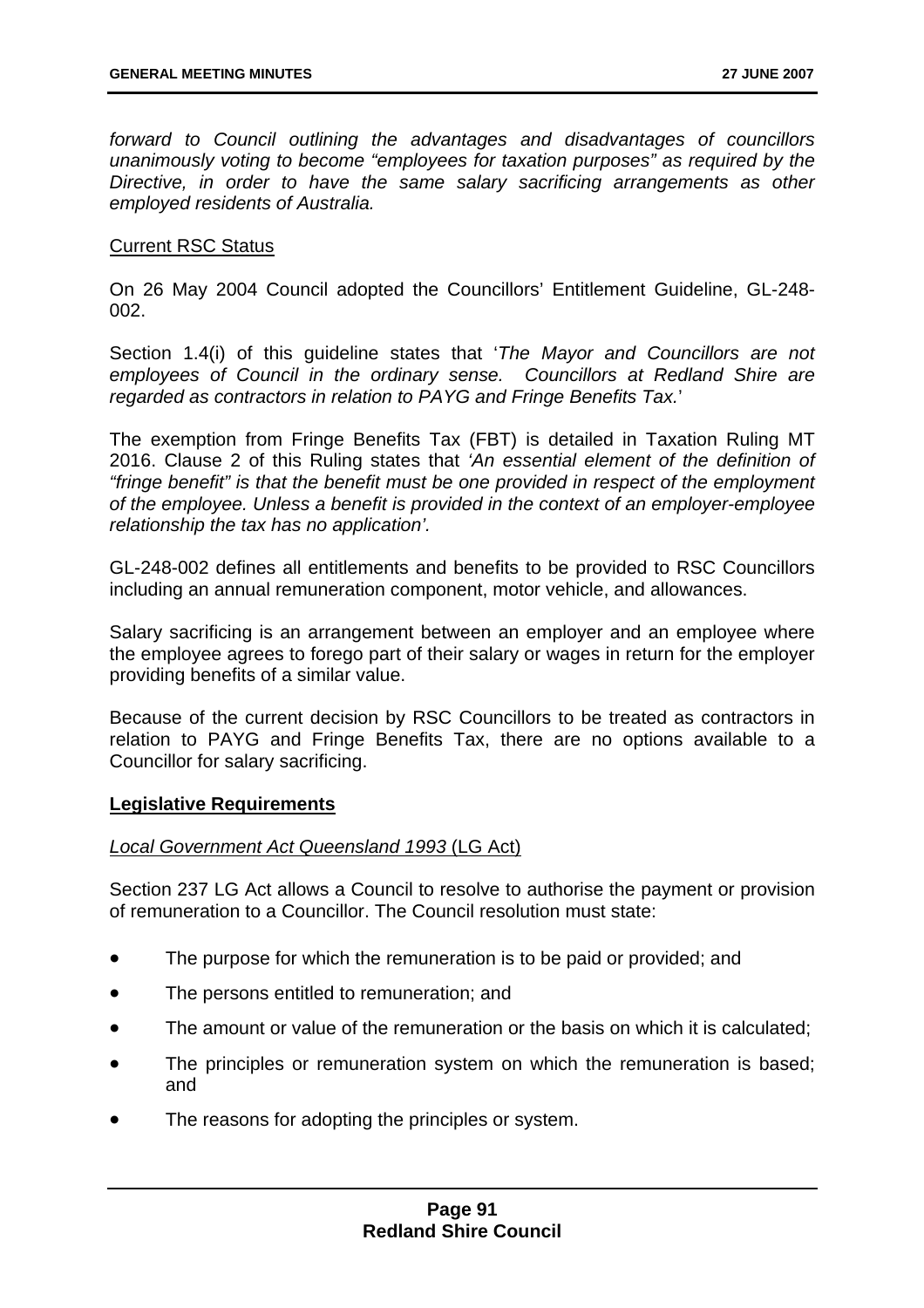Section 1181 of the LG Act defines Councillors as eligible members of LG Super. Section 1184(1) of the LG Act states that a member, or a local government for a member, may make additional contributions to the scheme to secure additional benefits under the trust deed.

The Australian Taxation Office has confirmed that section 1184(1) is subject to the provisions of the *Taxation Administration Act 1953*.

### *The Taxation Administration Act 1953* (TAA)

Section 446-5 of Schedule 1 to the TAA provides for Councillors of a local governing body to be subject to Pay As You Go (PAYG) withholding provisions under that Act by passing a unanimous resolution to do so.

Taxation Ruling ATO ID 2007/8 states that if such a resolution is passed by a Council, Councillors would then be eligible to enter in to salary sacrifice arrangements such as superannuation.

Adoption of such a resolution means that Councillors will be treated as employees for taxation purposes only.

Section 446-5 (2) states that the resolution must specify a day on which the resolution takes effect and that day must be within 28 days from the day after the resolution was made.

It should be noted that if Councillors had passed a resolution to apply the PAYG provisions, S446-5 to Schedule 1 of the TAA requires a unanimous resolution to revert back to not being subject to those provisions.

### **Council Impacts of Councillors as Employees for Taxation Purposes**

If Councillors are subject to the PAYG provisions, Fringe Benefits Tax (FBT) will apply to non cash benefits provided to Councillors such as:

- Motor vehicles provided to Councillors
- Reimbursement of home internet costs used for private purposes
- Reimbursement of home telephone costs uses for private purposes
- Other specific instances that may attract FBT such as
	- *-* entertaining visiting overseas dignitaries
	- *-* where a Councillor postpones return from an overseas work related trip to undertake personal travel, a fringe benefit will arise.

This additional cost of FBT is hard to estimate as the number of kilometres travelled by a Councillor in a Council supplied vehicle will have a major impact on costs, and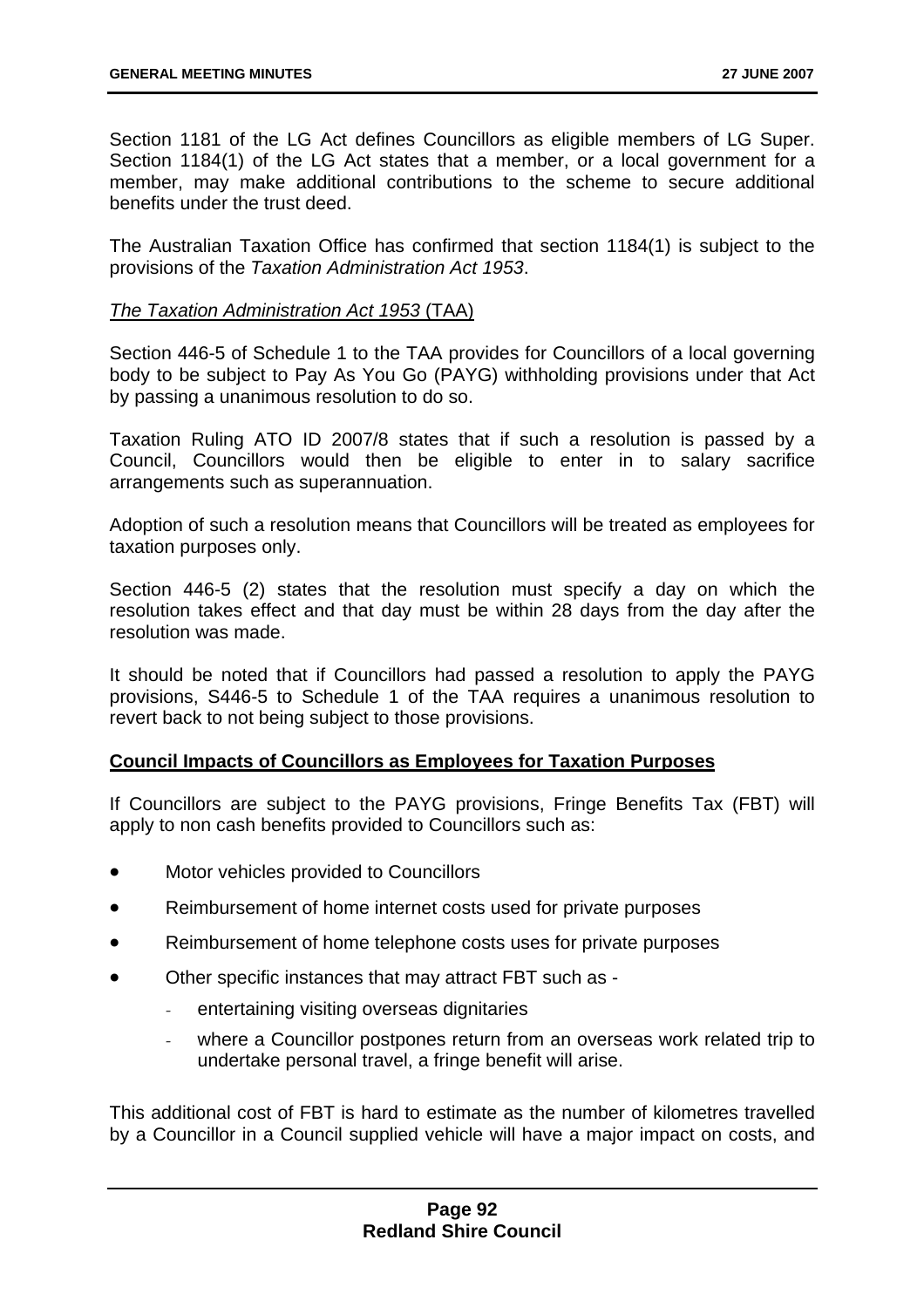other specific instances are on an ad hoc basis. As a guide, FBT costs of around \$30,000 to \$50,000 may be incurred.

Other than FBT, there are no other advantages or disadvantages identified that will impact on the organisation.

### **Other Entitlements**

The treatment of Councillors as employees for taxation purposes does not invoke any requirements to consider other specific employment or remuneration benefits.

# **Process to Change Employment Status to Employees for Taxation Purposes**

Step 1 - Under S 465 of the LG Act, Council must publish a notice setting out any proposed resolution to provide or amend the remuneration of Councillors. This notice must be at least four weeks and not longer than six weeks before the resolution goes to a Council meeting.

Step 2 – After the notice period in Step 1, Council would pass a resolution to amend the Councillor Remuneration Guideline GL-248-002 to note the changes to employment status for taxation purposes and include salary sacrificing options or any other changes to entitlements identified to the community in Step 1.

Step 3 – After the appropriate notice in Step 1 and the adoption of a revised Councillor Remuneration Guideline, Council would then pass a resolution in accordance with Section 446-5 to Schedule 1 of the TAA. Council must specify the date that this resolution would apply from and this date must be within 28 days from the day following the resolution. Note that for this resolution to take effect, it must be passed unanimously.

# **ISSUES**

Nothing in this report should be construed as offering any personal taxation or financial advice to Councillors. It is strongly advised that Councillors obtain their own taxation, superannuation or other advice before considering this report at a Council meeting.

### **RELATIONSHIP TO CORPORATE PLAN**

The recommendation primarily supports Council's strategic priority to provide effective organisational leadership through strategic planning and accountable and ethical standards of practice.

### **FINANCIAL IMPLICATIONS**

Council will be required to pay Fringe Benefits Tax on relevant non cash Councillor benefits of somewhere in the vicinity of \$30,000.00 to \$50,000.00 per annum.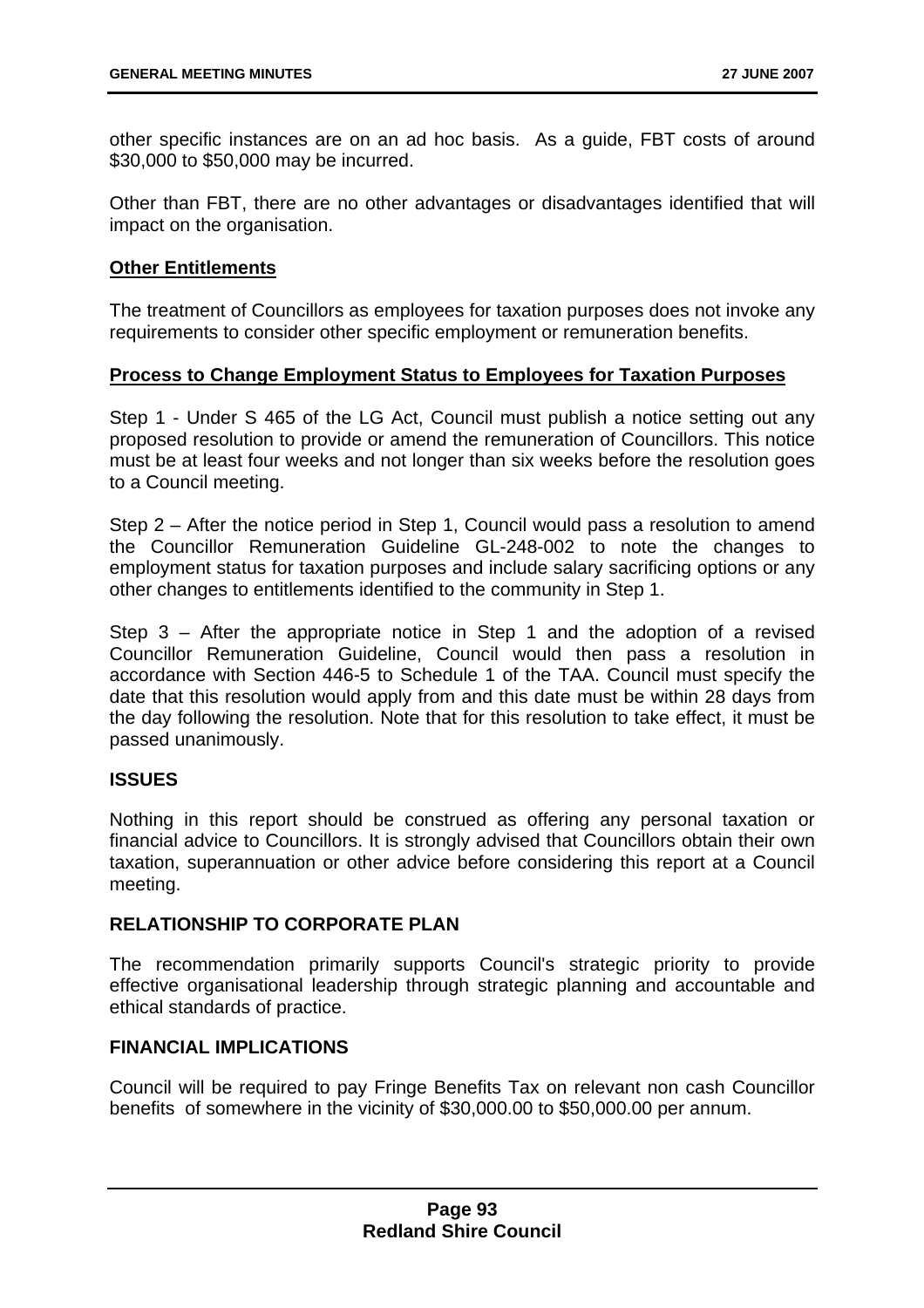# **CONSULTATION**

This report is a consequence of a Council resolution. No consultation has been undertaken with any Councillors or Council employees.

### **OPTIONS**

### **PREFERRED**

That the report be noted and that any subsequent action be defined by Council.

# **OFFICER'S RECOMMENDATION**

That Council resolve that the report be noted and any subsequent resolution be defined by Council.

# **PROCEDURAL MOTION**

Moved by: Cr Ogilvie

That this matter lie on the table and be discussed as the last item of business.

CARRIED

# **PROCEDURAL MOTION**

Moved by: Cr Ogilvie

That this matter be taken from the table.

CARRIED

This item was discussed further.

### **PROCEDURAL MOTION**

Moved by: Cr Murray

That this matter lie on the table until the General Meeting to be held on 27 June 2007.

### CARRIED

In accordance with Subordinate Local Law No 5 (meetings), section 29(7), a procedural motion "that the matter be taken from the table" is required prior to further discussion on this matter.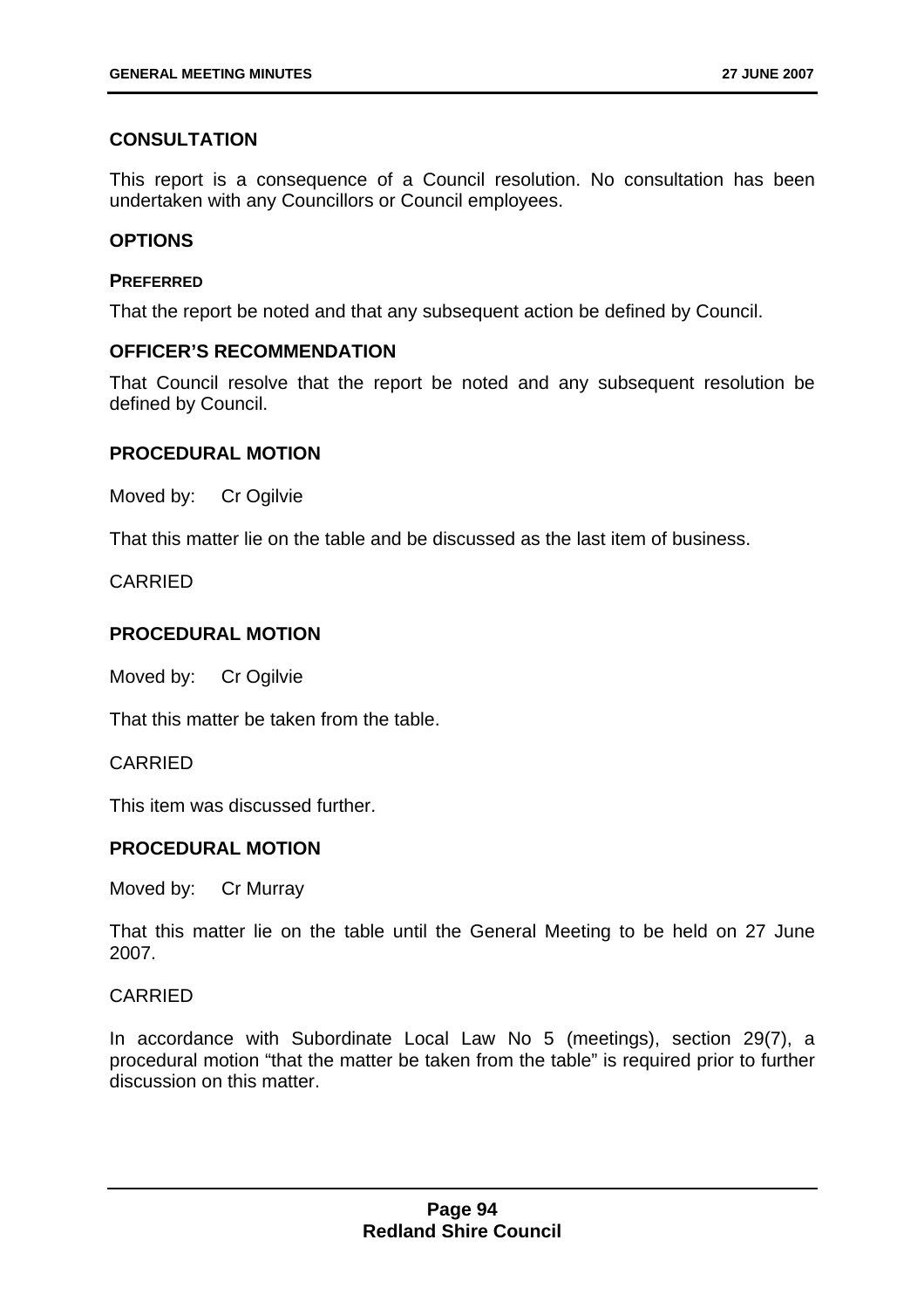### **PROCEDURAL MOTION**

Moved by: Cr Williams

That this matter be taken from the table.

### CARRIED

This matter was taken from the table and discussed by Council.

#### **COUNCIL RESOLUTION**

| Moved by:    | Cr Murray   |
|--------------|-------------|
| Seconded by: | Cr Williams |

**That the Council resolve as follows:** 

- **1. That under section 446-5 of Schedule 1 to the** *Taxation Administration Act 1953* **(TAA) to provide for councillors of Redland Shire Council to be subject to Pay As You Go (PAYG) withholding provisions effectively allowing councillors to be treated as employees for taxation purposes; and**
- **2. That this provision, allowing salary sacrificing, to afford councillors the same benefits as employees throughout Australia with respect to the new superannuation laws be subject to a statutory public notification period of 30 days prior to final consideration by Council at its meeting on 1 August 2007.**

**CARRIED** (Unanimously)

(Crs Dowling and Henry were absent from the meeting).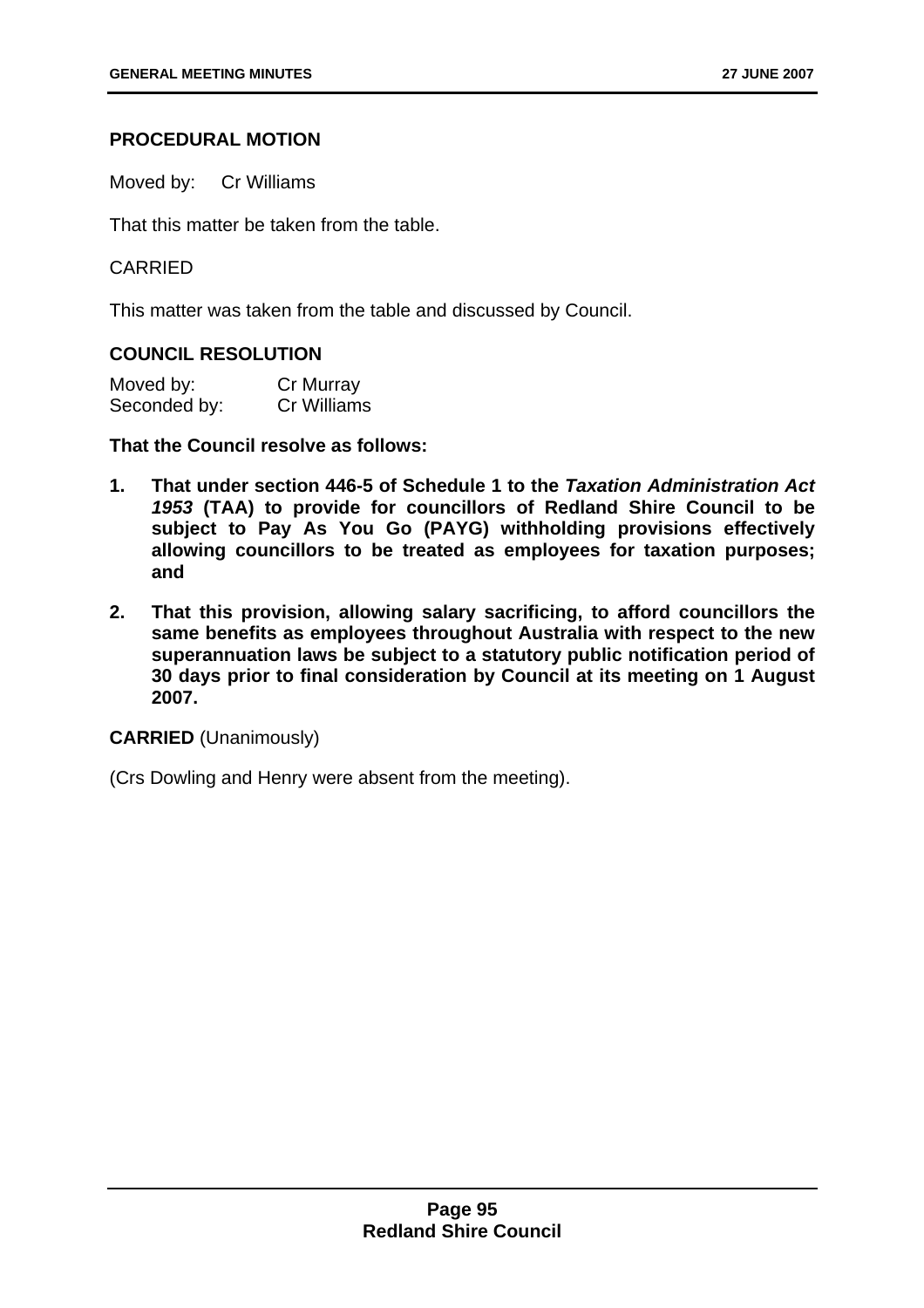# **12.2 CUSTOMER SERVICES**

#### **12.2.1 MAINTENANCE - DREDGING - TOONDAH HARBOUR**

| <b>Dataworks Filename:</b>       | <b>PDG-10911</b>                                                        |
|----------------------------------|-------------------------------------------------------------------------|
| <b>Responsible Officer Name:</b> | <b>Lex Smith</b><br><b>Manager, Project Delivery Group</b>              |
| <b>Author Name:</b>              | <b>David Humphrey</b><br><b>Technical Officer - Special Maintenance</b> |

### **EXECUTIVE SUMMARY**

Maintenance dredging of Toondah Harbour is necessary to reinstate adequate water depth for safe navigation. The harbour performs an important role for the transportation of people and goods between the mainland and North Stradbroke Island.

A cost sharing arrangement for the maintenance dredging of Toondah Harbour has been verbally agreed in principle by Redland Shire Council, Queensland Transport, Stradbroke Flyer, Stradbroke Ferries and Sea Stradbroke.

At the General Meeting of 26 July 2006, item No 10.1.5, Council resolved as follows:

- *1. That the preferred cost sharing arrangement for maintenance dredging of Toondah Harbour be established, as outlined in Table 1, with maximum contributions of \$350,000 each by Redland Shire Council and Queensland Transport;*
- *2. That the Toondah Harbour ferry/barge operators and Queensland Transport*  be advised of Council's preferred basis for cost sharing to carry out the *maintenance dredging of Toondah Harbour in accordance with this report; and*
- *3. That the commercial operators be advised that Council will not contribute to the cost of subsequent maintenance dredging in Toondah Harbour, and that they will need to agree to a future cost sharing arrangement and develop an agreement for annual contributions to a maintenance trust fund.*

### **PURPOSE**

This report seeks Council approval to delegate authority to the Chief Executive Officer to make, vary and discharge all contracts related to the maintenance dredging of Toondah Harbour for the 2007/2008 financial year subject to the prior receipt of monies due as contribution from the operators.

### **BACKGROUND**

1. Toondah Harbour performs an important link in the transportation between the mainland and North Stradbroke Island. Stradbroke Flyer, Stradbroke Ferries and Sea Stradbroke carry out commercial transport operations between the harbour and Dunwich. The marine operations are dependent on adequate water depth at all tidal stages to ensure the safe navigation of ferries and

# **Page 96 Redland Shire Council**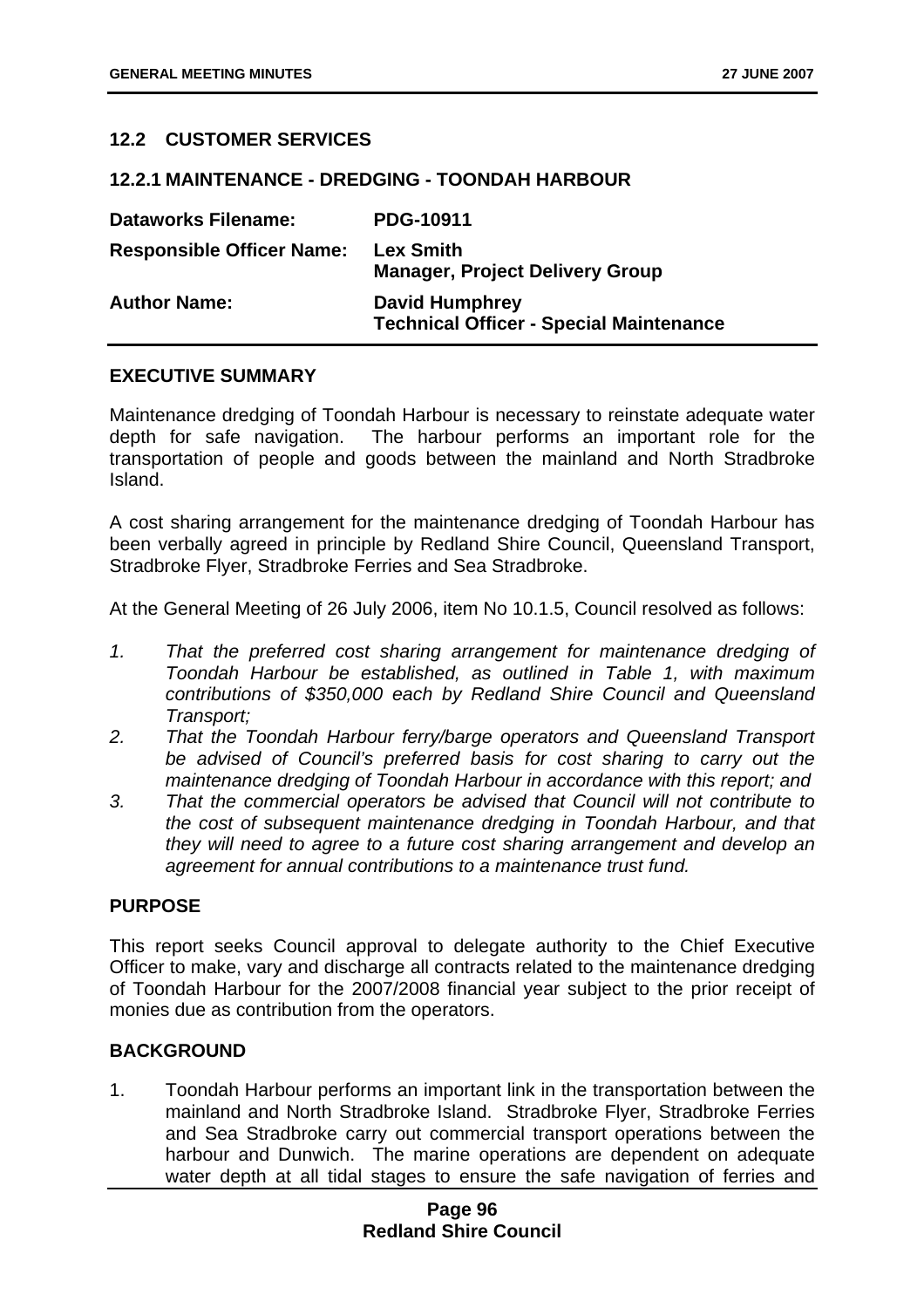barges. Toondah Harbour also incorporates a public recreation boat ramp and a marine facility of the CSIRO.

- 2. The Stradbroke Flyer, Stradbroke Ferries and Sea Stradbroke all have obligations under their leases to carry out maintenance dredging.
- 3. The last time maintenance dredging was carried out in the harbour was during 1998. Since then, the accretion of silts and clays has been such that it is impacting on all the operators.
- 4. During 2005, Queensland Transport (QT) commissioned WBM Oceanics to sample and analyse the sediments in the areas affected by maintenance dredging of the harbour basin at Toondah. The report indicated the presence of some contaminants where the concentrations exceed the screening levels provided in the National Ocean Disposal Guidelines for Dredge Material.
- 5. The ability to dispose of the dredged material in the Bay is important to the cost of dredging. As a result of the outcomes of the 2005 sampling, no "at sea" disposal of the dredge material is permitted. The cost of land disposal can be up to 3 times the cost of disposal at the designated spoil sites in Moreton Bay.
- 6. Further testing was carried out to monitor the effects of the contaminated material. As a result of this testing of the spoil and at Mud Island spoil ground, Council has obtained a permit to dispose of the spoil at sea with strict conditions applied.
- 7. Infrastructure Planning has engaged Department of Main Roads Major Projects Group to Manage the Contract to Dredge. This group manages all dredging contracts for Queensland Transport and have experienced professionals within the group. Project Delivery Group will manage the financial, pre survey, progressive and post surveys along with the monitoring of the placement site.
- 8. On 26 July 2006 Council resolve to coordinate the maintenance dredging and collect a proportionate contribution of the costs from each of the ferry operators who operate from Toondah Harbour. Council also resolved to make a contribution of up to \$350,000 towards the dredging costs.
- 9. Council has now obtained the approvals necessary from the EPA to carry out the maintenance dredging and a tender has now been invited for the contract to carry out the maintenance dredging for Toondah Harbour. It is anticipated that the value of the contract will be in excess of \$500,000.

# **ISSUES**

# Conditions applied to dredging approval - Toondah Harbour

The conditions being applied by EPA with the dredging approval are very stringent due to the ammonia content in the spoil. It is a requirement to monitor the Mud Island disposal ground during placement and for some time after. This has the potential to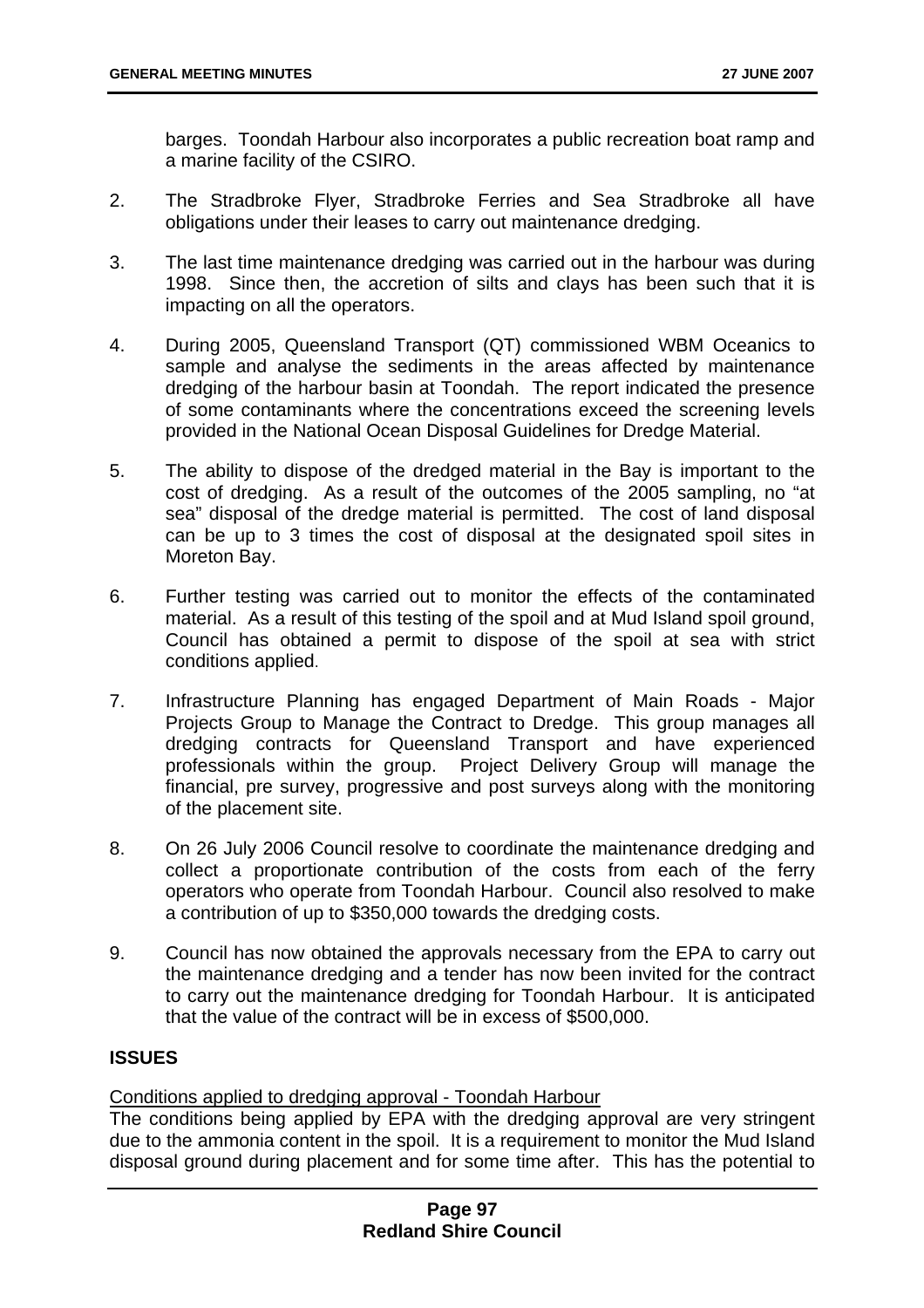terminate the placement of spoil at this site. EPA will also have a third party on site to monitor the disposal to ensure that appropriate guidelines and procedures are being applied.

#### Tidal constraints in Spring

Any tidal levels below 0.4 m LAT have an impact on operators being able to operate safely and meet timetables. This has a flow-on effect to the transportation of people and goods between the mainland and North Stradbroke Island. Towards late September the spring tides will have a large impact with low water being 0.09 m LAT during morning peak hour. It is, therefore, desirable to have the dredging completed by this time.

This means that a contract has to be awarded and completed as soon as possible to meet this timeframe.

#### Toondah Dredging Cost Sharing

Table 1 contains the calculated apportionment of costs based on the preliminary cost estimate and maximum contributions of \$350,000 each by RSC and QT. If the actual cost of dredging is higher than the estimate, then the contributions from the operators should be increased proportionally to cover the additional cost.

The operators raised concerns that they are carrying all the risk and associated costs with the project.

The operators have been asked for 50% payment of the total estimated contribution required from each transport operator by 15 June 2007 with the balance amount payable when the final contract sum is known and prior to awarding of the contract, with provision for 10% contingencies. The operators have verbally agreed to this.

There is a potential to stop or delay the project if all of the monies are not received and commitment made by all operators by the required times.

|  |  |  |  | <b>Table 1: Cost Sharing on Preliminary Cost Estimate</b> |
|--|--|--|--|-----------------------------------------------------------|
|--|--|--|--|-----------------------------------------------------------|

|                              | Contribution | Percentage of cost<br>sharing for operators |
|------------------------------|--------------|---------------------------------------------|
|                              | ΄\$          | (%)                                         |
| Queensland Transport         | 350,000      | N/A                                         |
| <b>Redland Shire Council</b> | 350,000      | N/A                                         |
| Stradbroke Flyer             | 106,732      | 18.4%                                       |
| <b>Stradbroke Ferries</b>    | 248,081      | 43.0%                                       |
| Sea Stradbroke               | 222,121      | 38.5%                                       |
| <b>Total</b>                 | 1,276,934    | 100.0%                                      |

# **RELATIONSHIP TO CORPORATE PLAN**

The recommendation primarily supports Council's strategic priority to provide and maintain water, waste services, roads, drainage and support the provision of transport and waterways infrastructure.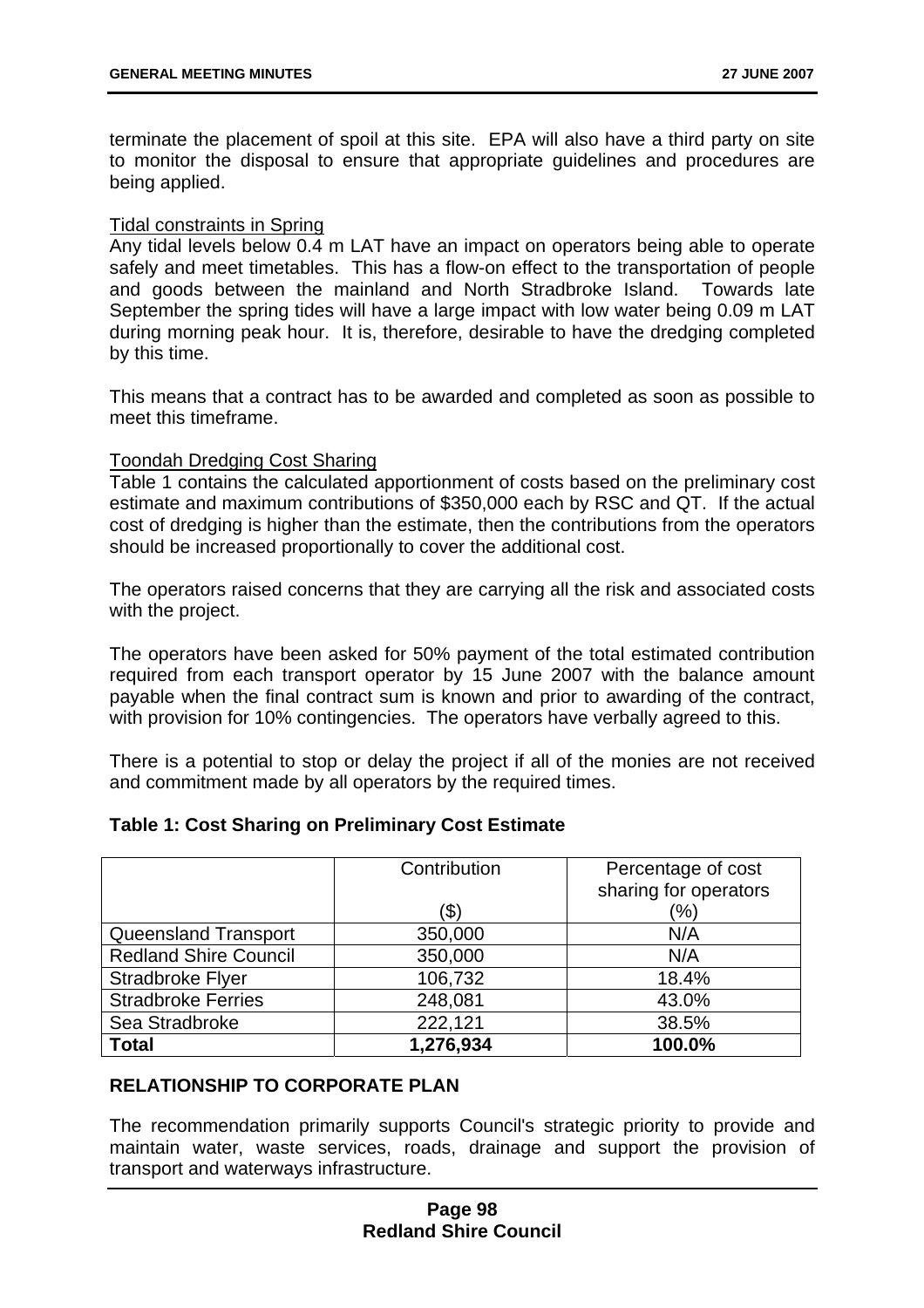# **FINANCIAL IMPLICATIONS**

Council will provide a one-off maximum contribution of \$350,000 for the maintenance dredging of Toondah Harbour. Provision for this funding has been included in the 2007/08 budget.

# **PLANNING SCHEME IMPLICATIONS**

The Land Use planning Group was consulted. Dredging is not covered by the Redlands Planning Scheme (RPS) as the Environmental Protection Agency (EPA) is the assessment manager for tidal works and Environmentally Relevant Activity (dredging).

# **CONSULTATION**

The ferry / barge operators and Queensland Transport.

### **OPTIONS**

### **PREFERRED**

That Council resolve as follows:-

- 1. To delegate authority to the Chief Executive Officer to make, vary and discharge any agreement relating to the dredging of Toondah Harbour including financial contributions, with Qld Transport and the ferry operators who operate out of Toondah Harbour including the businesses known as Stradbroke Flyer, Stradbroke Ferries and Sea Stradbroke; and
- 2. Subject to the prior receipt of all monies and required undertakings from the operators, to delegate authority to the Chief Executive Officer to
	- a. accept and or reject tenders related to the maintenance dredging of Toondah Harbour for the 2007/2008 financial year;
	- b. make vary and discharge all contracts related to the maintenance dredging of Toondah Harbour for the 2007/2008 financial year; and
	- c. sign all relevant documentation.

### **ALTERNATIVE**

That Council resolve to not delegate authority, which may result in delays and further costs associated with the dredging and an interruption to transportation of people and goods between the mainland and North Stradbroke Island.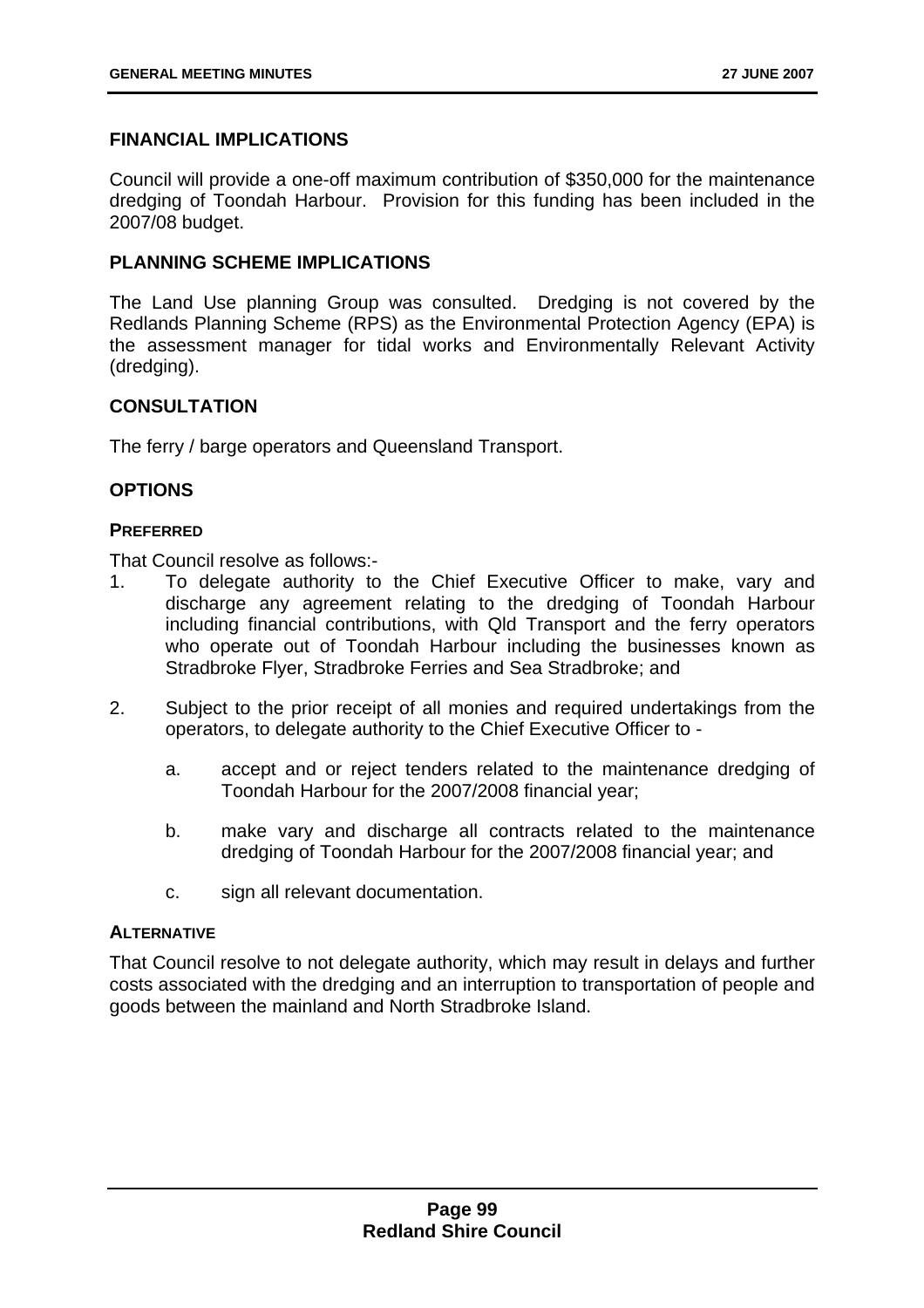# **OFFICER'S/COMMITTEE RECOMMENDATION/ COUNCIL RESOLUTION**

| Moved by:    | <b>Cr Williams</b> |
|--------------|--------------------|
| Seconded by: | <b>Cr Barker</b>   |

**That Council resolve as follows:-** 

- **1. To delegate authority to the Chief Executive Officer to make, vary and discharge any agreement relating to the dredging of Toondah Harbour including financial contributions, with Queensland Transport and the ferry operators who operate out of Toondah Harbour including the businesses known as Stradbroke Flyer, Stradbroke Ferries and Sea Stradbroke; and**
- **2. Subject to the prior receipt of all monies and required undertakings from the operators, to delegate authority to the Chief Executive Officer to** 
	- **a. accept and or reject tenders related to the maintenance dredging of Toondah Harbour for the 2007/2008 financial year;**
	- **b. make vary and discharge all contracts related to the maintenance dredging of Toondah Harbour for the 2007/2008 financial year; and**
	- **c. sign all relevant documentation.**

**CARRIED**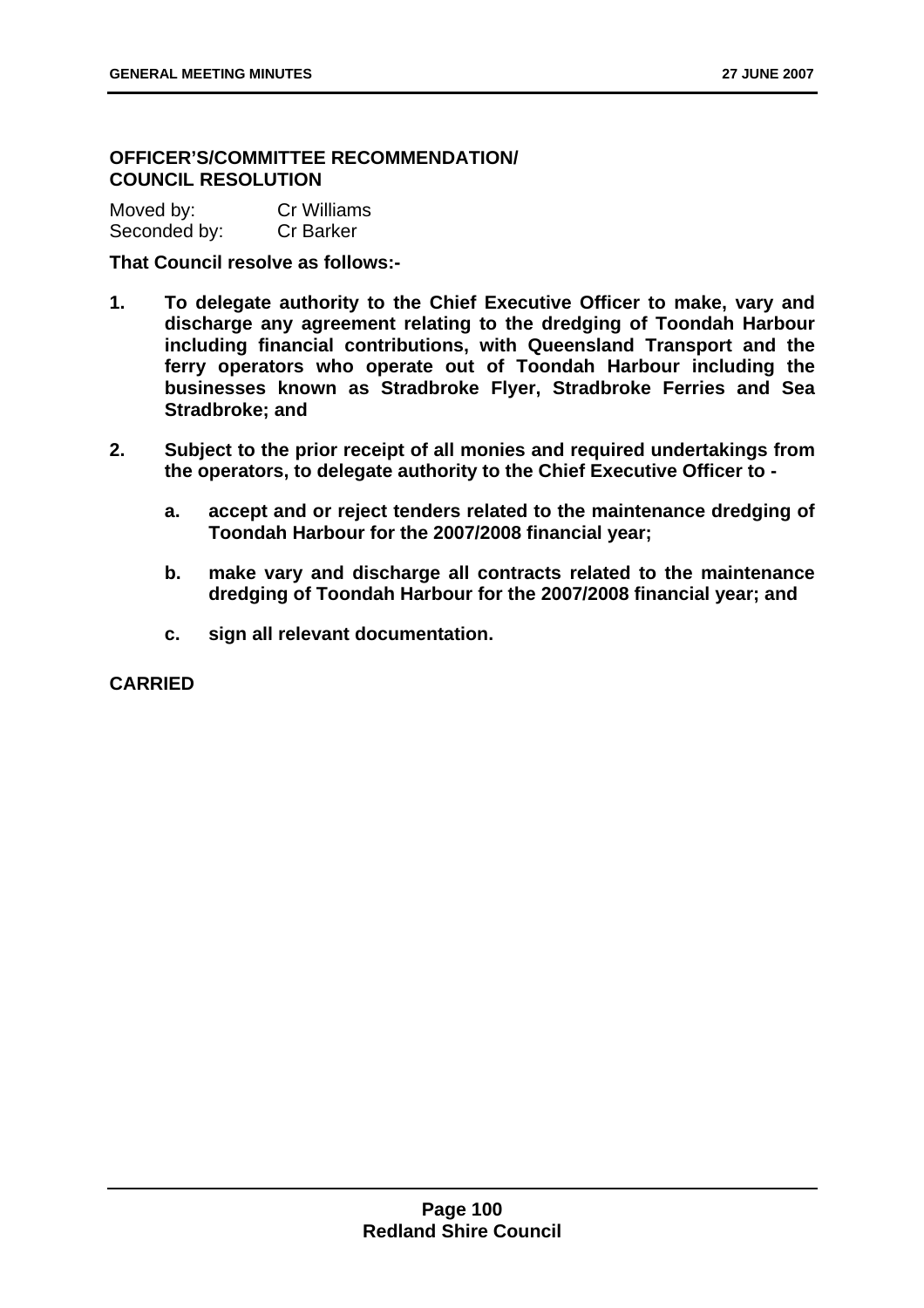### **12.3 PLANNING AND POLICY**

### **12.3.1 MONTHLY BALANCED SCORECARD REPORT FOR MAY 2007**

| <b>Dataworks Filename:</b>       | <b>Gov - Corporate Balanced Scorecard Monthly</b><br><b>Reporting to Committee</b>            |
|----------------------------------|-----------------------------------------------------------------------------------------------|
| <b>Attachment:</b>               | <b>Balanced Scorecard for May 2007</b>                                                        |
| <b>Responsible Officer Name:</b> | Warren van Wyk<br><b>Manager Corporate Planning Performance &amp; Risk</b>                    |
| <b>Author Name:</b>              | <b>Grant Bennett</b><br><b>Service Manager Corporate Planning &amp;</b><br><b>Performance</b> |

### **EXECUTIVE SUMMARY**

The monthly Corporate Balanced Scorecard report, as attached, provides a high level overview of Council's performance in key areas of Council business.

This report provides the performance results and comments for the month of May 2007. Performance is shown in one of four ranges: Outstanding (green), above standard (yellow), satisfactory (orange) or unsatisfactory (red). The overall rating for each Perspective is determined by the relative weightings of each KPI it includes.

The overall rating for Redland Shire Council for the month of May is Outstanding.

### **PURPOSE**

To provide Council with the Corporate Balanced Scorecard report for the month of May 2007.

### **BACKGROUND**

The performance management framework for Redland Shire Council includes the requirement for reports to Council on a monthly and quarterly basis as follows:

- The monthly Corporate Balanced Scorecard (BSC) report to Council of overall organisational performance. This report comprises a concise set of high level KPI's that have been developed to reflect organisational performance against financial, customer, internal/business processes, and people and learning perspectives. This report provides Council with a monthly snapshot on how the organisation is performing in key areas of our business.
- A more detailed quarterly operational plan performance report that focuses on performance at a program level. This report comprises a summary of performance against all KPI's and more detailed comments from Managers about performance that falls above or below an acceptable range.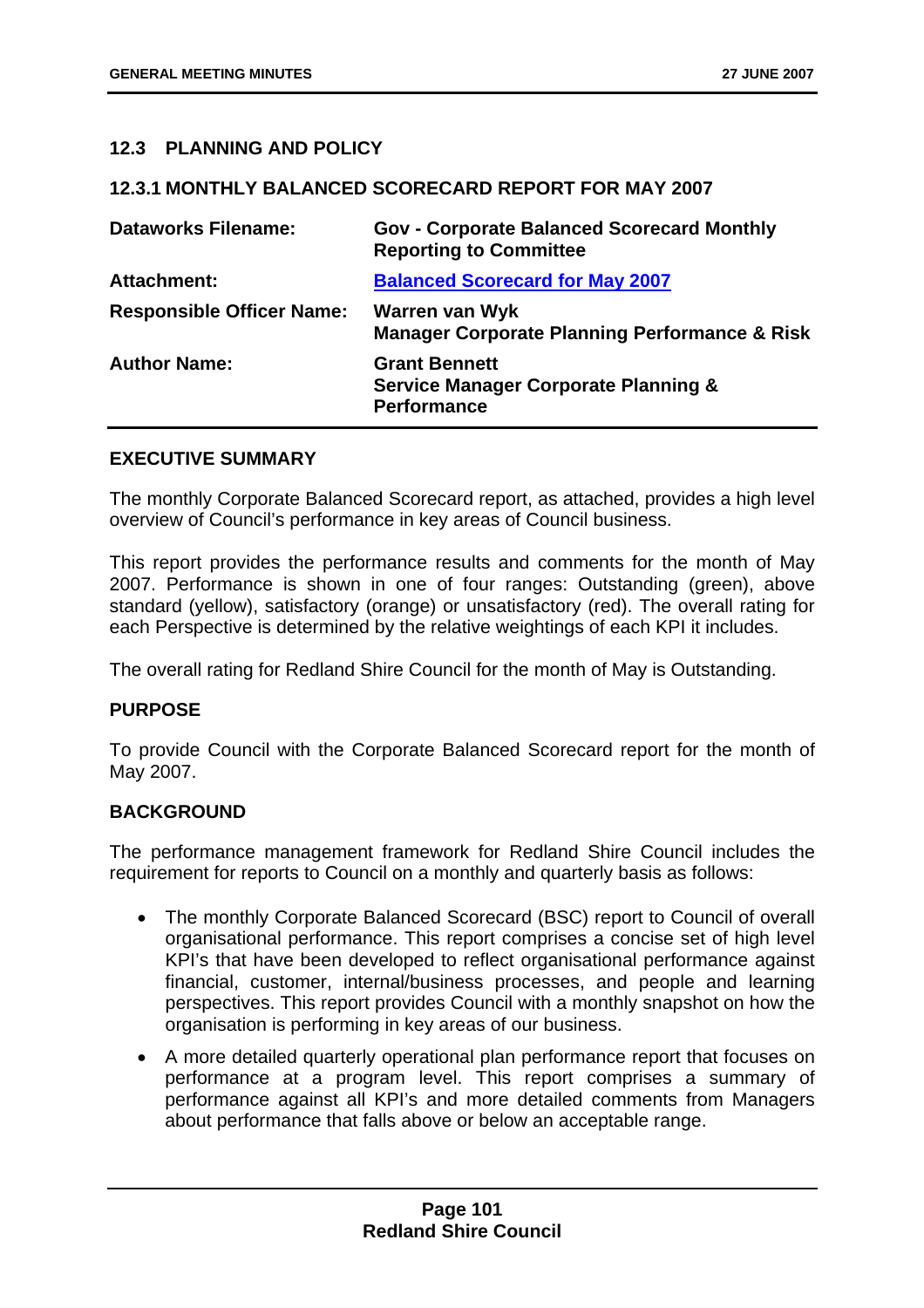# **ISSUES**

The following comments provide an overview of performance under each scorecard perspective and the associated key performance indicators.

# **Financial Perspective**

# May Rating: Outstanding

Proven Earnings Before Interest Tax & Depreciation (EBITD) Savings to Budget (weighting 20%) rated at the outstanding level, with a budget of \$27.1M compared to actual of \$33.3M. Good and Services is underspent \$5.7M, with permanent savings in the order of \$1M identified. Full details are provided in the monthly finance report. Cash Levels within Targets (weighting 8%) rated in the satisfactory range with the result of 5.6 months being higher this month due to rate receipts, but still within the target range.

The Capital Works Program Financial Performance KPI (weighting 12%) compares expenditure on finalised projects with budget. The result this month falls in the above standard range and shows that overall projects are being delivered within budget, with aggregate savings compared to budget of 3.37%.

# **Customer Perspective**

# May Rating: Outstanding

Capital works program practical completion (weighting 15%) reports on the % of capital project milestones achieved compared to plan and continues to rate in the outstanding range. The result year to date of 120.61% indicates that milestones overall are being achieved ahead of schedule. Redland Water & Waste achieved 6/6 milestones for the month and is 100% on target year-to-date. Project Delivery Group continues to be well ahead of target with 782 milestones achieved of 604 planned, representing 194 out of 221 capital projects having reached practical completion so far this year. It needs to be noted that 24 projects will have construction completed 07/08 and that 6 additional reseal projects were added and 2 were transferred out of PDG at Q3 in the 06/07 Program. Corporate Services is also ahead of schedule with 387 achieved against 354 due and Planning and Policy is also on target.

Compliance with the Australian Drinking Water Guidelines (ADWG, weighting 2.5%): Drinking water quality fully complied (100%) with all 4 key ADWG parameters: e-coli levels, turbidity, pH levels, and manganese levels.

Compliance with our EPA Licence for Wastewater (weighting 2.5%) rated as outstanding, with no non-compliances during May.

% of development assessment, integrated commercial and land development applications processed within IPA timeframes (weighting 10%) again achieved 100% of decisions made within statutory timeframes in May, continuing the excellent work by Assessment Services over the past months. The YTD result improved as a result to 96% and has now reached the threshold to achieve an above standard rating.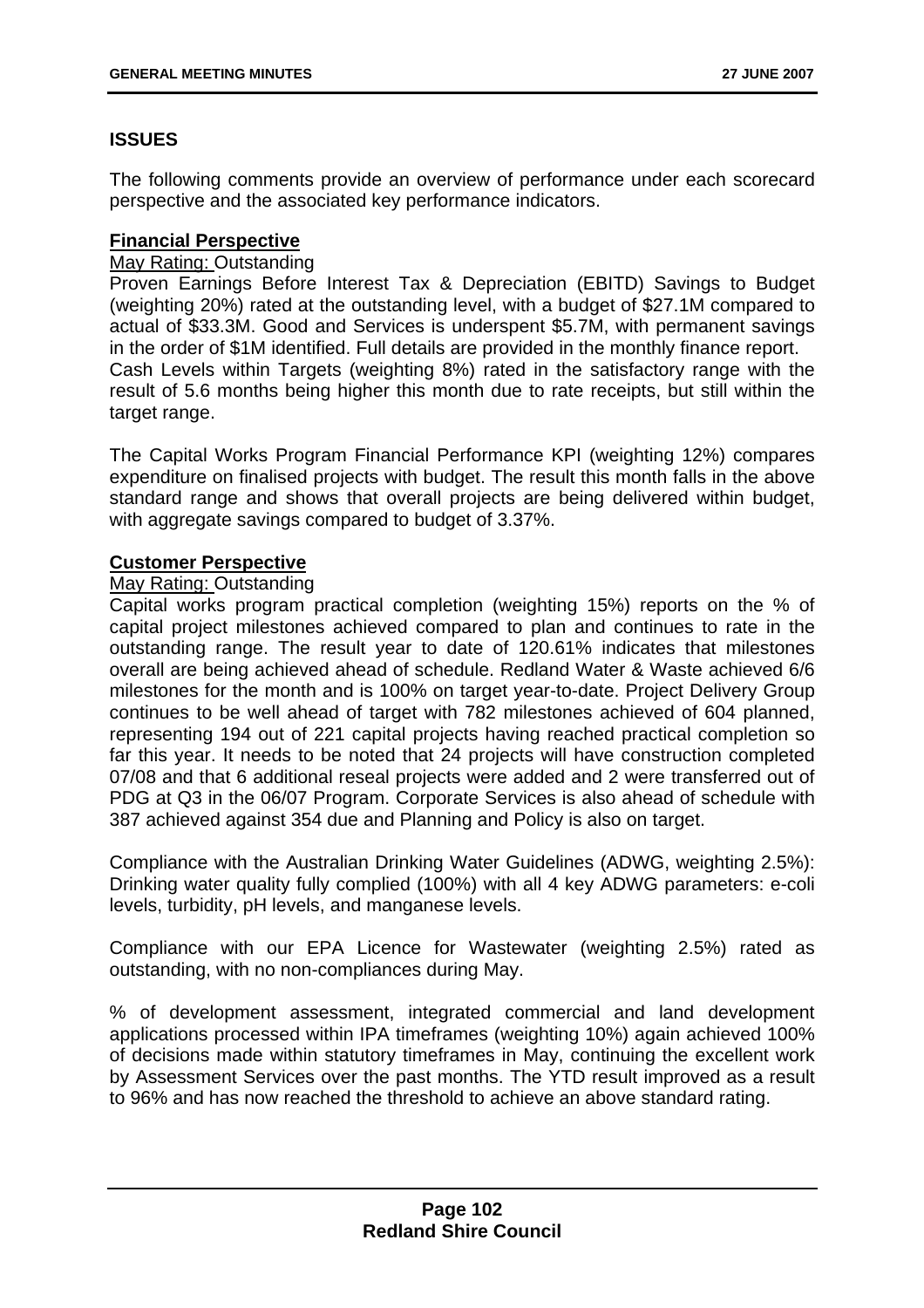### **Internal Perspective**

### May Rating: Outstanding

Asset Management Plans Actions Completed (weighting 7.5%) improved to 92% and rated as above standard for May.

% of Internal Audit Actions completed within agreed timeframes (weighting 7.5%), continues to rate as outstanding with 100% of audit recommendations completed on schedule.

# **People & Learning Perspective**

#### May Rating: Outstanding

% implementation of the Tri-Safe audit action plan (weighting 10%) remains at the outstanding level with all actions due completed on schedule.

The Lost Time Injury Frequency Rate (weighting 5%) increased as a result of 3 LTI's occurring during May, although the cumulative result is still in the above standard range. All 3 injured employees have now returned to work.

# **RELATIONSHIP TO CORPORATE PLAN**

The recommendation primarily supports Council's strategic priority to provide effective organisational leadership through strategic planning and accountable and ethical standards of practice.

### **FINANCIAL IMPLICATIONS**

No direct financial implications arise from this report. The report does contain several indicators that either reflects financial performance to date, or which will have had a direct or indirect impact on financial performance.

### **PLANNING SCHEME IMPLICATIONS**

The Land Use Planning Group was consulted and it is considered that the outcome of recommendations in this report will not require any amendments to the Redlands Planning Scheme.

### **CONSULTATION**

The data and comments in the report were provided by relevant managers and were compiled by the Corporate Planning, Performance and Risk Group.

### **OPTIONS**

### **PREFERRED**

That Council resolve to note the Corporate Balanced Scorecard for the month of May 2007.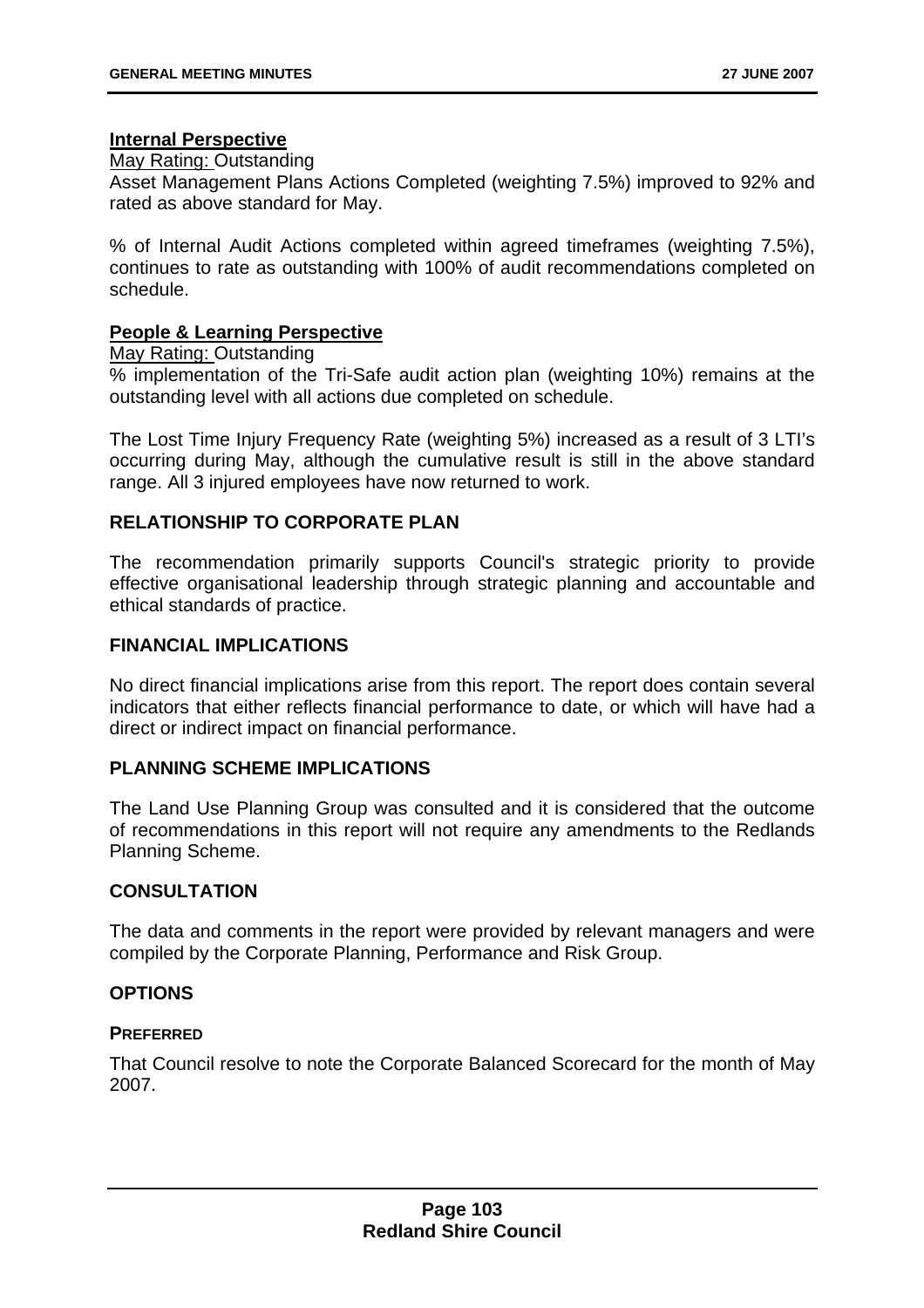# **ALTERNATIVE**

That Council resolve to note the Corporate Balanced Scorecard for May 2007 and request additional information.

# **OFFICER'S/COMMITTEE RECOMMENDATION/ COUNCIL RESOLUTION**

Moved by: Cr Williams Seconded by: Cr Barker

**That Council resolve to note the Corporate Balanced Scorecard for the month of May 2007, as attached.** 

# **CARRIED**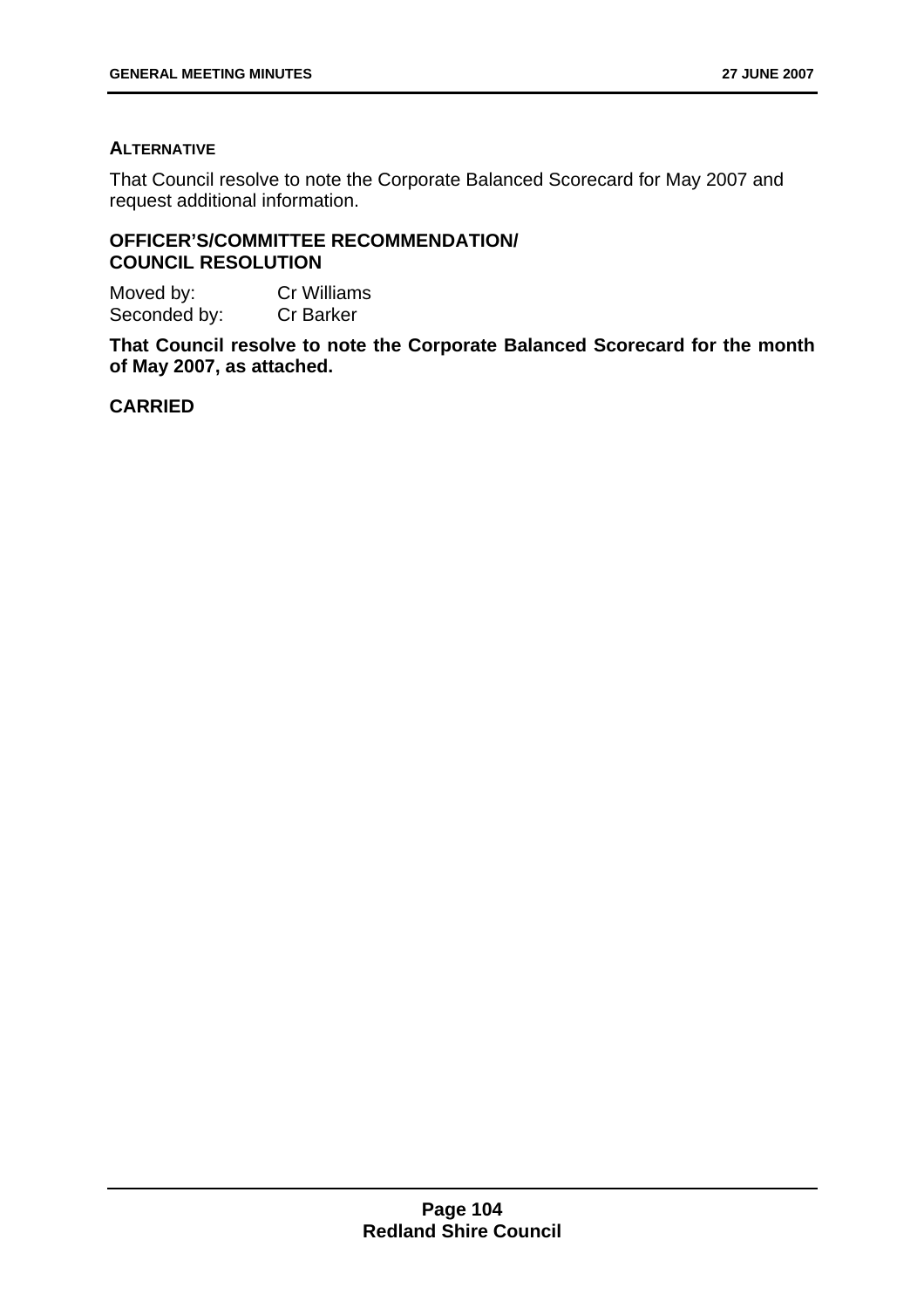# **12.3.2 CORPORATE PLAN REVIEW 2007**

| <b>Dataworks Filename:</b>       | GOV Corporate Plan 2006-2010 - Review 2007                                                    |
|----------------------------------|-----------------------------------------------------------------------------------------------|
| <b>Attachments:</b>              | <b>Amended Corporate Plan 2006-2010 (Review</b><br>2007)                                      |
| <b>Responsible Officer Name:</b> | <b>Warren Van Wyk</b><br><b>Manager Corporate Planning Performance &amp; Risk</b>             |
| <b>Author Name:</b>              | <b>Grant Bennett</b><br><b>Service Manager Corporate Planning &amp;</b><br><b>Performance</b> |

### **EXECUTIVE SUMMARY**

In January 2007, Council's Executive Leadership Group (ELG) initiated a review of the 2006-2010 Corporate Plan's strategic priorities and programs with the aim to identify overlaps, simplify terminology and reduce the number of strategic priorities and programs wherever feasible.

As a result, this review proposes no fundamental or significant changes to the five (5) external strategic priorities. Some refinements are recommended at the program and strategy levels, in particular to the Natural Environment, Land Use, and Economic Prosperity strategic priorities.

The review proposes some structural changes to the internal strategic priorities. This includes refocusing the current Organisational Leadership strategic priority and renaming it "Governance"; and combining the remaining three (3) internal organisational strategic priorities, namely Financial Management, Knowledge Management, and People Management, to form one new strategic priority called "Corporate Services".

New descriptions are provided for Governance and Corporate Services and existing objectives are re-assigned to the appropriate strategic priority. There are also several improvements to the strategies that are designed to simplify terminology and reduce overlaps.

Overall, the review is a refinement of the structure of the Corporate Plan and continues the strategic direction set by Council with the adoption of the plan.

### **PURPOSE**

The purpose of this report is consider submissions received during the 30-day community engagement process and to recommend changes to the 2006-10 Corporate Plan aimed at eliminating overlaps, simplifying terminology and reducing the number of strategic priorities and programs.

### **BACKGROUND**

On 15 January 2007, ELG initiated a review of the 2006-10 Corporate Plan's strategic priorities and programs with the aim to identify overlaps, simplify terminology and reduce the number of strategic priorities and programs wherever feasible.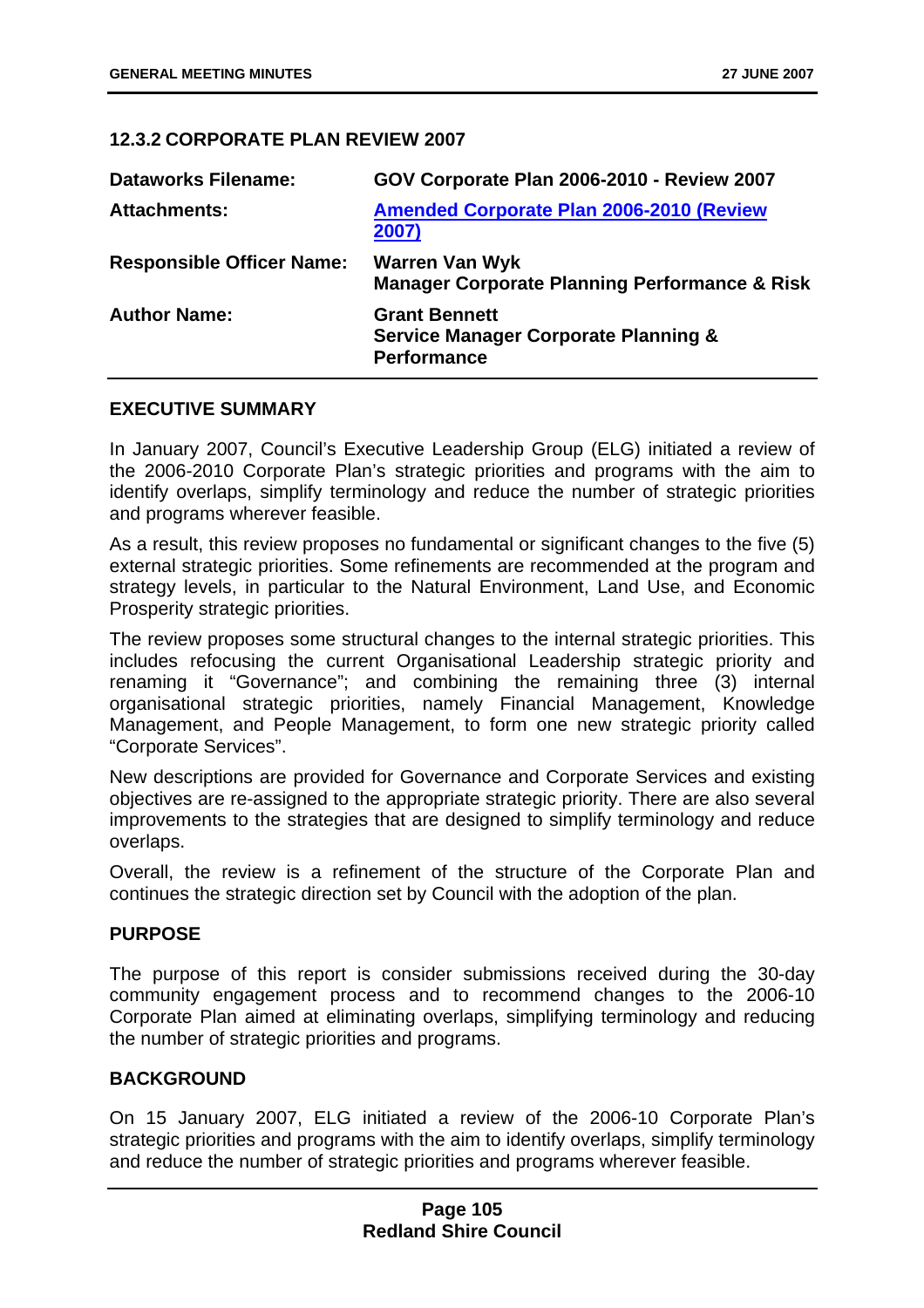Extensive research was undertaken of the Corporate Plans of other councils in most Australian states and in New Zealand to identify trends and developments, the most notable of which were a stronger recognition of the role of effective corporate governance and a trend to integrate all internal organisational services under one strategy priority. Following consultation with managers, a report detailing the suggested improvements in line with these developments was drafted.

On 27 March and 16 April, the suggested changes to the Corporate Plan were considered and endorsed by ELG for further consideration by Council. The proposals were subsequently considered by Councillors at the Finance & Corporate Management Committee meeting on 1 May 2007. On 2 May Council endorsed the changes to be conveyed to the community for feedback.

Notices advising of the proposed changes were placed in the Bayside Bulletin starting on 8 May and weekly thereafter until the 30 day consultation period concluded on 8 June. These notices directed the community to Council's website and provided staff contact details for inquiries. A prominent notice was placed on the website home page and included links to the Corporate Plan review document detailing the proposed changes.

During the 30 day consultation period, no submissions or inquiries were received from the general public, one proposed change was received from Cr Ogilvie, and several proposals for alterations/ enhancements were received from managers and staff.

The relevant general managers have reviewed and endorsed the enhancements for Council's consideration.

In the discussion on issues that follows, the proposed changes to the Corporate Plan as endorsed by Council on 2 May for community consultation are highlighted, followed by the submissions for changes to the Corporate Plan received during the 30-day consultation period, and comments on these submissions where applicable. Please refer to the attached Corporate Plan review document to see the proposed changes set out in detail. Deletions and additions are highlighted in yellow.

# **ISSUES**

# **1. Vision, Values and Principles**

Consultation draft proposed: No changes.

Feedback: At the F&CMC meeting on 1 May, Cr. Ogilvie requested that council's commitment to community engagement be reflected in the Corporate Plan, possibly through the inclusion of an additional principle. The Community Engagement Adviser was approached and suggested:

*Community Engagement: Through community engagement, Council aims to ensure that the community is informed; has opportunities to contribute to decision making processes; and is educated about matters that impact on their lives.* 

Councillor Ogilvie advised that this principle as amended (shown in bold/ underlined) be his submission, as follows: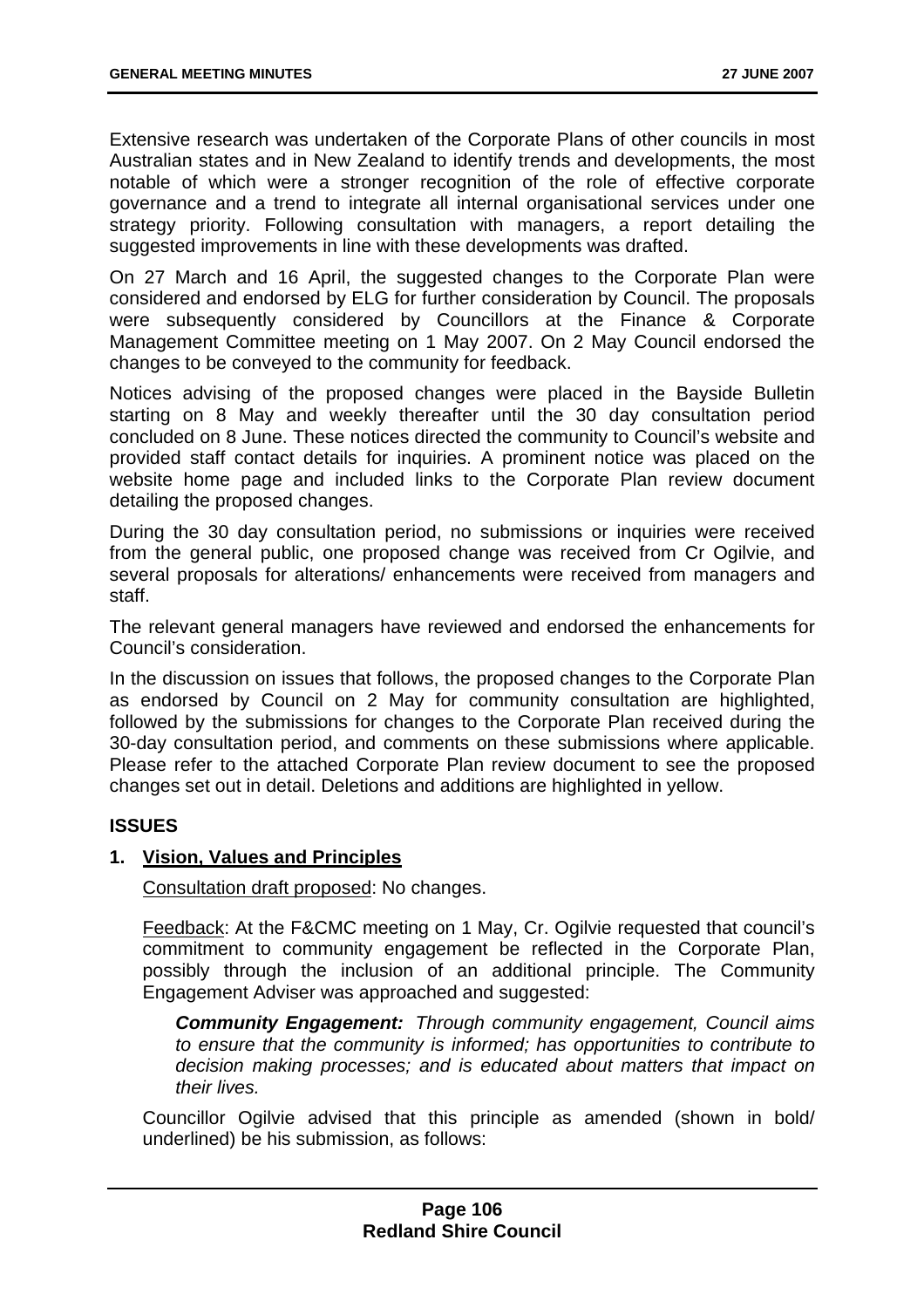*Community Engagement: Through community engagement, Council aims to ensure that the community is informed; is empowered to contribute to decision making processes; and is educated about matters that impact on their lives.*

Comment: Community engagement impacts across the range of Council services and could appropriately be included as a principle. It should be noted that empowering a community to engage with Council reflects a far larger commitment than providing opportunities and has a more significant implication for resources (human and financial).

# **2. Natural Environment Strategic Priority**

Consultation draft proposed: No changes.

Feedback: The Environmental Management Group proposed a number of changes to further simplify/clarify this Strategic Priority.

The General Manager Planning & Policy has endorsed enhancements under the Environmental Performance Program for Council's consideration as follows:

- Program Description: Develop and implement strategies to improve environmental performance.
- Strategies:
	- o Report on environmental performance through reporting and monitoring mechanisms, including greenhouse gas emission reductions, the State of Environment, and water quality monitoring program. (Amended)
	- o Engage with the community on adaption to the potential changes to the Shire's natural environment attributable to climate change (sea level, temperature, flood/storm water, bushfire). (New Strategy)

Comment: It is proposed that the changes identified during the 30-day consultation period be endorsed.

#### **3. Physical Character Strategic Priority**

Consultation draft proposed:

• *Strategic Priority Name*: Land Use.

Feedback: None.

Comment: It is proposed that the new name for the Strategic Priority "Land Use" should be endorsed.

### **3.1 Open Space Program**

Consultation draft proposed:

- *Program Name* Greenspace.
- *Program Description* Create, manage and enhance the Shire's rural land uses and greenspace areas inclusive of rural, bushland and conservation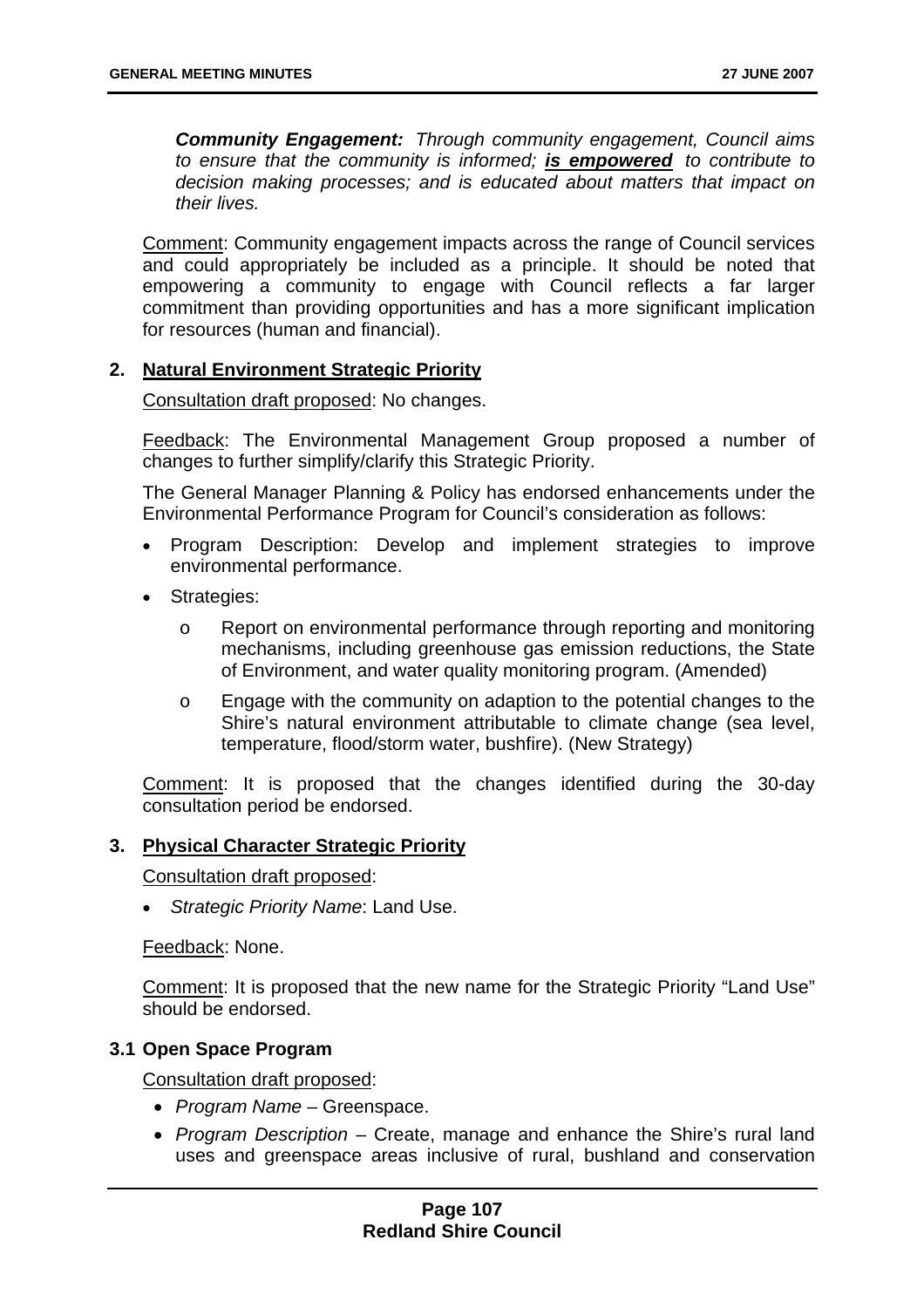land.

- *Objective*  To create, manage and enhance greenspace, rural, bushland and conservation spaces that contribute to the Shire's scenic landscape amenity and natural, physical and cultural character.
- *Strategy* Develop and implement greenspace acquisition and enhancement initiatives.

Feedback: The Land Use Planning Group proposed a number of changes to further simplify/clarify this program. The General Manager Planning & Policy has endorsed these enhancements as follows:

- *Program Name*  Rural Landscape and Green Space. (Amended for greater consistency with the RPS)
- *Program Description* Manage and enhance the Shire's rural land use and greenspace areas inclusive of bushland and conservation lands. (Amended with a simpler description)
- *Objective*  To sustain the Shire's rural economy and greenspace areas inclusive of bushland and conservation lands that contribute to the Shire's scenic landscape amenity and its natural, physical and cultural character. (Amended to be less cumbersome)
- *Strategies* The single strategy is replaced with the following strategies:
	- Identify and initiate programs that achieve future land use certainty for greenspace areas and protects, enhances and manages the values of these areas.
	- Undertake development programs and planning initiatives that maintain a strong rural based economy and contribute to maintaining the shire's non-urban landscape through rural land uses.

Comment: It is proposed that the changes proposed by the Land Use Planning Group during the 30-day consultation period be endorsed.

### **3.2 Local Area Planning Program**

Consultation draft proposed: A strategy currently under the Open Space Program is more appropriate to the Local Area Planning Program. This strategy "to implement a Centre Improvement and Streetscape enhancement program" is proposed to be removed from the Open Space Program, amended and included under the Local Area Planning Program which focuses on centre improvement through master planning. This program is therefore proposed to be amended to include the following strategy:

• *Strategy* – Master planning of the Shire's centres.

Feedback: None.

Comment: It is proposed that the amended strategy should be endorsed.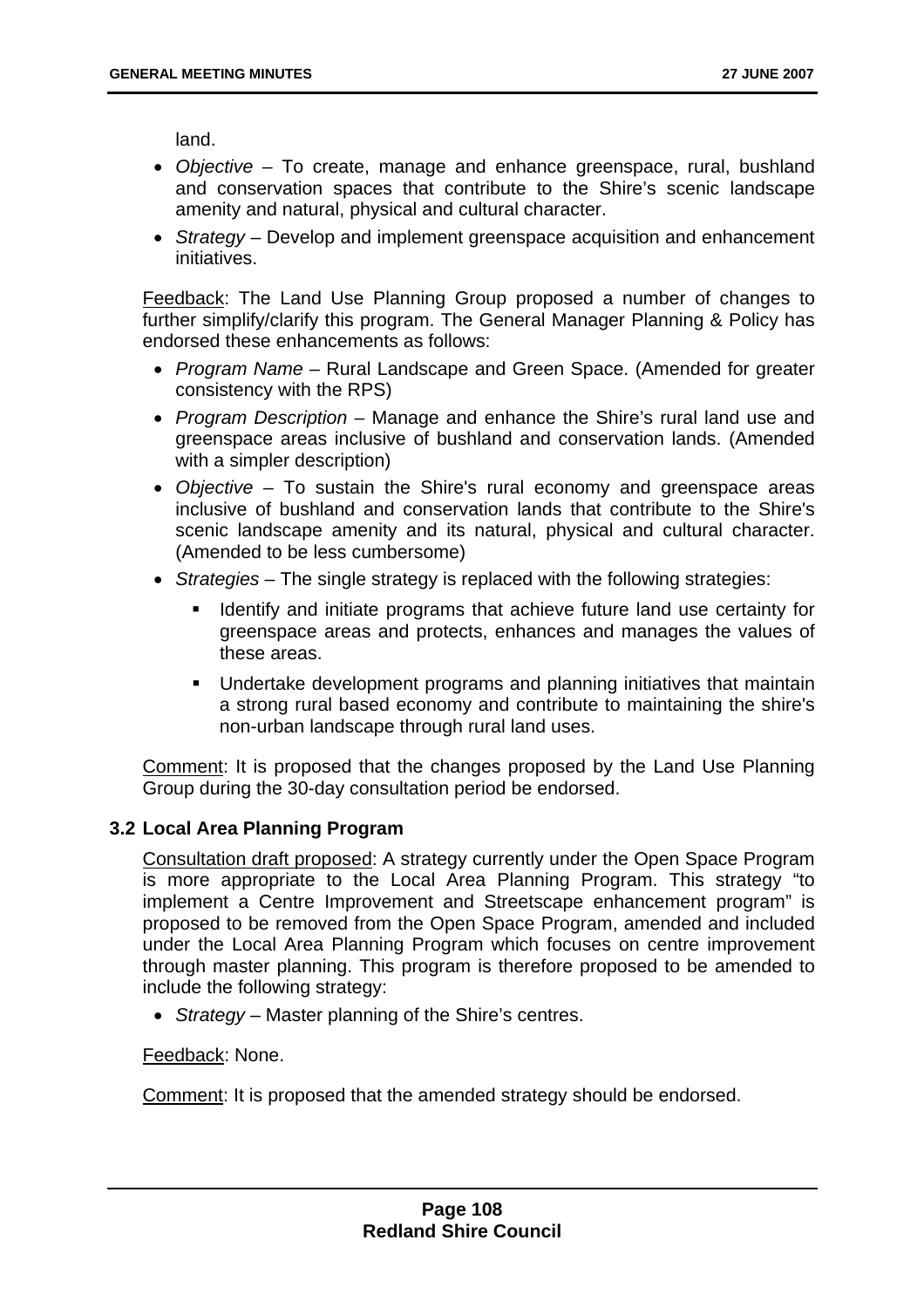### **3.3 Land Use and Infrastructure Planning Program**

Consultation draft proposed: The planning undertaken through this program has a wider focus than land use and infrastructure planning. In fact, it integrates all planning that takes place through other groups in the Planning and Policy Department, for example through the Redland Planning Scheme. It is proposed that this program be changed as follows:

• *Program Name* – Integrated Planning.

Feedback: None.

Comment: It is proposed that the new program name should be endorsed.

### **4. Essential Services Strategic Priority**

Consultation draft proposed: The only change proposed for this Strategic Priority is in relation to the Roads & Drainage Program. The core services review currently being undertaken in the Planning and Policy Department has identified that streetscapes are a more appropriate fit with the functions of the Infrastructure Planning Group. Streetscapes will therefore be included under this program. It is proposed that this program be amended to include the following strategy:

• *Strategy* – Develop streetscape planning for Shire centres and localities.

Feedback: None.

Comment: Streetscapes are a more appropriate fit with this program. It is proposed that this program be amended to include the identified strategy.

#### **5. Community Health & Wellbeing Strategic Priority**

Consultation draft proposed: The only change proposed for this Strategic Priority is in relation to the Sport & Recreation Program. A strategy currently under the Open Space Program (Physical Character Strategic Priority) is more appropriate to the Sport and Recreation Program. This strategy should be deleted from the Open Space Program, modified (it will replace the current strategy under the Sport and Recreation Program "to plan and provide land and facilities for sport and recreation activities") and included under the Sport and Recreation Program as follows:

• *Strategy* – Develop recreation and community facility plans and provide land and facilities that enhance sport and recreation opportunities.

#### Feedback: None.

Comment: It is proposed that the changes set out in the consultation draft be endorsed.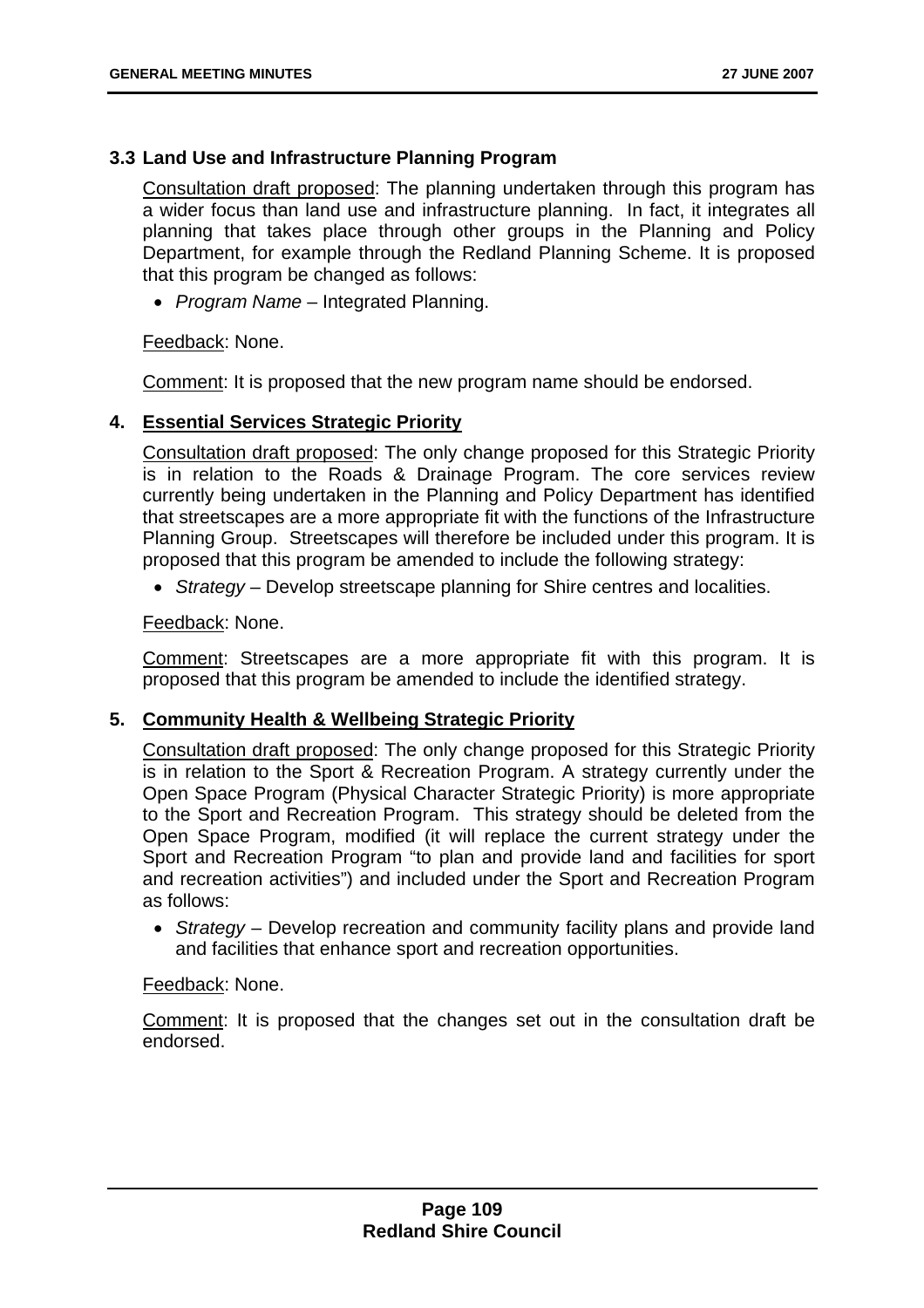### **6. Economic Prosperity Strategic Priority**

Consultation draft proposed: No changes for this Strategic Priority

Feedback: The Economic Development Group proposed one change under the Business Retention & Expansion Program, namely to delete and replace the third strategy as follows:

• *Strategy* – Promote and deliver programs that will assist business uptake of e-marketing and web-based communication strategies.

Comment: The suggested change to the Strategy is based on the updated Marketing Plan. The General Manager Planning & Policy has endorsed these enhancements. It is proposed that the proposed change be endorsed by Council.

### **7. Organisational Leadership Strategic Priority**

Consultation draft proposed: Governance is a significant issue for all public organisations and it is proposed that the name of this Strategic Priority be changed as follows:

• *Strategic Priority Name* – Governance.

Feedback: A new definition is required for the Governance Strategic Priority and is suggested as follows:

- *Strategic Priority Description* To provide a clear organisational direction supported by effective leadership and a framework of policies, plans and strategies that are responsive to the community's needs and which promote accountable and ethical standards of practice.
- *Objectives*
	- To ensure corporate resources are directed to achieve organisational objectives (currently under Organisational Leadership Strategic Priority)
	- To ensure that our resources are used to deliver continuous improvement and best value to the community (currently under Organisational Leadership Strategic Priority).
	- To ensure the organisation is seen as a credible, ethical, and fair organisation (currently under Organisational Leadership Strategic Priority).
	- To provide leadership that promotes community views and interests (currently under Organisational Leadership Strategic Priority).
	- To develop effective financial systems to monitor and control the viability of the Shire's operations (moved from Financial Management Strategic Priority)

Comment: It is proposed that the name change set out in the consultation draft and the new definition outlined through the feedback process as outlined above should be endorsed.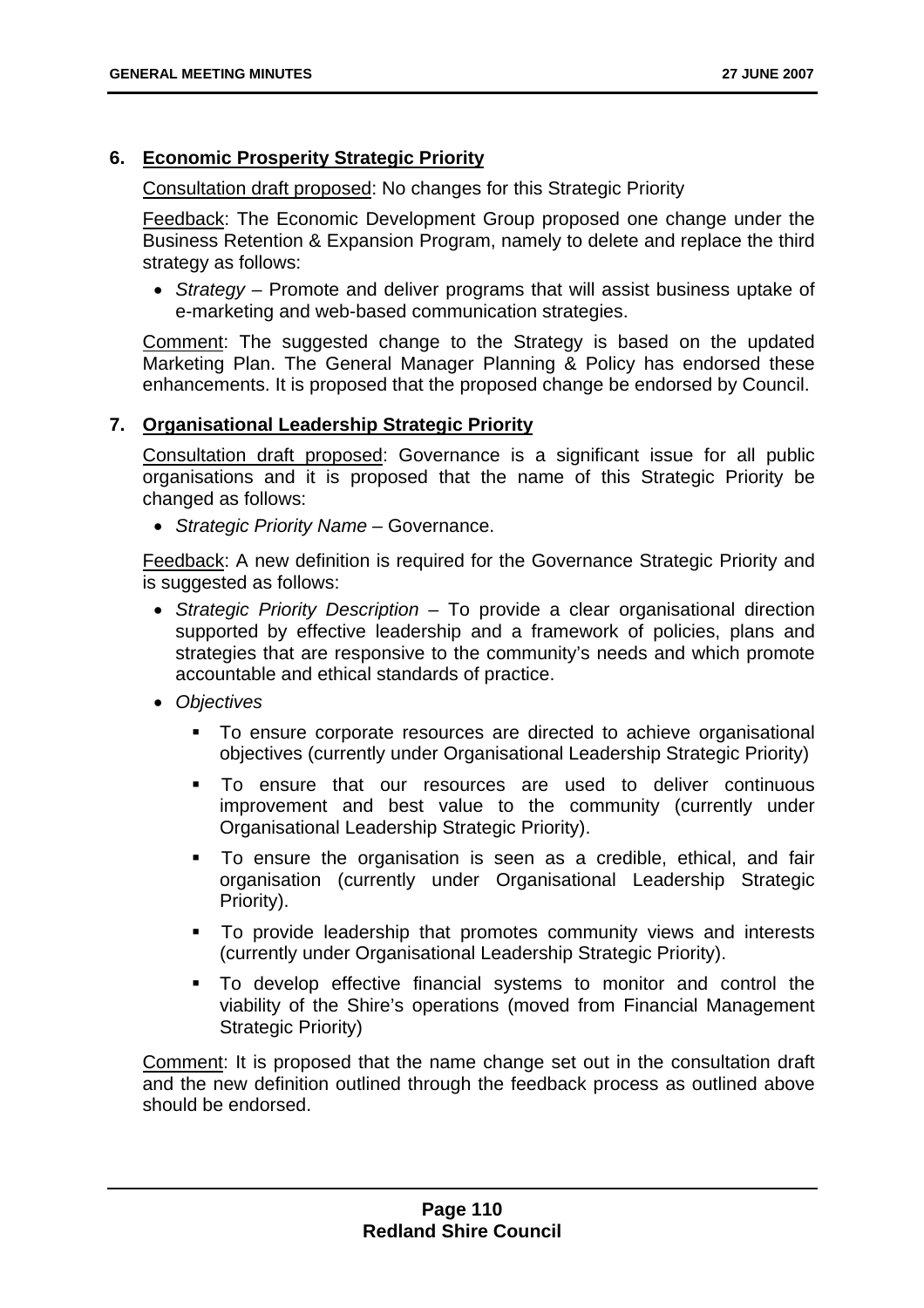### **7.1 Strategic Planning, Governance, and Financial Planning & Disclosure Programs**

Consultation draft proposed: Generally, the elements of governance are considered to be performance, conformance and probity. Based on the elements of governance, it is proposed that the Programs to be included under this Strategic Priority are:

- Strategic Planning (currently under this Strategic Priority)
- Governance (currently under this Strategic Priority)
- Financial Planning & Disclosure (to be moved from the Financial Management Strategic Priority)

Feedback: None.

Comment: It is proposed that the changes set out in the consultation draft be endorsed.

### **7.2 Marketing and Communications Program**

Consultation draft proposed: Generally a substantial part of Marketing and Communications is operational in nature and is focussed on service provision. The Program should therefore be deleted from this Strategic Priority and moved to the new Strategic Priority Corporate Services that focuses on the provision of internal services. However, an appropriate strategy related to good governance has been identified below.

Feedback: None.

Comment: It is proposed that the changes set out in the consultation draft be endorsed.

### **7.3 Governance Program**

Consultation draft proposed: There are aspects of Marketing and Communications that impact at a strategic and governance level. It is therefore proposed that a strategy focusing on strategic communications and probity be included as follows:

• *Strategy* – Develop and implement proactive stakeholder communications standards and strategies to ensure highest levels of openness and accountability in Council activities.

Feedback: None.

Comment: It is proposed that the changes set out in the consultation draft be endorsed.

### **7.4 Regional Collaboration**

Consultation draft proposed: Generally, the Council role of regional facilitation and advocacy is included in a number of programs in the Corporate Plan. Regional Cooperation is not a discrete function and this is highlighted through the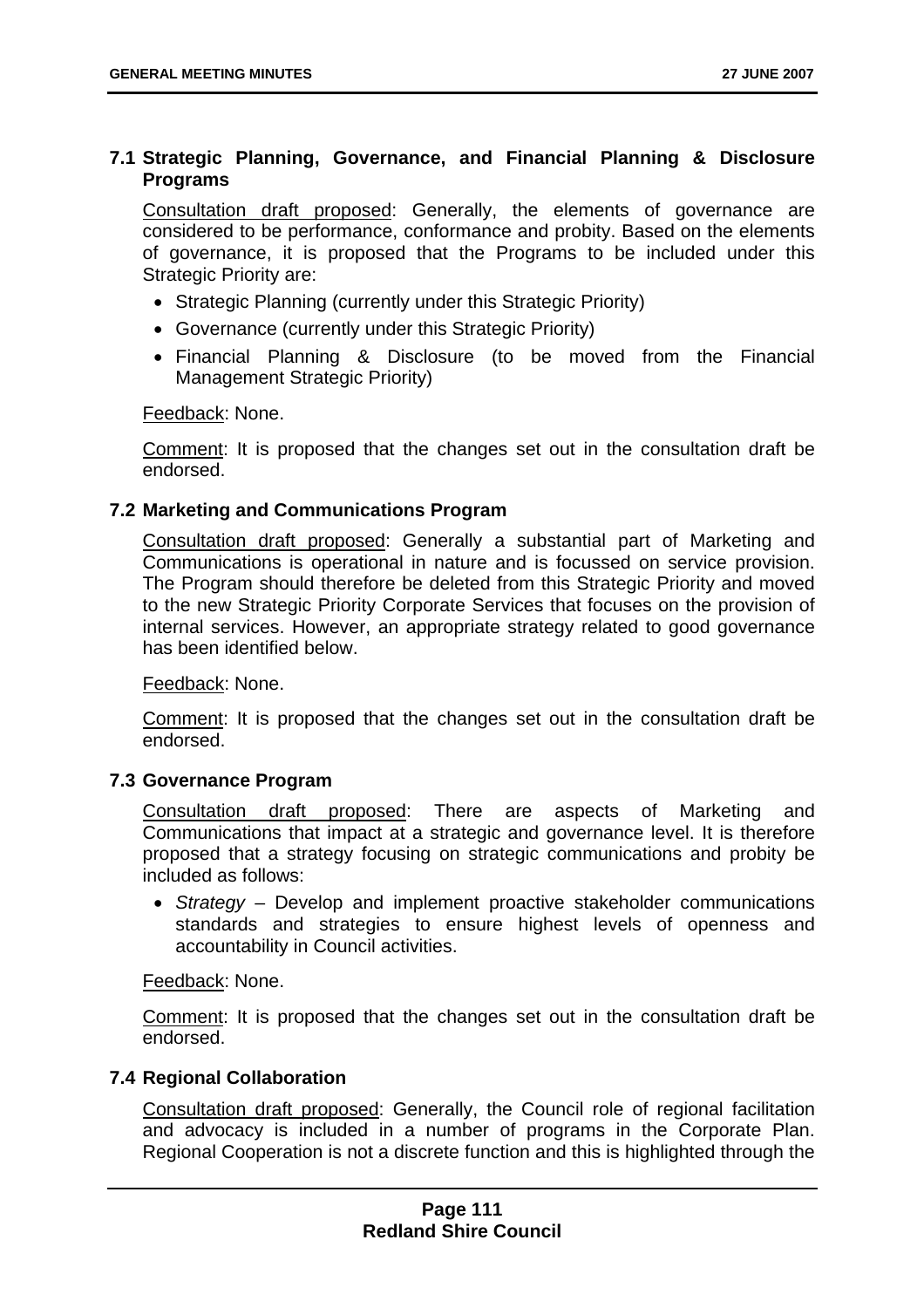identification of Regional Cooperation as a key regional issue in the published Corporate Plan. It is proposed that this Program be deleted.

Feedback: None.

Comment: It is proposed that the changes set out in the consultation draft be endorsed.

### **8. Financial, Knowledge and People Management Strategic Priority**

Consultation draft proposed: That Financial Management, Knowledge Management, and People Management be integrated under one Strategic Priority to reflect the nature of Council's internal services, as follows:

• *Strategic Priority Name* – Corporate Services.

It is proposed that the following programs would be included unchanged under this new Strategic Priority:

- Marketing and Communications (to be moved from the Governance Strategic Priority);
- Asset Management (currently under the Financial Management Strategic Priority);
- Treasury (currently under the Financial Management Strategic Priority);
- Information Management (currently under the Knowledge Management Strategic Priority);
- Learning (currently under the Knowledge Management Strategic Priority);
- Organisational Improvement (currently under the People Management Strategic Priority);
- Human Resource Management (currently under the People Management Strategic Priority).

Feedback: A new definition is required for the Corporate Services Strategic Priority and is suggested as follows:

- *Strategic Priority Description* Support the organisation's capacity to deliver services to the community by building a skilled, motivated and continually learning workforce, ensuring our assets and finances are well managed, our corporate knowledge is captured and used to best advantage, and that we market and communicate our services effectively.
- *Objectives*
	- To manage the corporate assets that support the operational objectives of the organisation (moved from Financial Management Strategic Priority).
	- To develop effective financial systems to monitor and control the viability of the Shire's operations (moved to Governance Strategic Priority)
	- To enhance commitment to financial management at all levels in Council (moved from Financial Management Strategic Priority).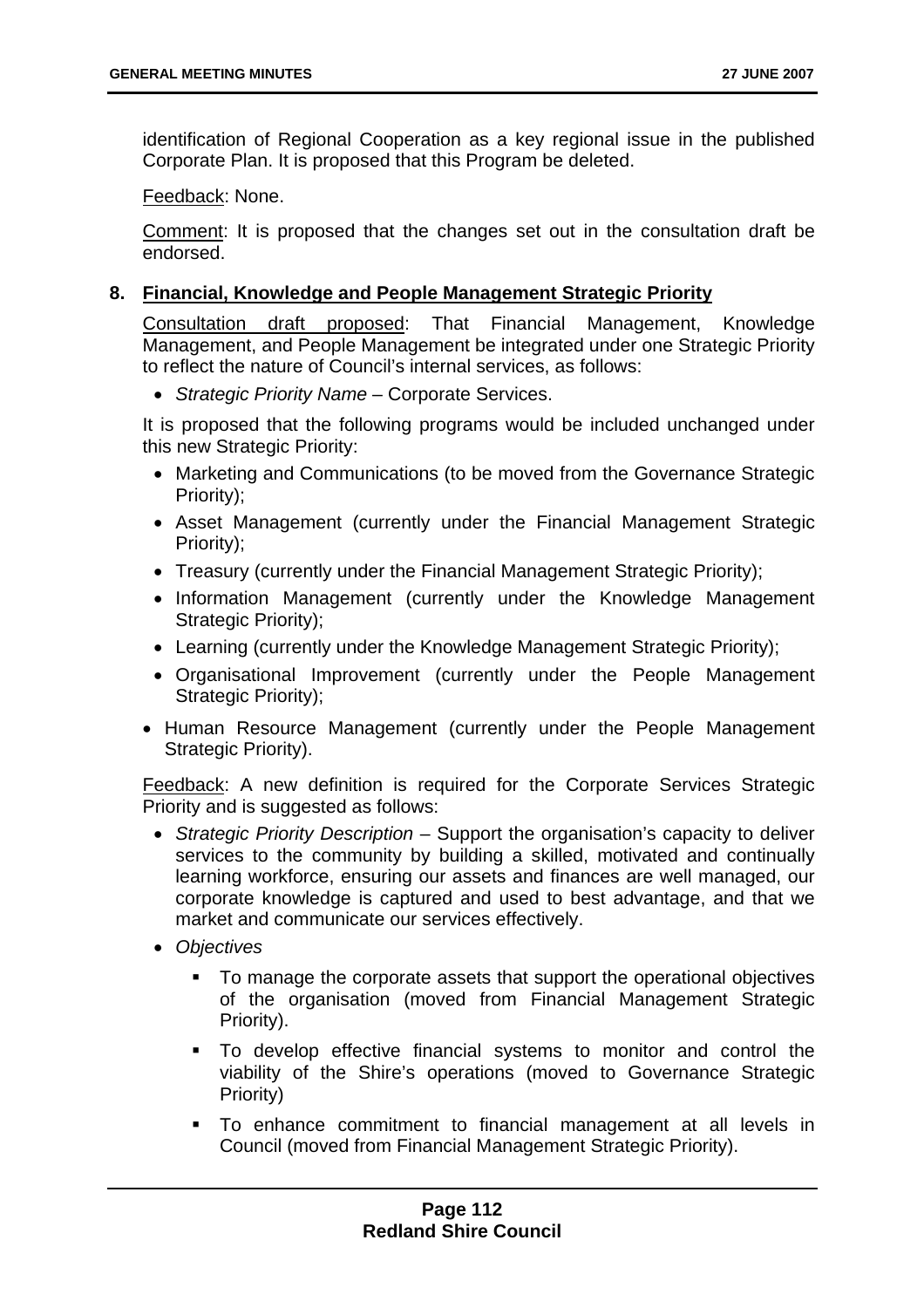- To obtain, manage and utilise knowledge through the acquisition, analysis and effective communication of data and information (moved from Knowledge Management Strategic Priority).
- To develop a culture that demonstrates and supports our core values in achieving our vision (moved from People Management Strategic Priority).
- To support the achievement of our business objectives through effective HR management initiatives (moved from People Management Strategic Priority).

Comment: It is proposed that integration of the three strategic priorities into one strategic priority, the name change proposed in the consultation draft, and the new definition outlined through the feedback process as outlined above should be endorsed.

### **8.1 Asset Management Program**

Consultation draft proposed: No changes.

Feedback: The Environmental Management Group has proposed that an additional strategy be included as follows:

• *Strategy* – Manage Council's built assets, fleet and supply services to ensure efficient use of water and energy, and waste minimisation, re-use and recycling.

Comment: The General Manager Planning & Policy has endorsed this change for Council consideration. It is proposed that the new strategy be endorsed by Council.

### **8.2 Learning Program**

Consultation draft proposed: No changes.

Feedback: The Manager Human Resources has proposed several changes to strategies to reduce overlap and strengthen the focus on people management issues as follows:

- *Strategy*
	- Develop and implement a Council-wide learning and development strategy.
	- To expand Council's e-learning capability.

Comment: The General Manager Corporate Services has endorsed this change for Council consideration. It is proposed that the new strategy be endorsed by Council.

### **8.3 Organisational Improvement Program**

Consultation draft proposed: No changes.

Feedback: The Manager Human Resources has a change to a strategy to reduce overlap and strengthen the focus on people management issues as follows:

• *Strategy* – Measure and address gaps in current versus desired change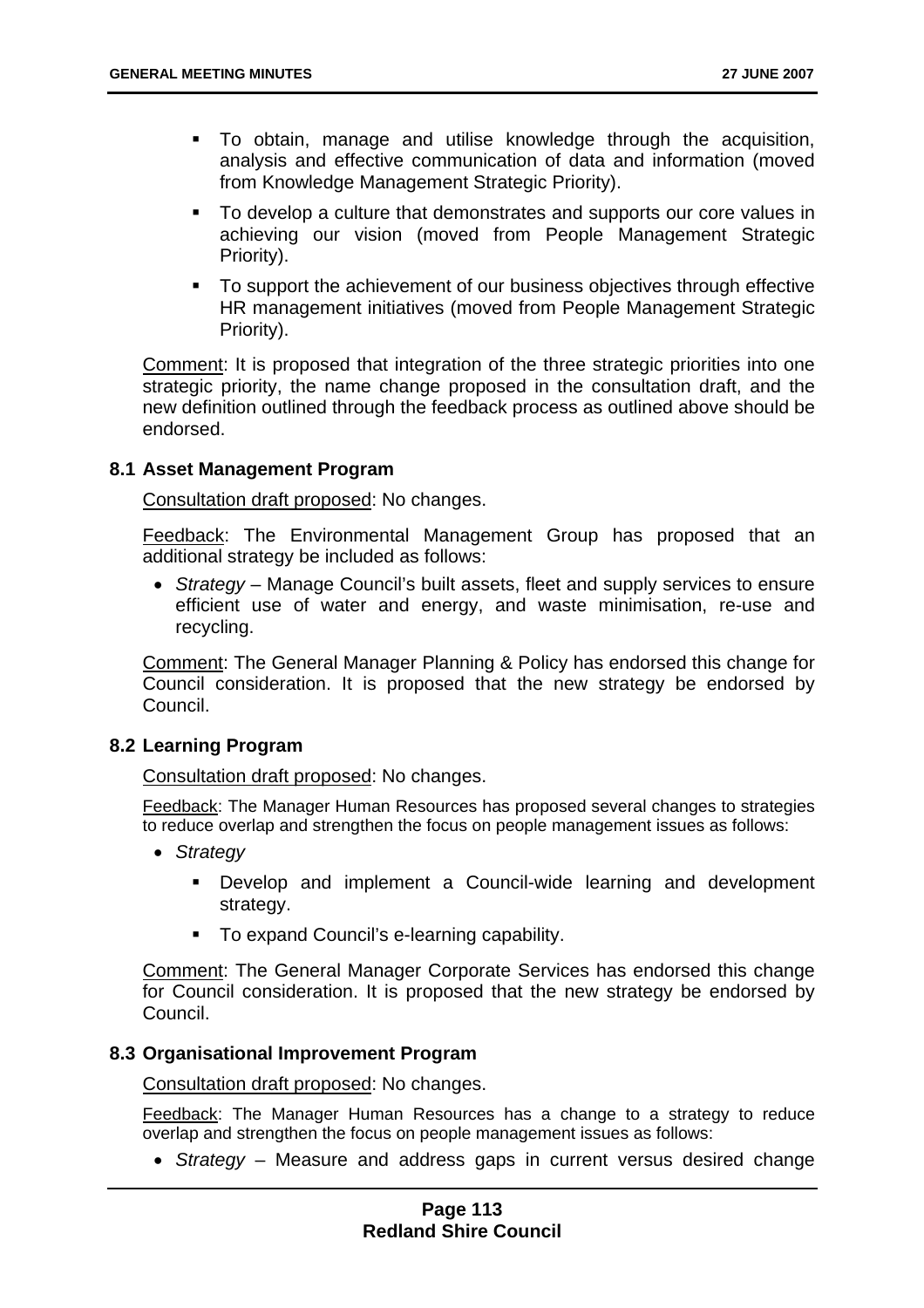management capability.

Comment: The General Manager Corporate Services has endorsed this change for Council consideration. It is proposed that the new strategy be endorsed by Council.

### **8.4 Human Resource Management Program**

Consultation draft proposed: No changes.

Feedback: The Manager Human Resources has proposed changes to strategies to reduce overlap and strengthen the focus on people management issues as follows:

• *Strategy* – Implement a Council-wide workforce planning system to address skills shortages, succession planning and generation management.

Comment: The first three existing strategies are proposed to be combined into one new strategy to reduce overlap. The General Manager Corporate Services has endorsed this change for Council consideration. It is proposed that the new strategy be endorsed by Council.

#### **RELATIONSHIP TO CORPORATE PLAN**

The recommendation primarily supports Council's strategic priority to provide effective organisational leadership through strategic planning and accountable and ethical standards of practice.

### **FINANCIAL IMPLICATIONS**

The direct financial implications of the proposed changes are the cost of printing a nominal number of hard copies of the plan for distribution to councillors, managers, the Corporate Library, and Customer Service Centres. The updated Corporate Plan will primarily be made available to staff via the intranet, and to the community and stakeholders via CD and the internet.

### **PLANNING SCHEME IMPLICATIONS**

The Land Use Planning Group was consulted and it is considered that the outcome of recommendations in this report will not require any amendments to the Redlands Planning Scheme.

### **CONSULTATION**

On 2 May Council endorsed the draft Corporate Plan, with proposed changes, for public comment.

The proposed changes were notified to the community through the Bayside Bulletin and posted on the RSC Internet. The 30 day consultation period commenced on 8 May and concluded on 8 June, and no submissions were received from members of the public.

A submission was received from Cr Ogilvie.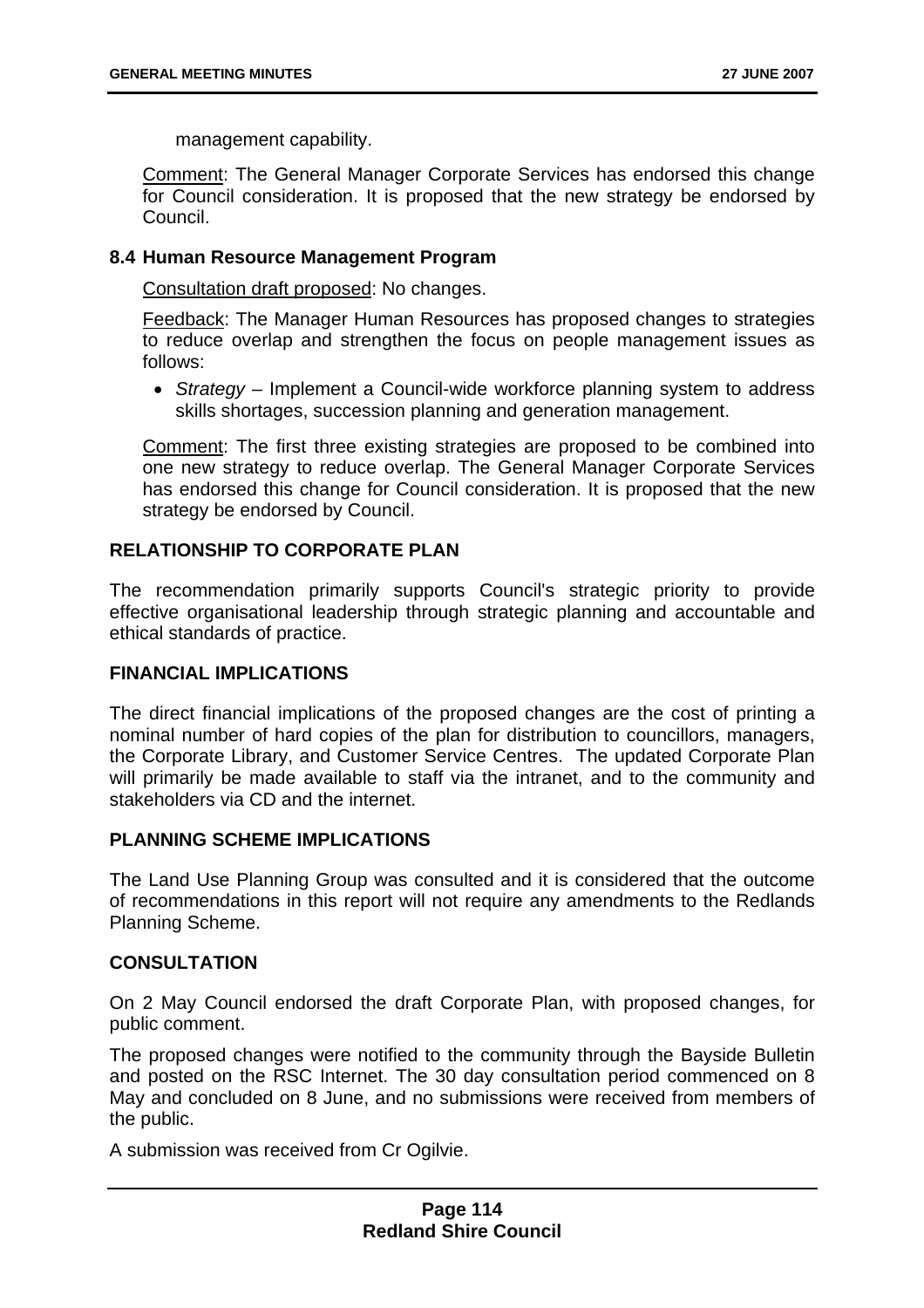All Managers were consulted and the Executive Leadership Group had significant input into the review. Submissions were received from several managers as outlined in this report.

The changes proposed by the Councillor and Managers during the consultation period are considered to be in line with the stated intent of the review – to simplify terminology and reduce overlaps, and they do not represent a change of direction or strategy. On that basis, it is not considered that a further round of consultation is required before the changes are considered and adopted by Council.

### **OPTIONS**

### **PREFERRED**

That Council resolve to adopt the proposed changes to the 2006-2010 Corporate Plan as recommended in this report.

### **ALTERNATIVE**

That Council resolve to adopt the proposed changes to the 2006-10 Corporate Plan, with some amendments to the recommended changes.

# **OFFICER'S RECOMMENDATION**

That Council resolve to adopt the proposed changes to the 2006-2010 Corporate Plan as recommended in this report.

## **COMMITTEE DISCUSSION**

Manager Corporate Planning Performance & Risk advised the meeting that the figures contained in the table of Projected Population under Key Regional Issues (Page 3 of 20) had since been updated by Land Use Planning Group and an amended table would be included in the Corporate Plan presented to the General Meeting on 27 June 2007.

### **COMMITTEE RECOMMENDATION/ COUNCIL RESOLUTION**

| Moved by:    | Cr Williams      |
|--------------|------------------|
| Seconded by: | <b>Cr Barker</b> |

- **1. That Council resolve to adopt the proposed changes to the 2006-2010 Corporate Plan with the following amendments:** 
	- **a) That the third dot point under 'Rural Landscape and Green Space', 'Strategies', be amended by deleting the words '***Undertake development programs and planning initiatives that* **' which shall now read as follows:** 
		- *Maintain a strong rural based economy and contribute to maintaining the shire's non-urban landscape through rural land uses.*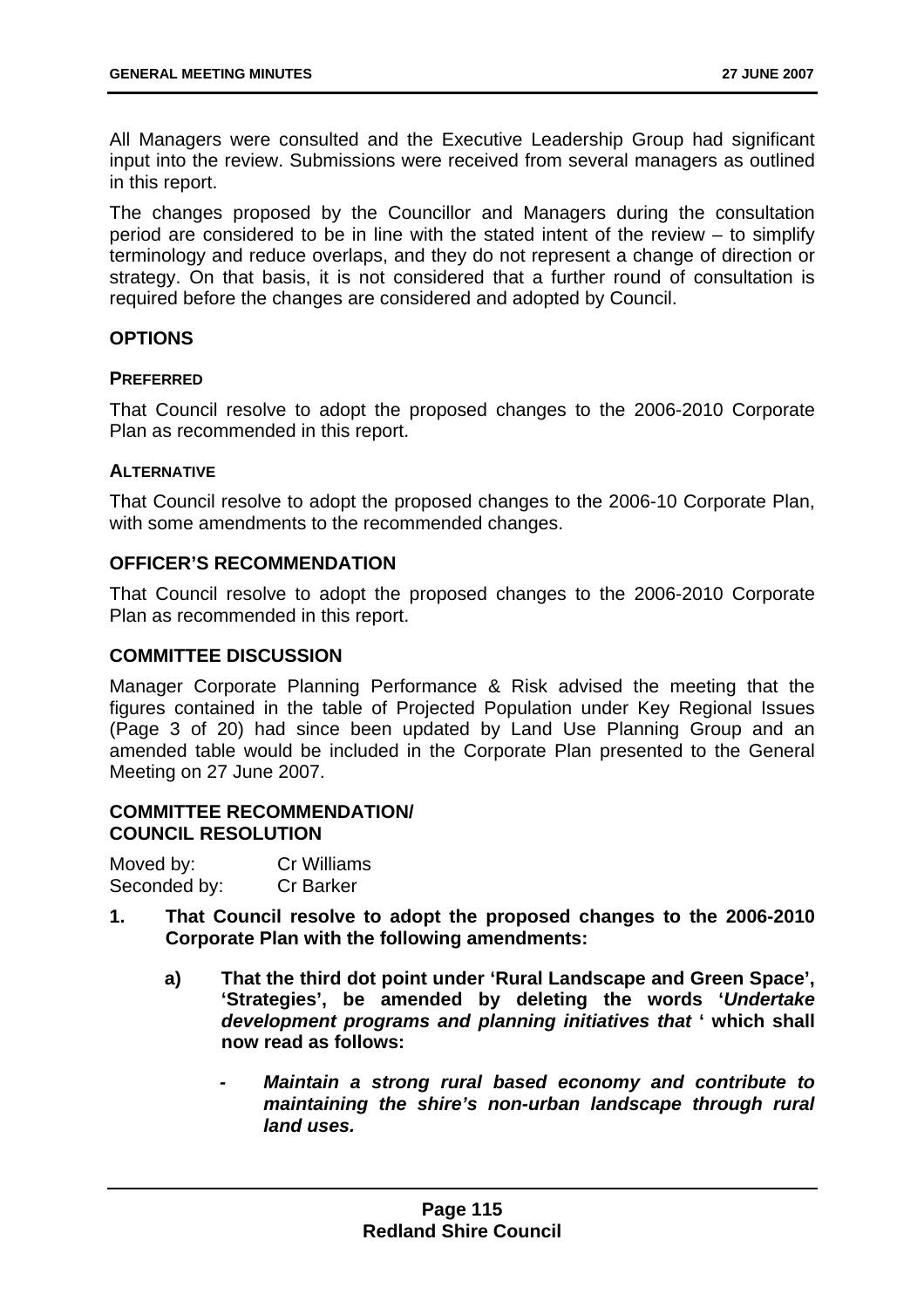- **b) That the second dot point under 'Business Retention and Expansion', 'Strategies' be amended to read:** 
	- *Encourage and support business and social enterprise uptake of sustainability principles and practices.*
- **c) That the first dot point under 'Organisational Improvement', 'Strategies' be amended by deleting the words '***Measure and'* **which shall now read as follows:** 
	- *Address gaps in current versus desired change management capability.*
- **2. That the Community Engagement Principle be adopted as follows:**

*Community Engagement – Through community engagement, Council aims to ensure that the community is informed; has opportunities to contribute to decision making processes; and is educated about matters that impact on their lives.* 

**CARRIED**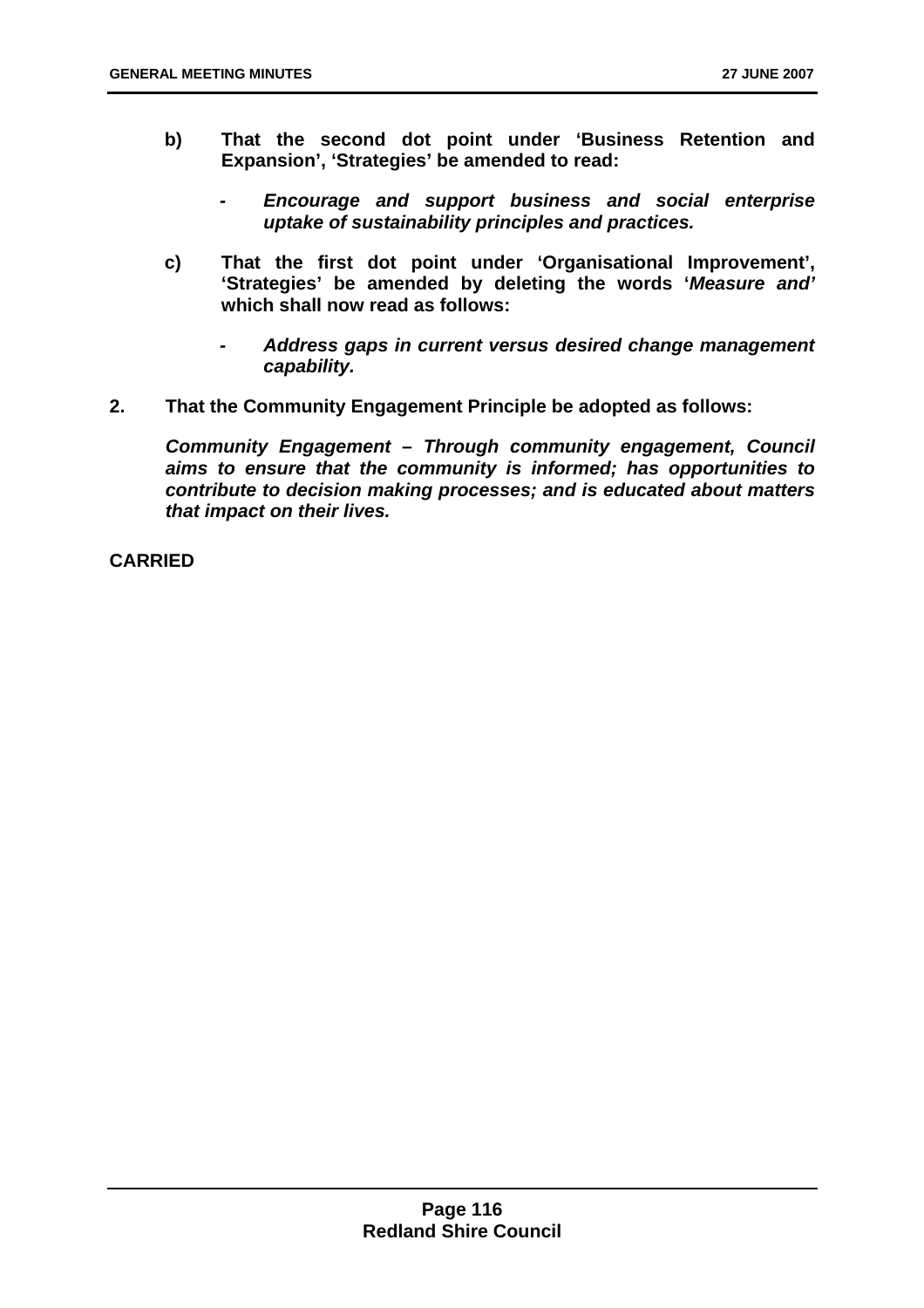### **12.3.3 ADOPTION OF OPERATIONAL PLAN 2007-2008**

| <b>Dataworks Filename:</b>       | <b>Operational Plan 2007-2008</b>                                                             |
|----------------------------------|-----------------------------------------------------------------------------------------------|
| <b>Attachments:</b>              | <b>Draft Operational Plan 2007-08</b>                                                         |
| <b>Responsible Officer Name:</b> | Warren van Wyk<br><b>Manager Corporate Planning Performance &amp; Risk</b>                    |
| <b>Author Name:</b>              | <b>Grant Bennett</b><br><b>Service Manager Corporate Planning &amp;</b><br><b>Performance</b> |

### **EXECUTIVE SUMMARY**

Legislation requires that Council, each year, adopt its Operational Plan prior to the adoption of the budget.

The Operational Plan 2007-08 is structured in line with the strategic direction set out in the Corporate Plan 2006-2010 as recently amended. Its contents also comply with the requirements of the Local Government Finance Standard 2005.

The Operational Plan sets out the key outputs, output key performance indicators (KPI's) and activities that occur during 2007-08 to deliver on the Corporate Plan.

### **PURPOSE**

To recommend the adoption by Council of the attached Operational Plan 2007-2008.

### **BACKGROUND**

The Local Government Finance Standard 2005 requires that the Operational Plan must state the:

- **Outcomes** mentioned in the Corporate Plan;
- **Strategies** from the Corporate Plan;
- **Outputs** that will be delivered for the financial year to which the plan relates;
- **Performance Measures** that will show the delivery of the outputs;
- **Activities** to be carried out to deliver the proposed outputs,

Consequently, this Operational Plan reflects the recent amendments to the Corporate Plan 2006-2010.

The development of the Operational Plan is therefore a top down process and the Corporate Plan's Strategies are the key determinant of Outputs and Output performance measures (KPI's).

The 2007-2008 Operational Plan has a strategic focus which is to highlight to Council and the community (through quarterly reports) the key initiatives that Council will pursue in 2007-08 towards achievement of the long term objectives stated in the Corporate Plan.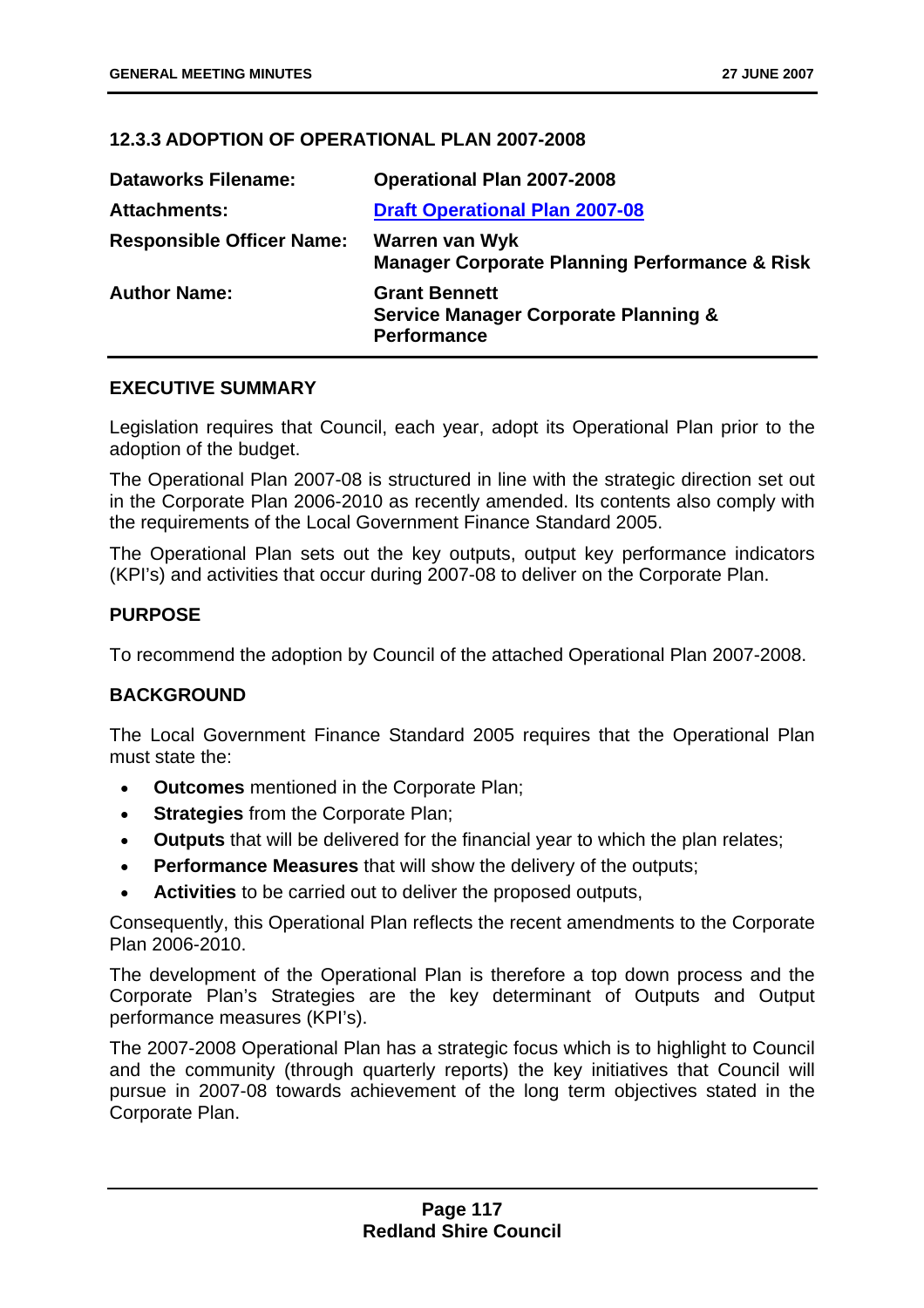# **ISSUES**

## Key Outputs and Performance Measures

The attached draft shows, for each Strategy in the Corporate Plan:

- The Key Output/s that will be delivered in 2007-08;
- How the Output can best be measured;
- The targets that should apply;
- The Manager who will be responsible for providing quarterly reporting results.

There are 130 Strategies in the Corporate Plan. Officers have worked with Managers to limit Outputs to 1 per Strategy, wherever possible, to ensure that only the most significant Outputs are identified and will then be reported each quarter. This will help to keep reports to a manageable size.

Since the Corporate Plan is set over a 4-year period, implementation of some Strategies may not happen each year (or may happen but not have significant outputs to report) for a range of reasons including timing issues and dependency on other work to be completed, availability of staff or other resources, and budget constraints. This is evident in the attached draft where some Strategies do not have an Output or a KPI identified.

### **Activities**

The Finance Standard 2005 requires that the Activities to deliver the Outputs must simply be stated. There is no requirement for performance measures for Activities to be identified in the Operational Plan, and the list of Activities under the current Operational Plan's Sub-programs meets this requirement, as they broadly cover all of the Activities performed by Council to deliver on the overall Outcomes of the Corporate Plan. Measures of performance against these Activities typically occur in the Service Level Agreements (SLA's) and are reported separately.

# **RELATIONSHIP TO CORPORATE PLAN**

The recommendation primarily supports Council's strategic priority to provide effective organisational leadership through strategic planning and accountable and ethical standards of practice.

### **FINANCIAL IMPLICATIONS**

There are no direct financial implications of the adoption of the Operational Plan 2007-2008. Through the budget process, financial resources are allocated to the projects and activities identified in the Operational Plan.

# **PLANNING SCHEME IMPLICATIONS**

The Land Use Planning Group was consulted and it is considered that the outcome of recommendations in this report will not require any amendments to the Redlands Planning Scheme.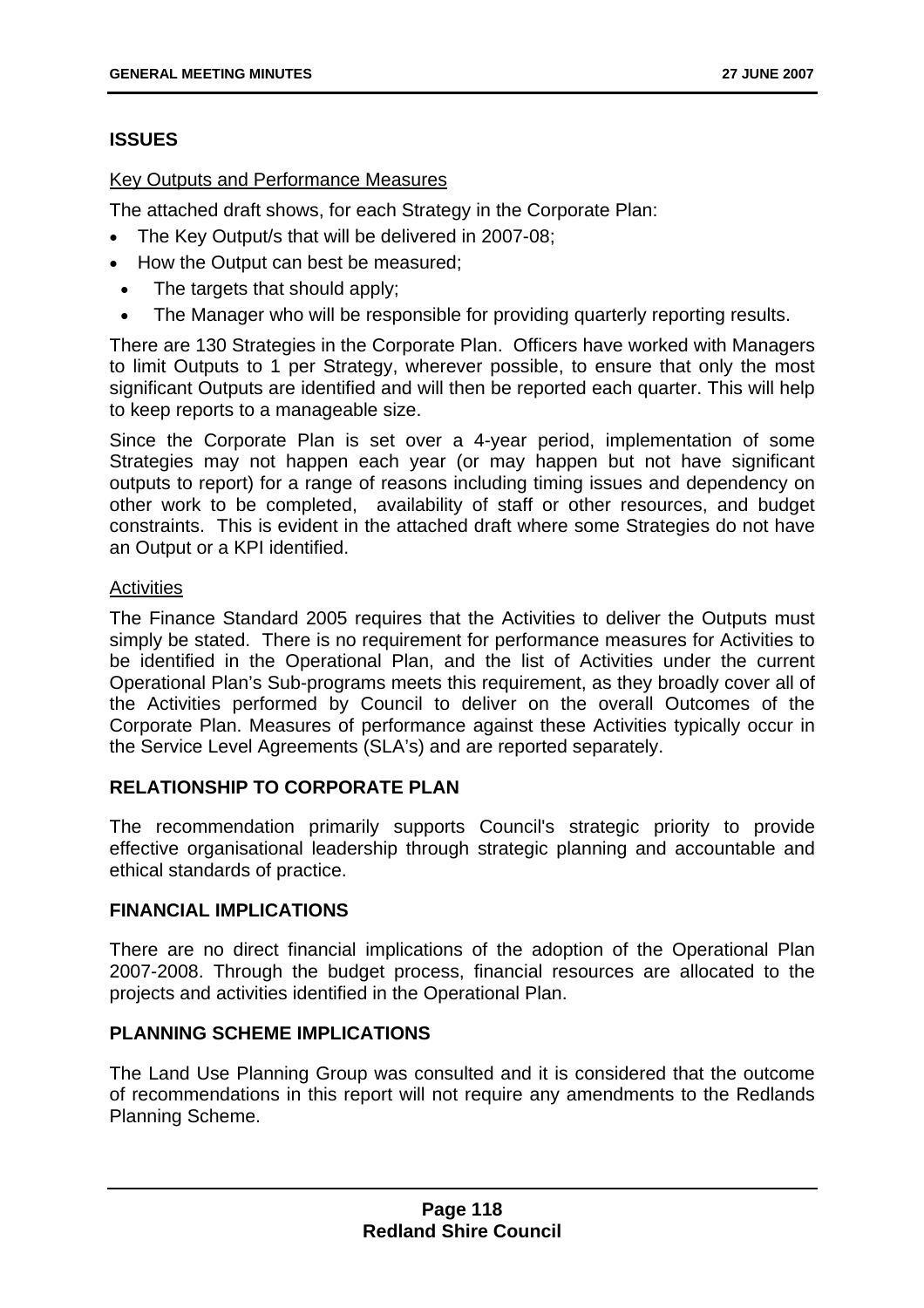# **CONSULTATION**

The process to develop the new Operational Plan 2007-2008 occurred in tandem with the process to review and update the Corporate Plan 2006-2010. The Corporate Planning Performance and Risk Group has worked closely with General Managers and Group Managers to identify the key outputs and performance measures for each Strategy in the Corporate Plan. These were updated following budget discussions to ensure consistency between the Operational Plan as presented here and in the draft budget.

Councillors and the Executive Leadership Group considered the draft Operational Plan at a workshop on 24 May 2007. Changes agreed to at that workshop have been included in the attached document. On that same day, the State Government announced its new urban water supply arrangements. As a result the Chief Executive Officer advised that the outputs and KPI's for the Water Supply and Wastewater Programs would need further review. The recommended outputs and KPI's for these Programs are now included in the attached draft for consideration.

### **OPTIONS**

### **PREFERRED**

That Council adopt the attached Operational Plan 2007-2008.

### **ALTERNATIVE**

That Council amend the attached Operational Plan 2007-2008 and adopt the amended plan.

### **OFFICER'S RECOMMENDATION**

That Council resolve to adopt the attached Operational Plan 2007-2008.

### **COMMITTEE RECOMMENDATION/ COUNCIL RESOLUTION**

| Moved by:    | <b>Cr Williams</b> |
|--------------|--------------------|
| Seconded by: | <b>Cr Barker</b>   |

**That Council resolve to adopt the attached Operational Plan 2007-2008 with the following amendment:** 

**That under 'Business Attraction', Point 3, Key Output KPI/s column the text be amended to read:** 

*"Target met for number of Redlands businesses engaged in developing a trading relationship with China as a result of assistance from Redlands Trade & Investment Office (targets are # of businesses)".* 

**CARRIED**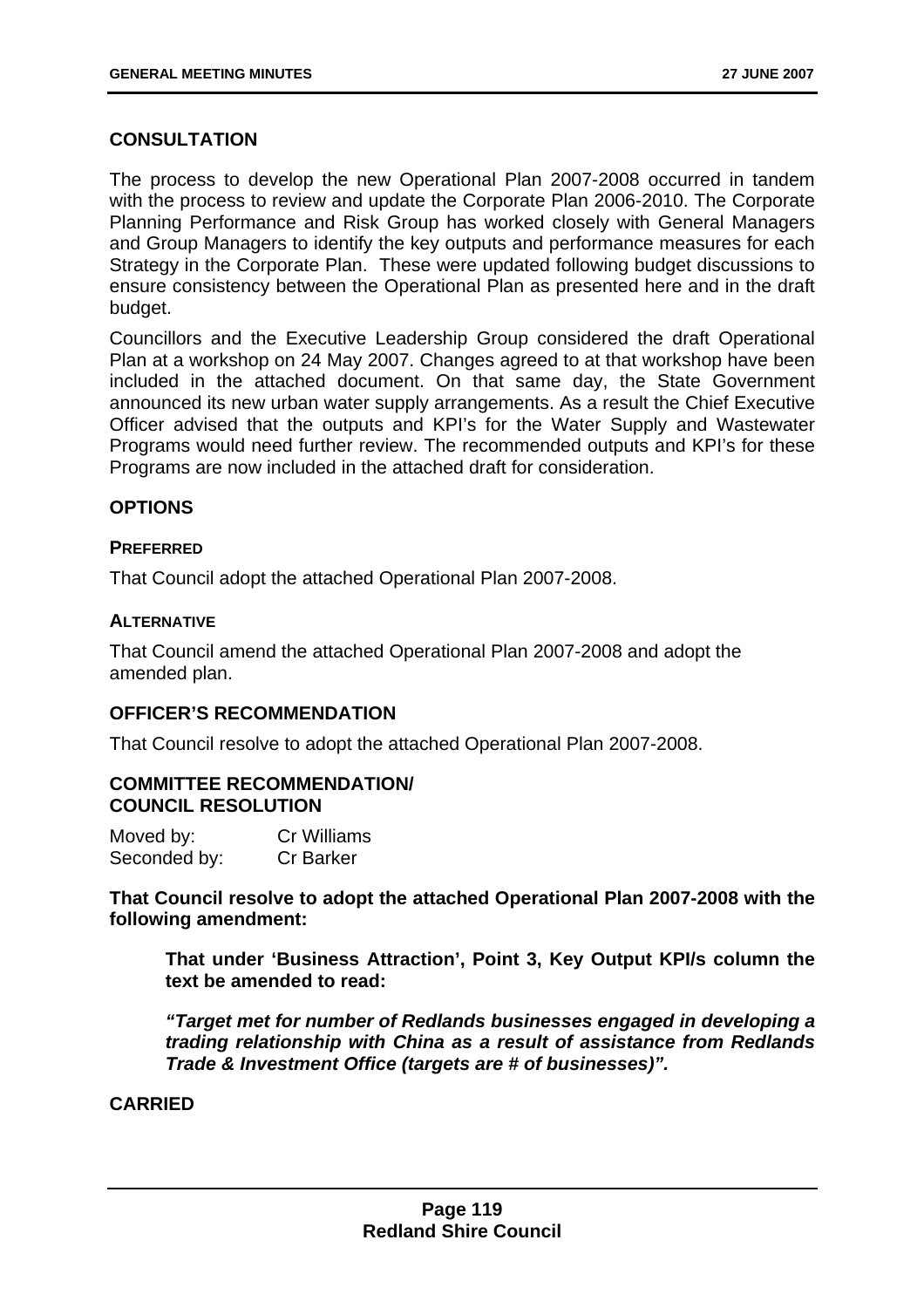# **MEETING CLOSURE**

The Chair declared the meeting closed at 3.53pm.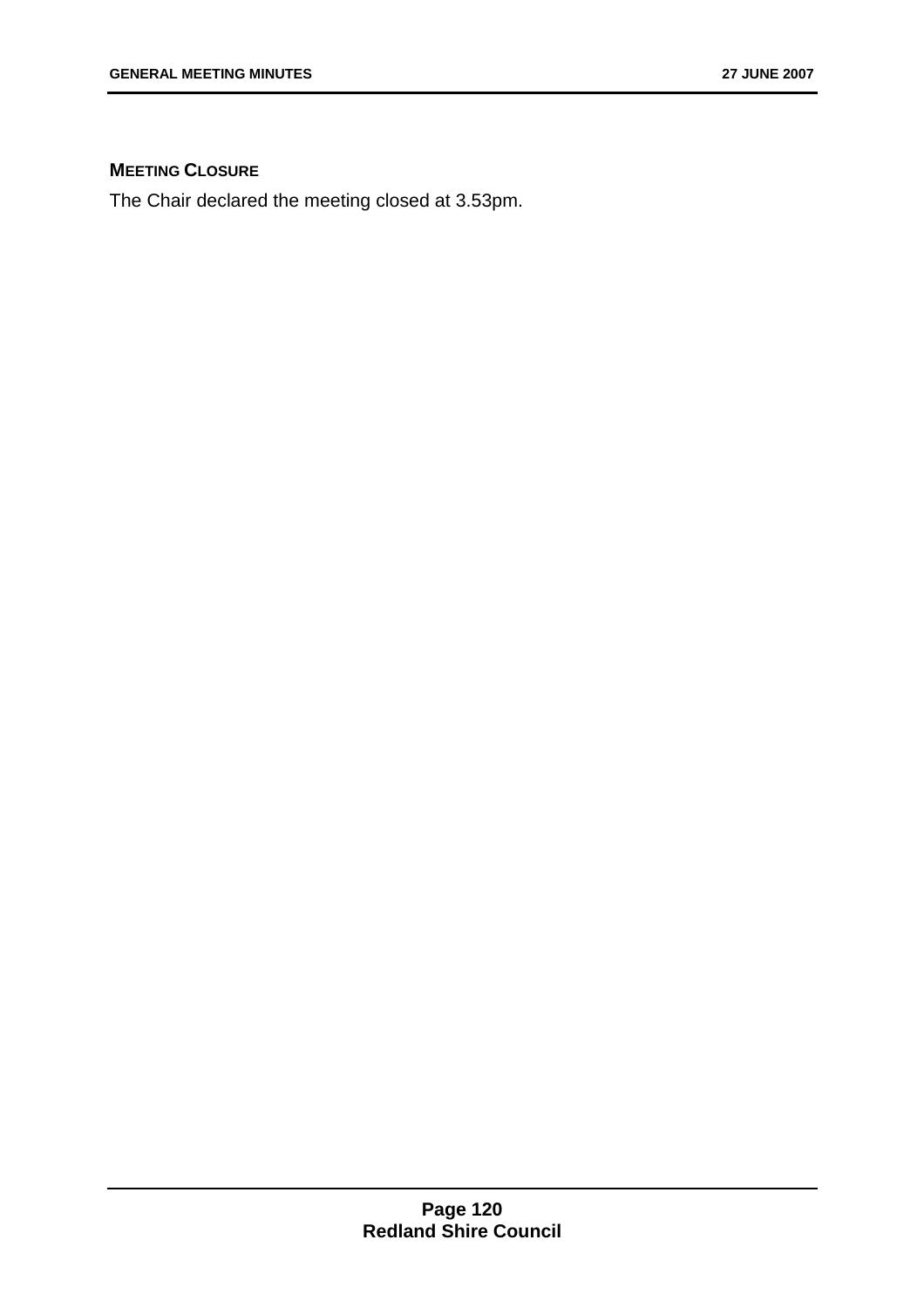### **13 DIRECT TO COUNCIL REPORTS**

#### **MOTION TO CLOSE MEETING**

| Moved by:    | Cr Murray  |
|--------------|------------|
| Seconded by: | Cr Ogilvie |

That the meeting be closed under section 463(1)(f) of the *Local Government Act 1993* to discuss item 13.1.1 Request for Delegated Authority – Land Court Application Claim for Compensation.

#### CARRIED

#### **MOTION TO REOPEN MEETING**

| Moved by:    | <b>Cr Barker</b> |
|--------------|------------------|
| Seconded by: | Cr Williams      |

That the meeting be reopened to the public.

CARRIED

#### **13.1 CONFIDENTIAL REPORT FROM CORPORATE SERVICES**

# **13.1.1 REQUEST FOR DELEGATED AUTHORITY – LAND COURT APPLICATION CLAIM FOR COMPENSATION**

| <b>Dataworks Filename:</b>       | LUP - 2006/0103 & 0102                                         |
|----------------------------------|----------------------------------------------------------------|
| <b>Responsible Officer Name:</b> | <b>Ray Turner</b><br><b>General Manager Corporate Services</b> |
| <b>Author Name:</b>              | <b>Merv Elliott</b><br><b>Property Services Manager</b>        |

#### **EXECUTIVE SUMMARY**

Council may close a meeting to the public to discuss an item of business relating to starting or defending legal proceedings involving Council (section 463(1)(f) of the *Local Government Act 1993*).

A confidential report from the General Manager Corporate Services dated 25 June 2007 was presented and discussed in closed session.